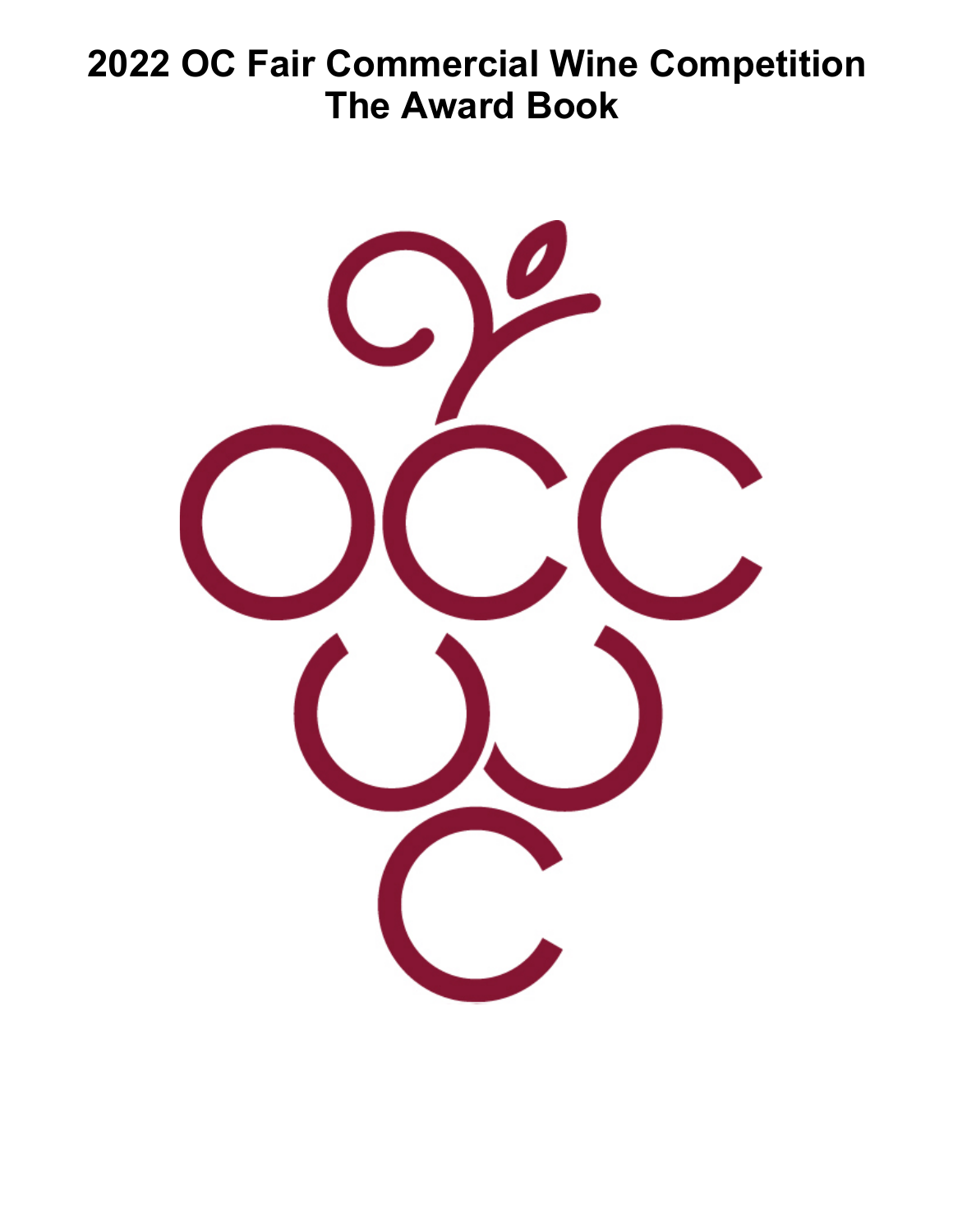Copyright Orange County Wine Society

88 Fair Drive Costa Mesa, CA 92677 714.708.1636 office@ocws.org

ocws.org WineCompetition.com HomeWineCompetition.com Facebook (@OCWineSociety)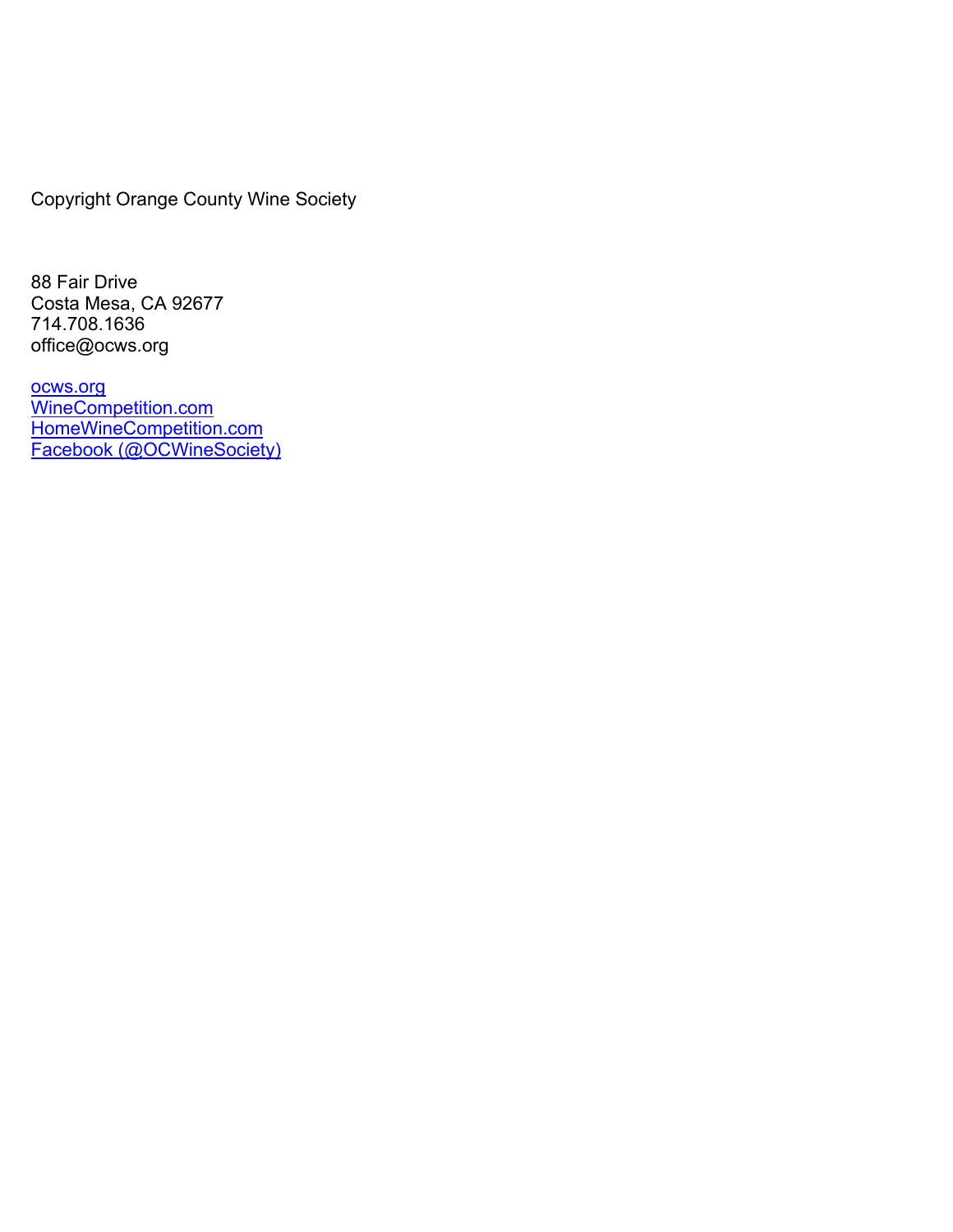### **12EC**

#### **Silver**

2019 Cabernet Sauvignon Monterey County RS: 0.02% \$38.00

# **3 Oaks Vineyard & Winery**

### **Silver**

2019 Tempranillo YACAMATSU Estate grown 100% Tempranillo RS: 0.01% \$28.00 2019 Zinfandel VicZin Estate grown, 100% Zindandel RS: 0.01% \$35.00

### **30 Degrees**

#### **Silver**

2020 Cabernet Sauvignon RS: 0.23% \$32.00 2020 Pinot Noir RS: 0.21% \$34.00

### **689**

### **Gold**

90 pts 2020 Proprietary Red 689 Napa Valley Red Wine Zinfandel, Cabernet, Merlot, Syrah, Petite Sirah RS: 0.13% \$24.99

### **95476**

#### **Silver**

2017 Cabernet Sauvignon RS: 0.02% \$24.00 2019 Pinot Noir RS: 0.03% \$20.00

### **Acquiesce Winery & Vineyards**

### **Gold**

91 pts 2021 Bourboulenc Estate, Lodi RS: 0.00% \$32.00 90 pts 2021 Picpoul Blanc Estate, Lodi RS: 0.00% \$30.00 90 pts 2021 Rhône Style Blends - White 50% Roussanne, 30% Grenache Blanc, 20% Bourboulenc, Bella Blanc, Estate, Lodi RS: 0.00% \$36.00 90 pts 2021 Rosé Rhône Varietals Grenache, Estate, Mokelumne River, Lodi RS: 0.00% \$28.00

### **Silver**

2021 Clairette Blanche Estate RS: 0.00% \$32.00 2021 Rhône Style Blends - White 35% Clairette Blanche, 35% Grenache Blanc, 20% Bourboulenc, 10% Picpoul Blanc, Ingenue, Estate RS: 0.00% \$36.00 2021 Roussanne Estate, Lodi RS: 0.00% \$36.00 2021 Viognier Lodi RS: 0.24% \$40.00

# **Adobe Hill**

### **Gold**

91 pts 2021 Rosé Bordeaux Varietals Rose A blend of Estate grown Cabernet Sauvignon (60%) and Merlot (40%). RS: 0.25% \$30.00

### **Silver**

2019 Merlot Estate grown in Fallbrook, 18 months in barrel, 100% Merlot RS: 0.25% \$32.00

### **Aimee June Winery**

# **Gold**

90 pts 2020 Petite Sirah RS: 0.01% \$26.00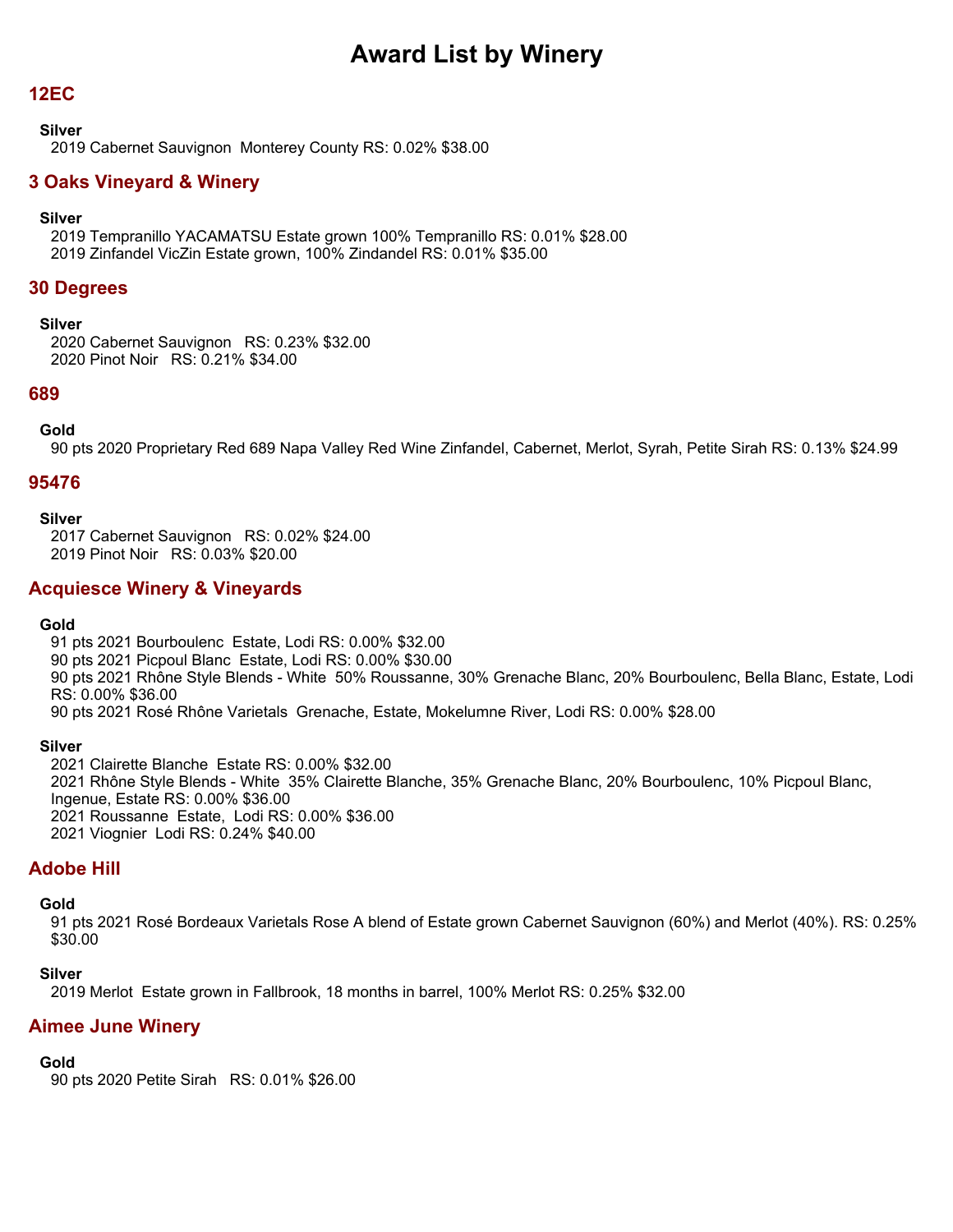# **AJA Vineyards**

### **Silver**

2021 Rosé Rhône Varietals Wild Flower Rosé 97% Grenache Gris with 3% Cabernet Sauvignon, steel tank aged and fermented. RS: 0.00% \$32.00

2021 Sauvignon Blanc Eds' Vineyard 100% Sauvignon Blanc, aged in neutral oak barrels with minimal lees stirring. RS: 0.00% \$35.00

# **Alexis George**

### **Silver**

2019 Pinot Noir Mountain Street RS: 0.28% \$18.99 2019 Prop Red-Merlot Reach 72% Merlot, 20% Alicante, 8% Petite Sirah RS: 0.04% \$11.99

# **Allan Hancock College Winery**

### **Silver**

2019 Syrah 100% Syrah. Aged 15 months is French oak. RS: 0.00% \$18.00 2020 Albariño 100% Albarino, Stainless steel RS: 0.00% \$14.00 2020 Chardonnay From our campus vineyard in Santa Maria; 50% barrel fermented and 50% stainless steel, Sweet Oak, Tropical Fruit RS: 0.00% \$14.00

# **Allure Infusions**

### **Silver**

NV Infused Other Fruit Peach Moscato RS: 4.00% \$12.99 NV Infused Other Fruit Apple and Pear Moscato RS: 4.00% \$12.99

# **Alma Sol Winery**

### **Gold**

92 pts 2018 Cabernet Sauvignon 95% Cabernet Sauvignon, 5% Petit Verdot. Barrel aged 34 months in 100% new French Oak. RS: 0.04% \$45.00

90 pts 2018 Syrah Ritual 100% Syrah, 100% French Oak, 50% new RS: 0.04% \$38.00

### **Silver**

2018 Cabernet Sauvignon 100% Cabernet Sauvignon, Estate Vineyard, Aged in 100% new American Oak RS: 0.03% \$45.00

# **Amador Cellars**

### **Gold**

90 pts 2018 Zinfandel Family Reserve Zinfandel A barrel selection from various styles. Bottled unfined and unfilteted. RS: 0.00% \$48.00

91 pts 2019 Petite Sirah Aged in 60% new Hungarian oak for 18 months. Bottled Unfined and unfiltered. RS: 0.00% \$52.00 90 pts 2021 Fiano Dolce RS: 0.00% \$28.00

### **Silver**

2019 Barbera 18 months on 25% new French & American oak. RS: 0.00% \$35.00 2019 Teroldego RS: 0.08% \$40.00

# **Ammons Horn**

### **Double Gold**

96 pts 2018 Sparkling Rosé 100% Pinot Noir RS: 0.20% \$44.00

### **Silver**

2018 Pinot Noir Clone 777 RS: 0.00% \$42.00 2018 Pinot Noir Reserve RS: 0.00% \$62.00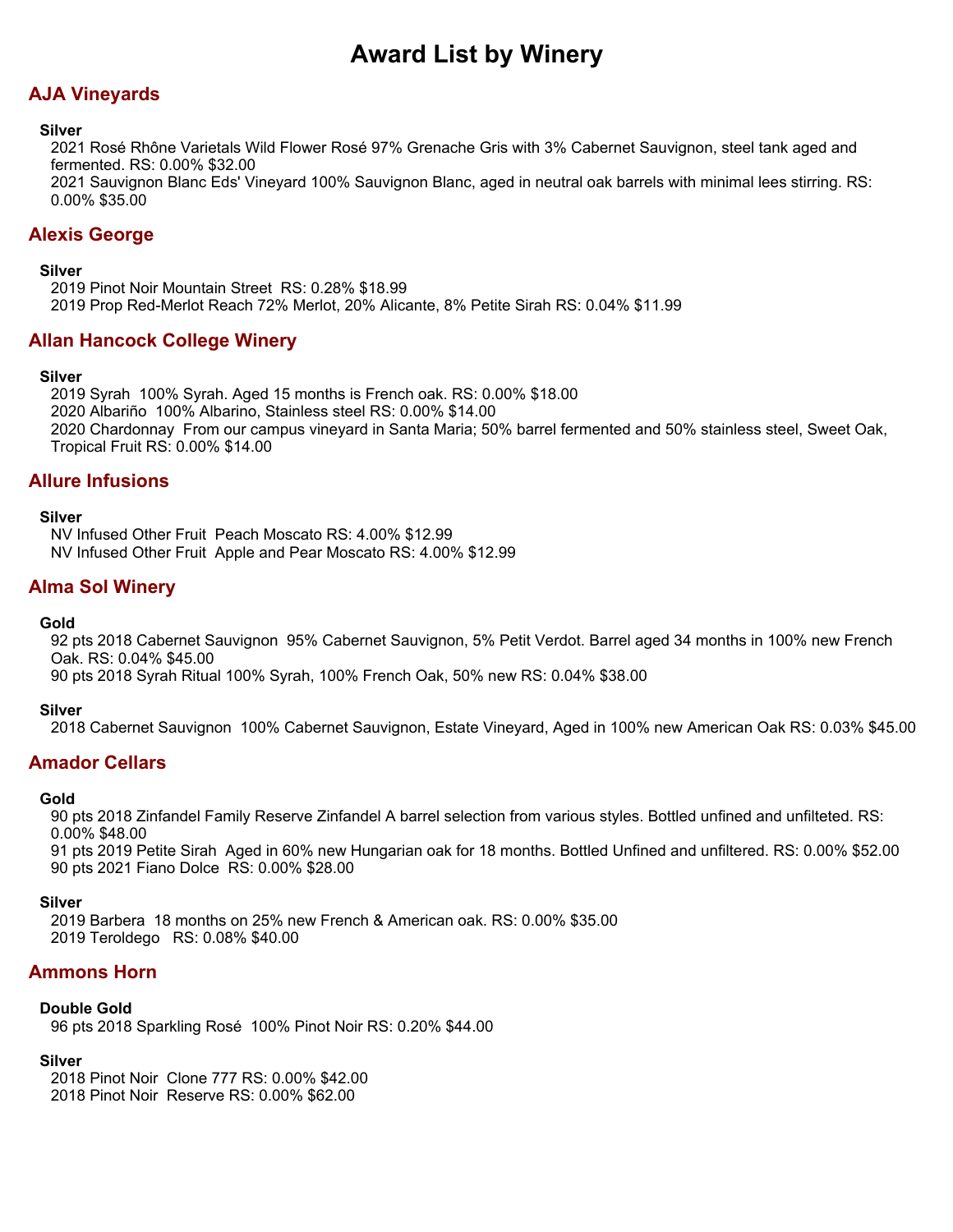# **Amrita Cellars**

#### **Bronze**

2017 Pinot Noir 100% Pinot Noir RS: 0.88% \$35.00 2018 Pinot Noir 100% Pinot Noir RS: 0.58% \$40.00

### **Angels & Cowboys**

### **Silver**

2019 Proprietary Red Zinfandel, Syrah, Malbec, Petite Sirah, Carignane and Merlot RS: 0.25% \$21.99 2021 Rosé Rhône Varietals Grenache blend RS: 0.28% \$15.99

# **Anthony & Dominic**

### **Silver**

2019 Pinot Noir 96%Pinot Noir, 4%Syrah RS: 0.50% \$20.00 2020 Chardonnay North Coast RS: 0.50% \$19.99

### **Apothic**

### **Gold**

90 pts 2020 Cabernet Sauvignon Apothic Cab Cabernet Sauvignon and Zinfandel RS: 1.08% \$14.00 90 pts 2021 Proprietary White Apothic White White Blend of Chardonnay, Pinot Gris, Riesling and Viognier RS: 1.40% \$11.99 90 pts NV Sparkling Rouge Apothic Sparkling Red 48%French Colombard, 42% Chardonnay, 10% Lagrein RS: 2.80% \$16.00

#### **Silver**

2020 Proprietary Red Apothic Red Zinfandel, Merlot, Syrah and Cabernet Sauvignon RS: 1.50% \$14.00 2020 Rosé General Varietals Notes of Strawberry, Raspberry and Watermelon RS: 0.96% \$14.00

# **Arndt Cellars**

### **Gold**

90 pts 2017 Cabernet Sauvignon RS: 0.02% \$42.00 90 pts 2017 Zinfandel RS: 0.04% \$35.00

# **Artiste Winery**

### **Silver**

2021 Prop Red-Cab Sauv "Autumn Solstice" 61% Cabernet Sauvignon 31% Malbec 8% Petit Sirah RS: 3.00% \$60.00 2021 Prop Red-Cab Sauv "Eyes Wide Shut" 70% Cabernet Sauvignon 15% Cabernet Franc 15% Merlot RS: 3.00% \$60.00 2021 Proprietary Red "Timeless" 60% Grenache. 40% Syrah RS: 0.30% \$159.00 2021 Proprietary Red "Ladera Floral" 28% Cabernet Franc 28% Cabernet Sauvignon 24% Pinot Noir 20% Merlot RS: 3.00% \$67.00

# **Ascension Cellars**

### **Silver**

2017 Syrah Mayhem 87 % Syrah / 12% Petit Verdot / 1% Roussanne RS: 0.03% \$56.00 2018 Meritage Red Ascendance 50% Cabernet Sauvignon, 50% Merlot; Notes of Blackberry, Currant, Cassis, Raspberries and Cherries RS: 0.02% \$86.00 2021 Rosé Rhône Varietals Siren 60% Mourvedre / 34% Grenache / 6% Syrah RS: 0.02% \$32.00

### **Bronze**

2015 Meritage Red Testament 25% Merlot, 20% Cabernet Sauvignon, 20% Cabernet Franc, 20% Petit Verdot, 15% Malbec; Notes of Cut Roses, Blueberry, Cassis, Blackberry, Dark Chocolate RS: 0.02% \$56.00 2019 Rhône Style Blends - White Shining Star 50% Roussanne / 38% Viognier / 12% Marsanne RS: 0.01% \$36.00

# **Autry Cellars**

**Silver** 2020 Malbec RS: 0.38% \$50.00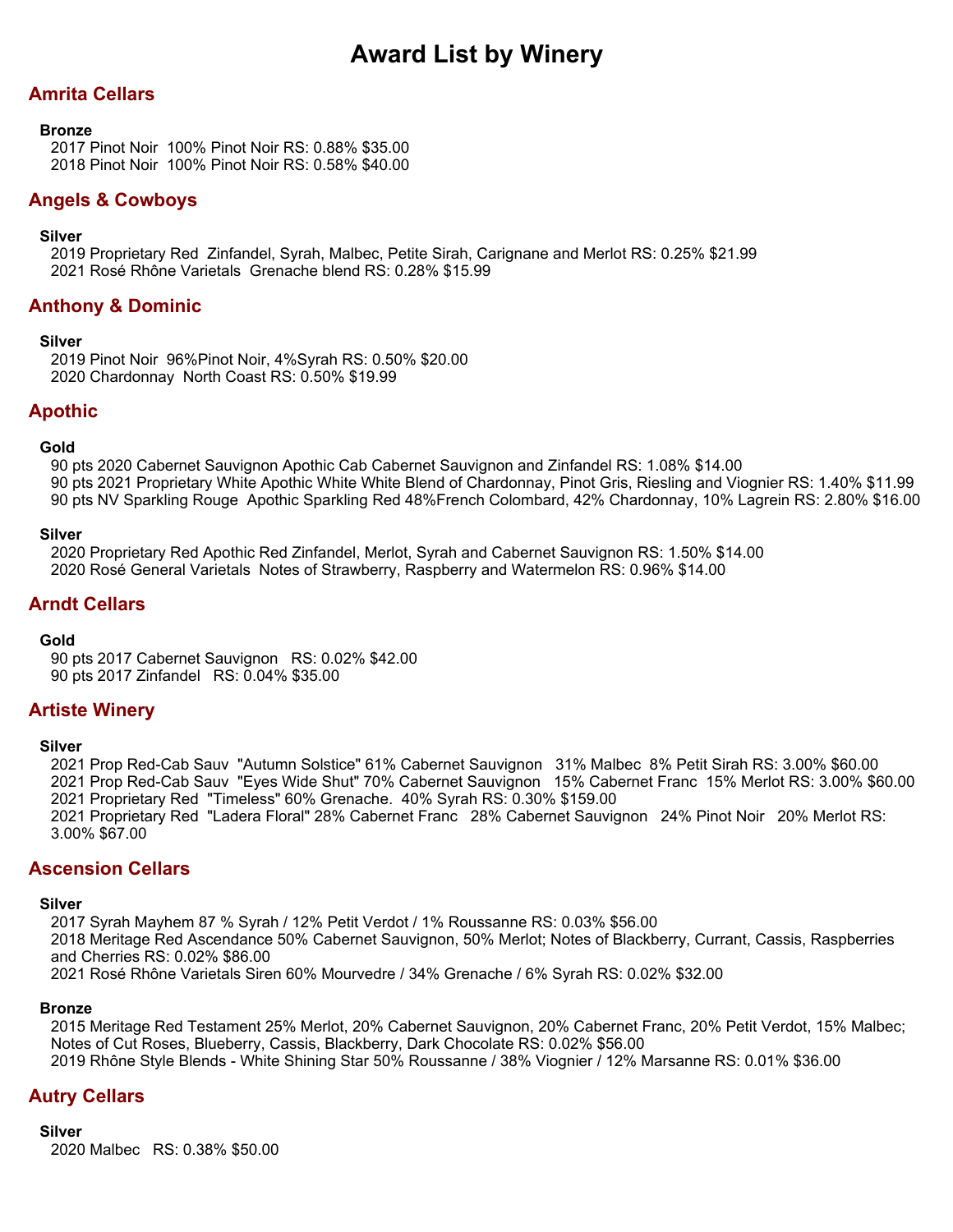# **Azios Cellars**

### **Gold**

90 pts 2016 Sangiovese godspeed. goodnight. 80% Sangiovese (Cent'Anni Vineyard), 20% Syrah (Camp 4 Vineyard), 100% Los Olivos District AVA (Santa Barbara County) RS: 0.01% \$33.00

# **Baily Vineyard & Winery**

### **Gold**

90 pts 2021 Rosé Rhône Varietals 70% Mourvedre, 30% Grenache, Grenache of Rose RS: 0.57% \$25.00

### **Silver**

2017 Meritage Red Estate, Cabernet Franc 50% Cab Sauv 40% Merlot 10% RS: 0.00% \$65.00 2018 Cabernet Franc RS: 0.00% \$40.00 2019 Malbec RS: 0.00% \$40.00 2021 Riesling RS: 1.25% \$30.00

### **Balverne**

### **Double Gold**

95 pts 2021 Sauvignon Blanc Estate RS: 0.32% \$27.00

### **Gold**

90 pts 2019 Zinfandel Estate RS: 0.06% \$30.00 91 pts 2021 Rosé General Varietals Pinot Noir; Estate RS: 0.40% \$24.00

#### **Silver**

2019 Cabernet Sauvignon Forever Wild Estate RS: 0.00% \$48.00 2019 Malbec Estate RS: 0.07% \$45.00 2019 Pinot Noir Estate RS: 0.06% \$45.00

# **Bard Clan Wines**

### **Gold**

90 pts 2016 Cabernet Sauvignon Night RS: 0.01% \$38.00 90 pts NV Infused Port La Garza Mexican Chocolate Port Style Dessert Wine RS: 7.20% \$22.00

### **Silver**

2018 Rosé Bordeaux Varietals Ruby Rose' of Merlot RS: 2.20% \$21.00

### **Bronze**

NV Infused Other Fruit Great Blue Merlot (60%), Cabernet Sauvignon (10%) and Blueberry wine (30%). RS: 0.02% \$36.00

### **Barefoot**

### **Gold**

90 pts NV Malbec RS: 0.08% \$6.99 90 pts NV Merlot RS: 0.07% \$6.99 92 pts NV Muscat Notes of Pineapple, Peach, Honey and Lemon RS: 0.55% \$6.99 91 pts NV Riesling RS: 0.70% \$6.99

### **Silver**

NV Cabernet Sauvignon RS: 0.06% \$6.99 NV Chardonnay Buttery Chardonnay CH RS: 0.06% \$6.99 NV Chardonnay RS: 0.08% \$6.99 NV Infused Other White Spritzer Moscato RS: 0.55% \$6.99 NV Muscat Red Moscato RS: 0.68% \$6.99 NV Pinot Noir RS: 0.08% \$6.99 NV Rosé General Varietals Pink Moscato Moscato RS: 0.69% \$6.99 NV Rosé General Varietals Pink Pinot Grigio RS: 0.50% \$6.99 NV Sauvignon Blanc RS: 0.05% \$6.99 NV White General Varietals White Zinfandel RS: 0.42% \$6.99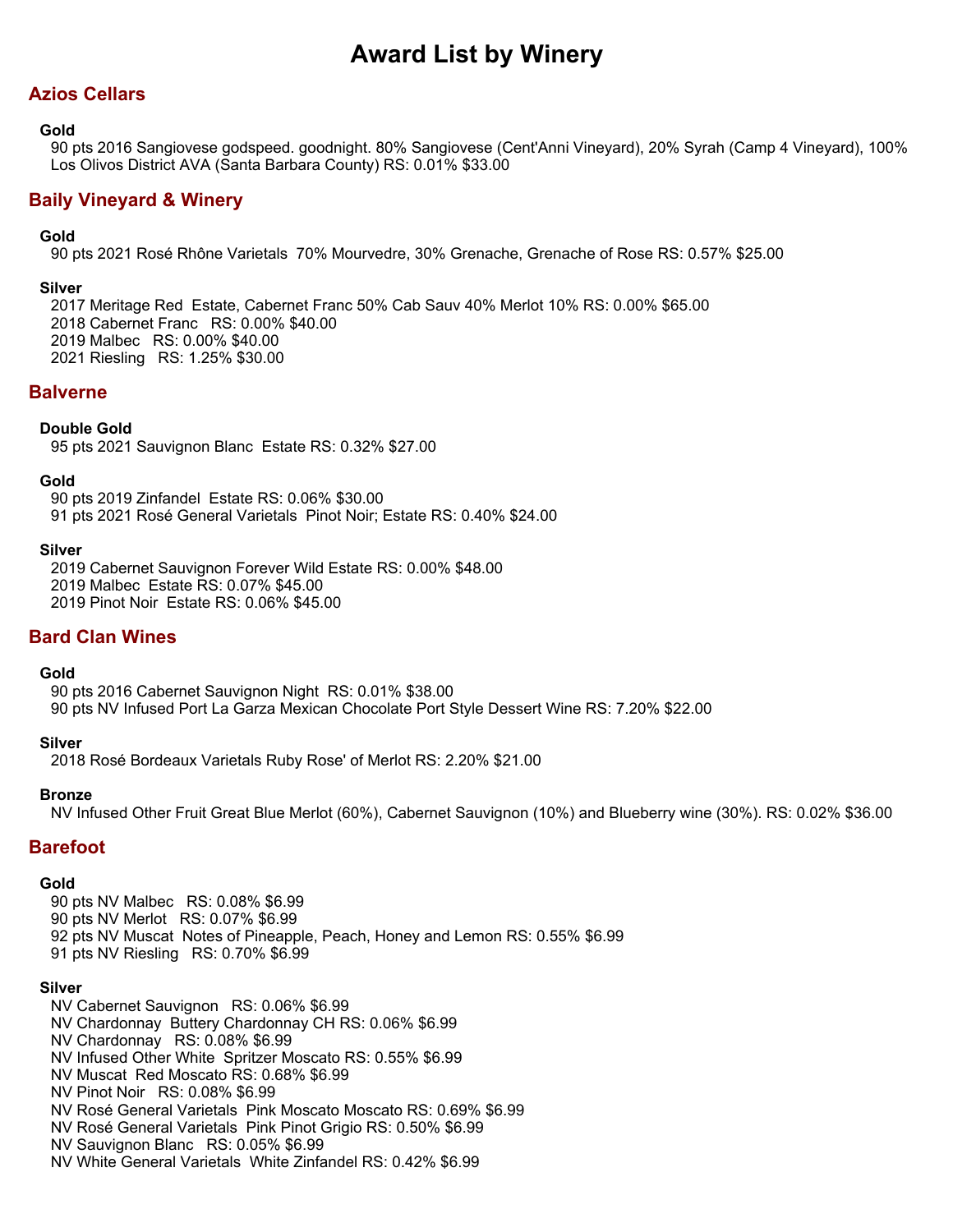# **Barefoot Bright & Breezy**

### **Silver**

NV Pinot Grigio RS: 0.12% \$6.99

# **Barefoot Bubbly**

### **Gold**

91 pts NV Infused Sparkling Wine Moscato with notes of peach RS: 1.00% \$9.99

### **Silver**

NV Sparkling Rosé Brut Rose RS: 0.15% \$9.99 NV Sparkling Wine Moscato Spumante Moscato RS: 0.55% \$9.99 NV Sparkling Wine Brut Cuvee RS: 0.09% \$9.99 NV Sparkling Wine Extra Dry RS: 0.25% \$9.99 NV Sparkling Wine Pink Moscato Moscato RS: 0.76% \$9.99

# **Barefoot Fruitscato**

### **Gold**

90 pts NV Infused Other Fruit Moscato, Strawberry RS: 0.70% \$6.99 90 pts NV Infused Other Fruit Moscato, Pineapple RS: 0.75% \$6.99

### **Silver**

NV Infused Other Fruit Moscato, Apple RS: 0.70% \$9.99 NV Infused Other Fruit Moscato, Watermelon RS: 0.80% \$9.99 NV Infused Other Fruit Moscato, Blueberry RS: 0.80% \$6.99 NV Infused Other Fruit Moscato, Peach RS: 0.75% \$6.99 NV Infused Other Fruit Moscato, Mango RS: 0.75% \$6.99 NV Infused Other Fruit Moscato, Sweet Cranberry RS: 0.75% \$6.99

# **Barefoot Spritzer**

### **Gold**

90 pts NV Infused Other Fruit Summer Red RS: 0.60% \$5.99 90 pts NV Infused Rosé Muscat with Pomegranite and Chamomile RS: 0.34% \$5.99

### **Silver**

NV Infused Other White Crisp White, Moscato RS: 0.34% \$6.99

# **Bargetto Winery**

### **Gold**

90 pts 2019 Merlot 95% Merlot, 5% Cabernet Sauvignon, Reserve RS: 0.00% \$40.00 91 pts 2020 Pinot Noir 100% Pinot Noir RS: 0.00% \$45.00

### **Silver**

2019 Zinfandel 100% Zinfandel, Old Vine RS: 0.00% \$18.00 2020 Pinot Grigio 100% Pinot Grigio RS: 0.00% \$28.00 2020 Pinot Noir 100% Pinot Noir, Mt. Eden clone RS: 0.00% \$60.00

### **Barlow**

### **Silver**

2018 Cabernet Sauvignon Cabernet Sauvignon 92%, Merlot 5%, Petit Verdot 1.5%, Cabernet Franc 1.5% RS: 0.00% \$55.00 2018 Cabernet Sauvignon RS: 0.00% \$60.00 2019 Petit Verdot RS: 0.00% \$45.00

# **Barr Estate Winery**

### **Gold**

90 pts 2021 Rosé Rhône Varietals Grenache Rose 100% Grenache, Estate RS: 0.15% \$22.00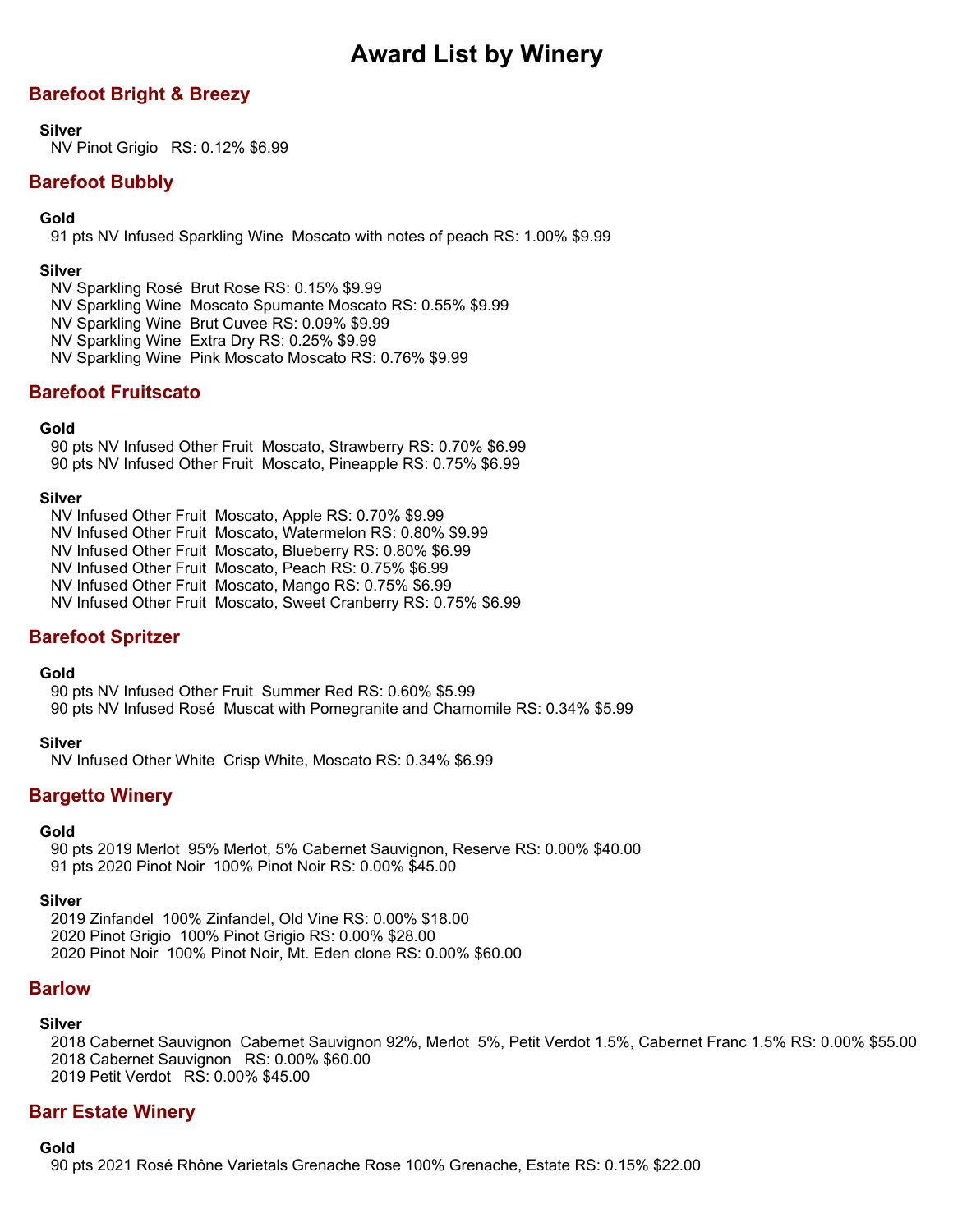# **Barr Estate Winery**

#### **Silver**

2013 Ruby Port Grande Finale 60% Touriga, 40% Souzao, Estate RS: 6.30% \$30.00 2014 Malbec 75% Malbec, 25% Cabernet Sauvignon, Estate RS: 0.20% \$27.00 2015 Cabernet Sauvignon RS: 0.20% \$28.00

#### **Bronze**

2020 Albariño 100% Albarino Estate RS: 0.20% \$20.00

### **Bella Grace Vineyards**

#### **Gold**

90 pts 2021 Muscat Orange Muscat Orange Muscat Estate RS: 7.00% \$28.00

### **Silver**

2017 Zinfandel Old Vine Zinfandel Old Vine RS: 0.00% \$29.00 2018 Proprietary Red 1646 Red Blend 40% Barbera, 30% Zinfandel, 20% Primitivo, 10% Petite Sirah RS: 0.00% \$28.00 2019 Barbera 2019 Amador Barbera RS: 0.00% \$32.00 2021 Rosé Rhône Varietals Estate Bella Rosé 60% Grenache 40% Mourvèdre Estate RS: 0.00% \$28.00 2021 Vermentino RS: 0.00% \$28.00

# **Bellante Family Winery**

#### **Gold**

90 pts 2019 Pinot Noir Reserve, 93 points Wine Enthusiast RS: 0.20% \$65.00 92 pts 2019 Syrah Reserve, clone 7 RS: 0.16% \$57.50 91 pts 2019 Syrah Reserve RS: 0.20% \$50.00 90 pts 2019 Syrah Reserve RS: 0.16% \$50.00

#### **Silver**

2019 Grenache 94 points Wine Enthusiast RS: 0.16% \$43.75 2019 GSM 33.3% Grenache, 33.3% Syrah, 33.3% Mourvedre RS: 0.15% \$43.75 2019 Pinot Noir Reserve, 91 points Wine Enthusiast RS: 0.19% \$65.00 2019 Pinot Noir Reserve, 93 points Wine Enthusiast RS: 0.17% \$65.00 2019 Syrah clone 7, Estrella RS: 0.17% \$50.00 2019 Syrah Reserve RS: 0.13% \$50.00

### **Benziger Family Winery**

#### **Gold**

90 pts 2020 Chardonnay RS: 0.30% \$16.00

### **Silver**

2019 Cabernet Sauvignon RS: 0.35% \$20.00 2019 Merlot RS: 0.36% \$17.99 2020 Sauvignon Blanc RS: 0.30% \$16.99

### **Beringer Founders' Estate**

### **Silver**

2019 Chardonnay Founders Estate RS: 0.40% \$9.99 2020 Merlot Founders Estate RS: 0.80% \$9.99

### **Besson Family Vineyards**

# **Gold**

90 pts 2020 Syrah 100 % Estate Syrah RS: 0.02% \$32.00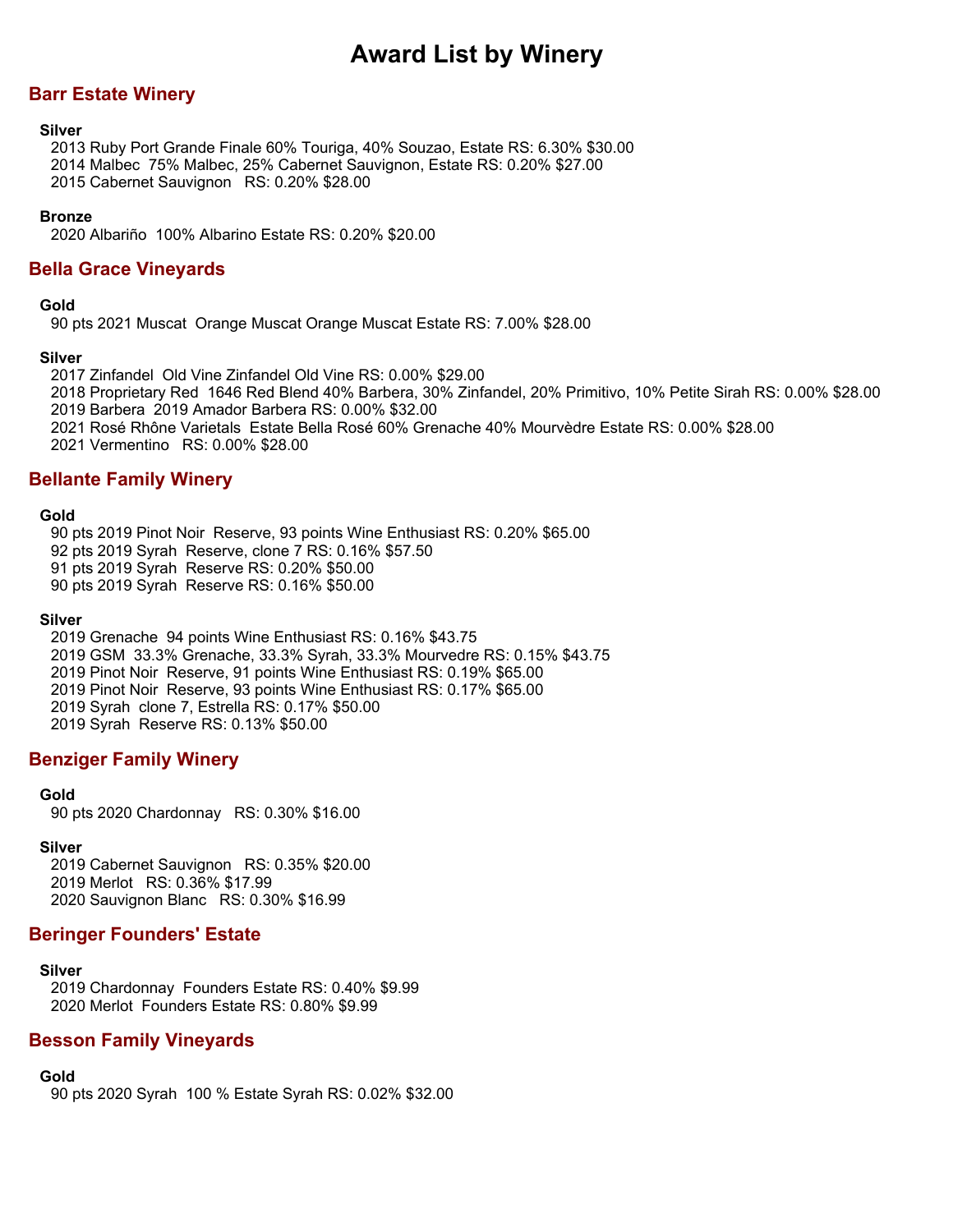# **Big Nose Winery**

#### **Gold**

90 pts 2019 Cabernet Franc 100% Cabernet Franc RS: 0.02% \$42.00 90 pts 2019 Prop Red-Petite Sirah 60% Petite Sirah and 40% cabernet Franc RS: 0.02% \$36.00

#### **Silver**

2019 Meritage Red 65% Cabernet Sauvignon, 30% Merlot, 5% Cabernet Franc RS: 0.02% \$38.00 2019 Proprietary Red Sumptuous PS 36%, CF 30%, CS 24%, Merlot 10% RS: 0.02% \$34.00

### **Black Box**

#### **Silver**

2019 Syrah Shiraz RS: 0.05% \$6.65 2020 Cab/Syrah Blends Vibrant & Velvety Red Blend RS: 0.10% \$19.99 2020 Cab/Syrah Blends Red Blend RS: 0.10% \$19.99 2020 Merlot RS: 0.10% \$19.99 2020 Pinot Grigio RS: 0.12% \$19.99 2020 Pinot Noir Pinot Noir RS: 0.08% \$19.99 2020 Riesling RS: 1.00% \$6.65

### **Black Girl Magic**

#### **Gold**

92 pts NV Sparkling Blanc Sparkling RS: 1.24% \$24.99

#### **Silver**

2021 Riesling RS: 2.65% \$19.99 2021 Rosé Proprietary Rosé RS: 0.49% \$19.99

### **Black Sheep Winery**

#### **Silver**

2017 Cabernet Franc RS: 0.35% \$24.00 2018 Touriga Nacional RS: 3.40% \$24.00 2018 Zinfandel RS: 0.35% \$22.00 2018 Zinfandel RS: 0.35% \$22.00 2019 Cabernet Franc RS: 0.35% \$24.00 2019 Cabernet Sauvignon RS: 0.35% \$24.00 2019 Cinsault Dusty Lane RS: 0.35% \$24.00 2019 Merlot RS: 3.58% \$18.00 2019 Touriga Nacional Touriga RS: 0.35% \$24.00 2019 Zinfandel RS: 0.35% \$22.00 2019 Zinfandel RS: 0.35% \$22.00 2020 Chardonnay RS: 0.30% \$16.00 2020 Sémillon Semillon RS: 0.30% \$16.00

### **Blacksmith Cellars**

### **Silver**

2018 Cabernet Sauvignon 100% Reserve RS: 0.20% \$45.00 2018 Prop Red-Cab Sauv The Companion 70% Cabernet Sauvignon, 20% Merlot, 5% Cabernet Franc, 5% Petite Verdot RS: 0.20% \$35.00 2018 Zinfandel 100% Zinfandel RS: 0.50% \$28.00 2021 Pinot Noir 100% Pinot Noir RS: 0.20% \$28.00 NV White Port Rickhouse White 90% Sauvignon Blanc, 10% other whites RS: 0.90% \$20.00

### **Bronze**

NV Ruby Port Rickhouse Red RS: 1.20% \$25.00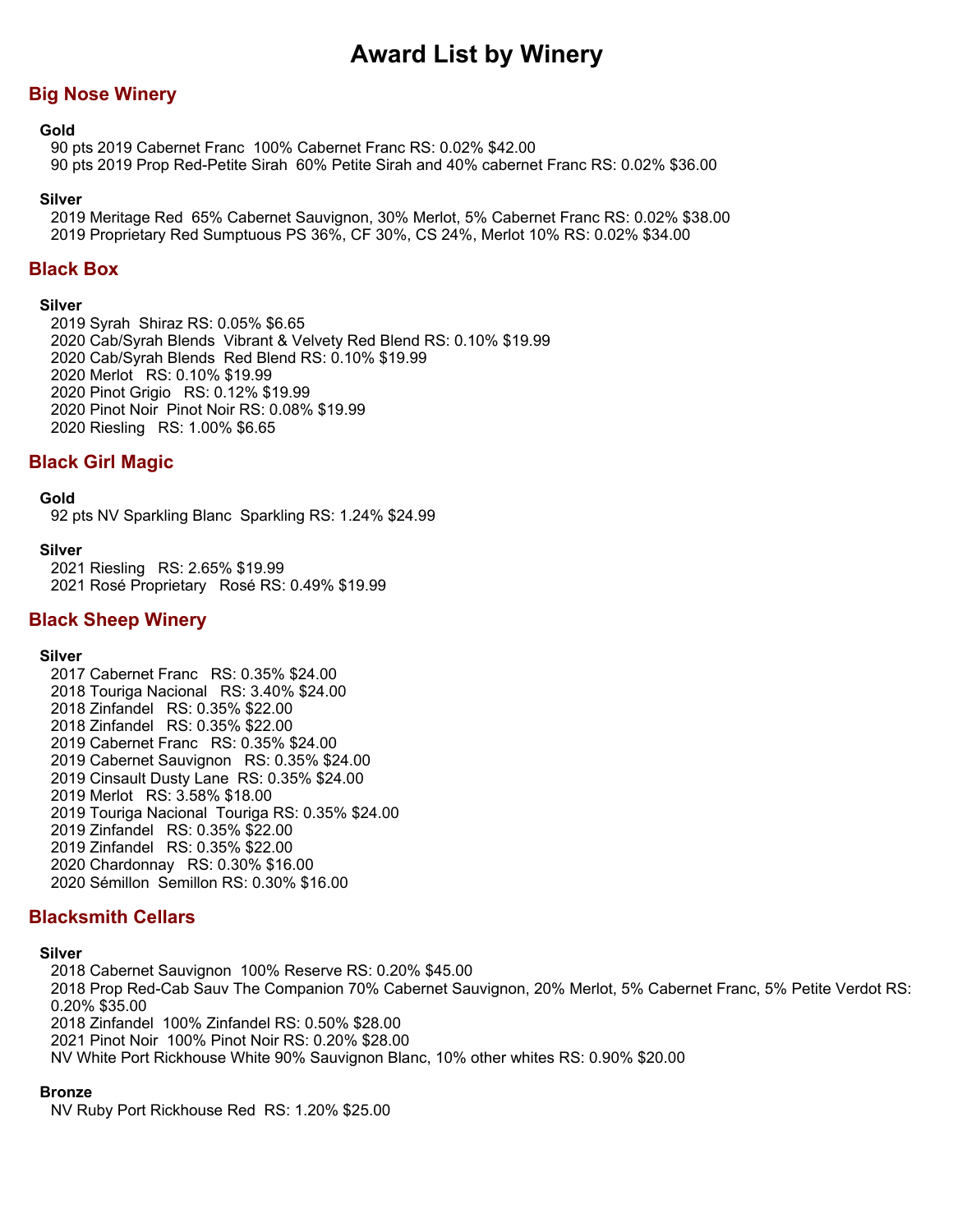# **Blank Canvas Wine**

#### **Silver**

2018 Pinot Noir RS: 0.10% \$14.00 2018 Proprietary Red Cabernet Sauvignon, Merlot, Syrah blend RS: 0.10% \$9.99 2020 Rosé General Varietals RS: 0.01% \$12.99

### **Blockchain**

### **Gold**

90 pts 2020 Cabernet Sauvignon RS: 0.03% \$38.00

### **Bloomfield Vineyards**

### **Gold**

90 pts 2020 Merlot 100% Merlot. Barrel aged 19 months, 80% new French oak. RS: 0.00% \$55.00

### **Bronze**

2021 Chardonnay 100% Chardonnay. Stainless Steel. RS: 0.00% \$35.00 2021 Proprietary White Devil's Daughter 85% Chardonnay, 15% Viognier RS: 0.10% \$40.00

### **Blossom Trail**

#### **Silver**

2020 Grenache RS: 0.00% \$25.00 2020 Petite Sirah RS: 0.00% \$30.00

### **Blue Quail**

### **Gold**

92 pts 2021 Gewürztraminer Estate RS: 0.22% \$19.00

### **Silver**

2019 Zinfandel Estate, Old Vine Zinfandel RS: 0.00% \$24.00

- 2021 Chardonnay Estate RS: 0.00% \$18.00
- 2021 Pinot Gris Estate RS: 23.10% \$18.00
- 2021 Riesling Estate RS: 0.07% \$19.00
- 2021 Sauvignon Blanc Estate RS: 0.00% \$18.00

# **Bmscellars**

**Silver**

2016 Tempranillo RS: 0.00% \$30.00

### **Bodegas Colibri**

### **Silver**

2021 Albariño Ruth's Garden RS: 0.03% \$24.00

### **Bodewell**

**Silver** 2020 Pinot Noir Dijon Clones Selection RS: 0.39% \$45.00

# **Bolero at Europa Village**

### **Gold**

90 pts 2018 Tempranillo Reserve RS: 0.50% \$72.00

### **Silver**

2018 Tannat Tannat 100% RS: 0.50% \$44.00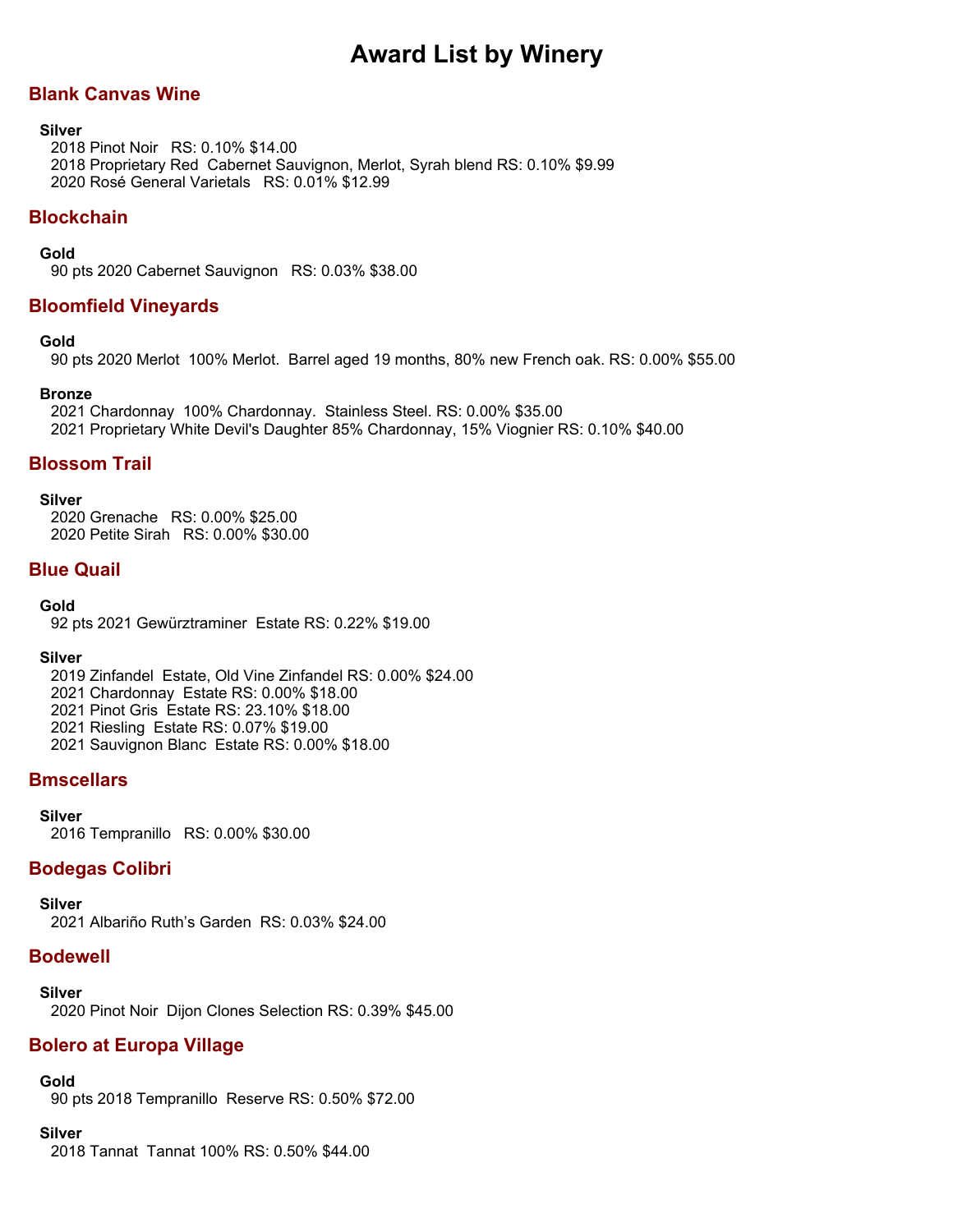# **Bordes**

#### **Gold**

92 pts 2019 Pinot Noir Reserve RS: 0.00% \$39.00

### **Bronze**

2020 Chardonnay RS: 0.00% \$25.00

# **Bota Box**

### **Gold**

90 pts NV Cabernet Sauvignon Nighthawk Black RS: 0.06% \$22.99

- 90 pts NV Merlot RS: 0.05% \$22.99
- 90 pts NV Pinot Grigio RS: 0.06% \$22.99
- 91 pts NV Prop Red-Zinfandel Nighthawk Black Red Wine Blend RS: 0.04% \$22.99
- 90 pts NV Riesling RS: 0.09% \$22.99

### **Silver**

NV Cabernet Sauvignon Bold RS: 0.05% \$22.99 NV Proprietary Red RedVolution RS: 0.05% \$22.99 NV Rosé General Varietals RS: 0.06% \$22.99 NV Zinfandel Old Vine Zinfandel RS: 0.05% \$22.99

### **Brander Vineyard**

#### **Double Gold**

95 pts 2021 Sauvignon Blanc au Naturel Estate, Stainless Steel RS: 0.07% \$38.00

#### **Gold**

90 pts 2016 Petit Manseng 100% Petit Manseng, Estate, fermented and aged in neutral barrel RS: 3.66% \$30.00 91 pts 2021 Rosé Proprietary Los Olivos District, Stainless Steel, 41% Cabernet Sauvignon, 37% Merlot, 15% Syrah, 7% Cabernet Franc RS: 0.32% \$24.00

### **Silver**

2019 Proprietary Red F/RED RS: 0.15% \$22.00

2020 Cabernet Sauvignon Los Olivos District RS: 0.20% \$28.00

2020 Merlot RS: 0.29% \$28.00

2021 Proprietary White Cuvée Natalie Cuvée Natalie, Stainless Steel, 38% Pinot Gris, 35% Sauvignon Blanc, 27% Riesling RS: 0.08% \$30.00

2021 Rosé Bordeaux Varietals Estate, Rosé of Cabernet Sauvignon, Stainless Steel RS: 0.82% \$30.00

2021 Sauvignon Blanc La Presa Vineyard Stainless Steel RS: 0.02% \$28.00

2021 Sauvignon Blanc Los Olivos District, 95% Stainless Steel, 5% Neutral Oak RS: 0.10% \$20.00

2021 Sauvignon Blanc Mesa Verde Vineyard Stainless Steel RS: 0.09% \$28.00

2021 Sauvignon Blanc Cuvée Nicolas Estate, 100% French Oak Barrels, 50% New, 50% Neutral RS: 0.13% \$28.00

### **Breathless**

#### **Gold**

90 pts NV Sparkling Blanc de Noirs 87% Pinot Noir, 13% Pinot Meunier RS: 0.80% \$36.00

### **Silver**

2020 Rosé General Varietals Pinot Noir RS: 0.00% \$25.00 NV Sparkling Blanc de Blancs 100% Chardonnay RS: 0.70% \$38.00

# **Brick Barn Wine Estate**

# **Gold**

90 pts 2019 Rhône Style Blends - Red Estate, 50% Grenache, 50% Syrah RS: 0.00% \$52.00 90 pts 2020 Chardonnay Estate, "Acier" RS: 0.00% \$38.00

# **Silver**

2019 Albariño Estate RS: 0.00% \$42.00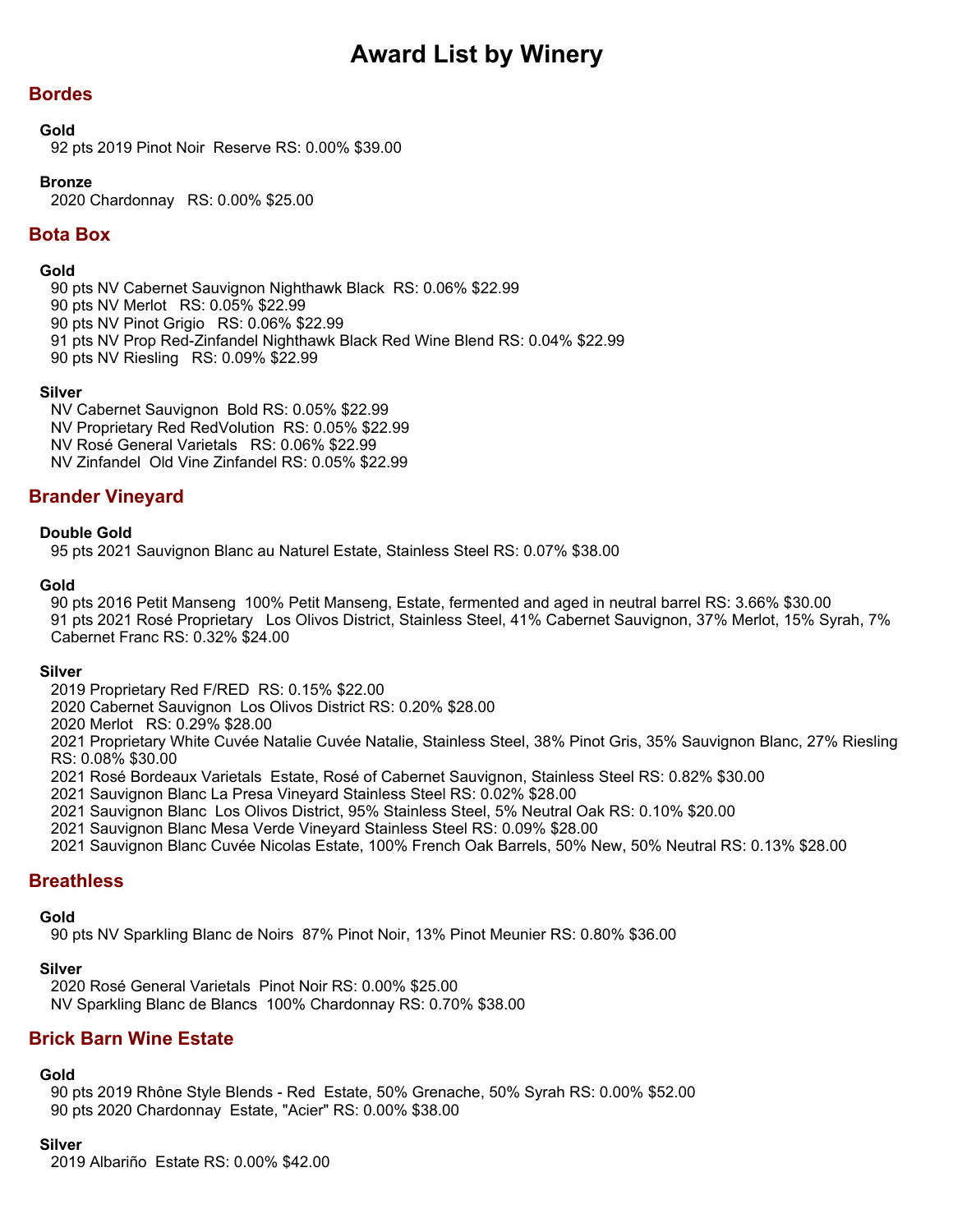# **Brick Barn Wine Estate**

### **Silver**

2019 Pinot Noir Estate RS: 0.00% \$60.00 2019 Pinot Noir Estate RS: 0.00% \$60.00 2019 Sparkling Blanc de Blancs Chardonnay RS: 0.00% \$55.00 2019 Syrah Estate RS: 0.00% \$46.00 2020 Chardonnay "Beton" RS: 0.00% \$42.00 2020 Vermentino Estate RS: 0.00% \$42.00 2020 Viognier Estate RS: 0.00% \$38.00

# **Brightlands**

### **Silver**

2020 Chardonnay RS: 0.11% \$5.00 NV Infused Other Fruit Sweet Blueberry Sangria RS: 1.00% \$5.00 NV Infused Other Fruit Sweet Pineapple Sangria RS: 1.00% \$5.00

### **Brownstone**

### **Silver**

NV Merlot Enjoy this well-balanced red wine with appetizers, grilled foods and slow cooked stews and meats. It has berry and red plum highlights, smooth tannins and a pleasant finish. RS: 0.50% \$8.99

# **Brutocao Family Vineyards**

#### **Silver**

2021 Chardonnay Uber Chard Mendocino, Estate RS: 1.30% \$18.00

# **Burlwood Pacific Fruit**

### **Gold**

90 pts NV Infused Other Fruit Sweet Peach RS: 0.80% \$3.99

### **Silver**

NV Infused Other Fruit Sweet Watermelon RS: 1.00% \$3.90

# **Bushong Vintage Company**

#### **Gold**

90 pts 2019 Petite Sirah Unknown Pleasures 80% Petite Sirah 20% Tannat RS: 0.02% \$49.00

90 pts 2019 Rhône Style CA Blends - Red Power, Corruption and Lies 50% Tannat, 25% Petite Sirah, 25% Grenache RS: 0.02% \$43.00

90 pts 2019 Tannat 100% RS: 0.02% \$43.00

90 pts 2020 Iberian Style Blends - Red Same Deep Water as You 50% Carignan 33% Tempranillo 17% Grenache RS: 0.02% \$47.00

91 pts 2020 Rhône Style CA Blends - Red Physical Sound 55% Grenache 31% Tannat 14% Mourvedre RS: 0.03% \$49.00 90 pts 2020 Zinfandel Ananda 100% RS: 0.02% \$53.00

90 pts 2021 Albariño Spanish Castle Queen 100% RS: 0.02% \$33.00

90 pts 2021 Rosé General Varietals Pretty in Pink 20% Syrah 20% Grenache 20% Mourvedre 20% Tannat 20% Cinsault RS: 0.20% \$25.00

91 pts NV Proprietary Red Institutionalized 75% Tannat, 15% Petite Sirah, 10% Zinfandel RS: 0.02% \$33.00

### **Silver**

2019 Syrah Grace 100%, Estate RS: 0.02% \$45.00

### **C'est La Vie**

### **Silver**

2018 Meritage Red "Obscurite" Red Blend-75% Cabernet Sauvignon, 25% Malbec RS: 0.50% \$44.00 2019 Pinot Noir RS: 0.50% \$60.00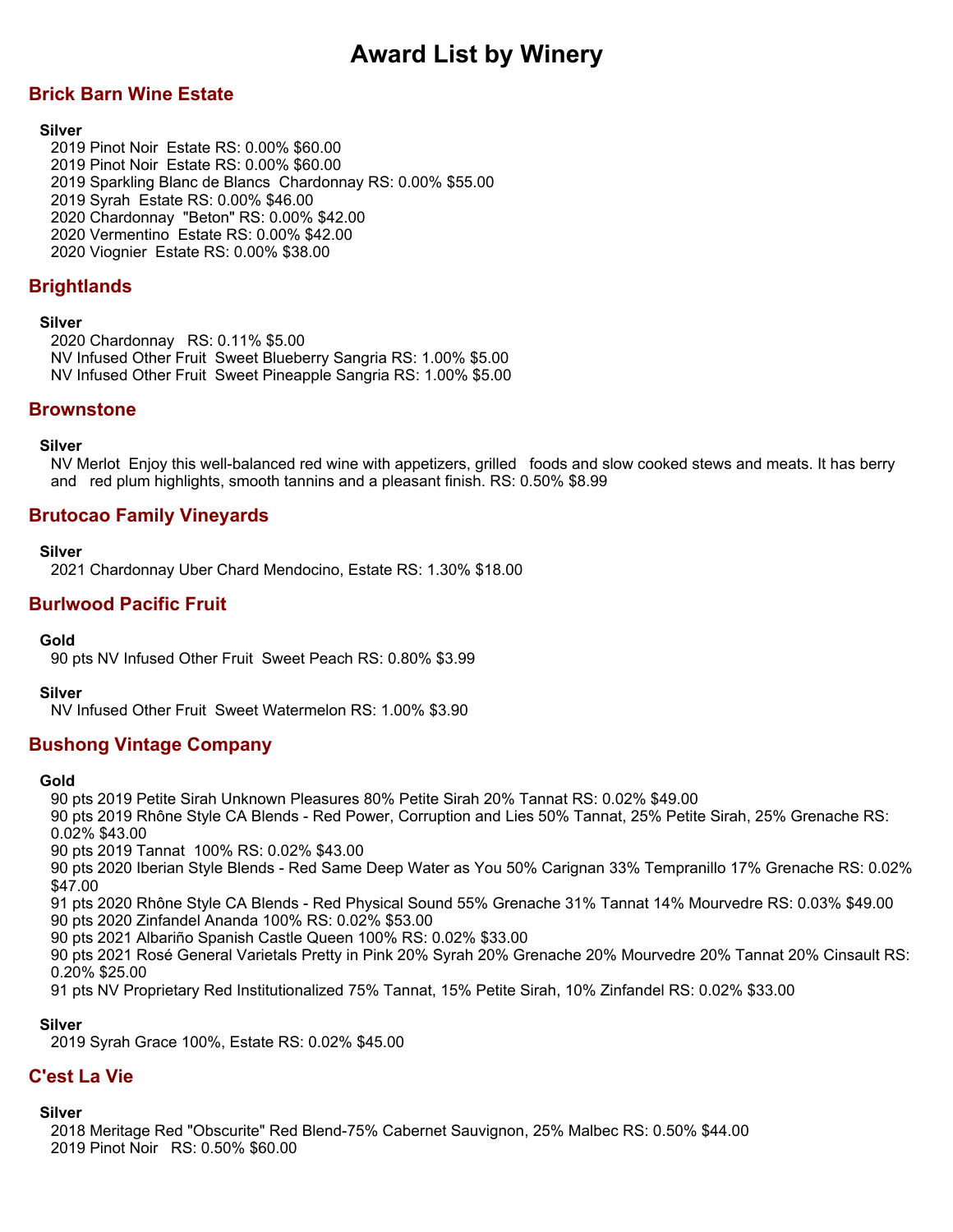# **Cab House at Hansen Vineyards**

### **Silver**

2017 Cabernet Sauvignon Estate RS: 0.01% \$92.00 2020 Cabernet Franc Estate, Paso Robles RS: 0.01% \$94.00

# **Cabana Wines**

### **Gold**

90 pts 2021 Muscat Smerlino Moscato RS: 0.05% \$20.00

### **Silver**

2015 Other Fortified Zinfandel 85% Cabernet 15% RS: 1.00% \$30.00 2017 Petite Sirah RS: 0.30% \$30.00

2019 Cabernet Sauvignon 93% Cabernet Sauvignon, 5% Merlot, 2%Cab Franc RS: 0.20% \$24.00

2020 Zinfandel Old Vine RS: 0.05% \$24.00

# **Calafia Wines**

### **Gold**

90 pts 2018 Cabernet Sauvignon 85% Cab Sauvignon Mt. Veeder; 10% Malbec & 5% Petit Verdot, both from Yountville. RS: 0.15% \$70.00

90 pts 2021 Verdelho 100% Verdelho RS: 0.03% \$28.00

# **California Street Winery**

### **Silver**

2019 GSM Domaine Pavot Rouge RS: 0.00% \$40.00 2019 Zinfandel Reserve RS: 0.00% \$40.00

### **Campo Creek Vineyards**

### **Gold**

91 pts 2019 Cabernet Sauvignon Big Red Edition RS: 0.00% \$35.00 90 pts 2019 Syrah Estate RS: 0.00% \$37.00 92 pts 2020 Merlot Estate RS: 0.00% \$35.00

### **Silver**

2021 Viognier Estate RS: 0.00% \$30.00

# **Cannonball**

### **Silver**

2019 Cabernet Sauvignon RS: 0.17% \$14.99 2020 Chardonnay RS: 0.22% \$14.99

# **Cara Mello**

### **Silver**

NV Infused Other Fruit Grapefruit RS: 1.00% \$9.99 NV Infused Other Fruit Moscato, Blueberry RS: 1.00% \$9.99 NV Infused Other Fruit Pineapple RS: 1.00% \$9.99 NV Infused Other Fruit Peach RS: 1.00% \$9.99 NV Muscat Moscato RS: 1.00% \$9.99

# **Carlson Wines**

### **Gold**

90 pts 2019 Merlot RS: 0.02% \$25.00

### **Silver**

2019 Petite Sirah RS: 0.02% \$25.00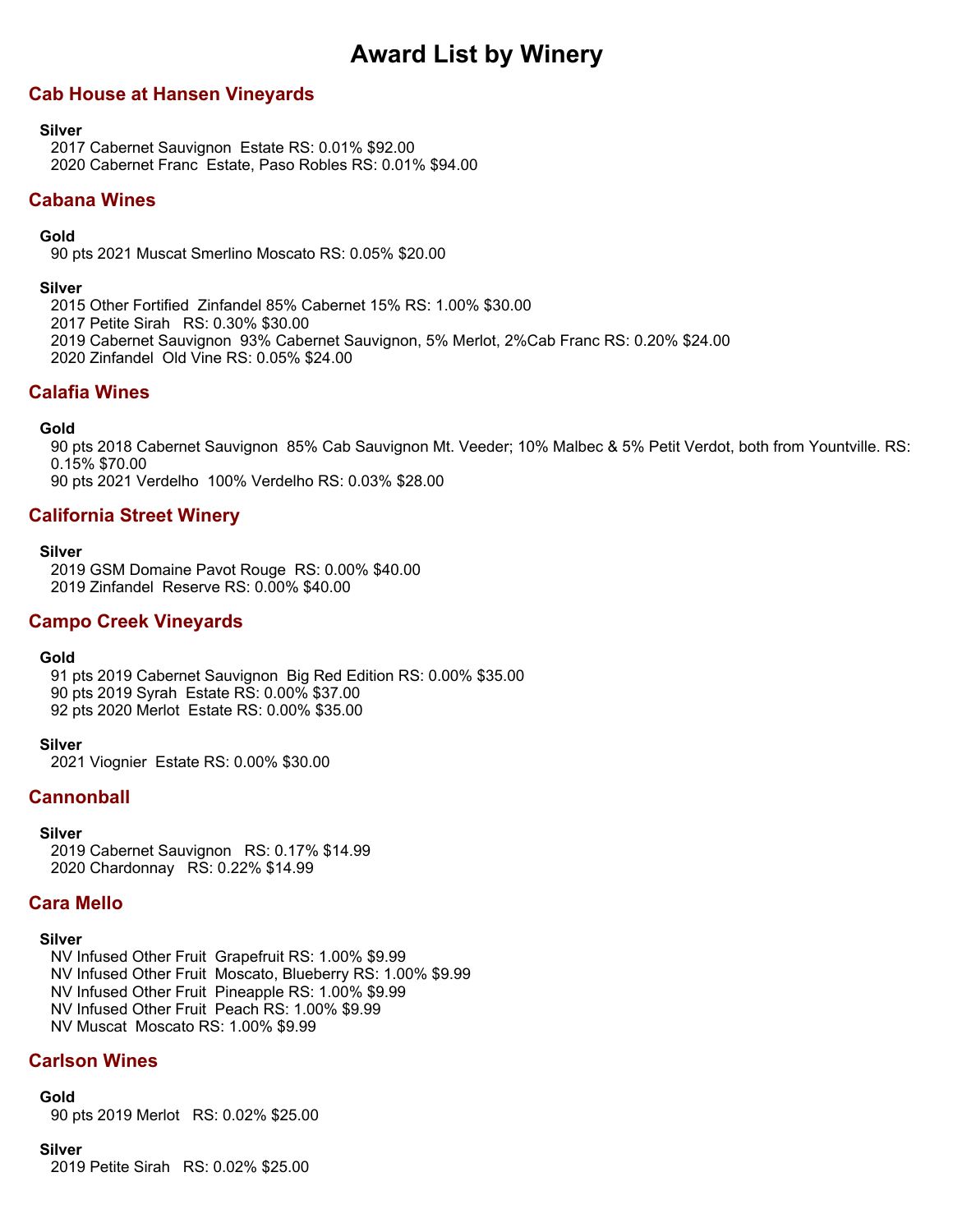# **Carmel Road Winery**

### **Gold**

91 pts 2020 Chardonnay 100% Chardonnay CCSW RS: 0.01% \$14.99 91 pts 2020 Pinot Noir 100% Pinot Noir CCSW RS: 0.01% \$14.99

### **Silver**

2019 Cabernet Sauvignon 100% Cabernet Sauvignon RS: 0.01% \$14.99

### **Carmenet**

### **Silver**

2020 Chardonnay Reserve RS: 0.67% \$15.99 2020 Merlot Reserve RS: 0.35% \$15.99

# **Carol Shelton Wines**

### **Double Gold**

93 pts 2021 Chardonnay Wild Thing RS: 0.40% \$19.99

### **Gold**

90 pts 2016 Cabernet Sauvignon Rockpile Reserve RS: 0.11% \$49.99 91 pts 2017 Zinfandel RS: 0.11% \$35.99 90 pts 2018 Carignan Old Vine RS: 0.11% \$29.99 90 pts 2019 Zinfandel Wally Zin RS: 0.11% \$33.99 91 pts 2019 Zinfandel Wild Thing Old Vine RS: 0.21% \$19.99 90 pts 2019 Zinfandel Oakley Zin Old Vine Zinfandel RS: 0.11% \$27.99 90 pts 2019 Zinfandel Reserve RS: 0.11% \$41.99 91 pts 2019 Zinfandel Monga Zin Old Vine RS: 0.11% \$26.99 90 pts 2020 Rhône Style Blends - White Coquille Blanc 34%GrenacheBlanc,32%Roussanne,22%Viognier,12% Marsanne RS: 0.31% \$26.99 90 pts 2020 Zinfandel Pizazz Zin Old Vine RS: 0.21% \$22.99 90 pts 2021 Viognier RS: 0.30% \$19.99

### **Silver**

2018 Petite Sirah Reserve RS: 0.11% \$44.99 2018 Petite Sirah Florence Reserve Reserve , with hints of Black Raspberry RS: 0.11% \$39.99 2019 Zinfandel Karma Zin RS: 0.11% \$33.99 2020 Rhône Style CA Blends - Red Coquille Rouge 34%Mourvèdre,20%Carignane,20%PetiteSirah,13%AlicanteBouschet, 13%GrenacheNoir RS: 0.11% \$26.99 2021 Rosé General Varietals Rendezvous Rose 80% Zin, 20% Carignane RS: 0.31% \$18.99

# **Carter Estate Winery**

### **Double Gold**

94 pts 2015 Sparkling Blanc de Blancs Blanc de Blanc RS: 0.10% \$40.00

### **Gold**

90 pts 2015 Sparkling Blanc Prestige RS: 0.10% \$75.00 91 pts 2015 Sparkling Blanc de Noirs Blanc de Noir RS: 0.10% \$35.00 90 pts 2020 Viognier RS: 0.15% \$31.00

### **Silver**

2015 Sparkling Blanc Brut RS: 0.01% \$35.00

# **Cartesian**

### **Silver**

2021 Pinot Grigio RS: 0.20% \$22.00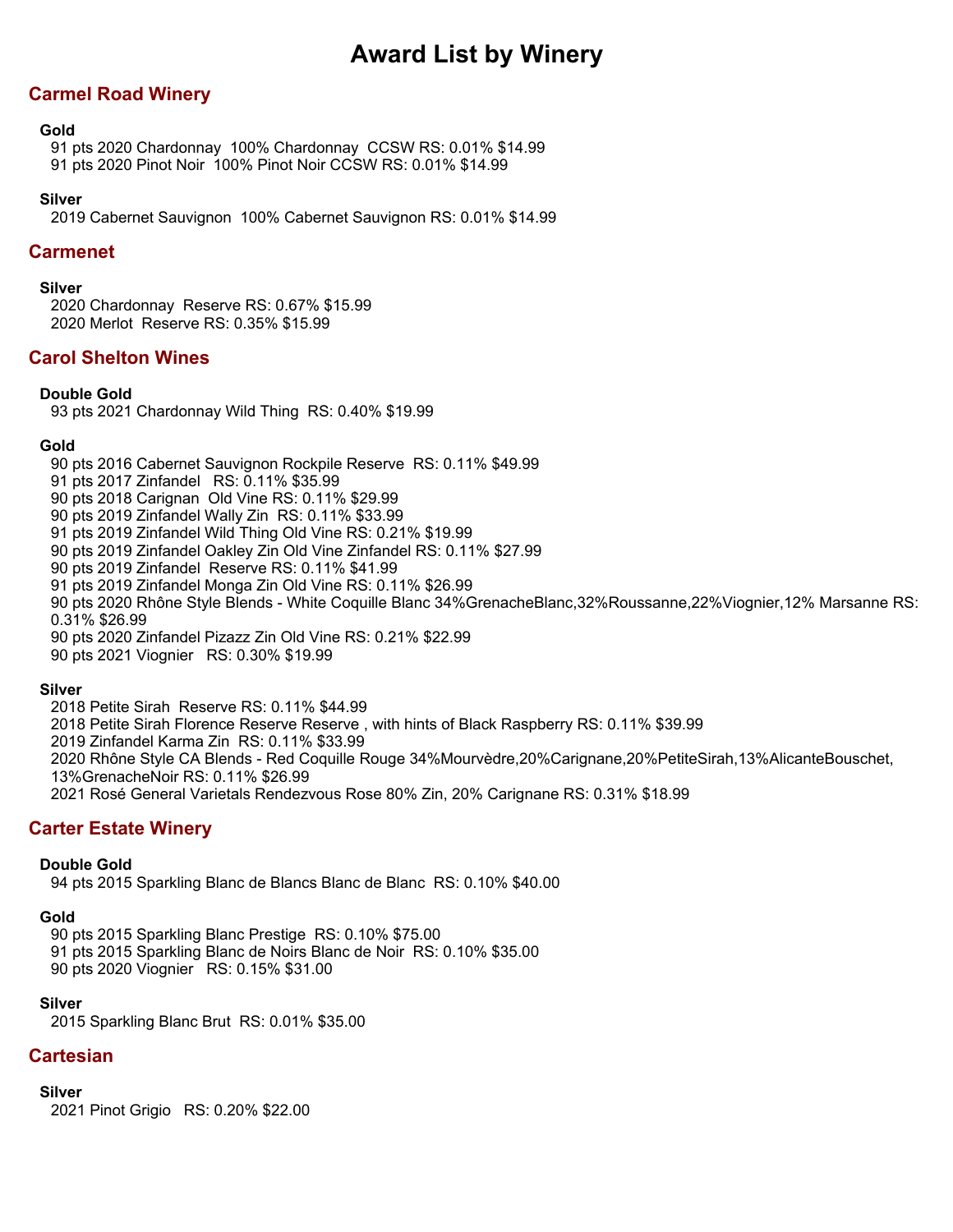# **Casa Cassara Winery & Vineyard**

### **Gold**

90 pts 2019 Proprietary Red Super Tuscan 'Fratello' 50% Sangiovese - 25% Cabernet Sauvignon - 25% Syrah RS: 0.01% \$50.00

90 pts 2021 Rosé Rhône Varietals Grenache Rosé 'Mema' 100% Grenache Noir Rosé RS: 0.01% \$30.00

### **Silver**

2019 Nero d'Avola Nero d' Avola 'Capo' 100% Nero d' Avola RS: 0.01% \$50.00

2020 Proprietary White Casa Bianca 'Il Mio Amore' White Table Wine RS: 0.66% \$32.00

# **Cass Winery**

### **Gold**

90 pts 2018 Cabernet Sauvignon Reserve; 83% Cabernet Sauvignon, 8% Petite Sirah, 7% Malbec, 2% Merlot, Reserve RS: 0.02% \$125.00

90 pts 2019 Malbec 100% Malbec; Estate Grown RS: 0.00% \$62.00

90 pts 2019 Prop Red-Cab Sauv Vintage Ted 70%Cabernet Sauvignon 25%Mourvedre 5%Petit Verdot, Estate Grown RS: 0.02% \$90.00

91 pts 2019 Syrah Backbone Syrah 100% Syrah; Estate Grown RS: 0.02% \$49.00

90 pts 2019 Vintage Port 100% Syrah; Estate Grown RS: 10.60% \$44.00

90 pts 2021 Rhône Style Blends - White Mr. Blanc 73%Roussanne 20%Marsanne 7%Viognier; Estate Grown RS: 0.00% \$18.00

90 pts 2021 Roussanne 100% Roussanne; Estate Grown RS: 0.01% \$35.00

### **Silver**

2019 Cabernet Sauvignon 81%Cabernet Sauvignon 8%Merlot 6%Petit Verdot 5%Malbec, Estate Grown RS: 0.02% \$55.00 2019 Rhône Style CA Blends - Red Rockin' Ted 44% Grenache, 31% Mourvedre, 17% Syrah, 8% Petite Sirah RS: 0.02% \$75.00

2019 Rhône Style CA Blends - Red G\*S\*M 40%Mourvedre 24%Grenache 24%Syrah 12%Petite Sirah; Estate Grown RS: 0.02% \$24.00

2019 Rhône Style CA Blends - Red Rockin One 44% Grenache 31% Mourvedre 17% Syrah 8% Petite Sirah, Estate Grown RS: 0.00% \$49.00

2020 Mourvedre 100% Mourvedre; Estate Grown RS: 0.02% \$48.00

2021 Marsanne 100% Marsanne; Estate Grown RS: 0.01% \$35.00

2021 Rosé Rhône Varietals Oasis Rose 69% Mourvèdre, 31% Grenache; Estate Grown RS: 0.00% \$24.00

2021 Roussanne 100% Roussanne Estate Grown, Lake Harvest RS: 7.10% \$29.00

2021 Viognier 100% Viognier; Estate Grown RS: 0.01% \$29.00

# **Cassiday Blare**

### **Silver**

2018 Rhône Style CA Blends - Red 65% Syrah, 32% Zinfandel, 3% Cabernet Sauvignon RS: 0.66% \$19.00

# **Castle Rock**

### **Silver**

2019 Pinot Noir Cuvee RS: 0.48% \$11.00

### **Cazadero Winery**

### **Silver**

2017 Cabernet Sauvignon Cabernet Sauvignon, All Natural, Aged 22 months in French Oak. RS: 0.01% \$49.00 2019 Chardonnay Sonoma RS: 0.01% \$39.00

2019 Pinot Noir Unfined/unfiltered. 100% Pinot Noir, aged 12 months in French Oak. Sonoma RS: 0.01% \$59.00

### **Cedar Mountain**

### **Gold**

91 pts 2016 Ruby Port Late Bottled Souzao Full bodied port wine made from a single variatal RS: 10.00% \$31.00 92 pts 2017 Petite Sirah Reserve; Rich, spicy, full bodied RS: 0.00% \$33.00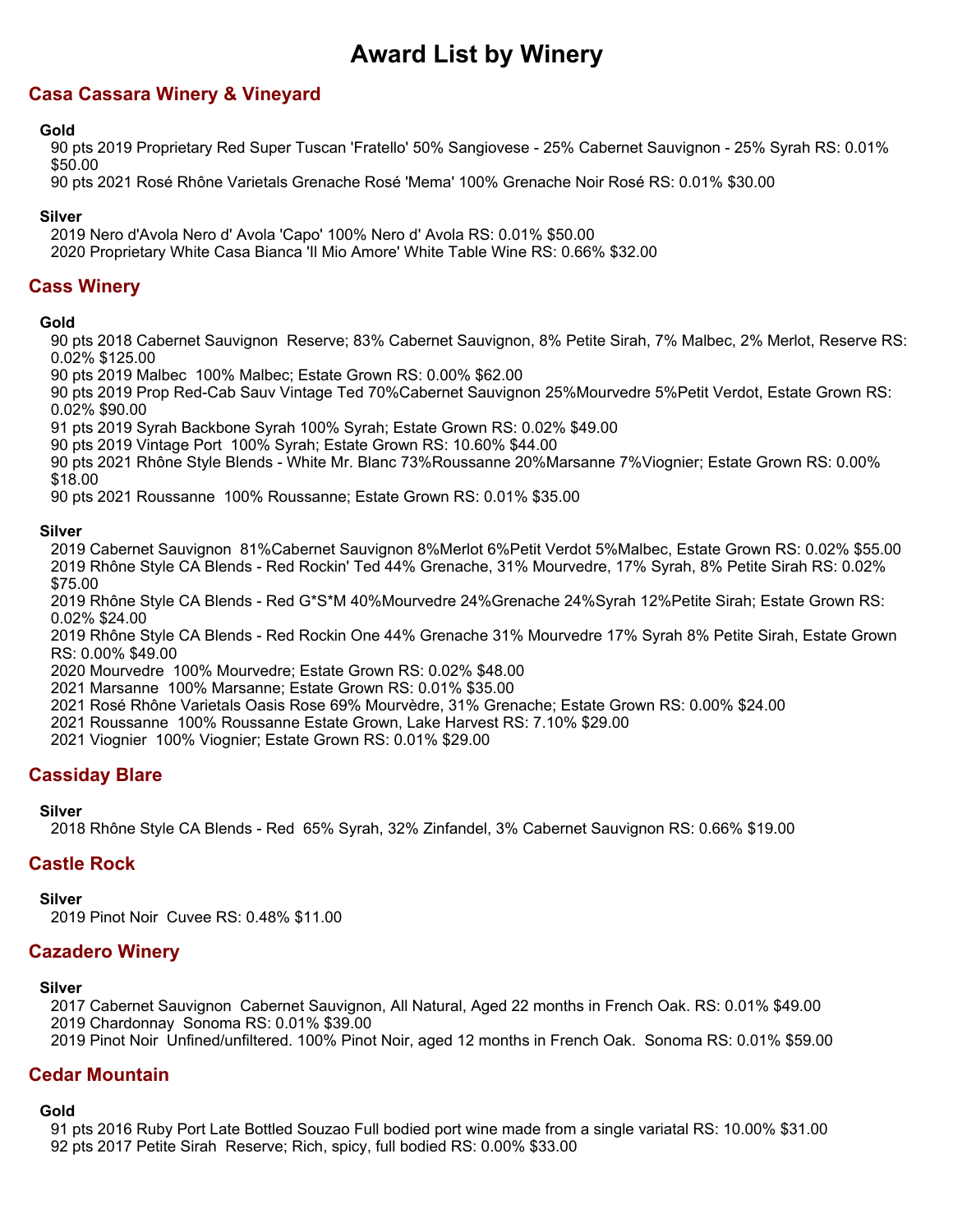# **Cedar Mountain**

### **Silver**

2018 Malbec Soft, round, long finish RS: 0.00% \$37.00

### **Bronze**

2017 Zinfandel Rich, fruity, soft tannin RS: 0.00% \$36.00

# **Chacewater**

### **Silver**

2018 Cabernet Sauvignon RS: 0.03% \$30.00 2018 Malbec 93% Malbec, 7% Petit Verdot, Red Hills RS: 0.06% \$30.00 2018 Malbec 86% Malbec, 14% Petit Verdot, Red Hills RS: 0.06% \$35.00 2021 Muscat 100% Orange Muscat, Limited Edition RS: 3.20% \$24.00

# **Chalone Vineyard**

### **Silver**

2019 Pinot Noir Estate RS: 0.36% \$35.00 2020 Chardonnay Estate RS: 1.40% \$30.00

# **Chambray**

### **Silver**

2020 Cabernet Sauvignon Blue Jean Chef RS: 4.50% \$24.99 2021 Proprietary White Sweet White Wine Blend, 45% Sauvignon Blanc, 36% Moscat, 17% Pinot Grigio, 2% French Colombard RS: 10.00% \$24.99

# **Chateau Souverain**

### **Silver**

2019 Merlot RS: 0.03% \$13.00 2020 Cabernet Sauvignon RS: 0.24% \$13.00 2020 Sauvignon Blanc RS: 0.03% \$13.00

# **Chelsea Vineyards**

### **Gold**

91 pts 2021 Rosé Bordeaux Varietals Rose of Cabernet Sauvignon RS: 0.07% \$25.00

### **Silver**

2016 Cabernet Sauvignon RS: 0.05% \$36.00

# **Churon Winery**

### **Gold**

92 pts 2019 Tempranillo Estate grown RS: 0.01% \$38.99

### **Silver**

2018 Ruby Cabernet Estate grown RS: 0.01% \$41.99

NV Prop Red-Syrah Red Royale A custom blend of 56% Syrah, 27% Cabernet and 17% Tempranillo RS: 0.02% \$54.99 NV Prop Red-Syrah Vin Rouge Estate blend of 58% Syrah, 28% Barbera, and 14% Ruby Cabernet RS: 0.01% \$52.99 NV Sparkling Wine Cuvee A blend of multiply Chardonnay vintages for the perfect combination RS: 1.50% \$23.99

# **Clos du Bois**

### **Double Gold**

95 pts 2021 Pinot Grigio RS: 0.34% \$14.99

### **Gold**

92 pts 2019 Merlot RS: 0.25% \$15.00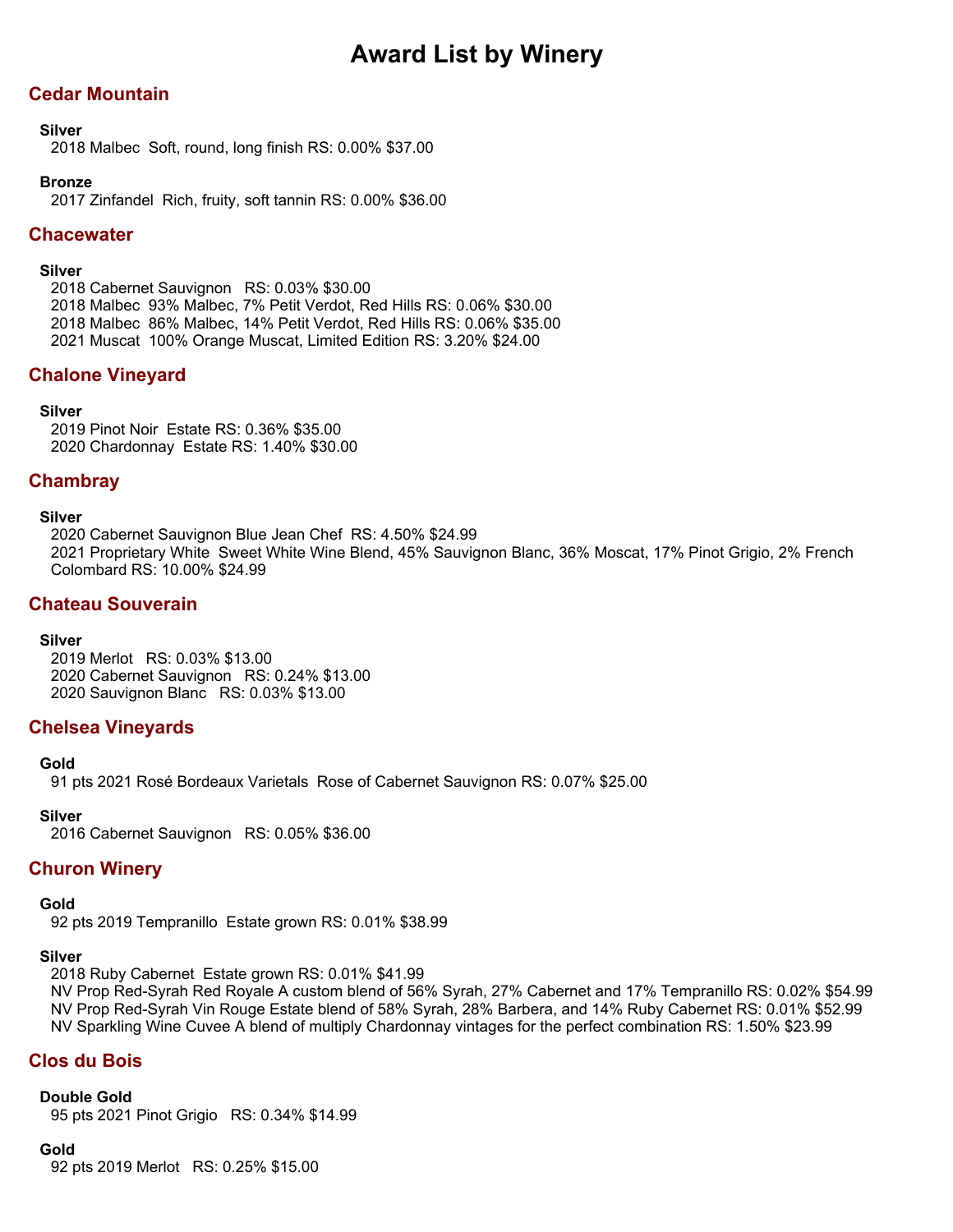# **Clos du Bois**

### **Gold**

90 pts 2020 Chardonnay RS: 0.36% \$14.99

# **Clothesline**

**Gold**

90 pts 2020 Roussanne RS: 0.25% \$20.00

# **Concannon Reserve**

**Silver**

2019 Cabernet Sauvignon RS: 0.05% \$40.00

# **Concannon Vineyard**

### **Gold**

90 pts 2017 Vintage Port Petite Sirah Port RS: 0.50% \$34.00

90 pts 2018 Cabernet Sauvignon Estate RS: 0.40% \$65.00

- 91 pts 2018 Cabernet Sauvignon Clone 7 Cabernet Sauvignon; Reserve RS: 0.30% \$90.00
- 91 pts 2018 Cabernet Sauvignon Heritage RS: 0.04% \$75.00

90 pts 2018 Meritage Red 70% Cabernet Sauvignon,10% Cab Franc, 10% Merlot, 5% Petite Verdot, 5 % Malbec; Estate RS: 0.04% \$65.00

90 pts 2018 Petite Sirah Reserve RS: 0.50% \$46.00

90 pts 2019 Petite Sirah Captain Joe's Reserve RS: 0.04% \$40.00

90 pts 2020 Meritage White Assemblage Blanc, 50% Sauvignon Blanc, 50% Semillon; Reserve RS: 0.06% \$28.00

### **Silver**

2018 Meritage Red 67% Cabernet Sauvignon, 33% Petit Verdot; Estate RS: 0.12% \$45.00

2018 Petit Verdot Reserve RS: 0.06% \$42.00

2018 Prop Red-Cab Sauv 90% Cabernet Sauvignon, 10% Malbec; Estate RS: 0.35% \$46.00

2018 Prop Red-Cab Sauv 76% Cabernet Sauvignon, 24% Petite Sirah; Estate RS: 0.55% \$46.00

2018 Proprietary Red 68% Cabernet Sauvignon, 32% Cabernet Franc RS: 0.50% \$45.00

2018 Zinfandel Reserve RS: 0.04% \$38.00

2019 Malbec Reserve RS: 0.40% \$38.00

2019 Petite Sirah Nina's Cuvee Reserve RS: 0.05% \$40.00

2020 Sauvignon Blanc Reserve RS: 0.06% \$30.00

2021 Viognier Reserve RS: 0.90% \$30.00

# **Consensio Cellars**

### **Silver**

2017 Cabernet Sauvignon Paso Robles RS: 0.04% \$48.00 2021 Sauvignon Blanc Aria RS: 0.02% \$28.00

### **Bronze**

2019 Tempranillo Forte RS: 0.03% \$32.00

# **Cooper's Ridge**

### **Silver**

2021 Rosé Rhône Varietals Rose' of Syrah - Clone 174, Single Vineyard RS: 0.02% \$25.00

# **Cordi**

### **Silver**

2017 Tempranillo Estate, Reserve RS: 0.01% \$28.00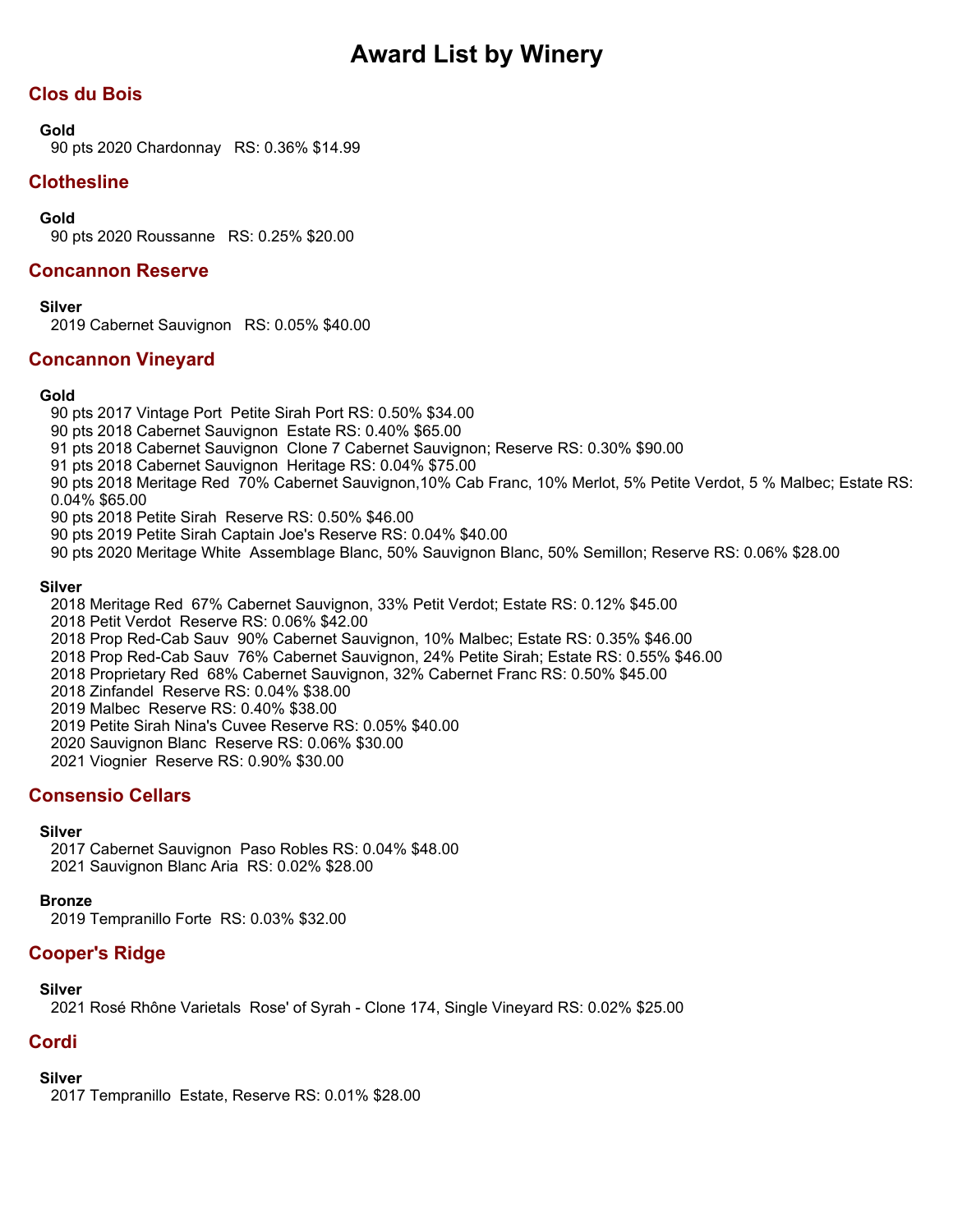# **Cottonwood Canyon Vineyard & Winery**

### **Silver**

2014 Chardonnay Aged 18 months in French and American oak barrels. Aromas of crushed pecans, smoked almonds and a kiss of vanilla! Golden honey, honeysuckle and plumeria floral notes meld together. RS: 0.03% \$48.00

#### **Bronze**

2012 Pinot Noir 2012 Sharon's Pinot Noir A French Burgundian style wine with concentrated aromas of truffles, mushrooms and earthy roots. Savory in the mid palate with a kiss of smoke and a long-concentrated cranberry and blackberry finish. RS: 0.03% \$48.00

2017 Syrah Estate, A beautiful jewel toned purple with plum, berry, and pluot aromas. Sweet blueberries grace your front palate with a dry finish. RS: 0.01% \$48.00

2019 Chardonnay Aged 8-10 months in oak. With a beautiful sage green color this chardonnay gibes of a nose of tangy fruit. Upon first touch with the palate if offers a light and sweet honey flavor. RS: 0.03% \$29.00

### **Crazy Woman Cellars**

#### **Gold**

90 pts 2019 Cabernet Sauvignon 100% RS: 0.01% \$44.00

# **Cresta Bella**

**Silver**

NV Proprietary Red Bordeaux Red Blend RS: 1.00% \$12.00

### **Crossways**

#### **Gold**

90 pts 2019 Pinot Noir RS: 0.24% \$20.00

#### **Silver**

2021 Pinot Grigio Honeysuckle RS: 0.21% \$28.00

### **CRUSH Vineyard**

#### **Gold**

90 pts 2021 Rosé Proprietary TANTRIC Rosé 100% Estate grown Tannat RS: 0.03% \$32.00

# **Crystal Basin Cellars**

### **Double Gold**

93 pts 2018 Sangiovese Reserve RS: 0.25% \$32.00

### **Gold**

91 pts 2018 Tempranillo Grand Reserve RS: 0.25% \$30.00 90 pts 2018 Zinfandel Reserve RS: 0.25% \$30.00

### **Silver**

2018 Cabernet Franc Reserve RS: 0.25% \$32.00 2018 Iberian Style Blends - Red Quijote Grenache 60% - Tempranillo 40% RS: 0.25% \$50.00 2018 Italian Style Blends - Red Campione Grand Reserve, Sangiovese 70% - Merlot 20% - Cabernet Sauvignon 10% RS: 0.25% \$50.00 2018 Merlot Reserve RS: 0.25% \$30.00 2018 Petite Sirah Reserve RS: 0.25% \$30.00 2018 Prop Red-Petite Sirah Xpealidocious Grand Reserve, Petite Sirah 44% - Syrah 36% - Zinfandel 10% - Cabernet Franc 10% RS: 0.25% \$50.00 2018 Syrah Reserve RS: 0.25% \$30.00

### **Curioture**

#### **Gold**

93 pts 2018 Chardonnay Sommelier Select, Green Apple & Tart White Peach RS: 0.10% \$24.00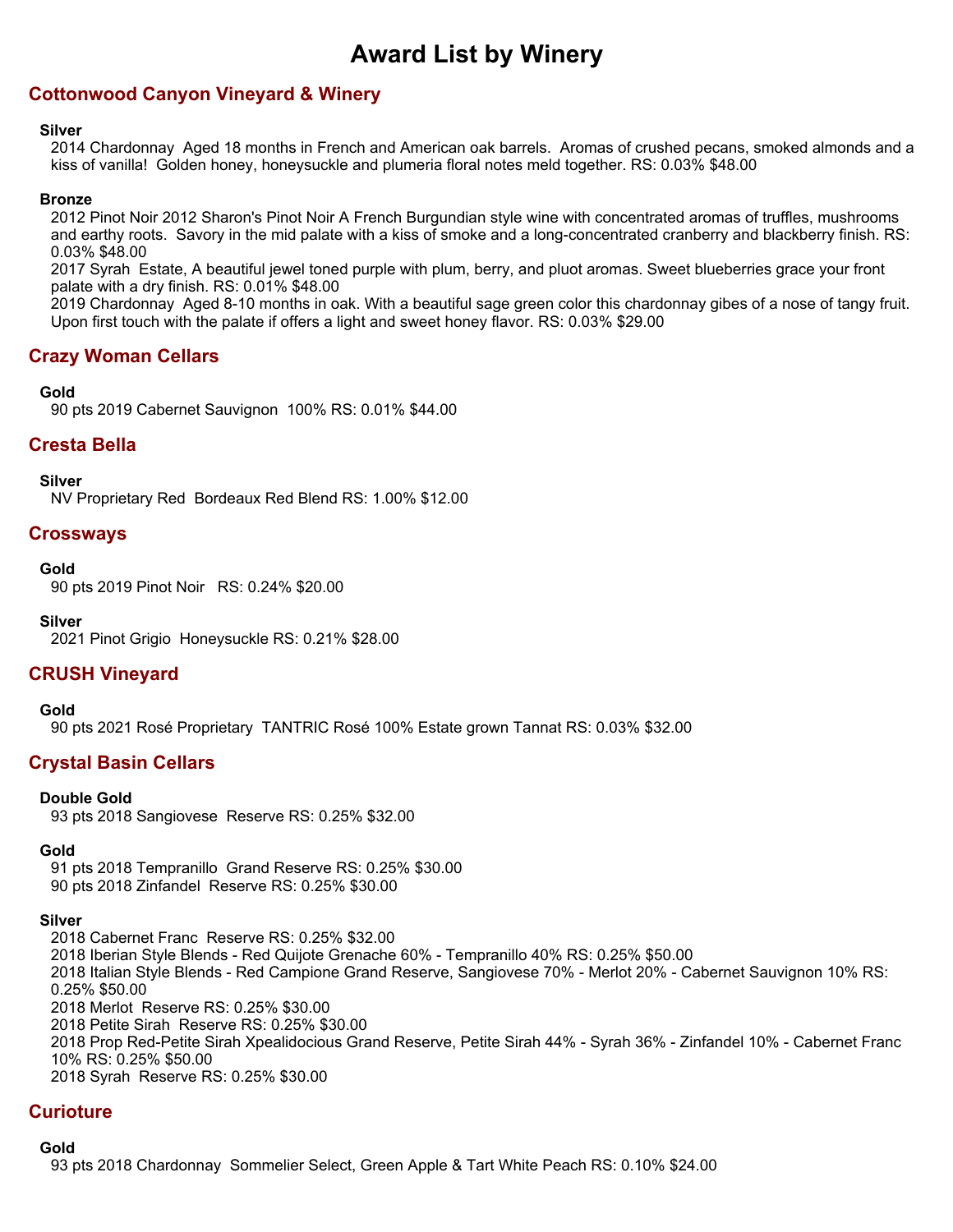# **Cypher**

### **Double Gold**

93 pts 2017 Rhône Style CA Blends - Red Phoenix 42% Syrah /0% Petite Sirah / 18% Mourvedre RS: 0.01% \$55.00

### **Gold**

91 pts 2017 Prop Red-Cab Sauv Slayer 51% Cabernet Sauvignon / 18% Petit Verdot / 12% Zinfandel / 15% Tannat / 4% Petite Sirah RS: 0.01% \$55.00 91 pts 2017 Rhône Style CA Blends - Red Fifth Element 40% Mourvedre / 30% Syrah / 16% Grenache / 9% Petite Sirah / 5% Tannat RS: 0.01% \$55.00

90 pts 2018 Proprietary Red ZinPunk 47% Zinfandel / 47% Tannat / 6% Petite Sirah RS: 0.01% \$55.00

### **Silver**

2017 GSM Theory 3 50% Grenache, 30% Syrah, 20% Mourvedre RS: 0.01% \$55.00 2017 Proprietary Red Theory Z 47% Zinfandel / 35% Mourvedre / 18% Syrah RS: 0.01% \$55.00

# **D & L Carinalli Vineyards**

### **Silver**

2020 Chardonnay Sonoma County, Chardonnay 100% RS: 0.01% \$20.00 2020 Pinot Noir Estate, Russian River Valley, Sonoma County, Pinot Noir 100% RS: 0.01% \$25.00

# **D'Elissagaray**

### **Silver**

2018 Proprietary Red 50% Tannat, 25% Cabernet Sauvignon, 12.5% Merlot, 12.5% Alicante Bouschet, Basque Blend RS: 0.00% \$35.00

# **Dancing Crow Vineyards**

### **Gold**

91 pts 2021 Sauvignon Blanc RS: 0.00% \$19.99

### **Silver**

2021 Rosé General Varietals 37% Mourvèdre, 28% Syrah, 20% Grenache, 15% Sauvignon Blanc RS: 0.00% \$19.99

# **Dani Gold Wines**

### **Silver**

2020 Chardonnay DANI Chardonnay Rivino Vineyards-100% Chardonnay RS: 0.01% \$20.00

### **Bronze**

2017 Cabernet Sauvignon DANI Cabernet 100% sustainable; 93% Cabernet, 5% Syrah, 2% Petit Verdot RS: 0.01% \$20.00

# **Danza del Sol Winery**

### **Gold**

91 pts 2018 Cabernet Franc 100% Cabernet Franc RS: 0.23% \$41.00

### **Silver**

2018 Syrah Estate, Syrah 100% RS: 0.22% \$38.00

# **Dark Horse**

### **Gold**

90 pts 2021 Pinot Grigio RS: 0.14% \$7.99

### **Silver**

2020 Cabernet Sauvignon RS: 0.25% \$7.99 2020 Chardonnay RS: 0.06% \$9.99 2020 Merlot Merlot RS: 0.04% \$9.99 2020 Pinot Noir RS: 0.11% \$13.50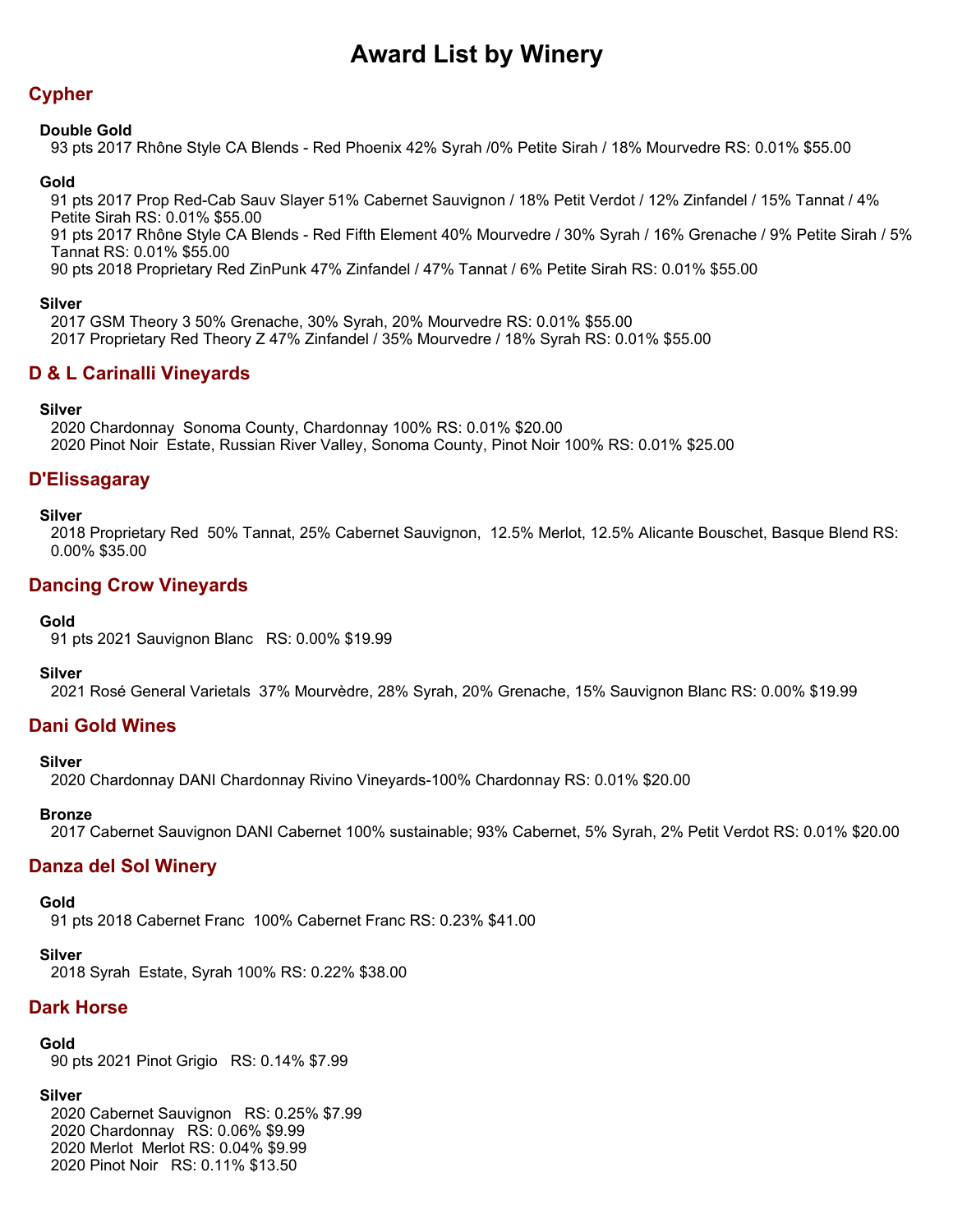# **Dark Horse**

### **Silver**

2021 Rosé General Varietals Rose RS: 0.00% \$9.99 2021 Sauvignon Blanc RS: 0.06% \$9.99 NV Proprietary Red Double Down Red Blend RS: 0.06% \$9.99 NV Sparkling Wine Brut RS: 0.13% \$12.99

### **Dark Star**

#### **Gold**

90 pts 2018 Tempranillo RS: 0.00% \$38.00 90 pts 2019 Petite Sirah RS: 0.00% \$38.00

#### **Silver**

2017 Cabernet Franc RS: 0.00% \$38.00 2018 Cab/Syrah Blends Anderson Road 45% Cab Sauv, 45% Syrah, 10% Petite Sirah RS: 0.00% \$38.00 2018 Prop Red-Cab Sauv Ricordati 65% Cab Sauv 20% Merlot 10% Cab Franc 5% Tannat RS: 0.00% \$38.00 2018 Syrah RS: 0.00% \$38.00 2018 Zinfandel RS: 0.00% \$38.00 2019 Prop Red-Cab Sauv Ricordati 65% Cabernet Sauvignon, 20% Merlot, 10% Cab Franc, 5% Tannat RS: 0.00% \$38.00

# **Davis Bynum Winery**

### **Silver**

2018 Chardonnay RS: 0.00% \$25.00 2018 Pinot Noir Sonoma County RS: 0.00% \$35.00

### **Davis Family Vineyards**

#### **Gold**

90 pts 2018 Meritage Red Rockpile Ridge 26 41% Cabernet Sauvignon, 26% Cabernet Franc, 21% Malbec, 8% Merlot, 4% Petit Verdot RS: 0.00% \$65.00 90 pts 2019 Chardonnay RS: 0.00% \$38.00

### **Silver**

2019 GSM Throne 62% Grenache, Mendocino County; 26% Syrah, Sonoma County; 12% Mourvèdre, Mendocino County RS: 0.00% \$42.00 2019 Pinot Noir RS: 0.00% \$45.00 2019 Pinot Noir Soul Patch Estate RS: 0.00% \$55.00 2019 Pinot Noir Neighborhood Series RS: 0.00% \$55.00 2019 Zinfandel Old Vine RS: 0.00% \$36.00

### **Deaver Vineyards**

#### **Gold**

90 pts 2017 Prop Red-Zinfandel BIG HAT 55% Zinfandel, 45% Petite Sirah RS: 0.00% \$30.00 90 pts 2017 Zinfandel Henry's House RS: 0.00% \$30.00 91 pts 2018 Zinfandel Signature RS: 0.00% \$30.00

#### **Silver**

2017 Petite Sirah Amador County RS: 0.00% \$30.00 2017 Primitivo RS: 0.00% \$30.00 2017 Sangiovese RS: 0.00% \$30.00 2017 Zinfandel RS: 0.00% \$45.00

# **DEKREME CUVEE**

### **Silver**

2020 Sparkling Blanc de Blancs California Sparkling Brut RS: 0.19% \$16.99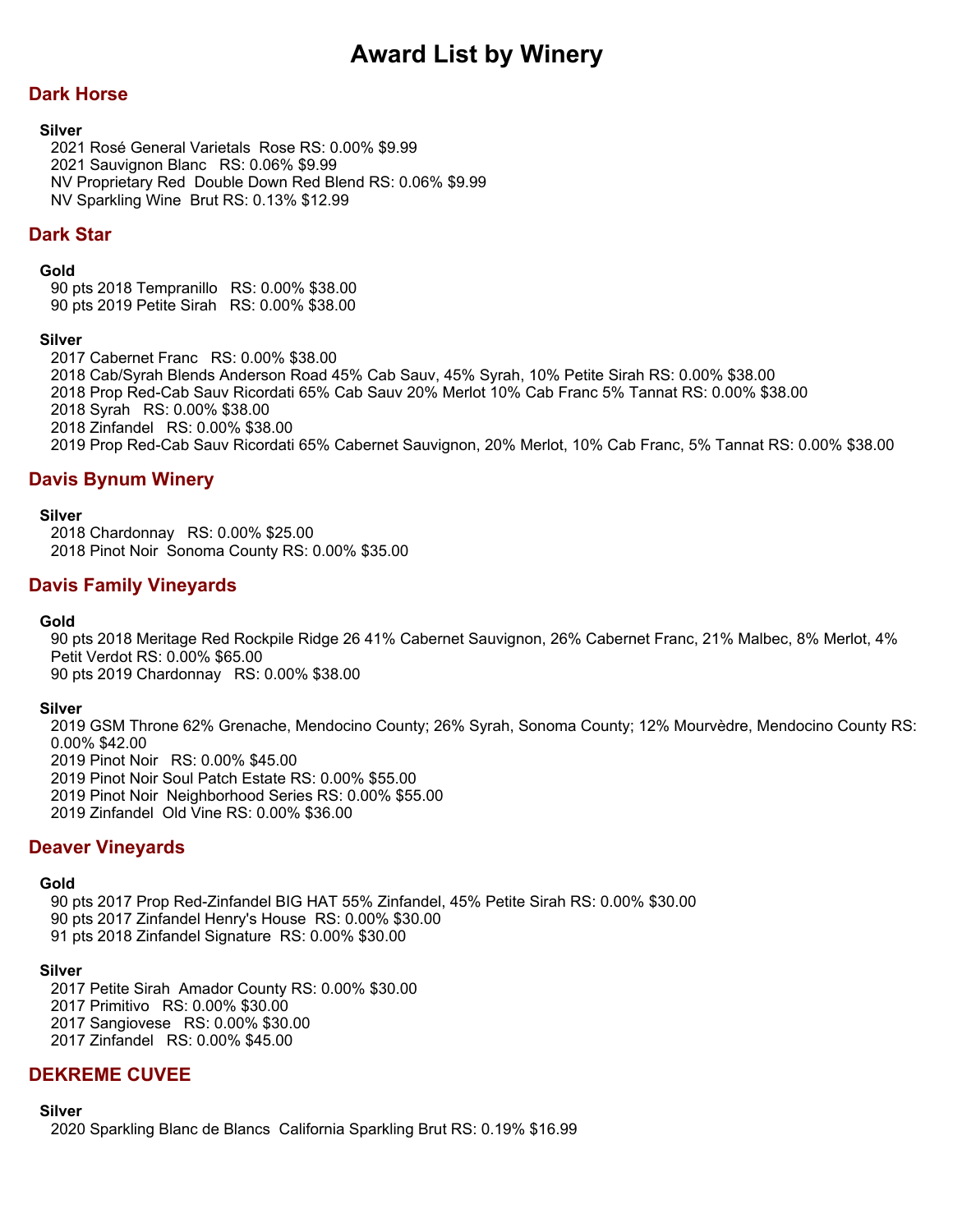# **Detente Wines**

### **Gold**

90 pts 2020 Rhône Style CA Blends - Red Western Block 66% Grenache, 20% Syrah, 14% Graciano Field Blend RS: 0.00% \$40.00

### **Silver**

2019 Prop Red-Merlot Eastern Bloc 70% Merlot, 30% Cabernet Sauvignon RS: 0.00% \$38.00 2021 Rosé General Varietals Field Blend Rose 65% Grenache, 20% Syrah, 15% Graciano RS: 0.00% \$30.00

# **Devil's Fog**

### **Silver**

2020 Pinot Noir RS: 0.08% \$32.00

# **DeWitt Vineyard**

### **Silver**

2017 Syrah RS: 0.00% \$30.00 2017 Tempranillo RS: 0.00% \$28.00 2018 Barbera RS: 0.00% \$32.00

### **Di Arie**

### **Silver**

2018 Proprietary Red Gunsmoke 35% Cab Sauvignon/25% Syrah/20% Cab Franc/20% Primitivo; Sierra Legend Estate RS: 0.10% \$35.00

2018 Syrah Estate RS: 0.10% \$30.00

# **Discombobulated**

**Gold**

90 pts 2019 GSM Discombobulated Grenache Syrah Mourvèdre RS: 0.00% \$34.00

# **Doffo Winery**

### **Gold**

91 pts 2019 Zinfandel 100% ZINFANDEL RS: 1.64% \$88.00

### **Silver**

2019 Cab/Syrah Blends "Mist Ura." 60% CABERNET SAUVIGNON - 40% SYRAH RS: 0.14% \$72.00 2019 Malbec RS: 0.01% \$72.00 2019 Prop Red-Petite Sirah "Salute." 60% PETITE SIRAH - 40% MALBEC RS: 0.18% \$76.00 2021 Rosé Bordeaux Varietals "Rosario." 100% MALBEC RS: 0.05% \$46.00 2021 Viognier 100% VIOGNIER RS: 0.08% \$46.00

# **Dorner Family Vineyard**

# **Silver**

2021 Albariño Stainless Steel RS: 0.50% \$25.00 2021 Riesling Stainless Steel RS: 3.00% \$25.00

2021 Viognier Stainless Steel RS: 0.50% \$25.00

# **Bronze**

2018 Cabernet Sauvignon Reserve RS: 0.50% \$30.00 2018 Zinfandel RS: 0.50% \$30.00 2020 Petite Sirah RS: 0.50% \$30.00 2021 Chardonnay Stainless Steel RS: 0.50% \$25.00 2021 Chardonnay Oaked RS: 0.50% \$25.00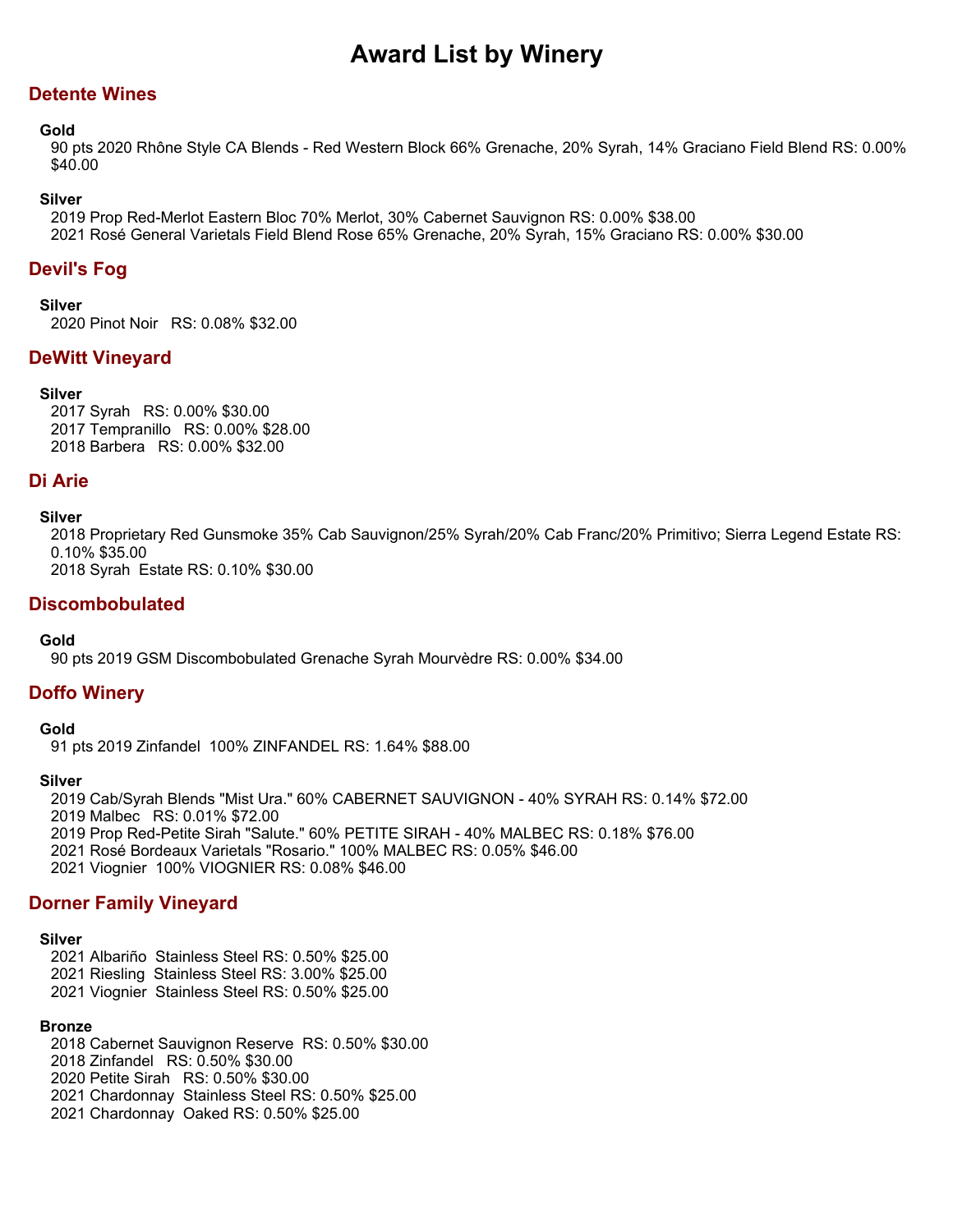# **Double Bond**

#### **Gold**

91 pts 2018 Chardonnay RS: 0.00% \$36.00 90 pts 2019 Rosé Rhône Varietals RS: 0.00% \$34.00

### **Dracaena Wines**

### **Silver**

2021 Chenin Blanc 92% Chenin Blanc 8% Viognier RS: 0.01% \$27.00

# **Drawbridge Cellars LLC**

### **Gold**

90 pts 2021 Viognier 100% Viognier, unoaked RS: 0.01% \$20.00

### **Silver**

2018 Grenache 100% Grenache with 25% French Oak RS: 0.01% \$22.00

### **Dressage**

#### **Silver**

2018 Pinot Noir RS: 0.30% \$14.99 2019 Chardonnay RS: 0.40% \$13.00

### **Drylander - Heaton Ranch**

#### **Gold**

90 pts 2017 Prop Red-Zinfandel 65% Zinfandel, 35% Grenache, Estate, Dry Farmed, steep slope RS: 0.01% \$45.00 90 pts 2018 Zinfandel 100% Zinfandel, harvested at 37.7' Brix, Dry Farmed RS: 11.52% \$35.00

### **Silver**

2018 Proprietary Red 45% Zinfandel, 37% Grenache, 18% Petite Sirah, Dry Farmed, Steep Slope RS: 0.01% \$45.00

### **Drytown Cellars**

### **Gold**

90 pts 2019 Petite Sirah Estate RS: 0.01% \$19.00 91 pts 2019 Pinot Noir Estate RS: 0.00% \$21.00 90 pts 2020 Primitivo RS: 0.01% \$18.00 90 pts 2021 Verdelho RS: 0.01% \$19.00 90 pts NV Ruby Port Port RS: 5.00% \$25.00

### **Silver**

2018 Cabernet Franc Estate RS: 0.00% \$18.00 2018 Merlot Estate RS: 0.00% \$20.00 2019 Barbera Reserve RS: 0.00% \$24.00 2019 Cabernet Sauvignon RS: 0.01% \$23.00 2019 Malbec RS: 0.00% \$14.00 2019 Zinfandel RS: 0.00% \$19.00 2020 Malvasia Bianca Estate RS: 0.01% \$17.00 2020 Sangiovese Estate RS: 0.00% \$20.00 2021 Sauvignon Blanc RS: 0.01% \$19.00 NV Italian Style Blends - Red Viara Ranch Red 50% Barbera - 50% Primitivo; Vaira Ranch Red RS: 0.00% \$16.00 NV Prop Red-Zinfandel 70% Zinfandel - 10% ea. of Merlot-Syrah-Petite Sirah RS: 0.01% \$10.00 NV Proprietary Red 50% Petite Verdot/Petite Sirah RS: 0.00% \$18.00 NV Proprietary White 70% Chardonnay-25%Sauvignon Blanc-5%Muscat RS: 0.01% \$10.00 NV Rosé Proprietary Rose - (zin) RS: 0.03% \$17.00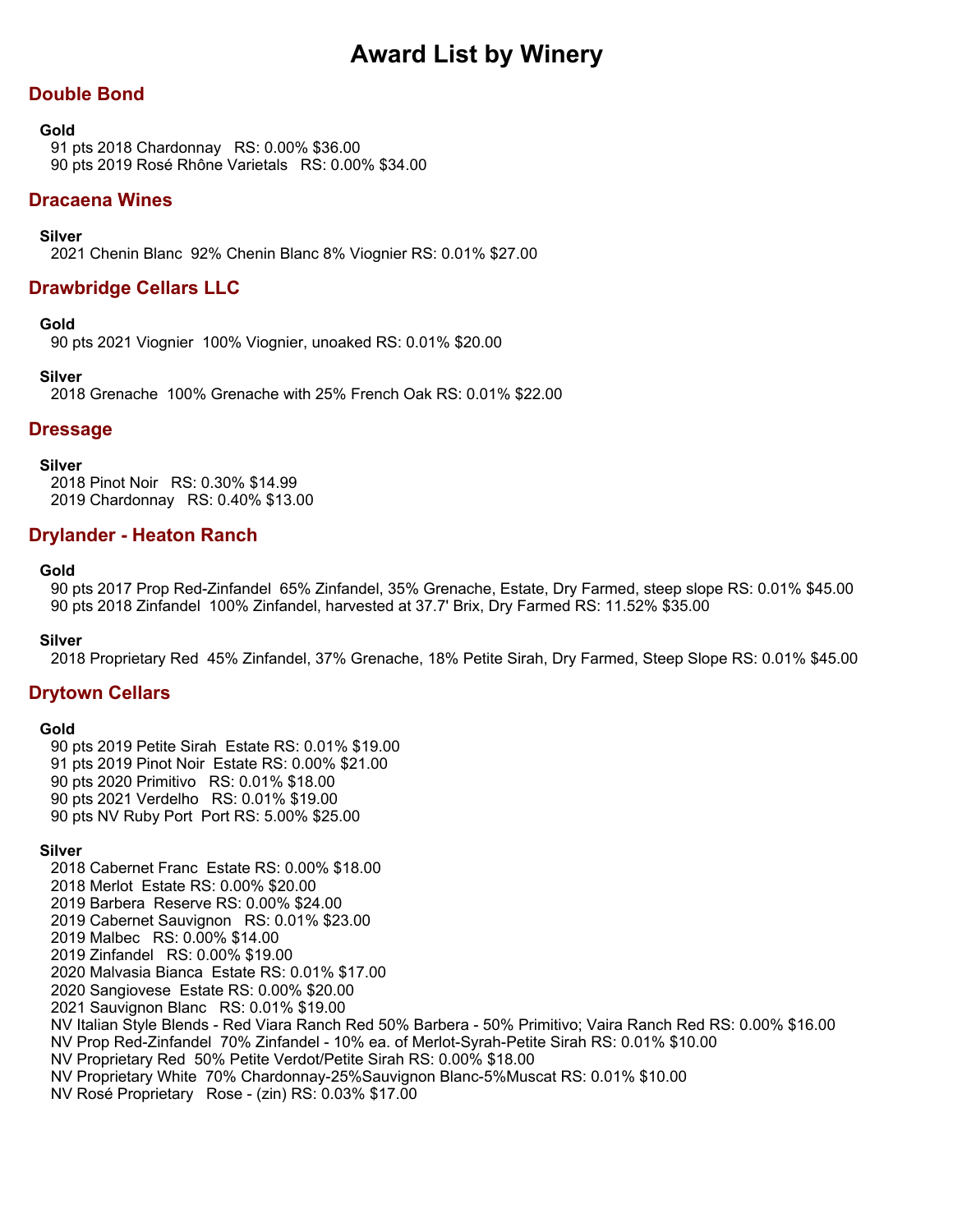# **Dubost**

#### **Double Gold**

94 pts 2019 Petite Sirah Paso Robles RS: 0.00% \$55.00

95 pts 2019 Prop Red-Syrah Jacob's Ladder 50% Syrah, 25% Malbec, 25% Petit Verdot; Estate RS: 0.00% \$75.00 94 pts 2020 Rhône Style Blends - White Alexandrine 50% Viognier, 30% Grenache Blanc, 20% Roussanne; Paso Robles RS: 0.00% \$40.00

### **Gold**

90 pts 2019 Syrah Paso Robles RS: 0.00% \$65.00 90 pts 2020 Touriga Nacional Paso Robles RS: 0.00% \$75.00

### **Silver**

2019 Cabernet Sauvignon 90% Cabernet Sauvignon, 10% Touriga National, Paso Robles RS: 0.00% \$75.00 2019 Proprietary Red Homestead Red 50% Sangiovese, 40% Grenache, 10% Syrah; Paso Robles RS: 0.00% \$30.00 2020 Sangiovese Paso Robles RS: 0.00% \$40.00

# **Durst Winery**

### **Gold**

90 pts 2020 Proprietary White Amada Mia Blend of Symphony and Chardonnay RS: 0.50% \$26.00

# **Dutchman Vineyard**

### **Silver**

2019 Alicante Bouschet 100% Alicante Bouschet RS: 0.05% \$25.00 2019 Petite Sirah 100% Petite Sirah RS: 0.05% \$30.00 2019 Primitivo Primos Vinos 95% Primitivo, 5% Petite Sirah RS: 0.05% \$30.00

# **Earth's Draw**

### **Silver**

2020 Merlot RS: 0.50% \$22.00 2020 Zinfandel RS: 0.39% \$21.00

# **Eberle**

### **Double Gold**

95 pts 2020 Syrah RS: 0.00% \$38.00

### **Gold**

90 pts 2019 Cabernet Sauvignon Vineyard Selection RS: 0.00% \$26.00 90 pts 2019 Cabernet Sauvignon Estate RS: 0.00% \$52.00 90 pts 2021 Muscat Mucat Canelli RS: 6.30% \$24.00

### **Silver**

2020 Zinfandel Blackberry, Raspberry, Spiced Plum, Cardamom, Black Pepper and Sweet Tobacco flavors RS: 0.00% \$34.00 2021 Chardonnay Estate RS: 0.00% \$30.00 2021 Rhône Style Blends - White Cotes-du-Robles Blanc 65% Roussanne, 20% Grenache Blanc, 15% Viognier RS: 0.00% \$30.00

2021 Rosé Rhône Varietals Cotes-du-Robles Rose 85% Grenache, 12% Syrah, 3% Viognier RS: 0.00% \$30.00 2021 Viognier Estate RS: 0.00% \$34.00

# **Edna Valley**

### **Gold**

90 pts 2021 Pinot Grigio RS: 0.31% \$16.00 90 pts 2021 Sauvignon Blanc RS: 0.00% \$16.00

### **Silver**

2020 Cabernet Sauvignon RS: 0.27% \$17.00 2020 Chardonnay RS: 0.05% \$15.00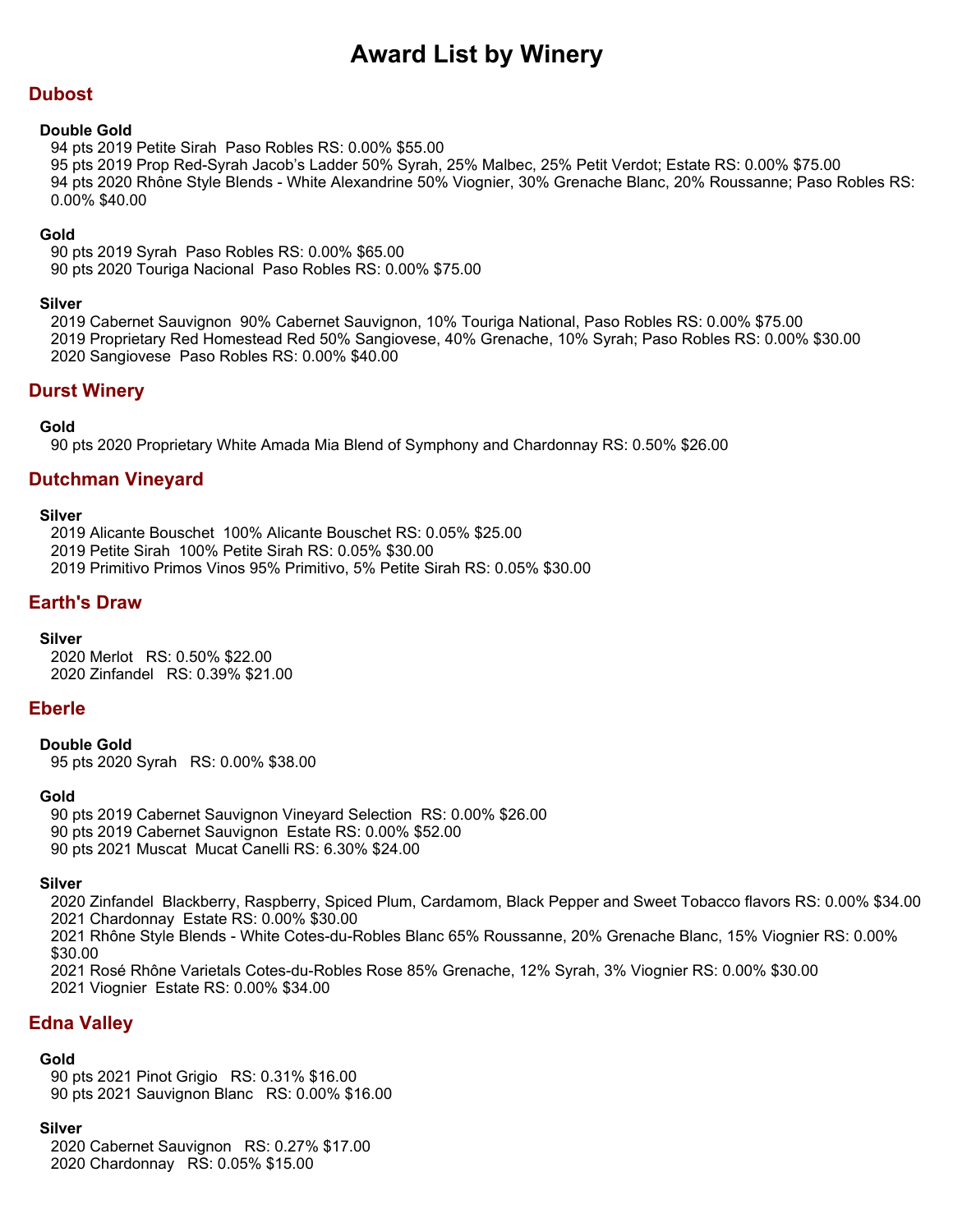# **Edna Valley**

### **Silver**

2020 Merlot Merlot RS: 0.03% \$16.00 2020 Pinot Noir RS: 0.03% \$17.00

# **Effenberger Vineyards**

### **Gold**

90 pts 2019 Montepulciano RS: 0.20% \$40.00

### **Silver**

2019 Syrah RS: 0.10% \$40.00

# **Ehrenberg Cellars**

### **Silver**

NV Sparkling Wine Schmidt Schaumwein French Colombard, 86% Chenin Blanc 14%, BRUT RS: 2.80% \$26.00

### **Ektimo**

### **Gold**

91 pts 2019 Pinot Noir Mt. Eden Clone RS: 0.10% \$38.00 90 pts 2019 Pinot Noir RS: 0.10% \$34.00

### **Silver**

2019 Pinot Noir Wadenswil Clone RS: 0.10% \$38.00 2020 Rosé General Varietals Rose of Pinot Noir RS: 0.10% \$25.00

### **Elaine**

### **Gold**

92 pts 2018 Pinot Noir Calypte Vineyard RS: 0.00% \$50.00

### **Silver**

2018 Chardonnay RS: 0.00% \$50.00

# **Eleanor**

### **Gold**

90 pts 2019 Proprietary Red 55% Cabernet Sauvignon, 32% Syrah, 6% Malbec, 4% Petite Sirah, 3% Cabernet Franc RS: 0.05% \$85.00

# **Emerald Peak**

**Silver** 2019 Pinot Grigio RS: 5.00% \$24.99

# **Engine House**

### **Double Gold**

95 pts 2021 Sauvignon Blanc 100% Sauvignon Blanc RS: 0.35% \$25.00

### **Entourage Wines**

# **Gold**

90 pts 2019 Prop Red-Syrah Sharon's 66% Syrah 34% Petite Sirah RS: 0.00% \$37.00

# **Silver**

2019 Grenache Blanc Stainless Steel RS: 0.00% \$27.00 2019 Petite Sirah RS: 0.00% \$37.00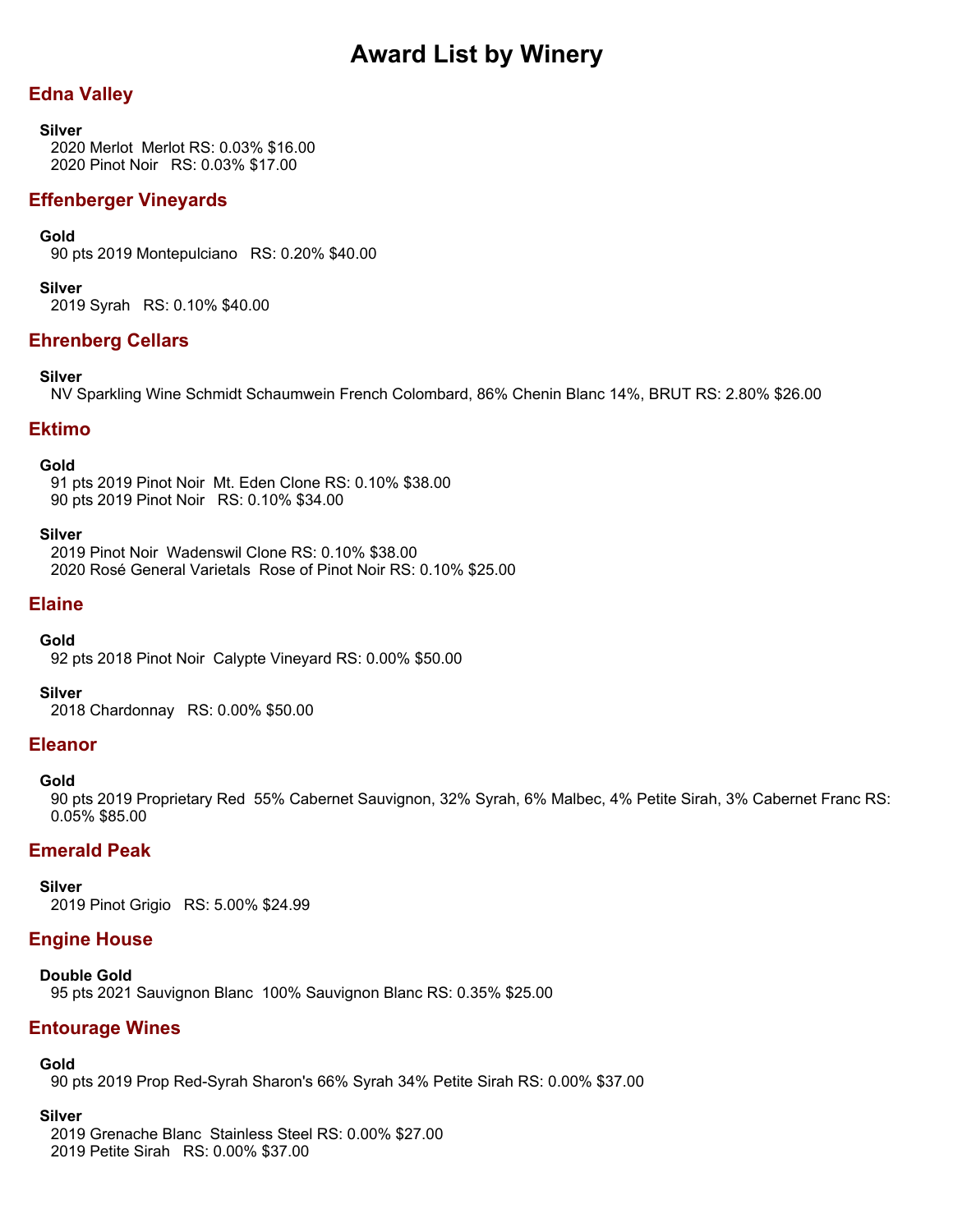# **Everyday Napa**

### **Silver**

2017 Cabernet Sauvignon RS: 0.09% \$19.99 NV Proprietary Red "Big Red" RS: 0.80% \$11.99

# **Everyday Sonoma**

### **Silver**

2018 Pinot Noir RS: 0.16% \$18.99

# **Fallbrook Winery**

### **Gold**

90 pts 2017 Meritage Red Cal-A-Vie Chateau Estate; 50% Cabernet Sauvignon, 38% Merlot, 12% Cabernet Franc, Petit Vin Rouge RS: 0.00% \$49.00

90 pts 2018 Montepulciano 33\* North 80% Montepulciano, 13% Tempranillo, 7% Merlot RS: 0.00% \$35.00

92 pts 2019 Cabernet Franc 33\* North 85% Cabernet Franc, 10% Cabernet Sauvignon, 5% Merlot RS: 0.00% \$50.00

91 pts 2019 Sauvignon Blanc Chateau Cal-A-Vie Estate RS: 0.00% \$79.00

### **Silver**

2015 Meritage Red Cal-A-Vie Chateau Estate; 48% Cabernet Sauvignon, 30% Merlot, 22% Cabernet Franc, Petit Vin Rouge RS: 0.00% \$49.00

2016 Meritage Red Cal-A-Vie Chateau Estate; 50% Cabernet Sauvignon, 43% Merlot, 7% Cabernet Franc, Petit Vin Rouge RS: 0.00% \$49.00

2017 Merlot Cal-A-Vie Chateau Estate RS: 0.00% \$159.00

2018 Merlot Chateau Cal-A-Vie 82% Merlot, 16% Cabernet Sauvignon, 2% Cabernet Franc, Estate RS: 0.00% \$100.00 2019 Merlot Chateau Cal-A-Vie Estate RS: 0.00% \$159.00

2020 Sauvignon Blanc Chateau Cal-A-Vie Estate, 82% Sauvignon Blanc, 18% Semillon RS: 0.00% \$79.00

2021 Rosé Italian Varietals 33\* North 100% Sangiovese, Estate, Notes of Lemon, Cantaloupe and Orange RS: 0.00% \$25.00

# **Farquar Family Winery**

**Silver**

2020 Cabernet Sauvignon 80% Cabernet Sauvignon from Murphy Farquar and 20% from Emerald Creek Vineyards RS: 0.00% \$28.00

2020 Prop Red-Zinfandel Endeavor 70% Zinfandel from Mermaid Valley Vineyard and 30% Sangiovese from Paccillo Vineyard RS: 0.00% \$26.00

# **Fasi Estate Winery**

### **Silver**

2021 Rosé Rhône Varietals Grenache 100% RS: 0.05% \$25.00 2021 Vermentino RS: 0.10% \$25.00

# **Fawnridge Winery**

# **Silver**

2016 Merlot Special Select RS: 1.00% \$38.00 2020 Chardonnay RS: 1.00% \$30.00

# **Felten Cellars**

### **Gold**

90 pts 2016 Zinfandel Paso Robles RS: 0.80% \$28.00 90 pts 2021 Verdelho San Benito County, tropical fruit flavors RS: 0.25% \$28.00

# **Fenestra**

### **Gold**

90 pts 2017 Petite Sirah RS: 0.40% \$36.00 91 pts 2018 Cabernet Franc RS: 0.30% \$35.00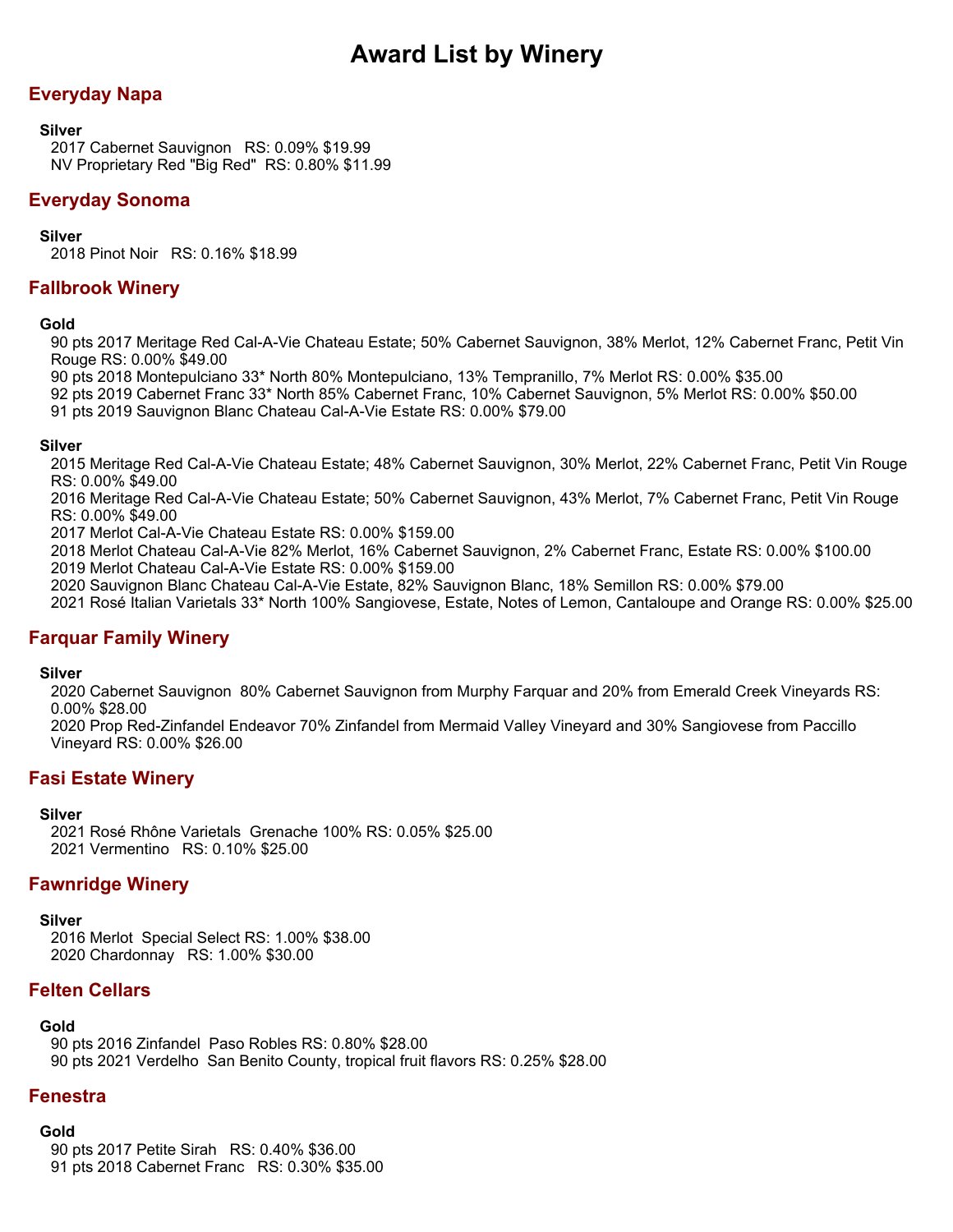### **Fenestra**

#### **Silver**

2017 Syrah Estate RS: 0.40% \$38.00 2018 Cabernet Sauvignon RS: 0.30% \$35.00 2018 GSM Infrared Estate, Mourvedre 20%, Syrah 70%, Grenache 10% RS: 0.40% \$39.00 2019 Zinfandel RS: 0.40% \$36.00 2021 Albariño Bouquet of citrus, honeydew, nectarine and almond. RS: 0.05% \$26.00 2021 Rosé Rhône Varietals Estate, Grenache, Notes of Cherry, Strawberry & Spice RS: 0.40% \$26.00

# **Ferguson Family Winery**

#### **Gold**

90 pts 2017 Petite Sirah Boomshakalaka RS: 0.01% \$40.00

#### **Bronze**

2017 Zinfandel The Phoenix RS: 0.10% \$40.00

### **Findleton Estate Winery**

### **Double Gold**

94 pts 2018 Petite Sirah RS: 0.00% \$26.00

**Gold**

90 pts 2017 Mourvedre RS: 0.00% \$26.00

### **First Avenue Vineyards**

#### **Silver**

2018 Cabernet Sauvignon Krueger Estate Coombsville, Wine has a vibrant ruby red color and full bodied with fruit on the midpalate. Aged 19 months in French Oak barrels 80% new. 100% Cabernet Sauvignon. Fermentation Stainless Steel. Estate RS: 0.00% \$100.00

### **Five Daughters Wine**

**Silver**

2017 Cabernet Sauvignon Five Daughters Wine 100 % Cabernet Sauvignon. RS: 0.01% \$59.00

### **Floorshow**

#### **Silver**

2020 Prop Red-Zinfandel 81% Zinfandel, 6% Teroldego, 6% Syrah, 4% Cabernet Sauvignon, 2% Petite Sirah, 1% Petite Verdot RS: 0.22% \$34.99

# **Flying Goat Cellars**

**Gold**

90 pts 2018 Pinot Noir Single Vineyard Selection RS: 0.20% \$50.00

**Silver**

2018 Pinot Noir Single Vineyard RS: 0.20% \$48.00

# **Foot Path Winery**

**Silver** 2019 Merlot RS: 0.20% \$40.00

# **Foppiano Vineyards**

#### **Double Gold**

93 pts 2019 Proprietary Red 1896 68% Tempranillo, 12% Petite Sirah, 9% Carignan, 6% Zinfandel, 5% Mourvedre RS: 0.21% \$15.00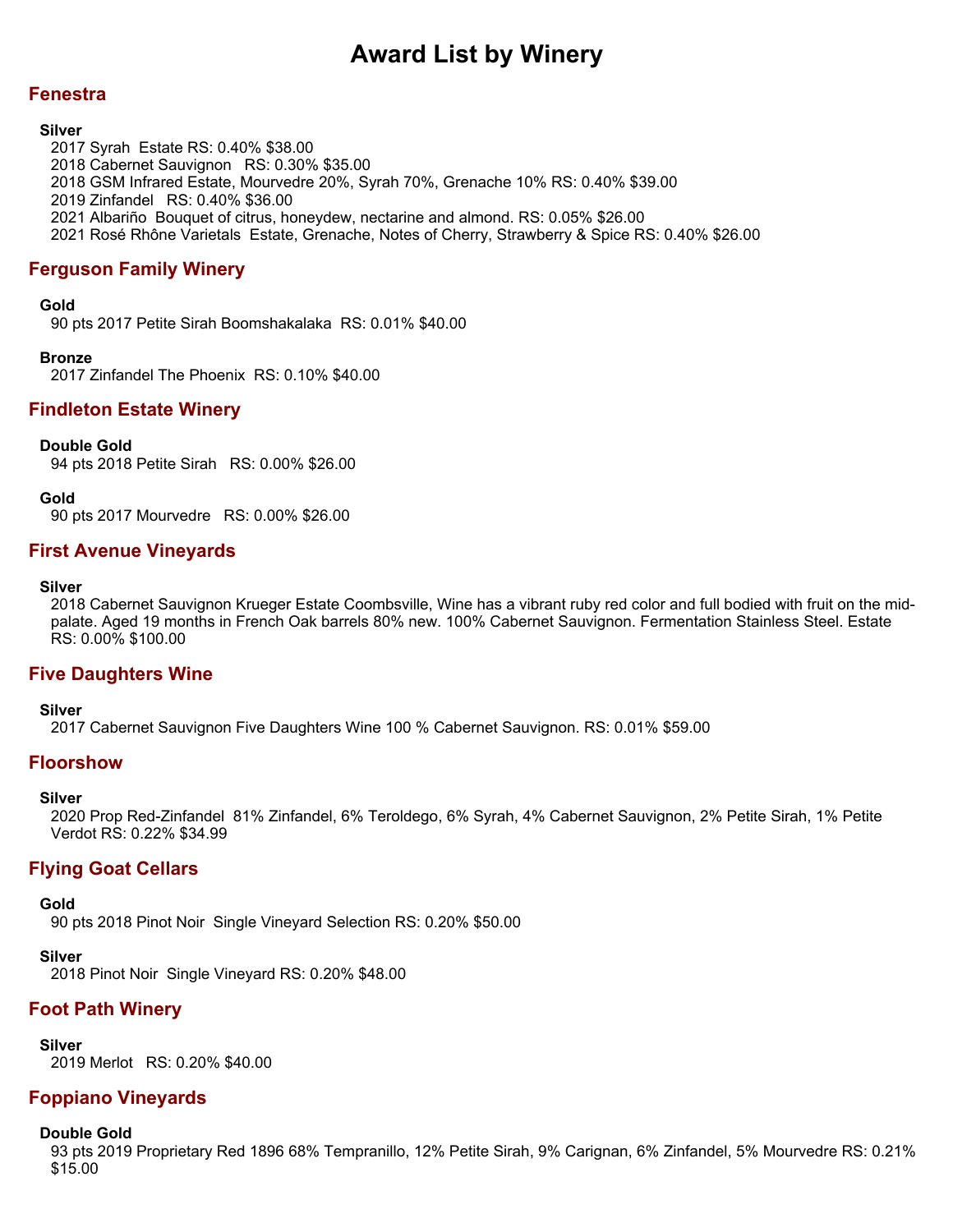# **Foppiano Vineyards**

### **Silver**

2018 Zinfandel Estate RS: 1.90% \$28.00 2019 Pinot Noir RS: 0.78% \$48.00 2021 Sauvignon Blanc Estate RS: 0.00% \$20.00

### **Forest Glen**

### **Silver**

2017 Pinot Noir RS: 0.17% \$10.99 2018 Cabernet Sauvignon RS: 0.25% \$10.99

### **Forestville Vineyards**

### **Silver**

2019 Merlot RS: 0.30% \$6.99

# **Forgotten Barrel**

### **Gold**

90 pts 2017 Vintage Port VINTAGE MMXVII Tinta Cao 47% Torigo Nacional 53% RS: 6.40% \$60.00

### **Silver**

2019 Tannat 100% Tannat RS: 0.02% \$48.00

# **Fortino**

### **Double Gold**

93 pts 2019 Malbec RS: 0.08% \$32.00

**Silver** 2018 Carignan RS: 0.80% \$27.00

# **Four Lanterns Winery**

### **Gold**

91 pts 2018 Cab/Syrah Blends Kharis 45% Cabernet Sauvignon, 39% Syrah, 10% Tempranillo, 6% Cabernet Franc RS: 0.00% \$67.00

90 pts 2019 GSM Shadow 45% Mourvèdre, 38% Syrah, 17% Grenache RS: 0.00% \$48.00

92 pts 2019 Petit Verdot 100% Petit Verdot RS: 0.00% \$54.00

### **Silver**

2018 Prop Red-Merlot Sardius 82% Merlot, 16% Cabernet Sauvignon, 2% Tempranillo RS: 0.00% \$54.00 2019 Tempranillo 100% Tempranillo RS: 0.00% \$54.00

# **Francis Coppola Reserve**

# **Silver**

2018 Cabernet Sauvignon 96% Cabernet Sauvignon, 2% Petit Verdot, 2% Malbec, Sonoma County RS: 0.20% \$62.00 2019 Pinot Noir Single Vineyard, Sonoma County RS: 0.00% \$48.00

# **Francis Ford Coppola Diamond Collection**

### **Double Gold**

94 pts 2021 Sauvignon Blanc RS: 0.04% \$19.99

### **Gold**

92 pts 2019 Chardonnay 100% Chardonnay; Appellation Series - Pavilion RS: 0.03% \$19.99

### **Silver**

2019 Cabernet Sauvignon 78% Cab Sauv, 9% Petite Sirah, 5% Syrah, 5% Petit Verdot; Claret RS: 0.03% \$19.99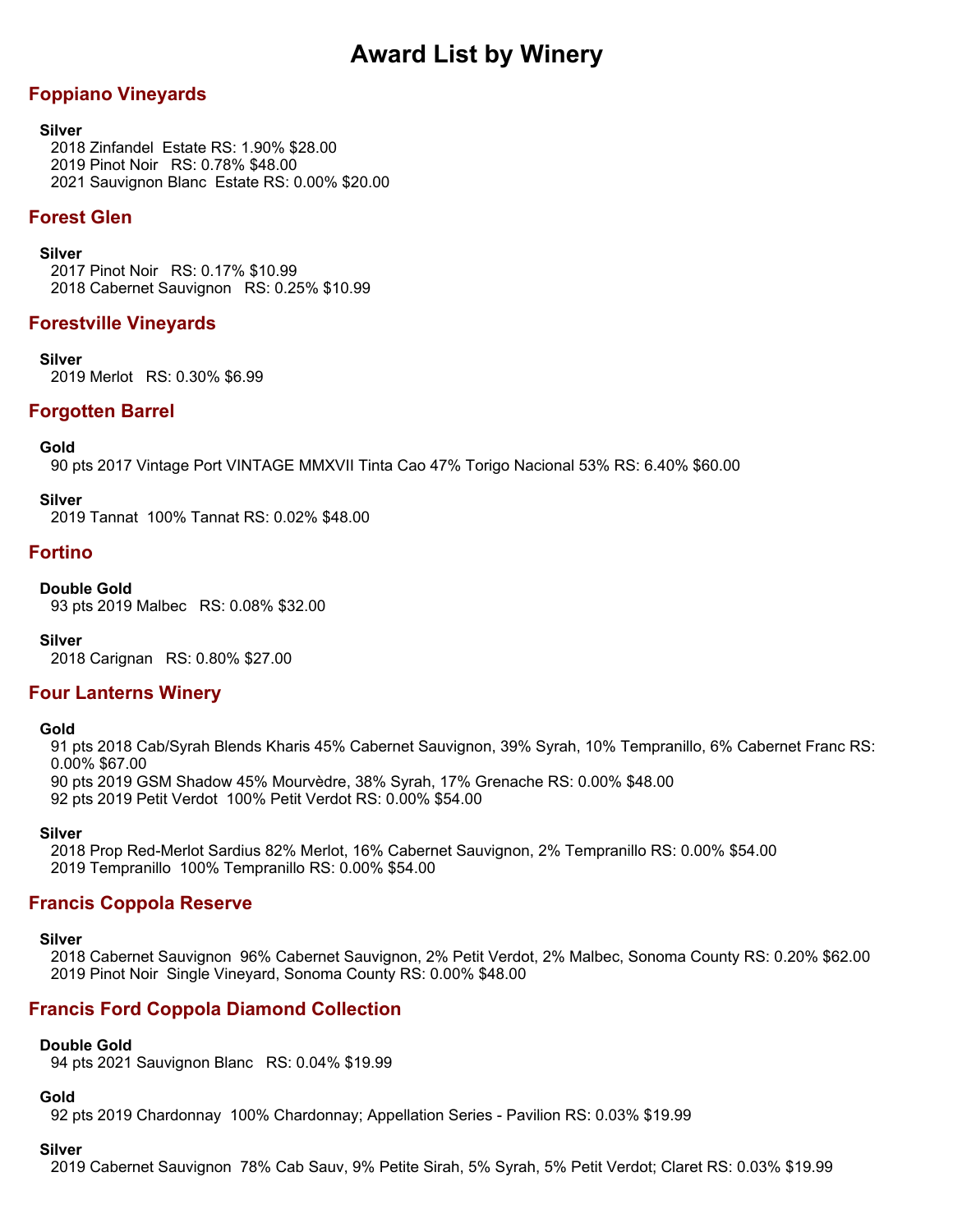# **Francis Ford Coppola Diamond Collection**

#### **Silver**

2019 Cabernet Sauvignon 89% Cab Sauv, 6% Petit Verdotm 4% Petite Sirah, 1%; Appellation Series - Red Wines RS: 0.41% \$19.99

2019 Cabernet Sauvignon Red Wines RS: 0.04% \$18.99

# **Francis Ford Coppola Director's Cut**

### **Gold**

91 pts 2018 Zinfandel 78% Zinfandel, 20% Petite Sirah, 2% Cabernet Sauvignon RS: 0.08% \$32.00 90 pts 2019 Cabernet Sauvignon 80% Cabernet Sauvignon, 10% Petit Verdot, 5% Cabernet Franc, 3% Syrah, 2% Petite Sirah RS: 0.05% \$34.00

# **Free Reign**

### **Gold**

91 pts 2020 Pinot Grigio RS: 0.11% \$6.99 90 pts 2020 Sauvignon Blanc RS: 0.08% \$6.99

### **Silver**

NV Rosé General Varietals Rose RS: 0.10% \$6.99

# **Frei Brothers Sonoma Reserve**

### **Gold**

90 pts 2019 Merlot RS: 0.02% \$20.00 90 pts 2020 Chardonnay Russian River Valley Chardonnay RS: 0.20% \$20.00 90 pts 2021 Sauvignon Blanc Russian River Valley RS: 0.22% \$20.00

#### **Silver**

2019 Cabernet Sauvignon RS: 0.27% \$27.00 2020 Pinot Noir Sonoma County RS: 0.46% \$27.00

# **Frisby Cellars**

### **Silver**

2020 Syrah 100% Syrah, French and American oak barrel aged. RS: 0.00% \$45.00 2021 Rosé Rhône Varietals 77% Grenache Rose, 23% Tempranillo Rose, 100% Stainless steel aged. RS: 0.00% \$34.00

# **Frog's Tooth Winery**

### **Gold**

90 pts 2017 Pinot Noir RS: 0.01% \$42.00 91 pts 2018 Alicante Bouschet RS: 0.02% \$42.00

### **Silver**

2018 Merlot RS: 0.02% \$36.00 2018 Tempranillo RS: 0.01% \$34.00

# **Fäsi Crest**

# **Gold**

90 pts 2020 Petite Sirah Reserve, Estate. Flavors of Blueverry, Plum, Chocolate and Black Pepper. RS: 0.05% \$38.00

### **Silver**

2020 Syrah Reserve, Estate RS: 0.10% \$38.00

# **Galleano winery**

### **Gold**

91 pts 2005 Vintage Port Port 80% Zinfandel 20% Mataro RS: 11.00% \$40.00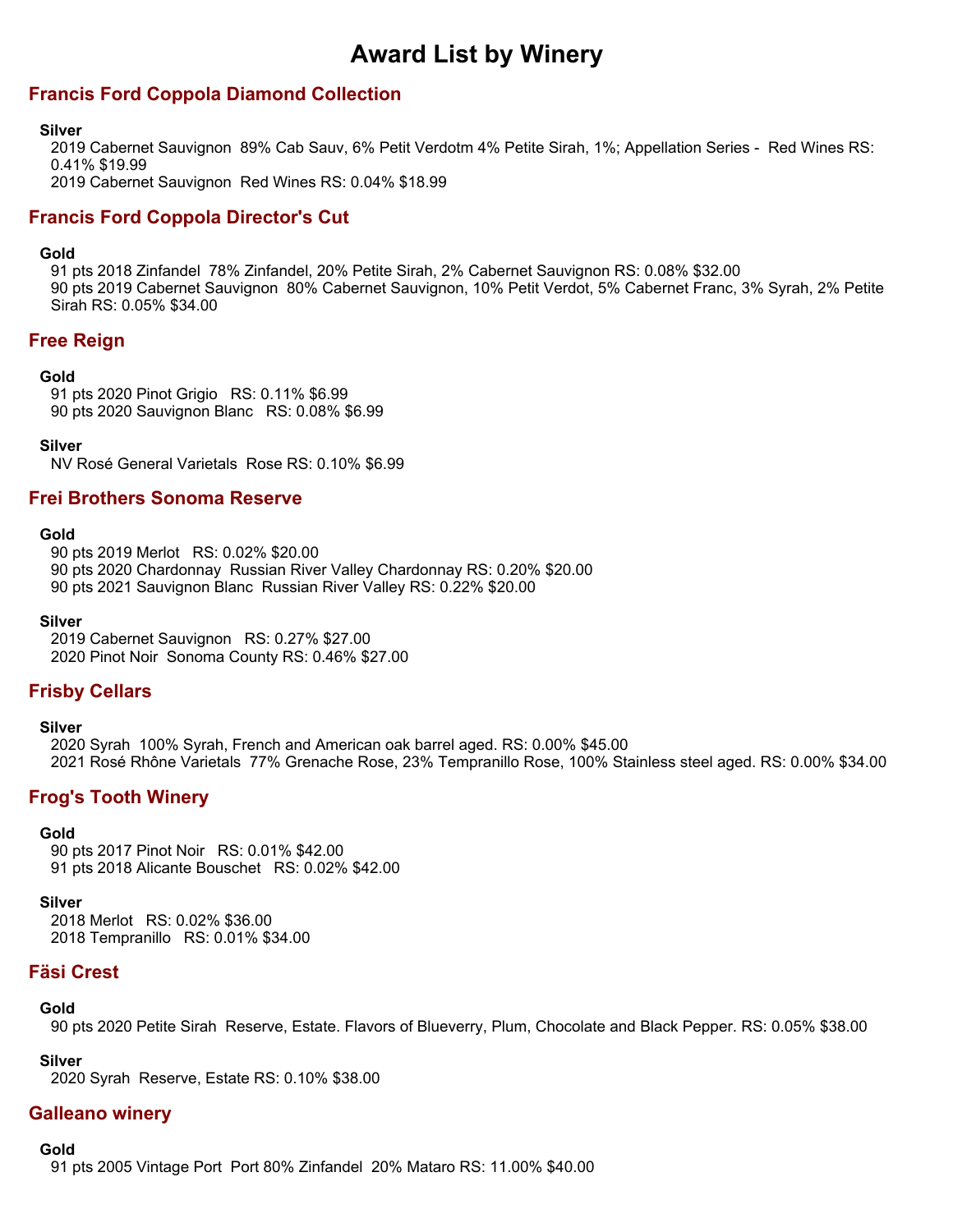# **Galleano winery**

### **Gold**

90 pts NV Sherry Rose of Peru Sherry Rose of Peru RS: 12.00% \$50.00

### **Gallo Family Vineyards**

#### **Gold**

90 pts NV Merlot RS: 0.12% \$4.99 90 pts NV Pinot Grigio RS: 0.11% \$4.99

#### **Silver**

NV Chardonnay RS: 0.11% \$4.99 NV Infused Other Fruit Sweet Peach RS: 0.80% \$4.99 NV Infused Other Fruit Sweet Pineapple RS: 0.80% \$4.99 NV Muscat Moscato RS: 0.65% \$4.99 NV Rosé General Varietals Pink Moscato RS: 0.65% \$4.99 NV White General Varietals White Zinfandel RS: 0.41% \$4.99

### **Gelson's**

#### **Silver**

2019 Pinot Noir Winemaker Doug Margerum. 100% pinot noir. Matured for 10 months in 25% new, 50% 1-year old, and 25% neutral French oak. Rich, savory from front to back palates. Plum notes with little earthiness. RS: 0.03% \$29.99

#### **Bronze**

2019 Chardonnay Gelson's Chardonnay - Santa Rita Hills Winemaker Doug Margerum. Picked for opulent flavors, barrel fermented in controlled temp, full malolactic fermentation. Aged 10 months in 60% new French oak barrels and 40% in oneyear old barrels RS: 0.06% \$21.99

### **Gibson Wine Company**

### **Double Gold**

94 pts NV Sherry 60% Rubi Red, 25% Zinfandel, and 15% Ruby Cabernet with High Proof RS: 5.50% \$12.00

#### **Silver**

NV Other Fortified 70% Rubi Red and 30% Zinfandel RS: 5.50% \$12.00 NV Other Fortified Madeira 50% Rubi Red, 25% Ruby Cabernet, 25 % and 25% Zinfandel with High Proof RS: 3.00% \$12.00 NV Ruby Port Port RS: 5.50% \$18.00 NV Sherry 65% Zinfandel, 25% Ruby Cabernet and 10% Flame Seedless RS: 0.00% \$12.00

# **Givich Vineyards**

#### **Silver**

2015 Syrah 100% Syrah RS: 0.00% \$50.00 2019 Zinfandel Sommer Ranch RS: 0.00% \$30.00

### **Glenbrook Vineyard**

#### **Silver**

2020 Cabernet Sauvignon RS: 0.90% \$9.99 2020 Chardonnay RS: 0.80% \$9.99 2020 Merlot RS: 0.90% \$9.99

### **Goat Bubbles**

### **Gold**

90 pts 2017 Sparkling Wine Brut Cuvee Santa Barbara County 83% Pinot Noir and 17% Chardonnay Methode Champenoise RS: 0.20% \$44.00

#### **Silver**

2018 Sparkling Rosé Sparkling Rose Pinot Noir Methode Champenoise RS: 0.20% \$44.00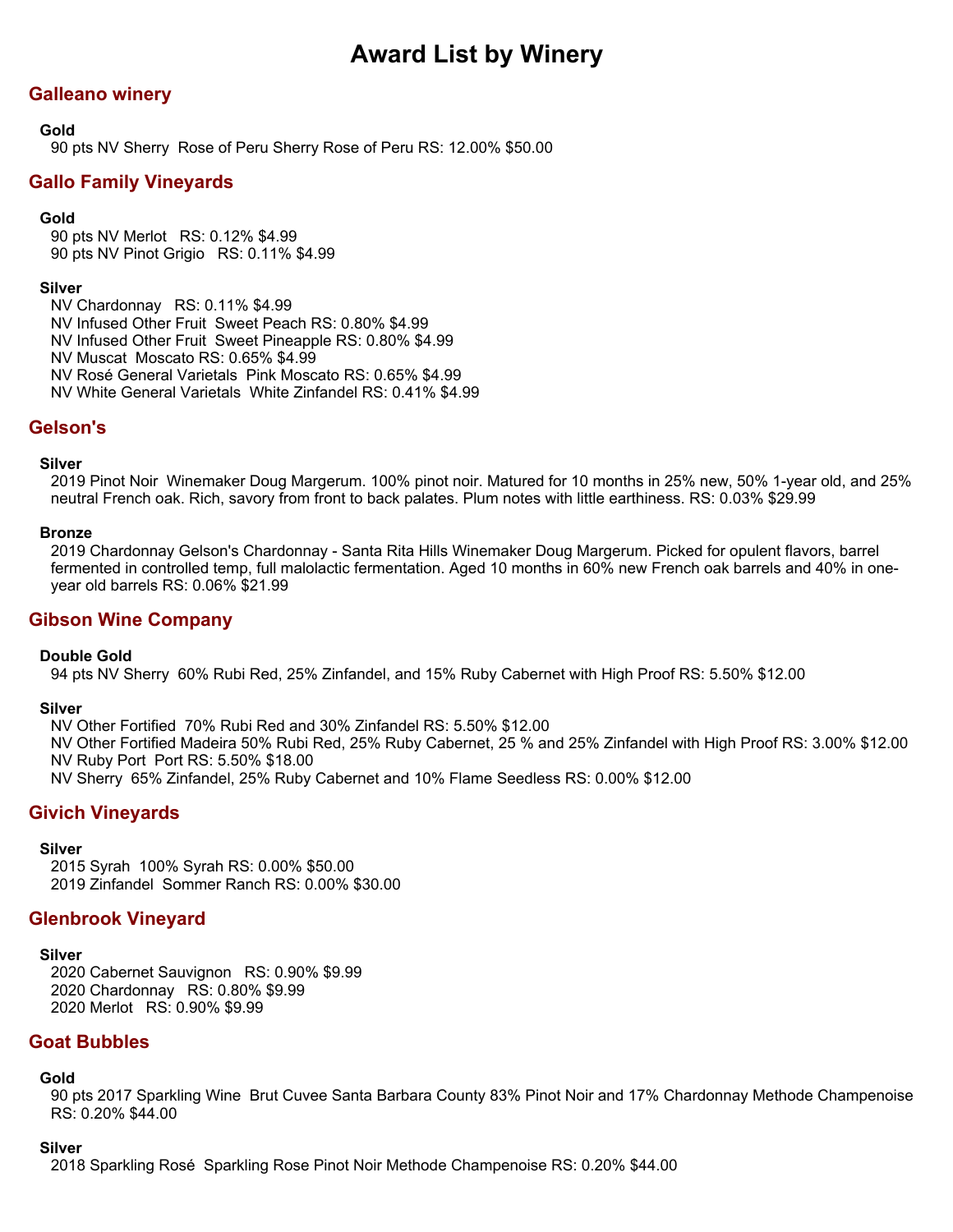# **Gold Hill Vineyard**

### **Gold**

90 pts 2017 Merlot RS: 0.10% \$24.00 90 pts 2018 Cabernet Franc RS: 0.10% \$28.00

### **Silver**

2017 Malbec RS: 0.10% \$26.00 2017 Mourvedre RS: 0.10% \$26.00 2017 Petite Sirah RS: 0.10% \$26.00 2017 Syrah RS: 0.10% \$24.00 2021 Rosé Italian Varietals BARBERA "Barbera Rosato" RS: 0.10% \$26.00 NV Rhône Style CA Blends - Red 50% CABERNET SAUVIGNON, 30% SYRAH, 10%MERLOT, 10% MOURVEDRE "5311" RS: 0.10% \$22.00

### **Graveyard Vineyards**

### **Gold**

91 pts 2019 Meritage Red Quatre Cuvee 40% Merlot, 20% Cabernet Sauvignon, 20% Malbec, 20% Petit Verdot RS: 0.28% \$54.00

91 pts 2019 Petit Verdot petit verdot - 43% american oak, 43% french oak, 14% hungarian oak -22 months RS: 0.27% \$42.00 91 pts 2019 Tempranillo RS: 0.27% \$36.00

90 pts 2020 Prop Red-Petite Sirah SCREAM Blend: 60% Petite Sirah, 22% Cabernet, 18% Syrah. GLOW IN THE DARK BOTTLE! RS: 0.27% \$42.00

### **Silver**

2020 Syrah RS: 0.27% \$40.00 2020 Zinfandel Mortal Zin Primitivo clone of Zinfandel RS: 0.30% \$40.00 2021 Gruner Veltliner RS: 0.30% \$34.00 2021 Sauvignon Blanc RS: 0.20% \$32.00 NV Rosé Proprietary Paso Tombstone Pink 65% Syrah, 20% Petit Verdot, 15% Dolcetto. Color: Provence style with pale salmon color. RS: 0.75% \$24.00

### **Great Basin Winery**

#### **Silver**

2017 Zinfandel RS: 0.00% \$24.00 2018 Zinfandel Alexander Valley RS: 0.00% \$24.00

### **Guglielmo Private Reserve**

### **Gold**

90 pts 2018 Petite Sirah Santa Clara Valley, estate, reserve RS: 0.03% \$30.00 91 pts 2018 Zinfandel Private Reserve Estate Grown RS: 0.03% \$28.00

### **Silver**

2018 Cabernet Sauvignon Santa Clara Valley, estate, reserve RS: 0.03% \$35.00 2018 Sagrantino Estate Grown RS: 0.03% \$40.00 2018 Sangiovese Reserve RS: 0.03% \$22.00

# **Gwinllan Estate**

### **Gold**

93 pts 2018 Sparkling Blanc de Noirs RS: 0.09% \$40.00 91 pts 2019 Sparkling Rosé RS: 0.09% \$44.00

### **Silver**

2016 Zinfandel RS: 0.01% \$38.00 2018 Grenache Tridant RS: 0.01% \$65.00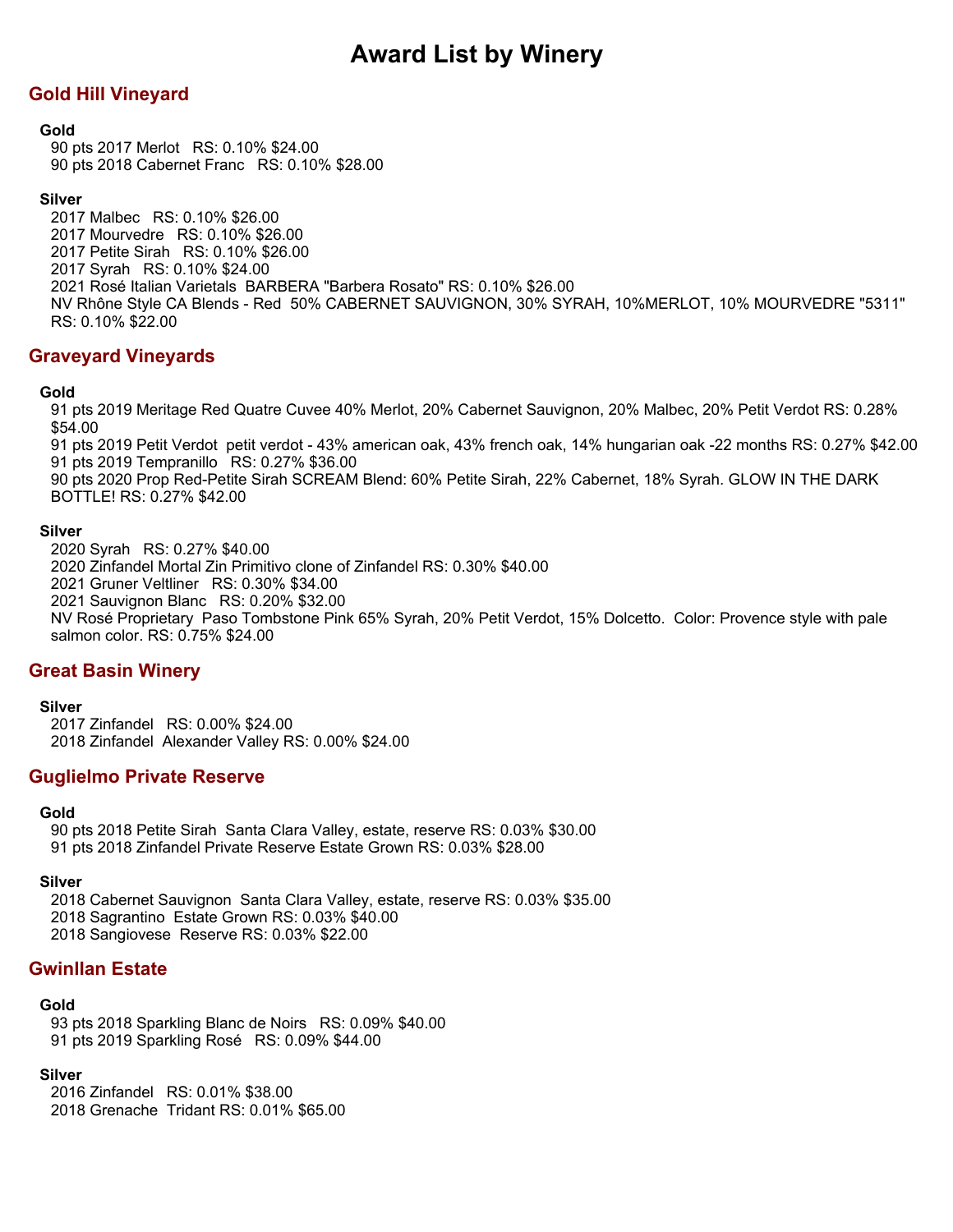# **H2 Family Wines**

### **Silver**

2020 Nebbiolo 100% Nebbiolo RS: 0.00% \$30.00

# **Halleck Vineyard**

### **Gold**

90 pts 2021 Gewürztraminer Dry Gewurztraminer RS: 0.16% \$49.00

### **Silver**

2018 Pinot Noir RS: 0.05% \$69.00 2018 Pinot Noir Three Sons Cuvee Sonoma County RS: 0.06% \$55.00 2018 Pinot Noir Hillside Cuvee Sonoma County RS: 0.06% \$55.00 2021 Sauvignon Blanc Little Sister Sonoma RS: 0.09% \$44.00

# **Halter Ranch**

### **Double Gold**

94 pts 2019 Meritage Red 60% Cabernet Sauvignon, 23% Malbec, 17% Petit Verdot, Ancestor, Estate Reserve RS: 0.10% \$75.00

### **Gold**

92 pts 2018 Sparkling Blanc de Blancs 100%, "Liselle" Paso Robles RS: 0.80% \$50.00

90 pts 2019 Syrah 100% RS: 0.10% \$50.00

91 pts 2019 Tannat 100% Estate, Reserve RS: 0.10% \$90.00

### **Silver**

2019 Cabernet Sauvignon 75% Cabernet Sauvignon, 20% Malbec, 5% Petit Verdot RS: 0.10% \$55.00 2019 Rhône Style CA Blends - Red 60% Grenache, 22% Syrah, 10% Tannat, 8% Mourvèdre "CDP" Cotes de Paso RS: 0.10% \$46.25 2019 Tempranillo 100%, Estate, Reserve RS: 0.10% \$78.00 2021 Rosé Rhône Varietals 71% Grenache, 22% Picpoul Blanc, 7% Mourvèdre RS: 0.10% \$30.00

# **Hannah Nicole Vineyards**

### **Gold**

92 pts 2018 Cabernet Franc Estate RS: 0.00% \$40.00

### **Silver**

2019 Proprietary Red Delta Merlot and Petite Sirah RS: 0.00% \$30.00

# **Happy Camper**

### **Gold**

90 pts 2020 Chardonnay RS: 0.06% \$8.99

### **Silver**

2020 Merlot RS: 0.07% \$8.99

# **Happy Wife**

**Silver**

NV Proprietary Red 50% Malbec, 50% Zinfaindel RS: 0.08% \$14.00

# **Harmony Cellars**

### **Gold**

90 pts 2017 Meritage Red Diamond Reserve 73% Cabernet Sauvignon, 27% Malbec RS: 0.23% \$45.00 90 pts 2018 Cabernet Sauvignon RS: 0.19% \$30.00 90 pts 2021 Riesling White Riesling RS: 1.75% \$20.00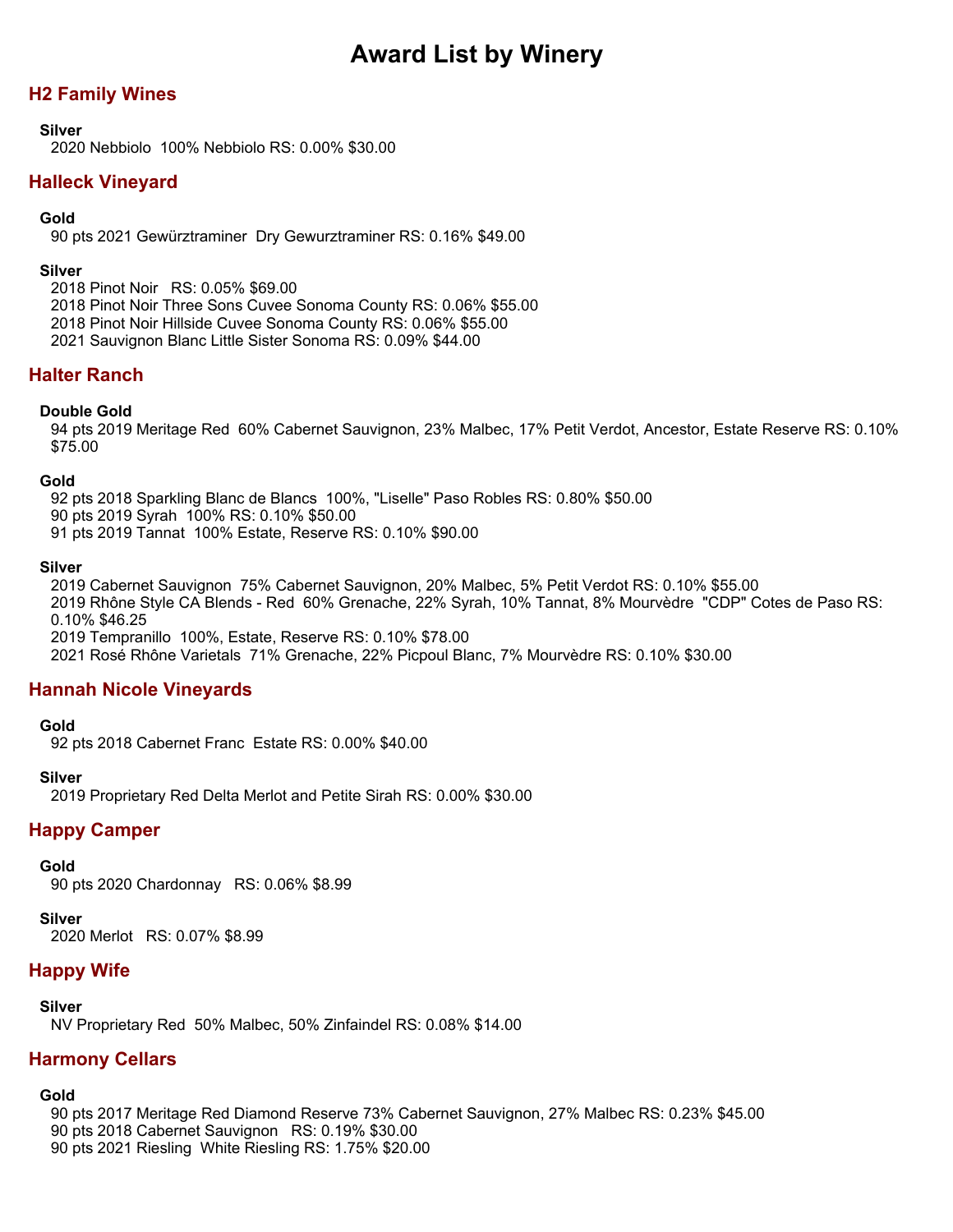# **Harmony Cellars**

### **Silver**

2019 Zinfandel RS: 0.22% \$32.00 2020 Chardonnay RS: 0.23% \$28.00 NV Proprietary Red Repertoire 27% Zinfandel, 20% Petite Sirah, 19% Cabernet Sauvignon,11% Syrah, 9% Malbec, 5% Verdot, 5% Merlot, 4% Tannat RS: 0.21% \$27.00

### **Harney Lane**

#### **Gold**

94 pts 2019 Petite Sirah RS: 0.06% \$34.00 90 pts 2019 Zinfandel Old Vine RS: 0.20% \$44.00

#### **Silver**

2019 Zinfandel RS: 0.15% \$30.00 2020 Chardonnay RS: 0.12% \$32.00 2021 Albariño Albarino RS: 0.04% \$24.00

# **Hartley Ostini Hitching Post Wines**

#### **Gold**

91 pts 2018 Pinot Noir Perfect Set RS: 0.00% \$55.00

#### **Silver**

2017 Pinot Noir RS: 0.00% \$48.00 2018 Pinot Noir Cork Dancer RS: 0.00% \$30.00 2019 Pinot Noir Hometown RS: 0.00% \$24.00 2019 Pinot Noir Highliner RS: 0.00% \$45.00

#### **Bronze**

2021 Rosé General Varietals Pinks RS: 0.00% \$18.00

### **Heavens Hill Estate**

### **Gold**

90 pts 2019 Cab/Syrah Blends Boho Blend 75% Syrah, 20% Cabernet Sauvignon, 5% Grenache RS: 0.05% \$65.00

### **Silver**

2019 Syrah Sinner Syrah RS: 0.05% \$50.00 2020 Rosé Rhône Varietals Rapture Rose Our 2020 Rose is made exclusively from our Grenache grapes. RS: 0.05% \$25.00

### **Heringer Estates**

### **Gold**

91 pts 2016 Tempranillo RS: 0.03% \$32.00 90 pts 2020 Cabernet Sauvignon RS: 0.04% \$36.00 90 pts 2020 Sparkling Blanc de Blancs Chenin Blanc RS: 0.01% \$28.00 90 pts NV Other Fortified Tannat RS: 10.50% \$35.00

#### **Silver**

2018 Cabernet Franc RS: 0.04% \$32.00 2018 Malbec Clarksburg, Estate RS: 0.30% \$31.00 2018 Petite Sirah RS: 0.15% \$36.00 2018 Proprietary Red Library Reserve, Tempranillo, Petite Sirah, Tannat, Purple Thread RS: 0.26% \$39.00 2021 Chenin Blanc RS: 0.09% \$24.00 2021 Muscat Blanc Moscato RS: 7.50% \$24.00 2021 Rosé General Varietals Hope's Thread 100% Tempranillo RS: 0.06% \$26.00 2021 Viognier RS: 0.02% \$24.00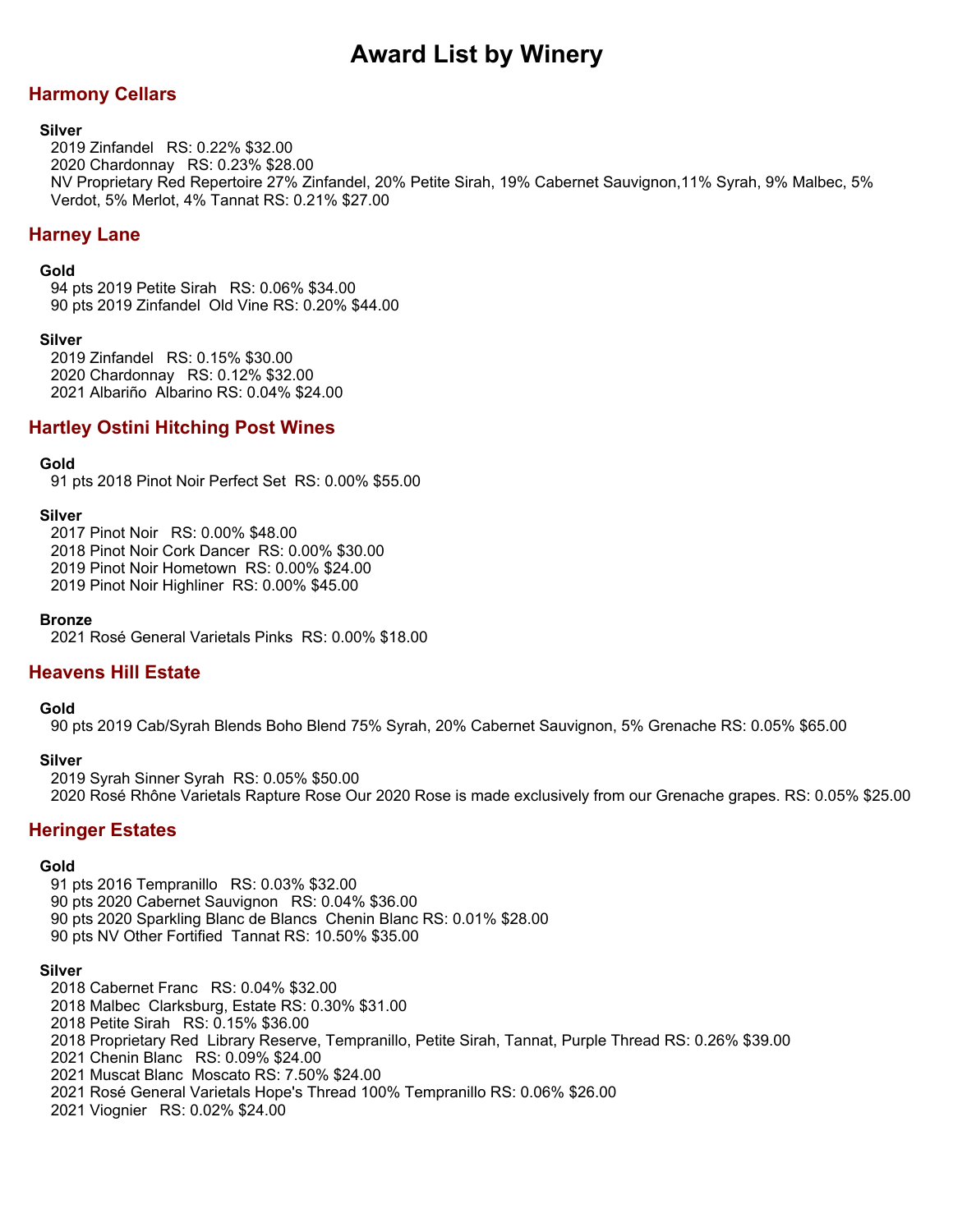# **Heroe**

### **Gold**

91 pts 2021 Viognier RS: 0.75% \$27.00

### **Silver**

2020 Cabernet Sauvignon RS: 0.60% \$25.00 2020 Pinot Noir RS: 0.55% \$25.00 2020 Primitivo RS: 0.10% \$25.00

# **Hill Top Oaks Winery**

### **Silver**

2018 Cabernet Franc Aged in American Oak 18 months RS: 0.30% \$32.00 2018 Merlot GG's Acorn Merlot 100 % Merlot aged in American Oak18 months RS: 0.30% \$49.00 2019 Cabernet Sauvignon Don's Cadillac Cabernet Aged in American Oak 18 months RS: 0.10% \$48.00

# **Hoyt Family Vineyards**

### **Gold**

90 pts 2016 Petite Sirah RS: 0.00% \$50.00 90 pts 2018 Tempranillo RS: 0.00% \$60.00 90 pts 2019 Pinot Noir RS: 0.00% \$35.00 90 pts 2019 Sparkling Wine 57% chardonnay, 43% pinot noir RS: 0.00% \$40.00

### **Silver**

2018 Cabernet Sauvignon RS: 0.00% \$50.00 2018 Grenache RS: 0.00% \$30.00 2019 Chardonnay RS: 0.00% \$35.00 NV Proprietary Red Dylema cabernet, tempranillo, merlot, petite verdot RS: 0.00% \$30.00

# **Hungry Hawk Vineyards and Winery**

### **Gold**

90 pts 2019 Carménère 2019 Rock Ridge Carménère 100% Carménère RS: 0.00% \$60.00 90 pts 2020 Chardonnay 2020 Estate Reserve Chardonnay 100% Estate RS: 0.25% \$48.00

### **Silver**

2019 Meritage Red 2019 Estate Queue Rouge 56% Cabernet Franc, 39% Merlot, 5% Cabernet Sauvignon - A Right Bank Bordeaux style blend mirroring Chateau Cheval Blanc RS: 0.00% \$56.00 2019 Syrah 2019 Estate Syrah Noir Estate, 100% Syrah Noir RS: 0.00% \$55.00

### **Husch**

### **Gold**

90 pts 2019 Cabernet Sauvignon RS: 0.00% \$25.00

- 92 pts 2020 Pinot Noir Estate RS: 0.00% \$25.00
- 90 pts 2020 Prop Red-Petite Sirah Heritage 55% Petite Sirah, 35% Zinfandel, 10%Carignane. Old vines RS: 0.00% \$30.00
- 90 pts 2021 Chenin Blanc RS: 1.20% \$18.00
- 90 pts 2021 Sauvignon Blanc Estate RS: 0.00% \$18.00

### **Silver**

- 2019 Pinot Noir RS: 0.00% \$45.00
- 2020 Chardonnay Special Reserve RS: 0.00% \$16.00
- 2020 Chardonnay Special Reserve RS: 0.00% \$28.00
- 2020 Zinfandel Old vines. RS: 0.00% \$25.00
- 2021 Muscat Estate, Muscat Canelli RS: 5.20% \$16.00
- 2021 Rosé General Varietals Blaze Rose Zinfandel RS: 0.00% \$18.00
- 2021 White General Varietals Pinot Noir, Estate RS: 0.00% \$22.00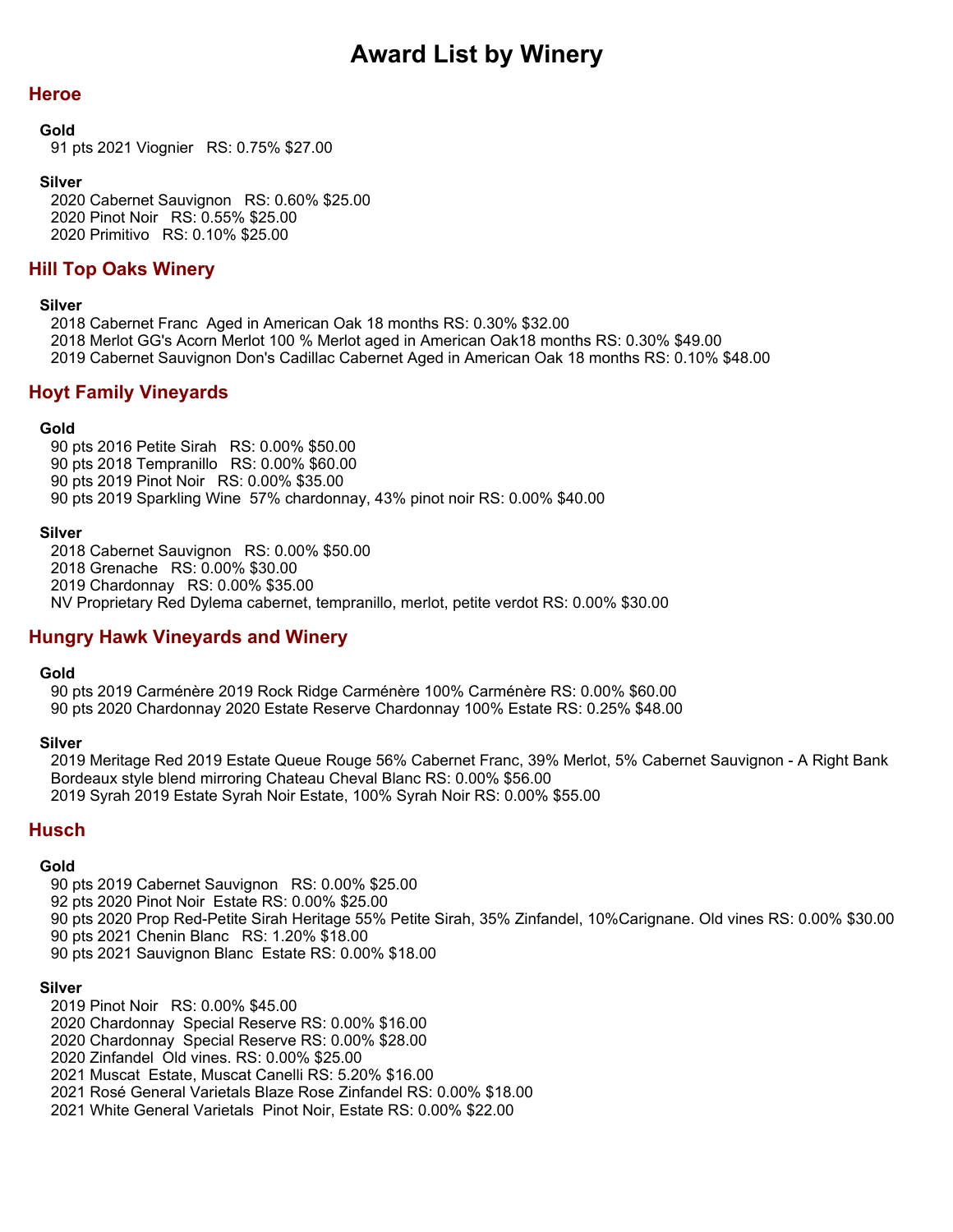# **Idyll Time Wines**

### **Silver**

2019 Prop Red-Pinot Noir Syrapinot 65% Pinot Noir 35% Syrah RS: 0.01% \$25.00

### **Imagery**

### **Silver**

2020 Pinot Noir RS: 0.40% \$19.99 2021 Chardonnay RS: 0.35% \$19.99 2021 Sauvignon Blanc 93% Sauvignon Blanc, 7% Dry Muscat RS: 0.33% \$13.99

### **Indian Leap**

### **Silver**

2017 Cabernet Sauvignon Estate RS: 0.00% \$42.00 2018 Rhône Style Blends - Red Synergy Estate, 54% Mourvèdre, 46% Grenache RS: 0.00% \$38.00

### **Indian Leap Winery**

### **Silver**

2017 Cabernet Sauvignon Estate RS: 0.00% \$50.00 2018 Rhône Style Blends - Red Synergy 54% Mouvedre, 46% Grenache RS: 0.00% \$38.00

### **Intent Wines**

#### **Silver**

2018 Sangiovese RS: 0.00% \$34.00

### **Ironstone Vineyards**

### **Double Gold**

92 pts 2020 Chardonnay Ironstone Chardonnay 100% Chardonnay, honeysuckle, savory butterscotch & vanilla RS: 0.03% \$14.00

### **Silver**

2020 Cabernet Franc Estate Grown Reserve Cabernet Franc 85% Cabernet Franc, 15% Cabernet Sauvignon Estate Grown, Produced and Bottled RS: 0.35% \$30.00 2020 Cabernet Sauvignon Ironstone Cabernet Sauvignon 80% Cabernet Sauvignon, 10% Petite Verdot, 10% Cabernet Franc RS: 0.13% \$14.00 2020 Petite Sirah Ironstone Petite Sirah 88% Petite Sirah, 12% Zinfandel RS: 0.20% \$14.00

### **J Dusi Wines**

### **Silver**

2018 GSM The Narrator 50% Mourvedre 25% Grenache 25% Syrah RS: 0.03% \$68.00 2020 Zinfandel 100% Old Vine Zinfandel RS: 0.80% \$44.00

### **J Vineyards**

### **Gold**

91 pts 2019 Pinot Noir Winemakers Select 50% Monterey County, 32% Sonoma County, 18% Santa Barbara County RS: 0.02% \$25.00

### **Silver**

2020 Chardonnay Sonoma County blend RS: 0.61% \$20.00 2021 Pinot Gris RS: 0.02% \$20.00 NV Sparkling Wine Cuvee RS: 0.12% \$25.00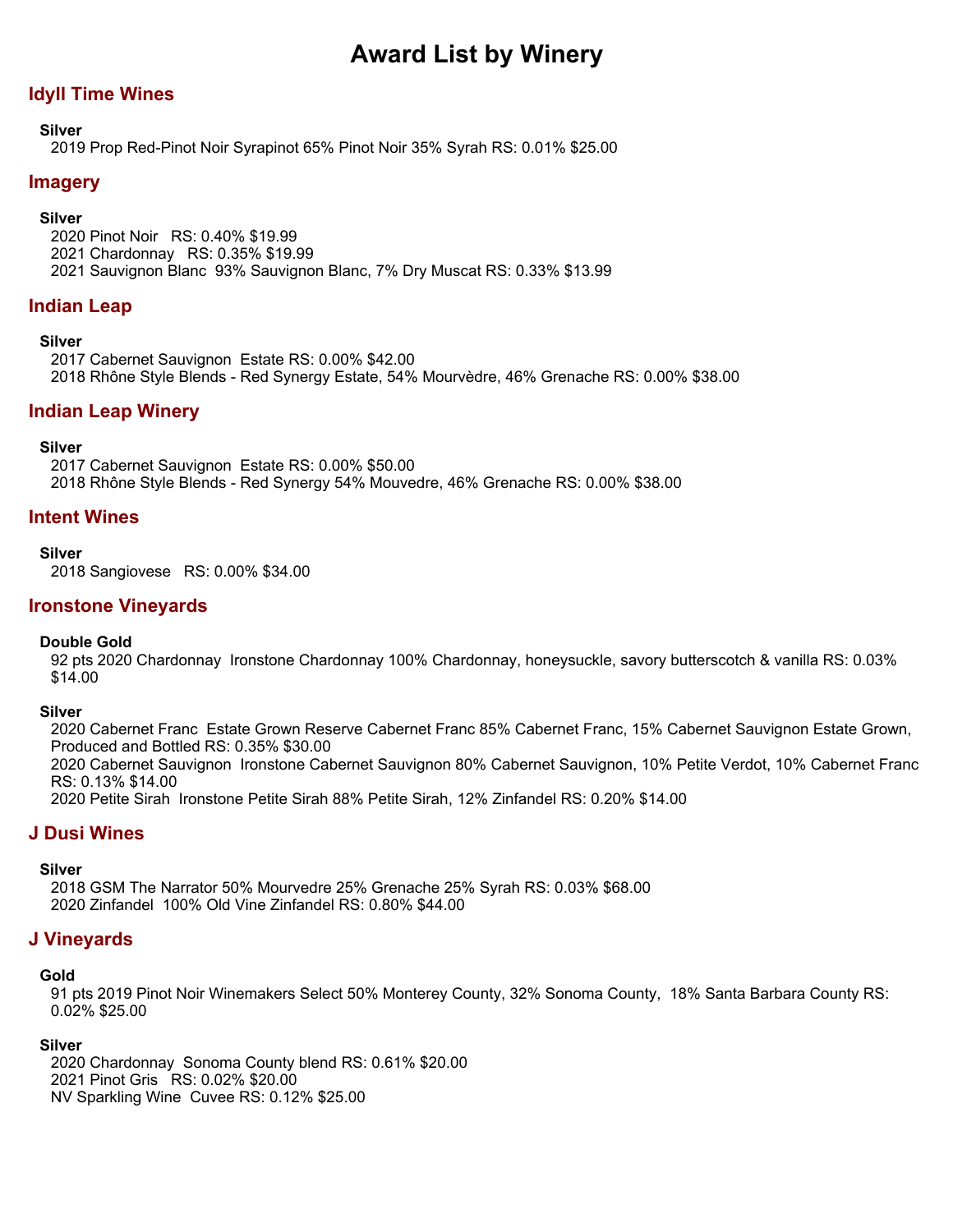# **J. Lohr Cuvee Series**

### **Gold**

90 pts 2018 Meritage Red Cuvée POM RS: 0.01% \$50.00 90 pts 2018 Meritage Red Cuvée ST. E RS: 0.01% \$50.00

# **J. Lohr Estates**

### **Gold**

91 pts 2020 Chardonnay Riverstone Chardonnay RS: 0.33% \$14.00

### **Silver**

2019 Cabernet Sauvignon Seven Oaks Cabernet Sauvignon RS: 0.16% \$17.00 2020 Merlot Los Osos RS: 0.01% \$15.00 2020 Syrah South Ridge Syrah RS: 0.01% \$15.00

# **J. Lohr Monterey Roots**

### **Gold**

91 pts 2021 Valdiguié Wildflower Valdiguie RS: 0.21% \$13.00

**Silver**

2021 Riesling Bay Mist White Riesling RS: 2.15% \$13.00

# **J. Lohr Pure Paso**

### **Gold**

90 pts 2020 Proprietary Red Pure Paso® Proprietary Red Wine RS: 0.01% \$27.00

# **J. Lohr Signature**

**Silver**

2018 Cabernet Sauvignon Signature Cabernet Sauvignon Reserve RS: 0.10% \$100.00

# **J. Lohr Vineyard Series**

### **Double Gold**

94 pts 2020 Cabernet Sauvignon Hilltop Cabernet Sauvignon RS: 0.01% \$35.00

### **Silver**

2018 Cabernet Sauvignon Carol's Vineyard Cabernet Sauvignon RS: 0.07% \$60.00 2019 Petite Sirah Tower Road RS: 0.01% \$35.00 2019 Pinot Noir Fog's Reach Pinot Noir RS: 0.01% \$35.00 2020 Chardonnay Arroyo Vista Chardonnay RS: 0.15% \$25.00

# **J. McClelland Cellars**

### **Silver** 2018 Merlot 89% Merlot, 11% Cabernet Franc, Napa Valley RS: 0.03% \$60.00 2019 Chardonnay 100% Chardonnay, Citrus, Pear, White Fig & Cream RS: 0.03% \$60.00

# **JAQK Cellars High Roller**

**Silver** 2020 Cabernet Sauvignon RS: 0.25% \$17.99

# **Jazz Cellars**

**Gold**

90 pts 2020 Mourvedre RS: 0.50% \$34.00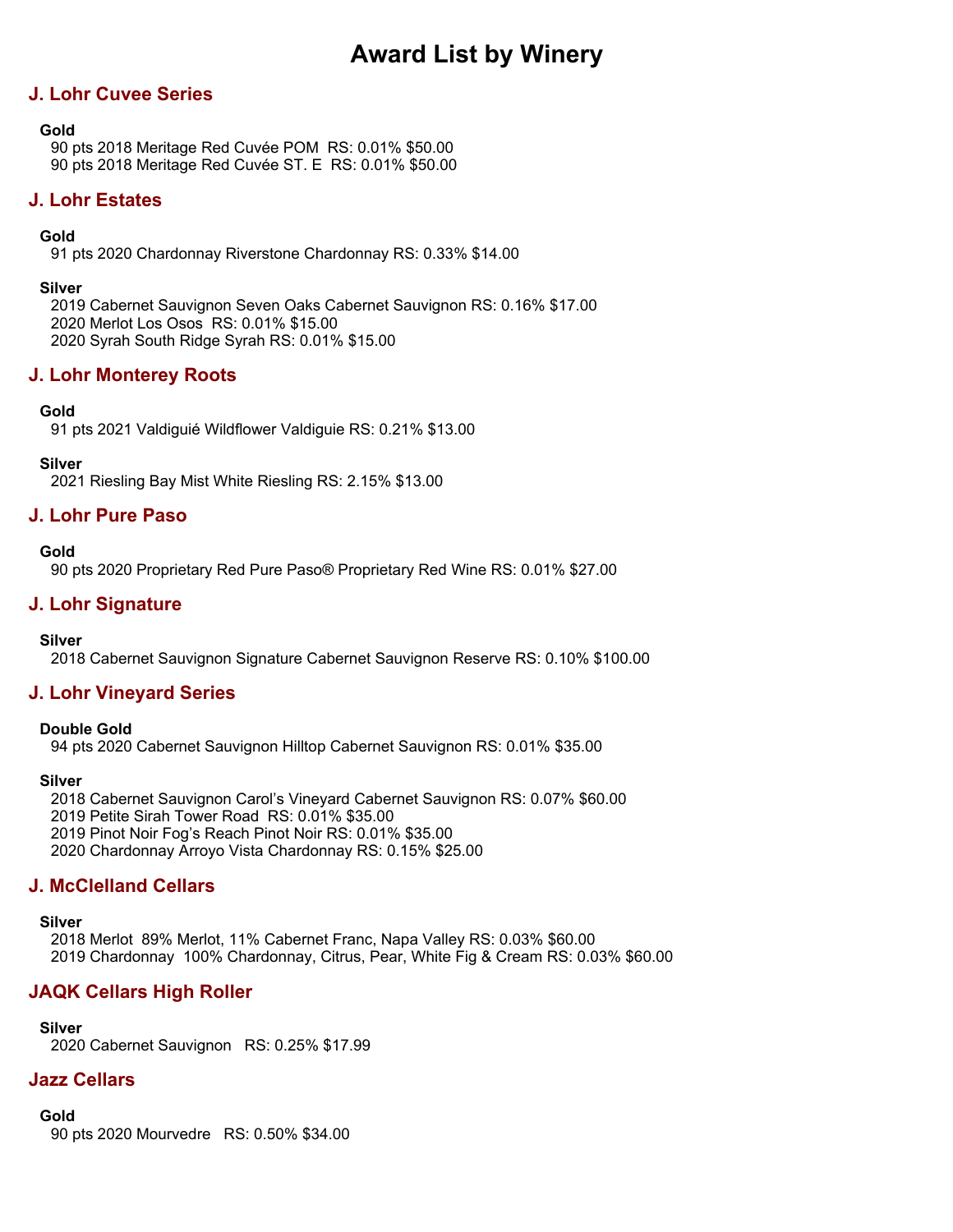# **Jeff Runquist**

### **Double Gold**

95 pts 2020 Graciano RS: 0.00% \$33.00 95 pts 2020 Ruby Port Fortified Wine; 55% Souzao, 35% Tinta Cao, 10% Alvareho RS: 10.30% \$40.00

#### **Gold**

91 pts 2020 Cabernet Sauvignon RS: 0.00% \$36.00 90 pts 2020 Carignan RS: 0.00% \$30.00 92 pts 2020 Charbono RS: 0.00% \$29.00 91 pts 2020 Dolcetto RS: 0.00% \$30.00 91 pts 2020 Lagrein 100% Lagrein RS: 0.00% \$30.00 92 pts 2020 Petite Sirah Reserve RS: 0.00% \$30.00 90 pts 2020 Petite Sirah RS: 0.00% \$48.00 90 pts 2020 Sangiovese Murrill The Hills Sierra Foothills RS: 0.00% \$34.00 91 pts 2020 Sangiovese Sierra Foothills RS: 0.00% \$29.00 90 pts 2020 Touriga Nacional RS: 0.00% \$34.00 91 pts 2020 Zinfandel Estate RS: 0.00% \$40.00 90 pts 2020 Zinfandel Z Massoni Ranch RS: 0.00% \$28.00 92 pts 2020 Zinfandel Sierra Foothills RS: 0.00% \$30.00 92 pts 2020 Zinfandel Esola Sierra Foothills RS: 0.00% \$32.00 91 pts 2020 Zinfandel RS: 0.00% \$30.00 91 pts 2021 Muscat Muscat Canelli RS: 7.90% \$18.50 90 pts 2021 Pinot Noir RS: 0.00% \$31.00 90 pts 2021 Verdelho Estate RS: 0.00% \$27.00

#### **Silver**

2019 Petit Verdot Reserve RS: 0.00% \$48.00 2020 Alicante Bouschet RS: 0.00% \$29.00 2020 Barbera Sierra Foothills, Reserve RS: 0.00% \$48.00 2020 Malbec RS: 0.00% \$30.00 2020 Proprietary Red 1448 57.5% Petit Verdot, 42.5% Petite Sirah RS: 0.00% \$16.99 2020 Tannat Lodi RS: 0.00% \$30.00 2020 Tempranillo RS: 0.00% \$37.00 2021 Chardonnay RS: 0.00% \$36.00 2021 Grenache SS RS: 0.00% \$29.00 2021 Rosé General Varietals Rose of Primitivo RS: 0.00% \$24.00 2021 Viognier River Junction RS: 0.00% \$25.00

# **Jenner Family Estates, LLC**

### **Gold**

92 pts 2019 Zinfandel Block V 100% Zinfandel RS: 0.17% \$32.00

# **Jubilado Cellars**

### **Gold**

90 pts 2014 Meritage Red JUBILADO 60% Cabernet Sauvignon, 25% Malbec, 15% Petit Verdot, Estate RS: 0.20% \$28.00 90 pts 2015 Meritage Red DANE HEAD 51% Malbec, 18%Petite Sirah, 18%Petit Verdot, 13% Cabernet Sauvignon, Estate RS: 0.20% \$27.00

### **Kahal Family Vineyards**

### **Gold**

90 pts 2018 Merlot 100% Estate grown Merlot Siqua Block RS: 0.00% \$37.00 90 pts 2019 Prop Red-Merlot Coalesce 70% Merlot, 25% Petite Verdot, 5% Cabernet RS: 0.00% \$42.00

### **Silver**

2018 Prop Red-Cab Sauv Estate grown of 60% Cabernet, 40% Merlot. RS: 0.00% \$37.00 2020 Rosé Rhône Varietals Grenache 50%, Tempranillo 50% RS: 0.00% \$28.00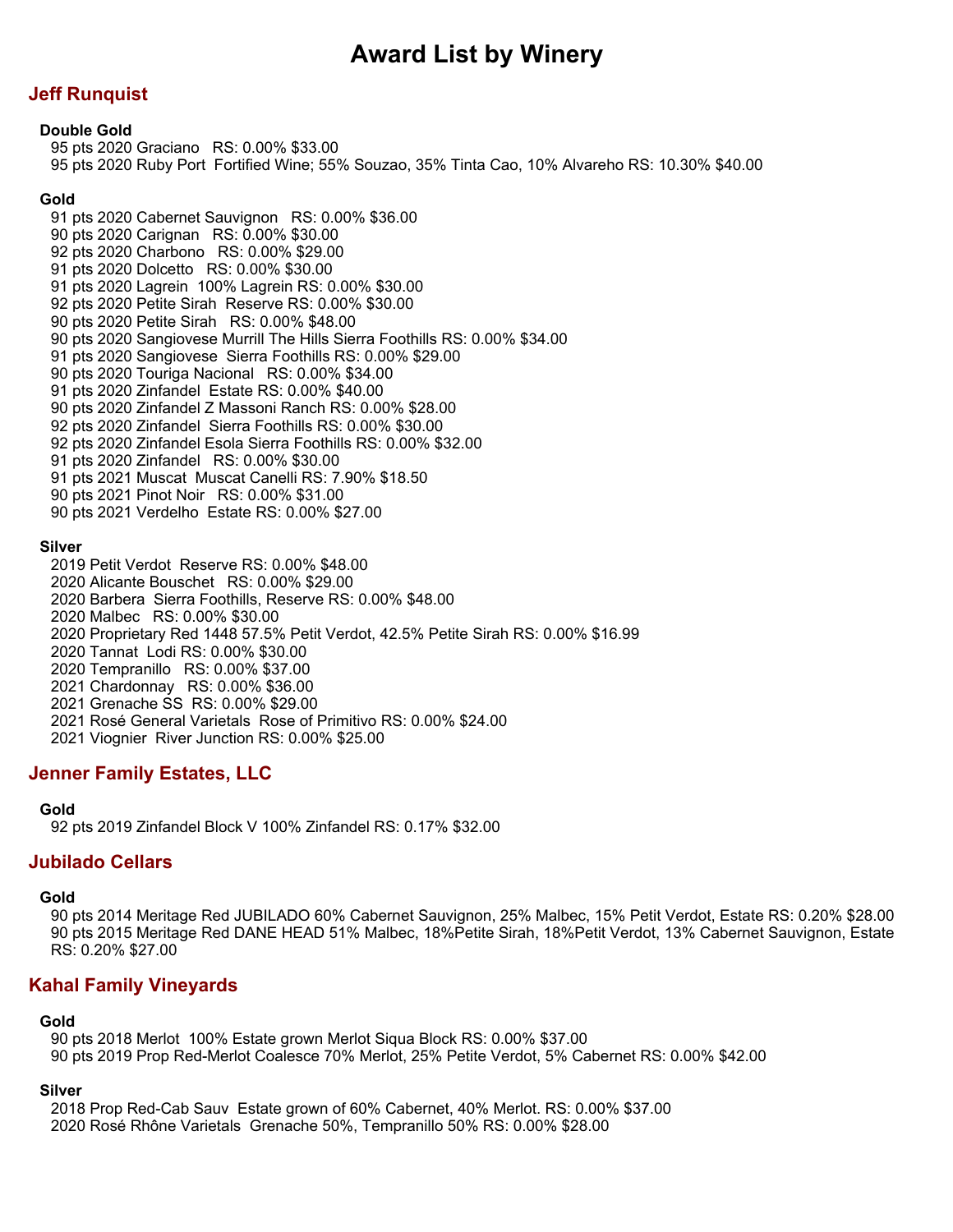# **Kanpai Wines**

## **Gold**

92 pts 2021 Rosé Bordeaux Varietals Organically Farmed Estate Grown RS: 0.05% \$30.00

## **Silver**

2018 Pinot Noir Mitz No Oto RS: 0.03% \$70.00

# **Karine**

## **Silver**

2021 Chenin Blanc 100% Chenin Blanc RS: 0.15% \$25.00

## **Karmere**

## **Gold**

90 pts 2020 Barbera Empress Julie Ann RS: 0.40% \$32.00

90 pts 2020 Italian Style Blends - Red Empress Juana Primabera 55% Primitivo, 32% Barbera, 13% Zinfandel RS: 0.40% \$31.00

92 pts 2020 Petite Sirah Empress Joan RS: 0.30% \$32.00

90 pts 2020 Zinfandel Empress Daisy RS: 0.40% \$29.00

# **Katali**

## **Double Gold**

93 pts 2019 Cabernet Sauvignon 100% Cabernet Sauvignon, Napa Valley RS: 0.00% \$125.00

## **Kautz & Kramer**

## **Silver**

2017 Cabernet Sauvignon Cabernet Sauvignon Block 50 100% Cabernet Sauvignon Single Vineyard RS: 0.15% \$28.00 2018 Cabernet Franc Sheldon Ranch, Block 72 Cabernet Franc 100% Cabernet Franc Single Vineyard RS: 0.27% \$28.00

## **Kehret Vineyards**

### **Gold**

90 pts 2019 Prop Red-Petite Sirah Aureate Estate Petite Sirah (65%), Malbec (35%) RS: 0.00% \$40.00

### **Silver**

2019 Barbera RS: 0.00% \$28.00

## **Kelly Family Vineyards**

### **Silver**

2018 Cabernet Sauvignon Bright garnet in the glass. The nose approaches you with flavors of lavender, vanilla, ripe blackberries, caramel apples and a hint of smoked bacon. RS: 0.32% \$85.00

## **Kelsey See Canyon Vineyards**

### **Silver**

2018 Cabernet Franc RS: 0.20% \$54.00 2019 Syrah Reserve RS: 0.20% \$50.00 2020 Proprietary Red Secret Spot 43.2 % Cabernet Franc, 32.7 % Pinot Noir, 19.5 % Cabernet Sauvignon, 4.6 % Zinfandel, Central Coast RS: 0.20% \$28.00 2020 Zinfandel BB Zinfandel RS: 0.20% \$45.00 2020 Zinfandel Reserve RS: 0.20% \$50.00 2020 Zinfandel RS: 0.20% \$35.00 2021 Viognier Reserve RS: 0.20% \$35.00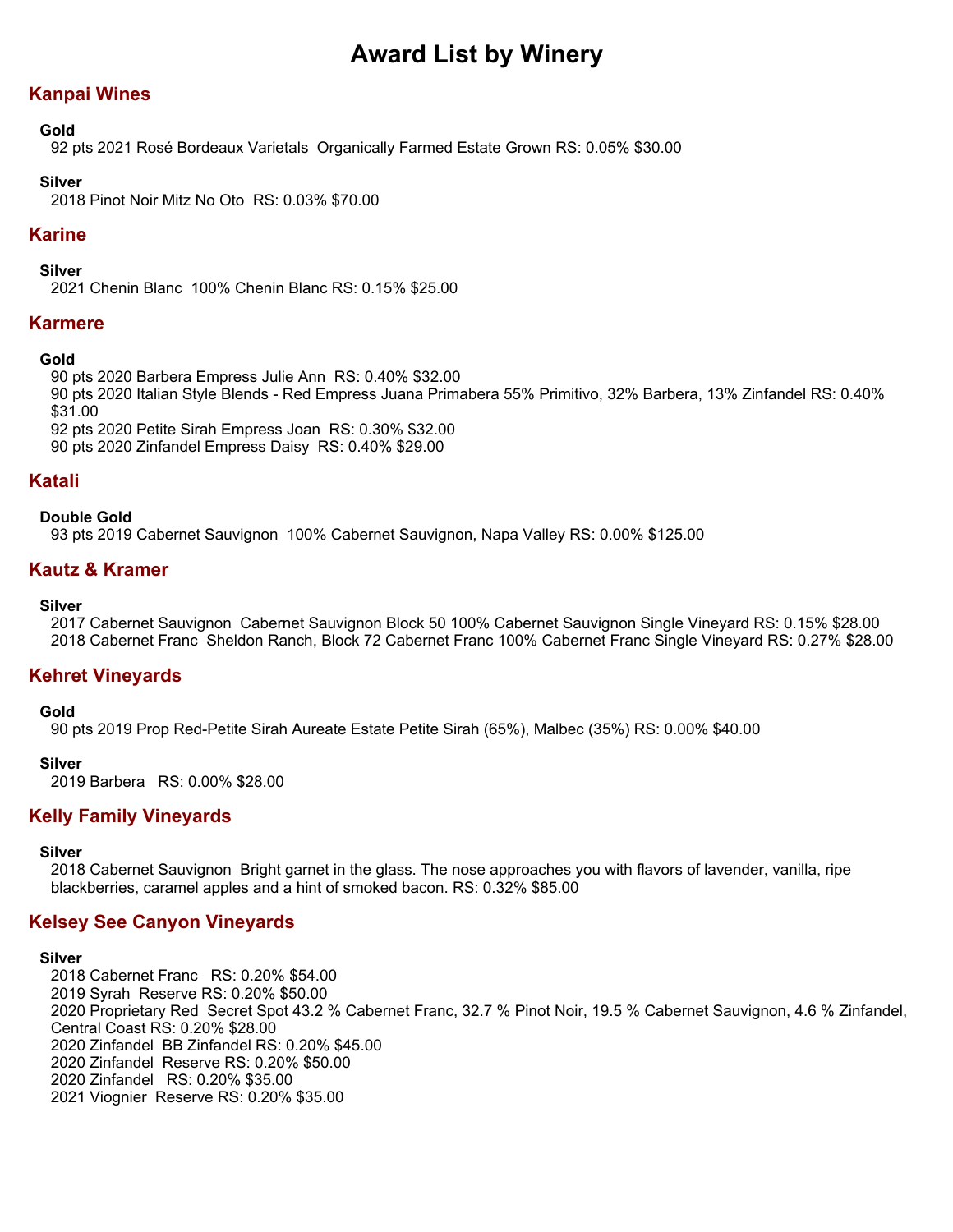# **Kenefick Ranch**

## **Gold**

91 pts 2018 Cabernet Franc Caitlin's Select 100% Estate Grown, 78% Cabernet Franc, 10% Merlot, 6% Malbec, 6% Petit Verdot 65% New French Oak, 35% Neutral French Oak Barrel Aged: 18 months Bottle Aged: 24 months RS: 0.20% \$50.00 91 pts 2021 Sauvignon Blanc 100% Sauvignon Blanc, 100% Estate Grown 90% Neutral French Oak|10% Once Used French Oak Barrel fermented in Native Yeasts and aged Sur Lees for six months. RS: 0.01% \$30.00

# **Kevin Herman**

## **Silver**

2019 Aglianico Aglianico 100% RS: 0.04% \$10.99

## **Kinetic Cellars**

## **Silver**

2018 Iberian Style Blends - Red Tinto Moderno RS: 0.00% \$15.00 2019 Tannat RS: 0.00% \$20.00

## **Kirigin Cellars**

## **Gold**

90 pts 2018 Barbera RS: 0.01% \$24.90

90 pts 2018 Malbec Kirigin Cellars RS: 0.01% \$21.90

90 pts 2018 Petite Sirah Estate RS: 0.01% \$21.90

91 pts 2018 Tempranillo Estate grown RS: 0.00% \$21.90

90 pts 2018 Zinfandel RS: 0.01% \$21.90

90 pts NV Infused Other Fortified Chocolate, coffee, orange infused in Syrah, fortified with brandy. RS: 7.80% \$21.90

90 pts NV Proprietary Red Kirigin Cellars Owners Reserve 107, 40% Cabernet Sauvignon, 40% Petite Sirah, 10% Barbera, and 10% Tempranillo RS: 0.01% \$39.90

### **Silver**

2018 Syrah Estate grown RS: 0.01% \$21.90

2019 Cabernet Sauvignon Estate grown RS: 0.01% \$24.90

2021 Malvasia Bianca Kirigin Cellars Stainless RS: 0.01% \$24.90

2021 Pinot Grigio stainless steel RS: 0.00% \$9.90

2021 Sauvignon Blanc Kirigin Cellars Kirigin Cellars vineyar,d Stainless steel RS: 0.00% \$21.90

NV Grenache Kirigin's Delight 75% Grenache and 25% Merlot RS: 0.01% \$9.90

NV Prop Red-Cab Sauv Kirigin Cellars Estate, 50% Cabernet Sauvignon, 20% Merlot, 10% Syrah, 10% Zinfandel, 10% Alicante Bousche RS: 0.00% \$21.90

NV Proprietary Red Kirigin's Red 20% Malbec,20% Syrah 10% Cabernet Sauvignon, 40% Merlot, 10% Barbera RS: 0.01% \$9.90

NV Rhône Style Blends - White Kirigin Cellars 34% Viognier, 33% Roussanne 33% Marsanne RS: 0.00% \$9.90 NV Rosé General Varietals Kirigin Cellars Opol Rose RS: 0.00% \$21.90

# **Knotty Vines**

### **Gold**

90 pts 2019 Chardonnay RS: 0.04% \$15.00 90 pts 2019 Pinot Noir 100% Pinot Noir RS: 0.04% \$15.00

## **Silver**

2019 Proprietary Red 41% Merlot, 21% Zinfandel, 18% Cabernet Sauvignon, 12% Malbec, 6% Cabernet Franc, 2% Petit Verdot RS: 0.04% \$15.00

## **Koi Zen Cellars**

## **Silver**

2018 Zinfandel RS: 0.00% \$30.00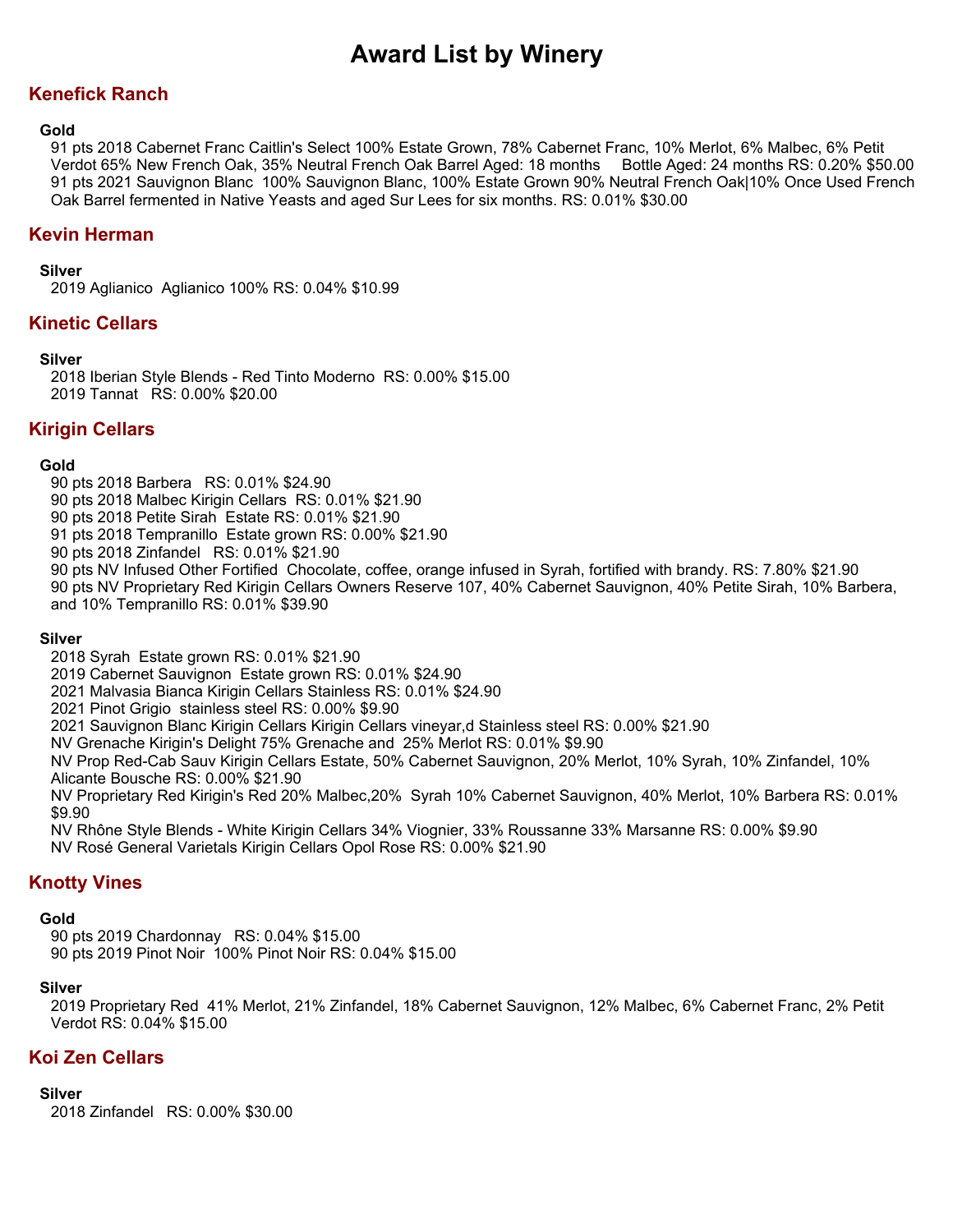## **Korbel**

#### **Gold**

90 pts 2018 Sparkling Wine 65% Pinot Noir, 35% Chardonnay , Natural RS: 0.70% \$17.00 90 pts NV Sparkling Blanc de Noirs Pinot Noir, Gamay, Sangiovese, Zinfandel RS: 1.50% \$14.00 90 pts NV Sparkling Wine Chardonnay, Pinot Noir, Chenin Blanc, French Colombard, Brut RS: 1.00% \$14.00

#### **Silver**

NV Sparkling Rosé Pinot Noir, Gamay, Zinfandel, Sangiovese, Chenin Blanc. "Sweet Rose" RS: 6.00% \$16.00 NV Sparkling Wine Chenin Blanc, Fr. Colombard, Chardonnay, Pinot Noir. "Extra Dry." RS: 1.50% \$14.00

## **Kula Vineyards & Winery**

#### **Gold**

92 pts 2021 Rhône Style Blends - White Golden Blend 38% Grenache Blanc, 38% Roussanne, 12% Viognier, 12% Picpoul Blanc RS: 0.28% \$28.00

#### **Silver**

2019 Petite Sirah Fireworks Petite Sirah 100% RS: 0.50% \$38.00 2019 Ruby Port Petite Sirah 100% RS: 8.50% \$38.00 2021 Rosé Rhône Varietals Grenache 95%, Picpoul Blanc 5%, Pink Grapefruit, Raspberry Roses RS: 0.06% \$24.00

## **La Catrina Vineyards**

### **Silver**

NV Muscat Moscato RS: 4.00% \$14.99

## **La Cienega Vineyard**

### **Bronze**

2018 Cabernet Sauvignon RS: 1.00% \$45.00

## **La Prenda**

### **Gold**

90 pts 2020 Pinot Noir RS: 0.03% \$32.00

### **Silver**

2018 Prop Red-Merlot Headstone Merlot 82%, Cab Sauv 10%, Malbec 4%, Cab Franc 4%, RS: 0.03% \$34.00 2019 Cabernet Sauvignon RS: 0.10% \$32.00 2019 Merlot Sonoma County RS: 0.03% \$28.00

## **La Storia**

### **Gold**

91 pts 2020 Petite Sirah Estate RS: 0.30% \$28.00 91 pts 2020 Zinfandel Sonoma, Estate, Block 303 RS: 0.40% \$26.00

### **Silver**

2019 Merlot Sonoma County, Block 500, Estate RS: 0.20% \$26.00 2020 Chardonnay Sonoma County RS: 0.40% \$28.00

## **Lafond**

### **Gold**

91 pts 2019 Pinot Noir RS: 0.00% \$35.00

### **Silver**

2018 Pinot Noir Clone 777 RS: 0.00% \$50.00 2018 Syrah RS: 0.00% \$28.00 2019 Chardonnay RS: 0.00% \$32.00 2020 Riesling RS: 0.00% \$22.00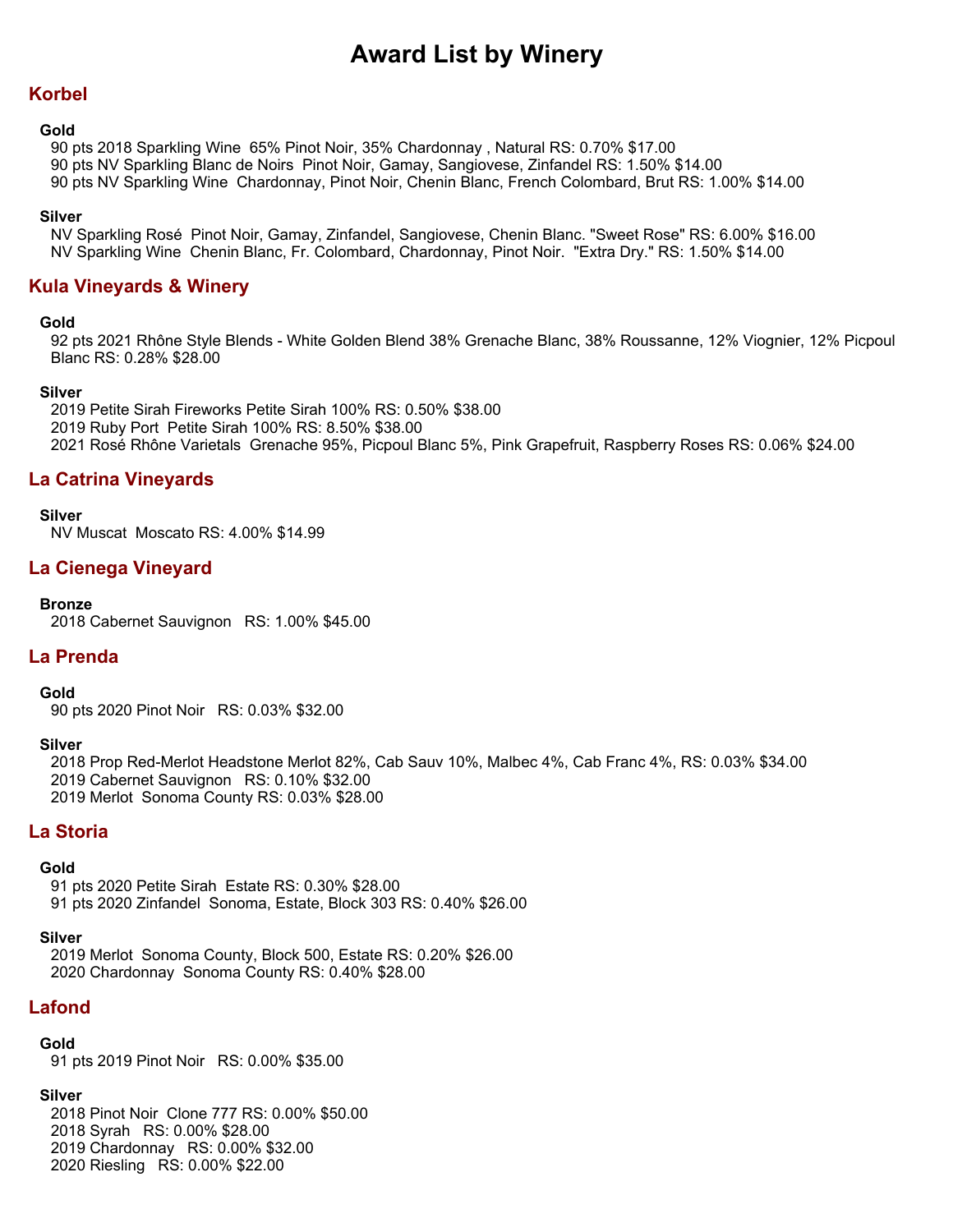# **Langhart & Hill**

### **Gold**

90 pts 2019 Pinot Noir Pinot Noir 100% RS: 0.02% \$42.00

# **Larson Family Winery**

## **Gold**

90 pts 2018 Gewürztraminer Gewurztraminer, Estate Grown and Produced RS: 0.11% \$29.00 90 pts 2018 Tempranillo Estate Bottled & Produced RS: 0.10% \$49.00

### **Silver**

2019 Syrah Estate RS: 0.10% \$49.00 2021 Gewürztraminer Estate RS: 0.10% \$29.00 2021 Pinot Grigio RS: 0.22% \$24.99

## **Las Positas Vineyards**

## **Gold**

90 pts 2017 Barbera RS: 0.00% \$38.00

**Silver**

2020 Albariño RS: 0.00% \$35.00

## **Laureleé**

### **Silver**

NV Sparkling Rosé RS: 2.70% \$23.00 NV Sparkling Wine RS: 2.60% \$21.00

## **Lava Cap**

### **Gold**

91 pts 2019 Zinfandel Estate Reserve RS: 0.00% \$25.00

### **Silver**

2019 Cabernet Sauvignon RS: 0.00% \$32.00 2020 Chardonnay Reserve RS: 0.00% \$24.00

## **Ledson**

### **Gold**

90 pts 2018 Cabernet Sauvignon RS: 0.08% \$52.00 90 pts 2018 Merlot 100% Merlot RS: 0.06% \$42.00 93 pts 2021 Rosé Rhône Varietals 100% Counoise, Counoise Rose' RS: 0.04% \$40.00

### **Silver**

2017 Proprietary Red Ama La Vita 50% ZN, 50% PSY RS: 0.07% \$40.00 2018 Cabernet Sauvignon Moon Mountain District, 100% Cabernet Sauvignon, Estate Reserve RS: 0.06% \$140.00 2019 Petite Sirah Ricetti Lane 100% Petite Sirah RS: 0.06% \$44.00

## **Levendi Winery**

### **Gold**

90 pts 2018 Cabernet Sauvignon Sweetwater 100% Cabernet Sauvignon RS: 0.01% \$67.00

### **Silver**

2019 Cabernet Sauvignon Stagecoach 100% Cabernet Sauvignon RS: 0.01% \$99.00 2020 Chardonnay Napa Estate Chardonnay 100% Chardonnay, Estate Grown RS: 0.02% \$45.00 2021 Rosé General Varietals Nicoletta 100% Pinot Noir RS: 0.02% \$24.00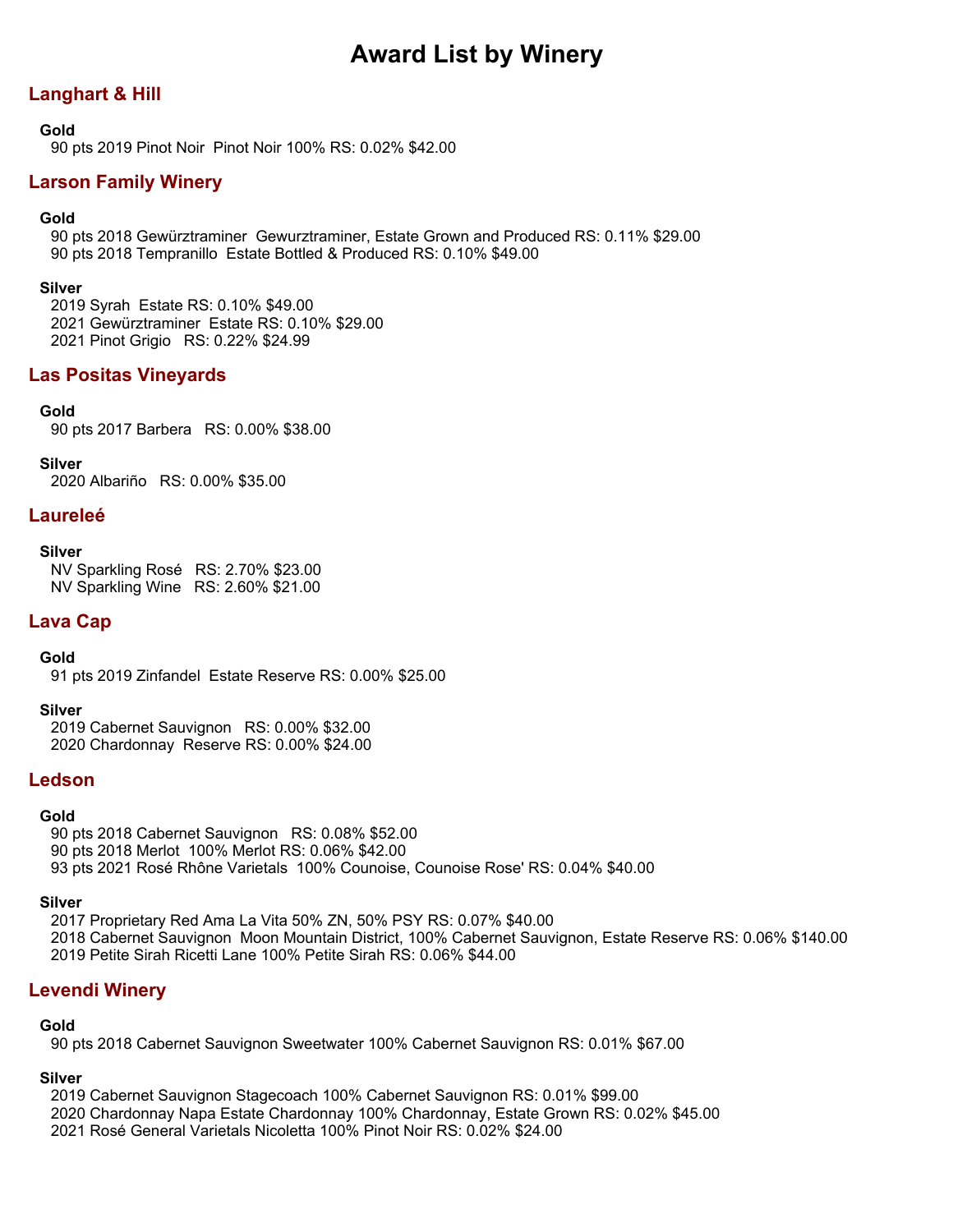# **Lewis Grace**

### **Double Gold**

94 pts 2019 Souzão Estate RS: 0.00% \$30.00 93 pts 2019 Vintage Port Estate, Late Harvest Cabernet Sauvignon RS: 13.00% \$25.00

### **Gold**

90 pts 2019 Cabernet Sauvignon Estate RS: 0.00% \$31.00 92 pts 2019 Graciano Estate RS: 0.00% \$31.00 90 pts 2019 Syrah RS: 0.00% \$30.00 90 pts 2019 Tempranillo Estate RS: 0.00% \$30.00 91 pts 2019 Vintage Port Season Finale 34% Primitivo, 33% Graciano, 33% Cabernet Sauvignon RS: 13.00% \$25.00 90 pts 2021 Albariño RS: 0.00% \$25.00 90 pts 2021 Chenin Blanc RS: 0.00% \$25.00 90 pts 2021 Torrontes RS: 0.20% \$25.00 91 pts 2021 Verdelho RS: 0.00% \$25.00

### **Silver**

2020 Barbera RS: 0.00% \$30.00 2020 Grenache Estate RS: 0.00% \$30.00

## **Lily Pad Estate**

**Silver**

2019 Pinot Grigio RS: 5.00% \$24.99

# **Limited Lot**

#### **Silver**

2020 Prop Red-Zinfandel 62% Zinfandel and 38% Petite Sirah RS: 0.50% \$17.99 2020 Proprietary Red 62% Zinfandel, 38% Petite Sirah, Russian River Valley RS: 0.58% \$17.99 2020 Zinfandel 100% Zinfandel, Russian River Valley RS: 0.58% \$17.99

## **Linguist Estates**

**Silver**

2020 Sauvignon Blanc RS: 0.44% \$21.00

## **Lion's Mane**

### **Gold**

90 pts 2020 Chardonnay RS: 0.05% \$15.00

**Silver**

2018 Cabernet Sauvignon RS: 0.01% \$19.00

## **Lions Peak**

### **Gold**

90 pts 2019 Meritage Red Bon Courage Meritage blend of 70% Merlot 5% Cabernet Franc 25% Cabernet Sauvignon RS: 0.01% \$65.00

### **Silver**

2015 Petite Sirah 100% Petite Sirah aged in French oak RS: 0.01% \$50.00 2019 Meritage Red Lionnesse Meritage blend of 45% Merlot, 5% Cabernet Franc, 50% Cabernet Sauvignon; French Oak RS: 0.01% \$75.00 NV GSM Vis A Vis 48%Grenache 48% Syrah 4%Mourvedre Barrel aged in French Oak RS: 0.01% \$60.00

## **Longevity Winery**

**Silver**

2018 Cabernet Sauvignon RS: 0.45% \$13.99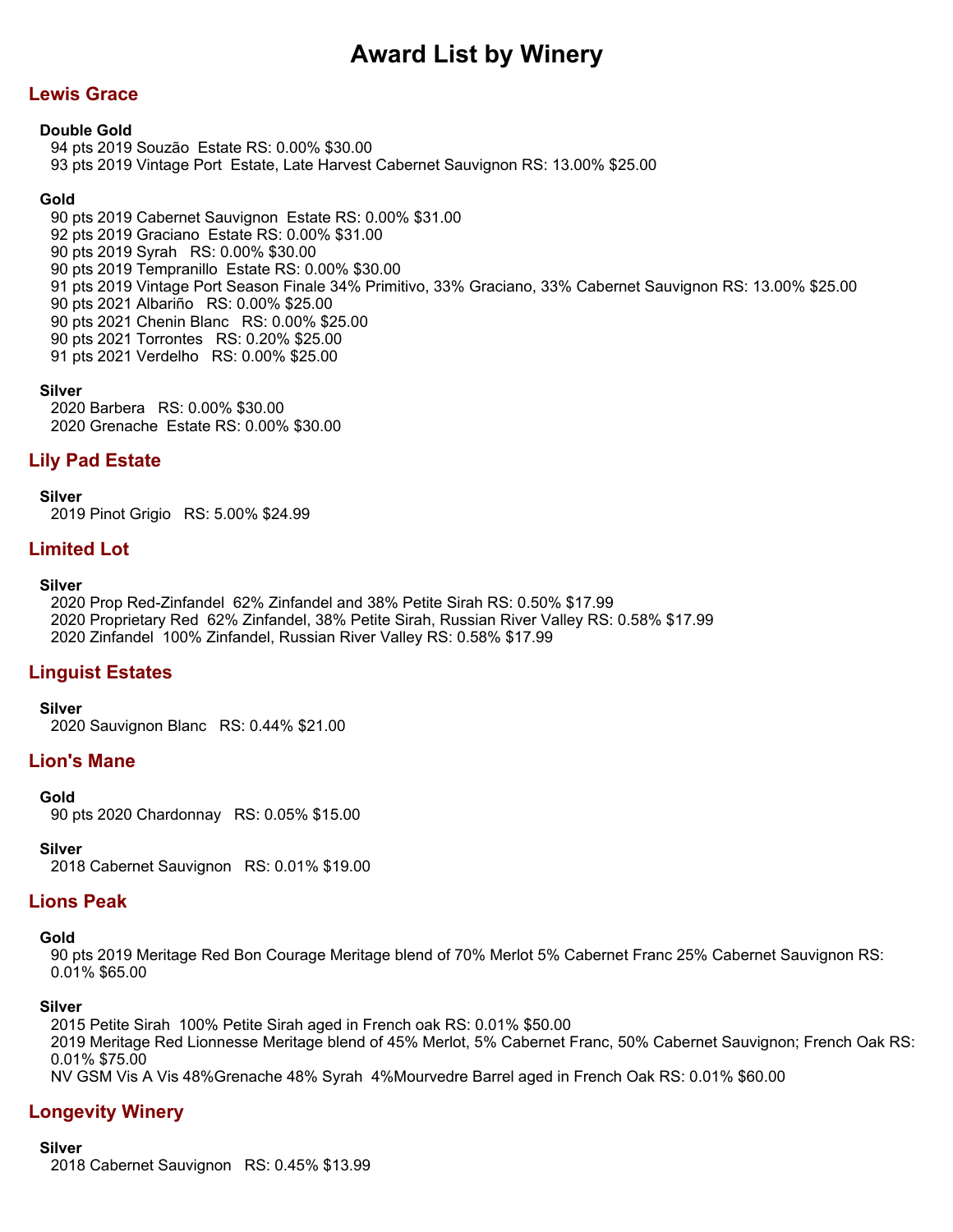# **Longevity Winery**

## **Silver**

2021 Rosé General Varietals Debra's Cuvee Rose of Pinot Noir RS: 2.50% \$13.99

# **Longitude 120 West**

## **Silver**

2019 Chardonnay RS: 0.44% \$41.00

## **Los Robles Hills Winery**

## **Silver**

2019 Merlot SVA 100% Merlot; Private Reserve RS: 0.00% \$25.00

## **Lost Hog**

## **Silver**

2021 Sauvignon Blanc RS: 0.00% \$14.99

## **Louis M. Martini**

## **Gold**

90 pts 2019 Cabernet Sauvignon RS: 0.28% \$23.00

### **Silver**

2018 Cabernet Sauvignon RS: 0.09% \$42.00

# **Lucid Winery**

### **Silver**

2020 Zinfandel L.04 "Ripen" Fruit flavor such as black cherries, elderberries, acai, pomegranate, with spice flavors warming clove, and vanilla. RS: 0.01% \$38.00

2021 Rosé Proprietary L.02 "Urban Flora" Juicy red fruit (cherry, strawberry, watermelon) and a hibiscus-crisp finish. Mission 80%, Viognier 10%, French Colombard 10% RS: 0.01% \$28.00

NV Proprietary Red "Wanderlust" 50% Cabernet Sauvignon, 25% Barbera, 25% Zinfandel. Blackberry, fig, plum jam, peppery spice and a smoked meat note support a bevy of cinnamon, nutmeg, and clove pie-like-spice. RS: 0.01% \$28.00

## **M2**

### **Gold**

90 pts 2019 Petite Sirah Mokelumni River, Estate RS: 0.00% \$32.00

- 91 pts 2019 Rhône Style Blends Red Rhone Blend RS: 0.07% \$35.00
- 91 pts 2019 Tannat Lodi RS: 0.11% \$28.00
- 91 pts 2020 Syrah RS: 0.00% \$40.00
- 91 pts 2021 Vermentino Estate, Lodi RS: 0.00% \$24.00

## **Silver**

2020 Zinfandel Lodi RS: 0.00% \$34.00

# **Macchia**

## **Double Gold**

- 95 pts 2020 Barbera Infamous RS: 0.03% \$28.00
- 93 pts 2020 Zinfandel Prestigious RS: 0.03% \$40.00
- 95 pts 2020 Zinfandel Oblivious Old Vine RS: 0.02% \$27.00
- 95 pts 2020 Zinfandel Mischievous Old Vine RS: 0.04% \$23.00
- 95 pts 2020 Zinfandel Generous Old Vine RS: 0.03% \$30.00

## **Gold**

92 pts 2020 Barbera Delicious RS: 0.04% \$24.00 91 pts 2020 Petite Sirah Rebellious RS: 0.03% \$28.00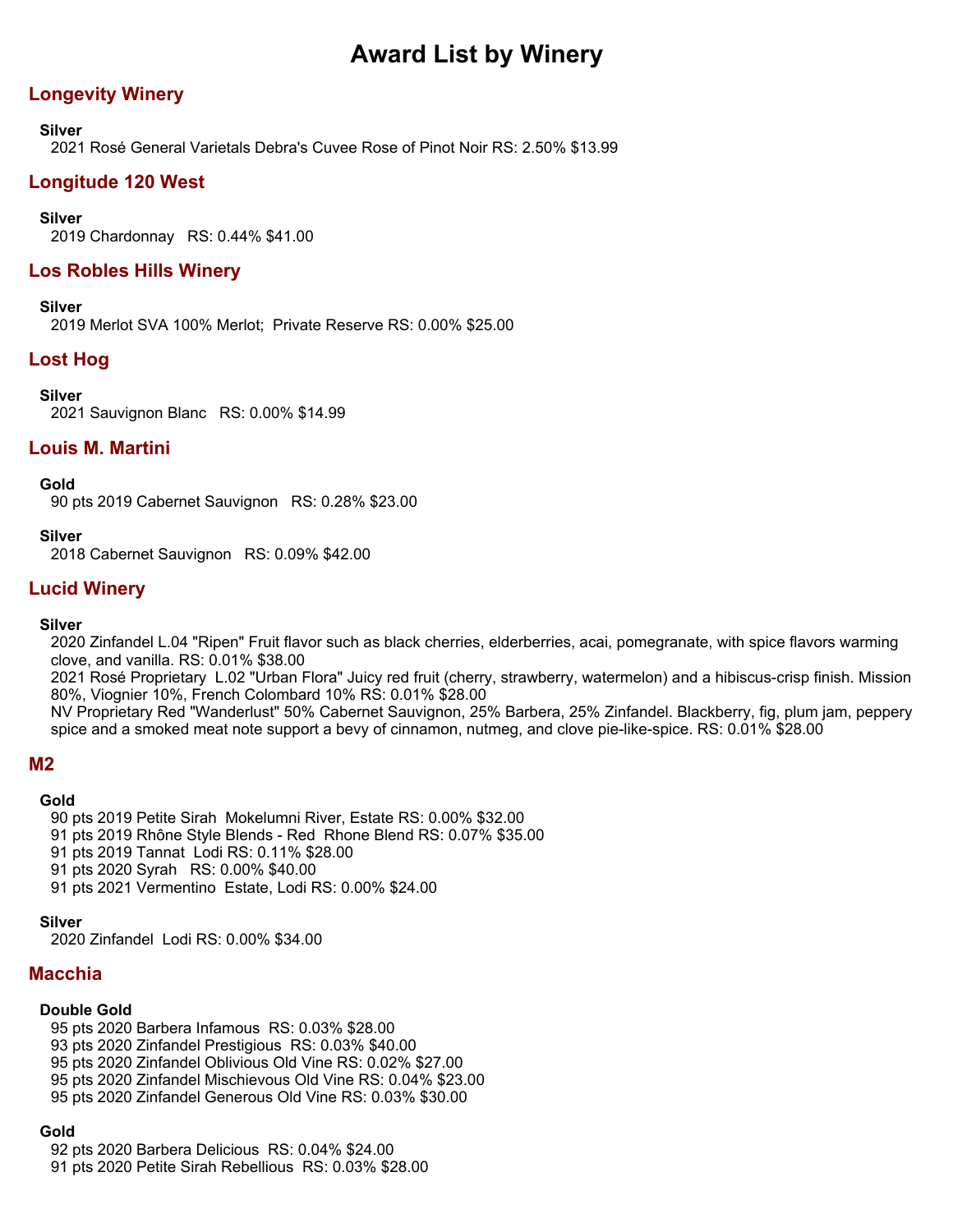# **Macchia**

#### **Gold**

- 92 pts 2020 Petite Sirah Dubious RS: 0.03% \$27.00
- 92 pts 2020 Primitivo Meticulous RS: 0.03% \$28.00
- 90 pts 2020 Primitivo Devious RS: 0.03% \$26.00
- 90 pts 2020 Teroldego Tremendous RS: 0.03% \$25.00
- 90 pts 2020 Vintage Port Dangerous Zinfandel, Barbera RS: 6.00% \$28.00
- 90 pts 2020 Zinfandel Sumptuous RS: 0.03% \$28.00
- 93 pts 2020 Zinfandel Voluptuous Old Vine RS: 0.03% \$27.00
- 91 pts 2020 Zinfandel Serious Old Vine RS: 0.04% \$50.00
- 93 pts 2020 Zinfandel Ambiguous Old Vine RS: 0.04% \$22.00
- 90 pts 2021 French Colombard French Colombard RS: 0.40% \$25.00

## **Silver**

2020 Pinot Noir Famous RS: 0.03% \$30.00 2020 Zinfandel Outrageous Old Vine RS: 0.04% \$26.00 2020 Zinfandel Superlicious Old Vine RS: 0.04% \$35.00 2020 Zinfandel Flirtatious RS: 0.40% \$26.00

# **Mais Fica Winery**

### **Silver**

2019 GSM Syrah 57%, Grenache 25%, Mourvedre 18% RS: 0.06% \$20.00 2019 Mourvedre RS: 0.18% \$20.00 2020 Rosé Rhône Varietals Estate, 53% Mourvedre, 47% Grenache RS: 0.25% \$20.00

# **Marin's Vineyard**

## **Silver**

2021 Viognier Stockholder's Reserve 30% oak ferment, 70% stainless steel. RS: 0.20% \$25.00

## **Masked Rider Winery**

**Silver**

2018 Proprietary Red 100% Proprietors Red RS: 0.08% \$12.99

## **McBride Sisters Collection**

### **Silver**

2019 Proprietary Red 24% Cabernet Sauvignon, 22% Merlot, 22% Pinot Noir, 20% Temperanillo, 12% Syrah RS: 0.35% \$18.99

## **McCauley Estate Vineyards**

### **Silver**

2018 Petite Sirah Bow Tie Estate RS: 0.00% \$34.00 2020 Rosé Bordeaux Varietals Ritzy RS: 0.60% \$26.00

## **McClain Cellars**

### **Double Gold**

94 pts 2020 Malbec Covent Garden Reserve, 100% Malbec RS: 0.00% \$78.00

## **Gold**

90 pts 2020 Proprietary Red Risktaker 50% Grenache, 25% Sangiovese, 25% Mourvedre RS: 0.00% \$88.00 90 pts 2020 Viognier Open Arms 80% VIogner | 20% Grenache Blanc RS: 0.00% \$39.00

## **Silver**

2020 Petit Verdot Painted Dreams Reserve, 100% Petit Verdot RS: 0.00% \$72.00 2020 Petite Sirah Hope & Faith 100% Petite Sirah RS: 0.00% \$56.00 2020 Prop Red-Merlot Purpose Road 75% Merlot | 25% Sangiovese RS: 0.00% \$62.00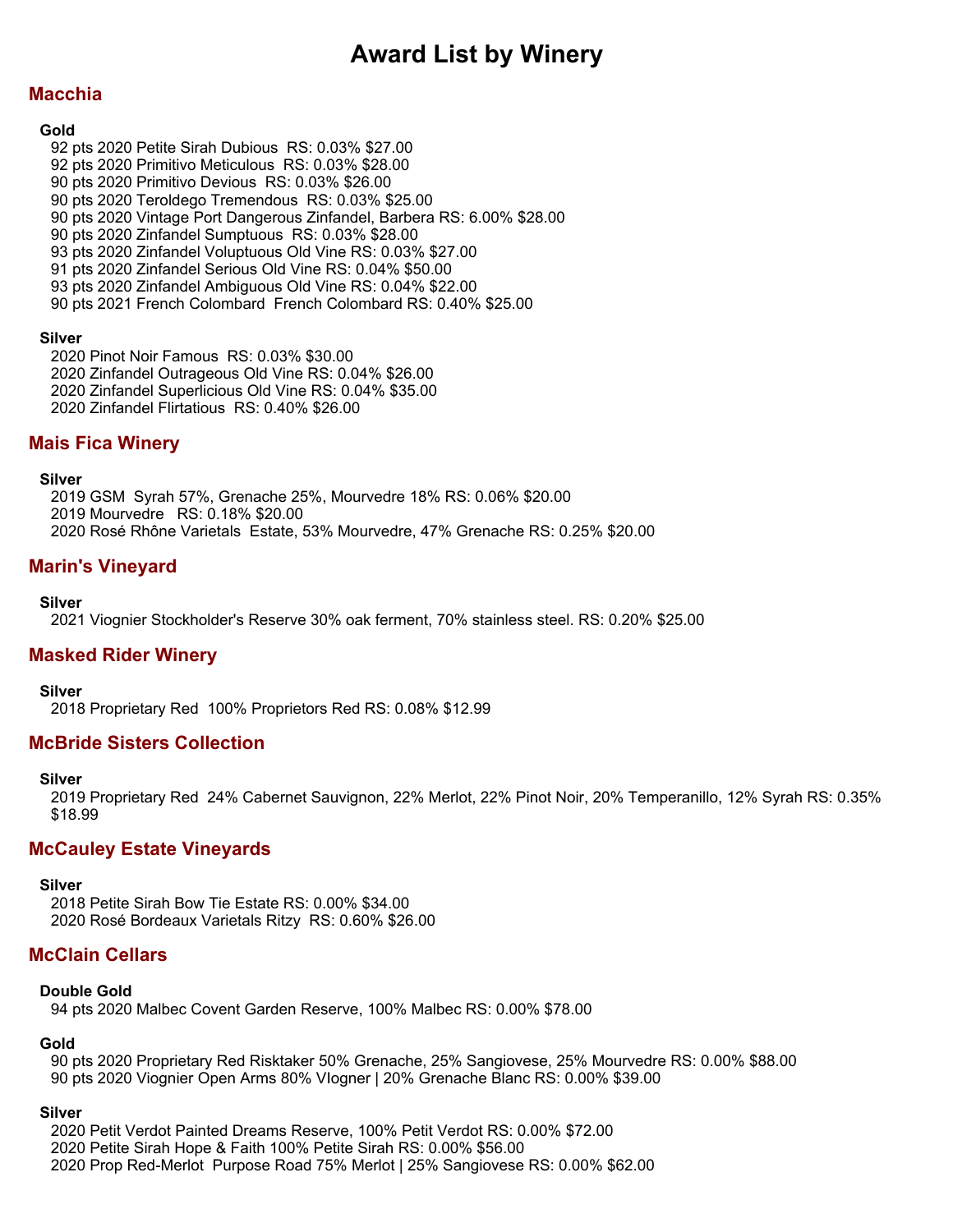# **McClain Cellars**

### **Silver**

2020 Prop Red-Petite Sirah Five Hearts 50% Petite Sirah, 30% Sangiovese, 20% Merlot RS: 0.00% \$72.00 2020 Proprietary Red Promise Keeper 50% Barbera, 33% Mourvedre, 17% Sangiovese RS: 0.00% \$81.00 2021 Riesling 100% Riesling RS: 0.00% \$36.00

## **McGrail Vineyards**

## **Gold**

91 pts 2019 Cabernet Sauvignon Colton's Cabernet 100% Cabernet Sauvignon RS: 0.01% \$44.00 90 pts 2021 Sauvignon Blanc 100% Sauvignon Blanc RS: 0.02% \$25.00

### **Silver**

2018 Cabernet Sauvignon Patriot 100% Cabernet Sauvignon RS: 0.01% \$54.00

2018 Cabernet Sauvignon James Vincent Estate 100% Cabernet Sauvignon RS: 0.01% \$79.00

2018 Cabernet Sauvignon The Good Life 100% Sauvignon RS: 0.01% \$59.00

2018 Meritage Red Shamus Patrick 20% Cabernet Sauvignon, 20% Malbec, 20% Cabernet Franc, 20%Petite Verdot, 20% Merlot RS: 0.01% \$46.00

2019 Meritage Red Shamus Patrick 22% Cabernet Sauvignon, Clone 15, 22% Malbec, 22% Petit Verdot, 22% Merlot, 12% Cabernet Franc RS: 0.01% \$46.00

## **McIlroy Cellars**

## **Gold**

90 pts 2019 Zinfandel Sonoma County, Old Vine Zinfandel 100% RS: 0.05% \$39.99

**Silver**

2019 Pinot Noir 100% Pinot Noir RS: 0.01% \$40.00

## **McKahn Family Cellars**

### **Gold**

90 pts 2021 Rosé Rhône Varietals Grenache RS: 0.00% \$30.00

### **Silver**

2019 Grenache RS: 0.00% \$38.00

## **McManis Family Vineyards**

### **Gold**

91 pts 2020 Cabernet Sauvignon Estate RS: 0.02% \$12.99 90 pts 2020 Petite Sirah Hints of Chocolate, Toffee, Black Fruit, Caramel and Mocha RS: 0.02% \$12.99 91 pts 2020 Zinfandel Estate RS: 0.02% \$12.99

### **Silver**

2020 Cabernet Sauvignon Reserve, Estate RS: 0.02% \$19.99 2020 Chardonnay River Junction AVA Estate RS: 0.02% \$12.99 2020 Merlot Estate RS: 0.02% \$12.99 2020 Viognier River Junction AVA Estate RS: 0.02% \$12.99

## **MEA Wine**

### **Gold**

90 pts 2019 Prop Red-Cab Sauv Retrospect RS: 0.00% \$50.00 90 pts 2021 Albariño Estate Grown RS: 0.00% \$40.00

### **Silver**

2021 Viognier RS: 0.00% \$36.00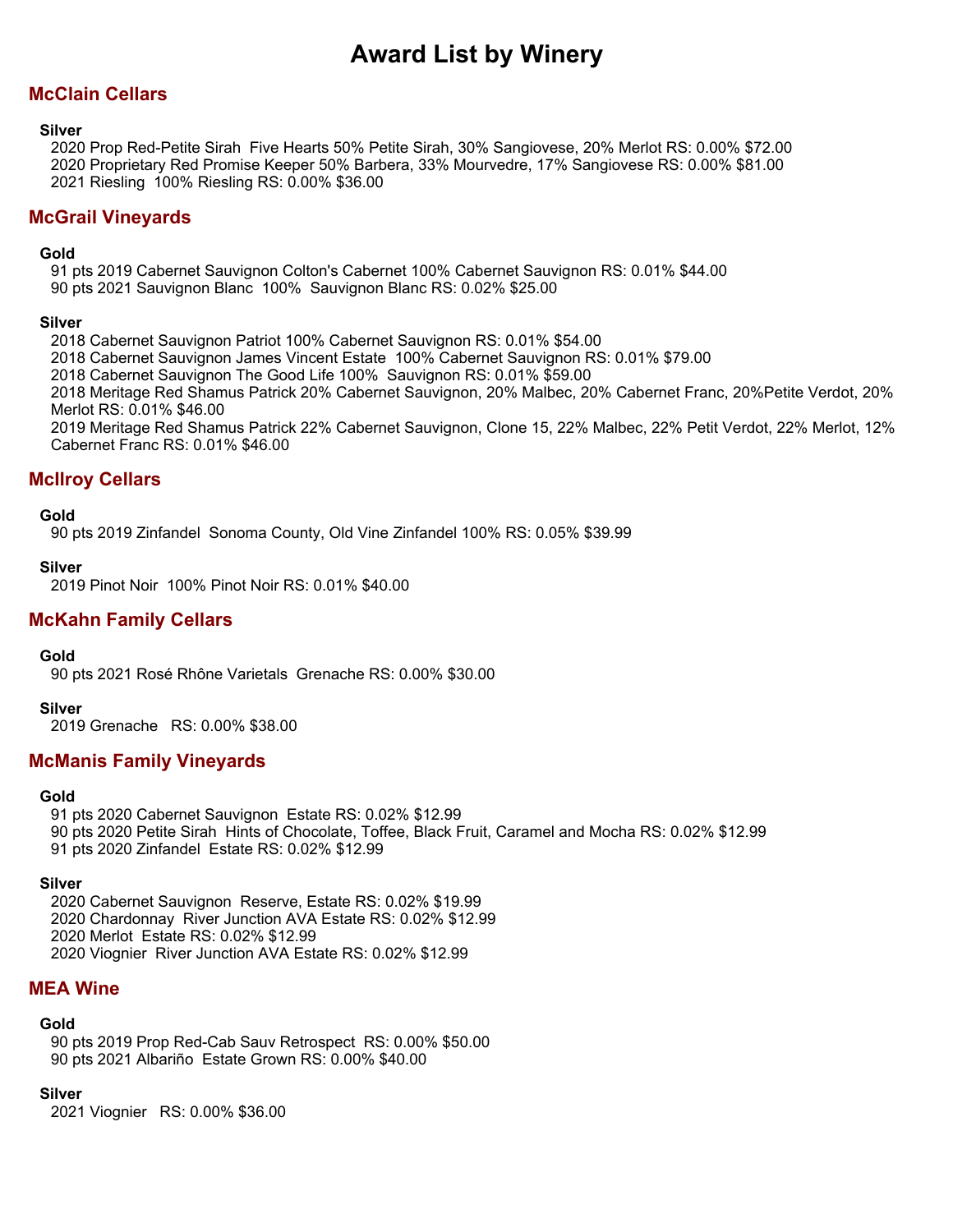# **Meadow View Winery**

## **Gold**

90 pts 2018 Cabernet Sauvignon 85% Cab Sav, 15% Cab Franc RS: 0.20% \$30.00

## **Silver**

2019 Sangiovese Super T 77% Sangiovese, 8% Canernet Sauvignon, 6% Cabernet Franc, 6% Syrah, 3% Merlot RS: 0.20% \$30.00

## **Mediterranean Vineyards**

## **Gold**

90 pts 2018 Italian Style Blends - Red Rosso Di Baci Estate, A field blend of 49% Montepulciano, 24% Nebbiolo, 24% Cabernet Sauvignon, 2% Merlot and 1% Corvina. RS: 0.30% \$34.00 90 pts 2019 Zinfandel Amarone 100% Zinfandel RS: 1.20% \$34.00

### **Silver**

2019 Nebbiolo Estate, 100% Nebbiolo RS: 0.00% \$36.00

## **Mermaid Valley Vineyard**

**Silver**

2018 Zinfandel 100% Zinfandel RS: 1.40% \$32.00

## **Mesa Grande Corazon**

### **Silver**

2017 Cabernet Franc Cabernet Franc 80%, Cabernet Sauvignon 20% RS: 0.00% \$28.00

### **Bronze**

2020 Rosé Bordeaux Varietals Cabernet Franc 100% RS: 0.60% \$15.99

## **Mia Marie**

**Silver**

2021 Rosé General Varietals Estate RS: 1.00% \$30.00

## **Micheal Moon**

### **Bronze**

2017 Zinfandel Medium garnet hue w/ blackberry & dark cherry notes on nose. Bold & full bodied w/ flavors of berry & cherry echoing the nose with subtle vanilla notes. 97% Zinfandel, 3% Petite Sirah. Old Vines. RS: 14.90% \$38.00

# **Middle Ridge Winery**

### **Gold**

90 pts 2017 Meritage Red Meritage 60% Merlot 30% Cabernet Sauvignon 5% Petit Verdot 4% Cabernet Franc RS: 0.05% \$60.00

91 pts 2018 Cabernet Franc 85% Cabernet Franc, 15% Cabernet Sauvignon, 32 mos french oak. RS: 0.05% \$54.00

### **Silver**

2018 Pinot Gris Blues Creek RS: 0.20% \$31.00 2020 Muscat 100% Muscat Canelli RS: 6.00% \$29.00

## **Midnight Cellars**

### **Gold**

90 pts 2018 Zinfandel Estate Zinfandel 100% Zinfandel RS: 0.03% \$49.00 90 pts 2021 Rhône Style Blends - White Aurora 48% Viognier, 25% Picpoul Blanc,15% Rousanne, 12% Grenache Blanc RS: 0.01% \$36.00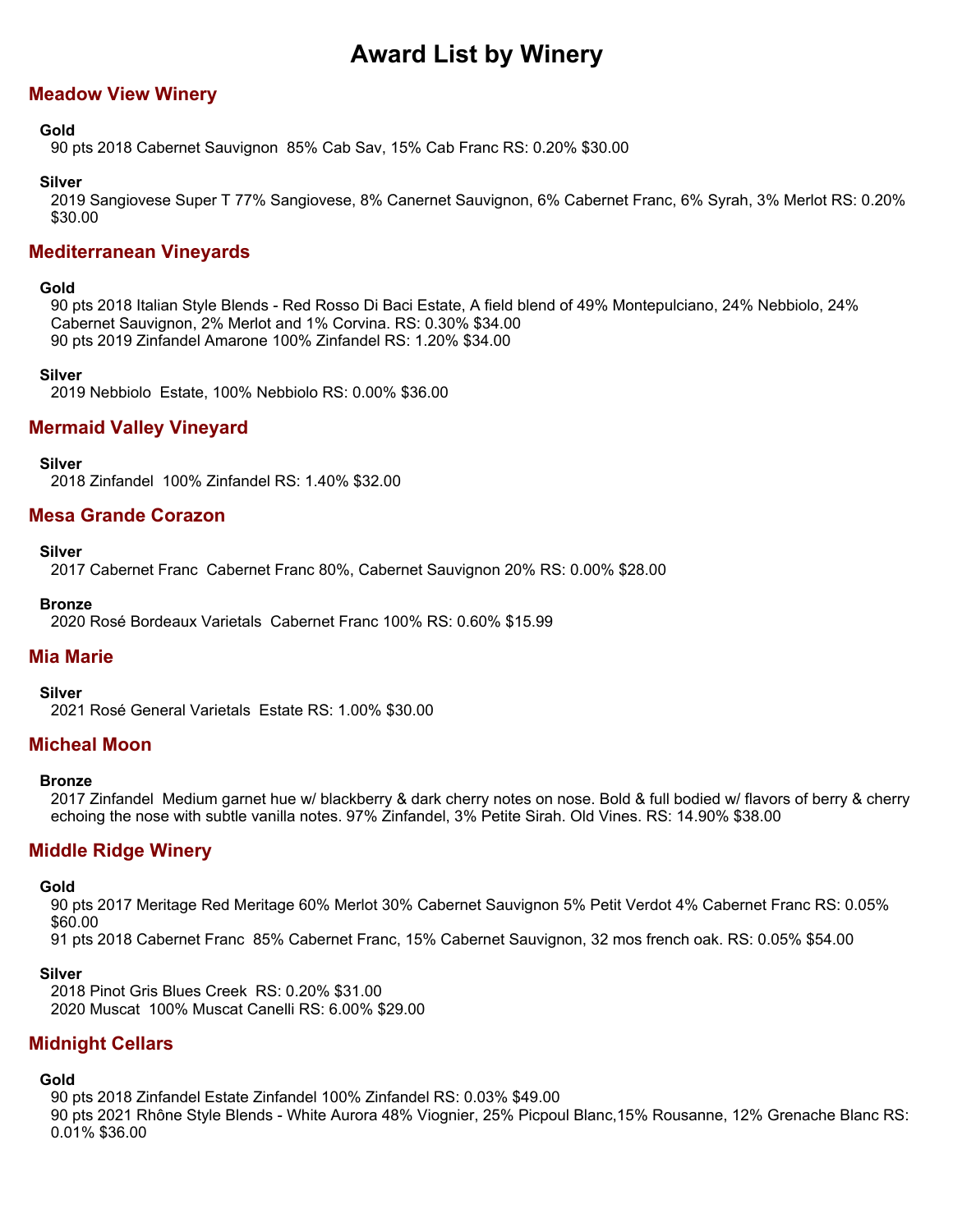# **Midnight Cellars**

## **Silver**

2018 Cabernet Sauvignon Nebula RS: 0.05% \$55.00

2018 Petit Verdot Synnove 100% Petit Verdot RS: 0.05% \$49.00

2018 Proprietary Red Gemini Reserve 25% Estate Zinfandel, 25% Estate Merlot, 25% Petite Sirah, 25% Tannat RS: 0.08% \$65.00

2021 Chardonnay Estate ,100% Chardonnay RS: 0.09% \$36.00

# **Milano Family Winery**

**Gold**

90 pts 2012 Syrah RS: 0.01% \$29.00

# **Milliaire Winery**

## **Double Gold**

94 pts 2018 Vintage Port Clockspring Zinfandel port RS: 3.50% \$34.00 93 pts 2019 Zinfandel Clockspring RS: 0.30% \$28.00

## **Gold**

90 pts 2018 Zinfandel Old vine RS: 0.30% \$28.00 90 pts 2018 Zinfandel Ghirardelli, Heritage old vine RS: 0.30% \$28.00 94 pts 2018 Zinfandel Clockspring RS: 0.30% \$28.00 90 pts 2019 Barbera Vineyard Selection RS: 0.30% \$26.00 90 pts 2019 Cabernet Sauvignon RS: 0.00% \$20.00 93 pts 2019 Syrah RS: 0.30% \$28.00 90 pts 2019 Touriga Nacional RS: 0.17% \$28.00 90 pts 2019 Zinfandel Ghirardelli, Heritage old vine RS: 0.30% \$28.00 90 pts 2019 Zinfandel Heritage old vine RS: 0.35% \$30.00 90 pts 2019 Zinfandel Old vine RS: 0.35% \$28.00 91 pts 2021 Gewürztraminer RS: 0.30% \$22.00

## **Silver**

2017 Zinfandel Robert's Cuvee Late Harvest zinfandel RS: 3.50% \$30.00 2018 Syrah RS: 0.30% \$28.00 2019 Alicante Bouschet "Alley Cat" RS: 0.30% \$30.00 2019 Merlot Dogtown RS: 3.50% \$28.00 2019 Pinot Noir RS: 0.34% \$28.00

## **Mineral Wines**

### **Silver**

2017 Merlot Calavera County RS: 0.07% \$34.00 2018 Meritage Red 52% Cabernet Sauvignon, 23% Merlot, 17% Cabernet Franc, 8% Malbec RS: 0.10% \$40.00 2018 Tempranillo RS: 0.07% \$45.00

## **Minerva Vintners, LLC**

### **Silver**

2019 Sparkling Wine Mio Vigneto Sparkling wine made from our Ribolla Gialla Grapes RS: 0.50% \$32.00

## **Miraflores Winery**

### **Silver**

2019 Cabernet Sauvignon Reserve RS: 0.00% \$45.00

2019 Syrah Estate RS: 0.00% \$32.00

2019 Zinfandel Yellow Block RS: 0.00% \$34.00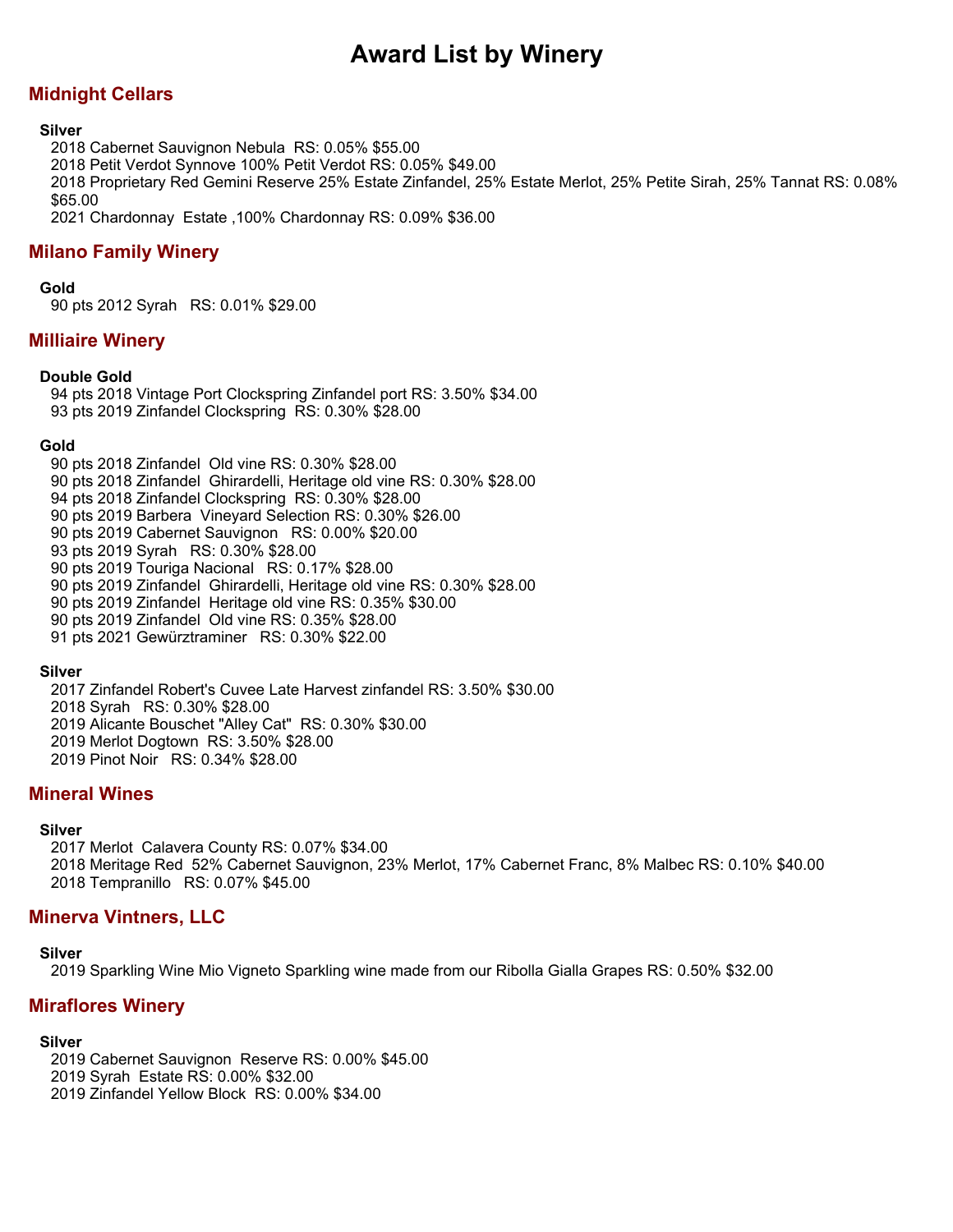# **MiraLaguna Vineyards**

## **Gold**

90 pts 2019 Proprietary Red Hvati 45% Cabernet Franc, 24% Merlot, 23% Sangiovese, 8% Cabernet Sauvignon. RS: 0.01% \$33.00

### **Silver**

2019 Rosé Italian Varietals Yoshi 100% Sangiovese RS: 0.02% \$28.00

## **Miro**

## **Gold**

90 pts 2019 Cabernet Sauvignon old vines, Coyote Ridge, Dry Creek Vineyard RS: 0.20% \$30.00 90 pts 2020 Grenache Cuvee Sasha 80 % Grenache; 20% Syrah RS: 0.20% \$24.00 90 pts 2021 Ribolla Gialla RS: 0.00% \$20.00

### **Silver**

2020 Petite Sirah Notes of Blackberries and Blueberries RS: 0.30% \$26.00 2020 Zinfandel Sonoma County RS: 0.30% \$26.00

# **Mitchella Vineyard & Winery**

#### **Gold**

90 pts 2018 Cabernet Sauvignon 100% Estate - Vineyard Mitchella RS: 0.02% \$45.00 92 pts 2018 Proprietary Red Rambunctious A full bodied blend of 34% Cabernet Sauvignon, 33% Syrah and 33% Zinfandel. RS: 0.01% \$32.00

#### **Silver**

2018 Cabernet Franc 100% Cabernet Franc RS: 0.01% \$34.00 2018 Syrah Estate, 100% Syrah, Fermented and aged for 18 months in 50% François Frères new French Oak and 50% Kadar new Hungarian Oak. RS: 0.01% \$42.00

## **Moiselle**

### **Gold**

90 pts NV Infused Other Fruit Moscato, Peach & Apricot RS: 0.65% \$4.95

### **Silver**

NV Infused Other Fruit Pink Moscato, Nectarine & Raspberry RS: 0.69% \$4.95 NV Infused Other Fruit Sweet Red Moscato, Black Cherry & Raspberry RS: 0.67% \$4.95 NV Infused Other Fruit Sweet Red, Peach & Cherry Red Moscato RS: 0.56% \$4.95

## **Moji Wine**

### **Silver**

2020 Pinot Grigio Aromatic with flavors of melon, apple and pear with crisp finish of lemon and mango. RS: 0.01% \$8.00

### **Bronze**

2020 Rosé General Varietals This is a classic example of rose, pale pink with a hit of copper color. Enticing aromas of fresh watermelon and mild strawberries with hints of grapefruit and rose petals. On the Palate, flavors o RS: 0.01% \$8.00

## **Moniz Family Wines**

### **Gold**

90 pts 2019 Cabernet Sauvignon 85% Cab Sauv, 9% Petit Verdot, 5% Merlot, 1% Malbec RS: 0.08% \$19.99 90 pts 2021 Rosé Rhône Varietals Grenache 88%, Cinsault 12%, Fresh & Dried Strawberry, Touch of Cranberry RS: 0.08% \$15.99

### **Silver**

NV Meritage Red Cuvee Alexandra 65% Cabernet Sauvignon, 32% Merlot, 3% Petit Verdot RS: 0.08% \$19.99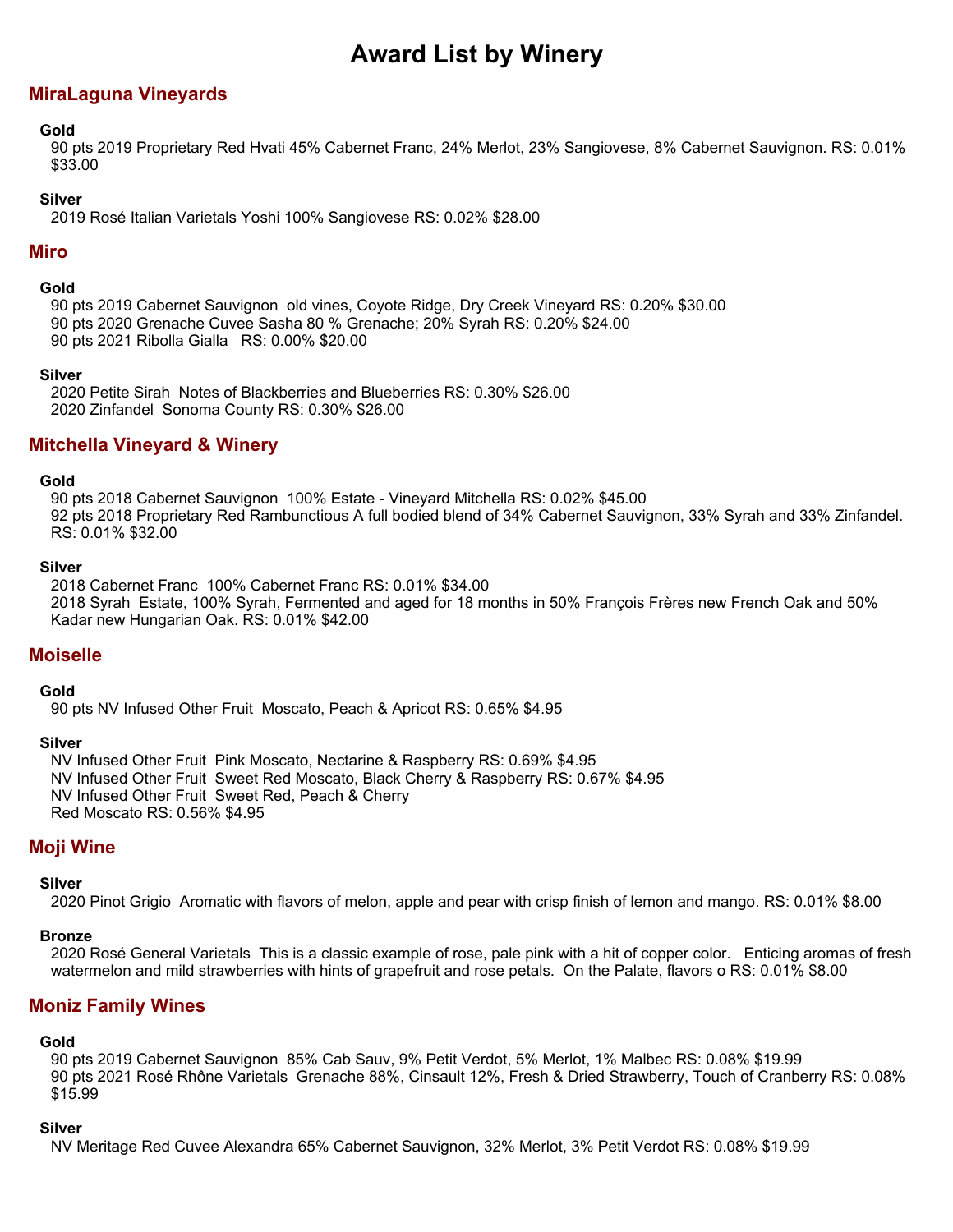# **Monte De Oro Winery**

### **Gold**

90 pts 2018 Cabernet Franc Estate, 89% Cabernet Frand, 11% Petite Verdot RS: 0.00% \$38.00

90 pts 2018 Proprietary Red Synergy 65 47% Merlot, 23% Cabernet Franc, 30% Syrah, Owners Blend RS: 0.00% \$40.00

90 pts 2018 Syrah Syrah 88%, Mourvedre 12% RS: 0.00% \$42.00

91 pts 2018 Tempranillo Tempranillo 100% Estate RS: 0.00% \$40.00

## **Silver**

2018 Cabernet Sauvignon Cabernet Sauvignon 78%, Cabernet Franc 8%, Merlot 8%, Petite Verdot 6% RS: 0.00% \$44.00 2018 Meritage Red Simplexity Estate, Merlot (54%), Malbec (27%), Petite Verdot (13%), Cab Franc 6%) RS: 0.00% \$42.00 2018 Merlot Deportola Vin, Estate, 100% Merlot RS: 0.00% \$35.00 2018 Petite Sirah Monte Del Oro Vino 100% Petite Sirah RS: 0.00% \$40.00

# **Montoliva Vineyard & Winery**

## **Gold**

91 pts 2018 Teroldego 100% Teroldego RS: 0.01% \$35.00

## **Silver**

2019 Nero d'Avola 100% Nero d'Avola RS: 0.01% \$30.00

## **Muccigrosso Vineyards**

### **Silver**

2010 Pinot Noir 100% Pinot Noir RS: 0.02% \$35.00 2018 Zinfandel 100% Zinfandel RS: 0.05% \$32.00

# **Myka Estates**

## **Gold**

90 pts 2019 Meritage Red Namesake 60% Cabernet Franc, 40% Merlot RS: 0.30% \$36.00

### **Silver**

2019 GSM 40% Syrah, 40% Mourvedre, 20% Grenache RS: 0.70% \$38.00 2020 Pinot Noir 100% Pinot Noir RS: 0.00% \$45.00

## **Napa de Oro Winery**

### **Gold**

90 pts 2018 Cabernet Sauvignon Napa Valley 94% Cabernet Sauvignon, 4% Cab Franc and 2% Petit Verdot RS: 0.01% \$85.00

90 pts 2018 Prop Red-Merlot Caroline's Red Blend 54% Merlot, 33% Cab Franc, 13% Cab Sauv RS: 0.01% \$75.00

### **Silver**

2020 Chardonnay 100% Chardonnay, Barrel Fermented, White Peach, Carmelized Brown Sugar, Honey Crisp Apple RS: 0.04% \$45.00

## **Natalie Grace Wines**

### **Silver**

2016 Syrah RS: 0.10% \$45.00

## **Naughty Boy Vineyards**

**Silver**

2020 Chardonnay Thornton Ranch, Mendocino RS: 0.04% \$14.99

# **Navarro Vineyards**

## **Double Gold**

97 pts 2019 Riesling 100% Riesling; Late Harvest, Cluster Select RS: 21.20% \$39.00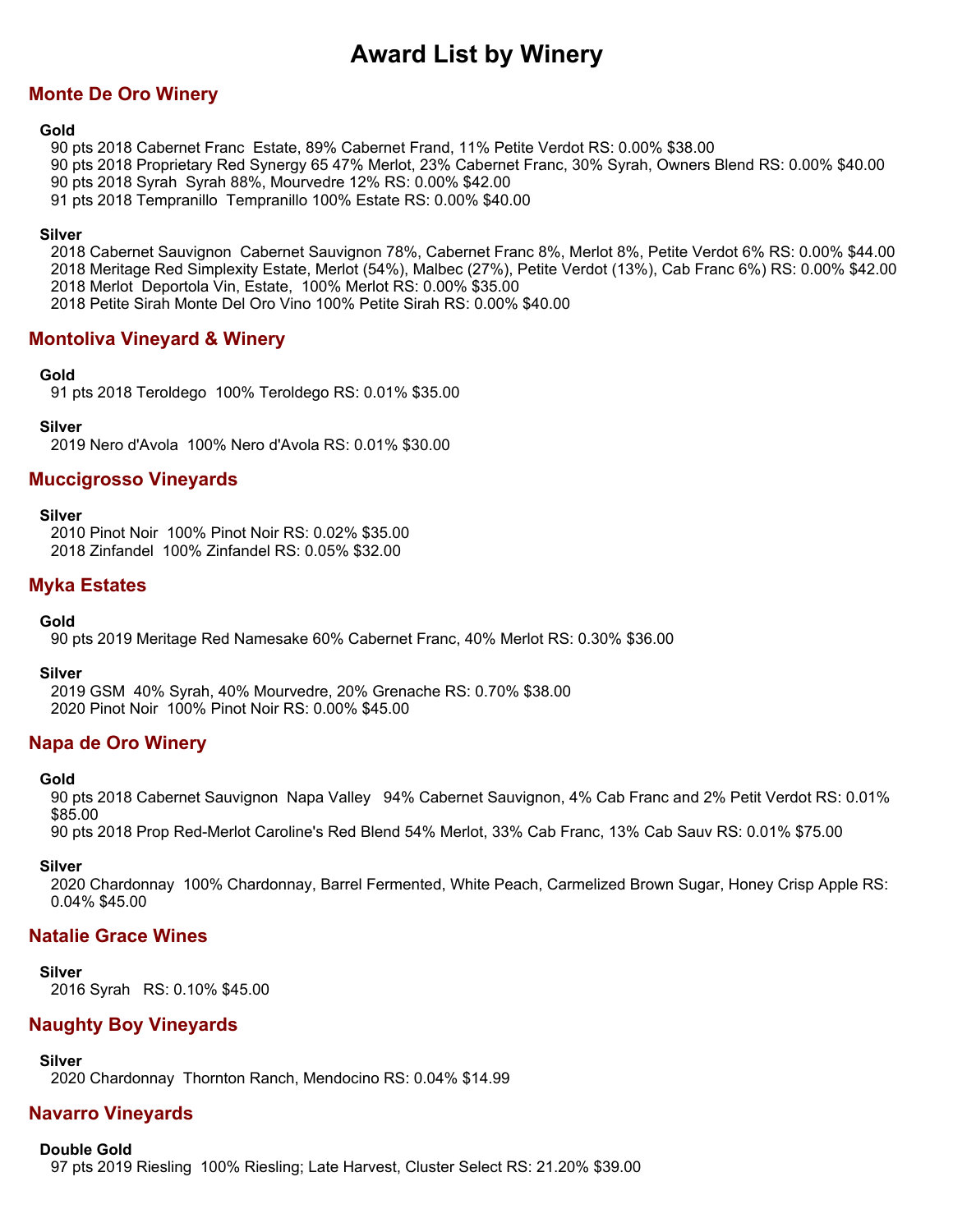# **Navarro Vineyards**

## **Double Gold**

93 pts 2021 Gewürztraminer Deep End RS: 0.45% \$29.00

## **Gold**

90 pts 2021 Gewürztraminer Cuvee Traditional RS: 0.20% \$19.50 90 pts 2021 Grenache Blanc RS: 0.20% \$25.00 92 pts 2021 Gruner Veltliner RS: 0.20% \$24.00 90 pts 2021 Muscat Blanc Mendocino County RS: 0.20% \$24.00 90 pts 2021 Proprietary White Gewurztraminer 49%, Riesling 43%, Pinot Gris 8% RS: 1.60% \$19.50 90 pts 2021 Riesling RS: 0.60% \$25.00

## **Silver**

2019 Gewürztraminer 100% Gewurztraminer; Late Harvest, Cluster Select RS: 23.10% \$39.00 2021 Pinot Gris Mendocino County RS: 0.20% \$25.00 2021 Sauvignon Blanc Cuvee 128 RS: 0.15% \$25.00

# **Navone Family Wines**

## **Silver**

2018 Cabernet Sauvignon Navone St. Helena AVA, Estate RS: 0.09% \$90.00

## **Nello Olivo**

## **Silver**

2019 Primitivo RS: 0.00% \$32.00

## **Nello Olivo Wines**

## **Gold**

91 pts 2019 Malbec 100% Malbec Barrel Aged RS: 0.00% \$32.00

90 pts 2019 Merlot Estate, 80% Merlot, 20% Petite Sirah, Barrel Aged RS: 0.00% \$32.00

90 pts 2019 Proprietary Red Toscanello 20% Malbec, 40% Sagrantino, 40% Petite Sirah, Estate RS: 0.00% \$65.00

## **Silver**

2018 Proprietary Red Family Secret 40% Tempranillo, 20% Sirah, 20% Barbera, 15% Tauriga, 5% Petite Sirah Estate RS: 0.00% \$34.00

2018 Sangiovese 100% Sangiovese Barrel Aged RS: 0.00% \$34.00

2019 Petite Sirah 100% Petite Sirah Estate Bottled & Produced RS: 0.00% \$34.00

2020 Sagrantino 100% Sagrantino Estate Grown RS: 0.00% \$79.00

2022 Infused Other Red CaliMoJo a Tempranillo wine infused with Ginger, Vanilla and other proprietary ingredients then carbonated. Estate RS: 3.00% \$5.00

NV Infused Other Fruit Limonello Lemon infused Fortified wine Barrel Aged RS: 10.00% \$39.00

NV Proprietary Red Drop Dead Red Drop Dead Red is a Blend of Zinfandel, Barbera and merlot Barrel Aged RS: 0.00% \$29.00

# **New Oak Ranch**

## **Silver**

2020 Cabernet Franc 100 % Cabernet Franc. Hand pruned and harvested. Aged in neutral oak RS: 0.03% \$25.00

# **Nicholson Vineyards**

## **Gold**

90 pts 2019 Barbera RS: 0.10% \$42.00 90 pts 2020 Pinot Noir Brooks Block Estate RS: 0.03% \$42.00

## **Silver**

2020 Pinot Noir 3 Sisters Block Pinot Noir 100%, Estate RS: 0.10% \$45.00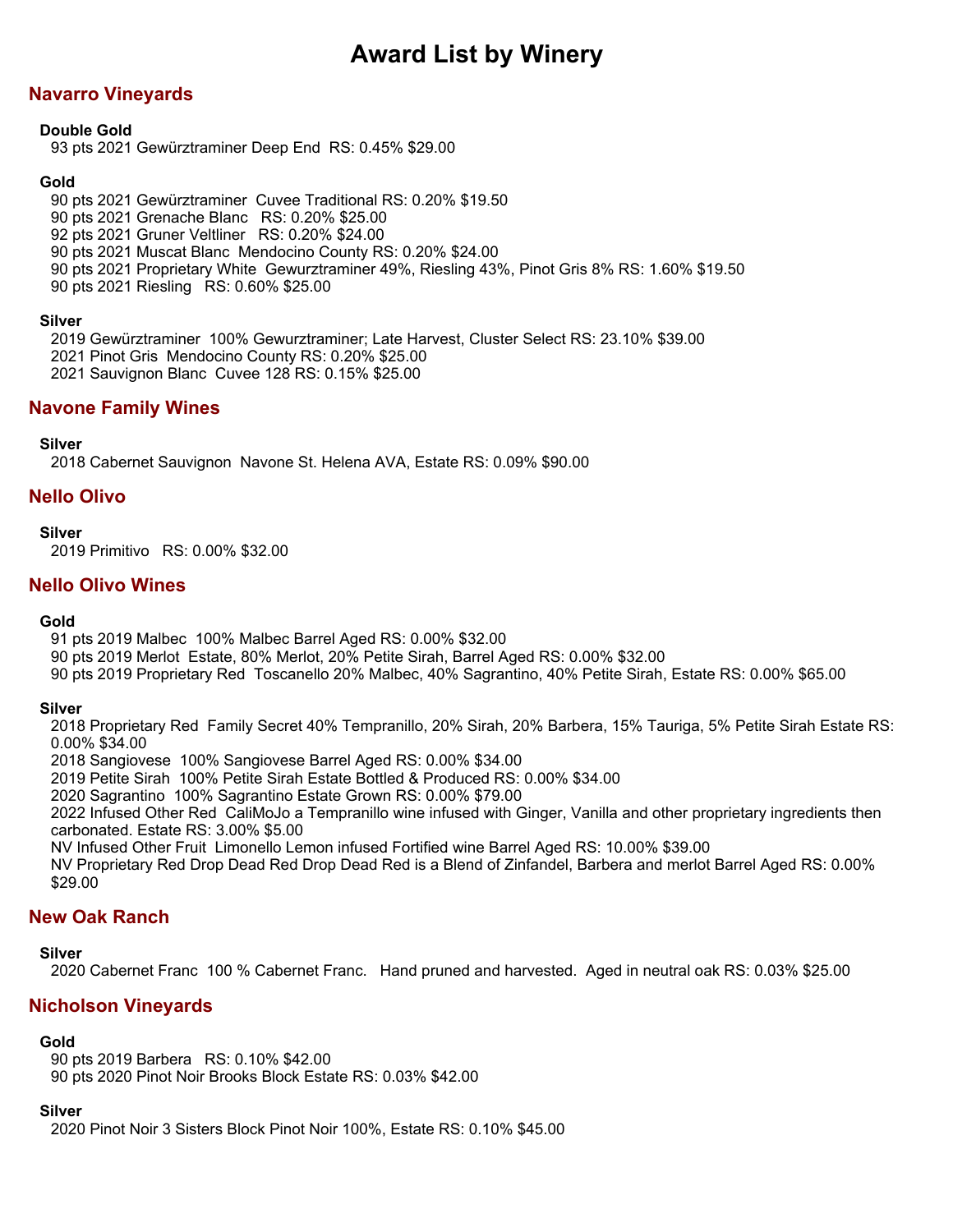## **Niner Wine Estates**

#### **Silver**

2018 GSM 41% Syrah, 38% Mourvedre, 21 % Grenache; Estate RS: 0.03% \$40.00 2019 Rhône Style Blends - White 52% Grenache Blanc, 33% Marsanne, 15% Roussanne; "Silhouette Du Coeur" RS: 0.07% \$50.00

## **Nola Grace**

#### **Silver**

2021 Rosé Proprietary Dry Rose RS: 0.80% \$12.99

## **Notre Vue Estate**

#### **Gold**

90 pts 2019 GSM 51% Grenache | 20% Syrah | 29% Mourvèdre RS: 0.06% \$69.00

## **Nunn**

#### **Silver**

2017 Cabernet Sauvignon Contra Costa County RS: 0.11% \$40.00 2017 Prop Red-Petite Sirah Rincon Red 65 percent Petite Sirah, 35 percent Grenache RS: 0.35% \$35.00

## **O'Connell Vineyards**

#### **Silver**

2019 Chardonnay RS: 0.03% \$45.00 2021 Rosé General Varietals Rose of Pinot Noir RS: 0.08% \$32.00

## **Oak Farm Vineyards**

### **Gold**

92 pts 2019 Cabernet Franc RS: 0.01% \$40.00 90 pts 2019 Cabernet Sauvignon RS: 0.01% \$42.00 92 pts 2019 Sangiovese Raffaele Estate; 75% Sangiovese, 10% Merlot, 12% Cabernet Sauvignon, 3% Petite Sirah RS: 0.08% \$42.00 90 pts 2020 Malbec RS: 0.28% \$35.00 90 pts 2020 Pinot Noir RS: 0.05% \$52.00 90 pts 2021 Fiano Estate RS: 0.26% \$28.00 90 pts 2021 Rosé Italian Varietals 57% Estate Barbera, 26% Estate Sangiovese, 17% Estate Primitivo RS: 0.16% \$26.00 90 pts 2021 Sauvignon Blanc RS: 0.20% \$17.00 90 pts 2021 Sauvignon Blanc RS: 0.20% \$26.00

### **Silver**

2019 Barbera RS: 0.11% \$26.00 2019 Petit Verdot RS: 37.00% \$40.00 2019 Sangiovese Estate RS: 0.03% \$35.00 2020 Primitivo Estate RS: 0.28% \$35.00 2021 Albariño Estate RS: 0.20% \$24.00

## **Oak Grove**

### **Double Gold**

93 pts 2021 Viognier RS: 0.07% \$8.99

## **Gold**

90 pts 2020 Petite Sirah RS: 0.04% \$8.99

## **Silver**

2020 Chardonnay Reserve RS: 0.06% \$8.99 2020 Prop Red-Cab Sauv Cabernet Sauvignon 75%, 15% Merlot, 5% Malbec, Syrah 5% RS: 0.06% \$8.99 2020 Syrah Shiraz RS: 0.04% \$8.99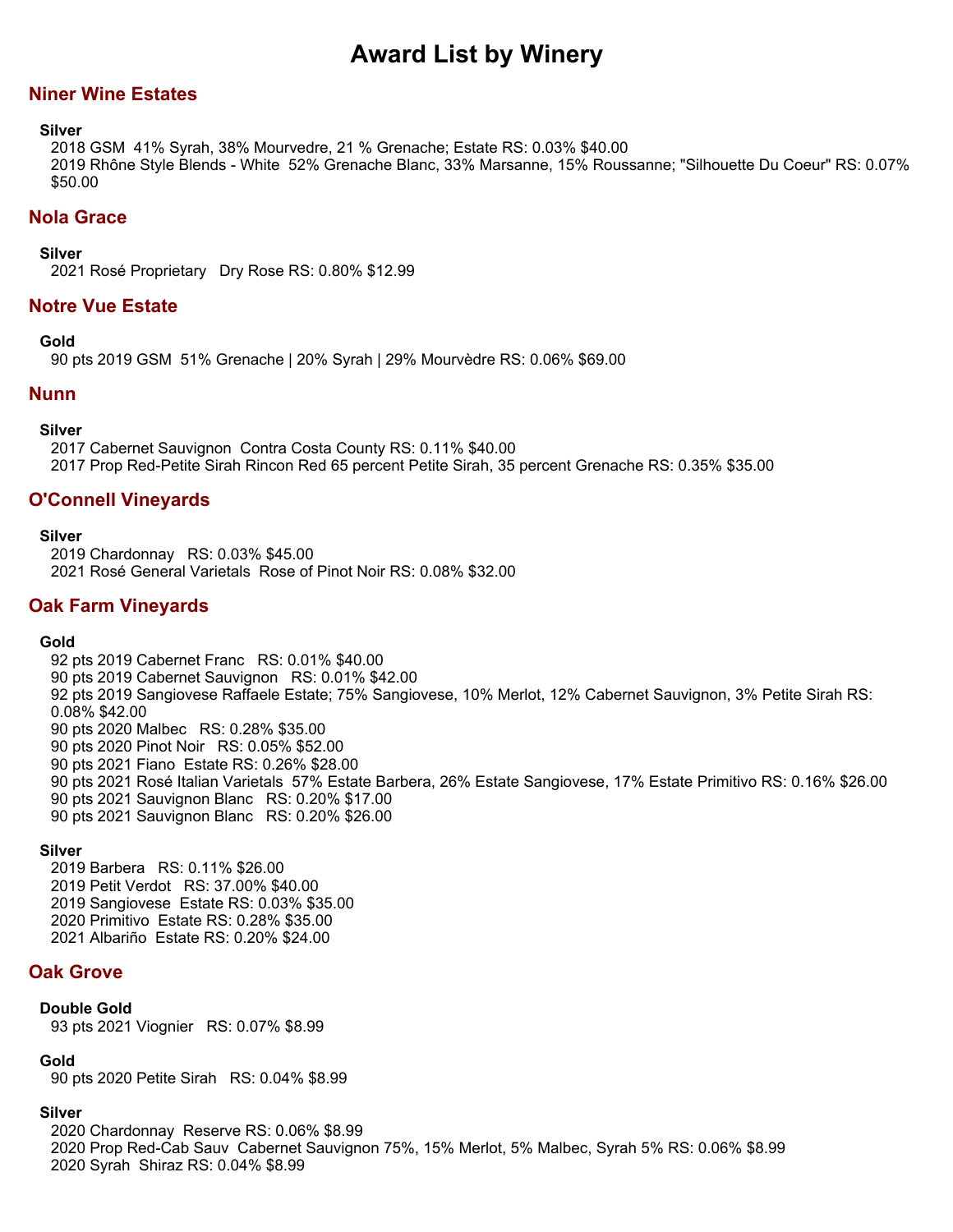# **Oak Grove**

### **Silver**

2020 Zinfandel RS: 0.07% \$8.99 2021 Pinot Grigio RS: 0.06% \$8.99 2021 Rosé General Varietals 100% Pinot Noir Rose RS: 0.07% \$8.99

## **Oak Mountain Winery**

### **Silver**

2017 Meritage Red Steve Wine 35% Cabernet Sauvignon, 33% Merlot, 32% Cabernet Franc RS: 0.20% \$45.00

## **Oakstone Winery**

### **Double Gold**

93 pts 2019 Mourvedre Reserve RS: 0.00% \$36.00

### **Silver**

2019 Meritage Red 40%Merlot, 20%Cabernet Franc, 40% Cabernet Sauvignon RS: 0.00% \$30.00

# **Obscurity Cellars**

**Silver**

2019 Alicante Bouschet Alice's Biscuits Estate RS: 0.00% \$28.00

## **Obsession Wines**

#### **Gold**

91 pts 2020 Symphony Obsession Symphony 100% Symphony, aromas of gardenia & honeysuckle, flavors of peaches, pineapple RS: 2.30% \$14.00

## **Oceans Churning**

### **Gold**

90 pts 2019 Chardonnay Vibrant, food-centric Chardonnay grown in a sustainably farmed, cool-microclimate hillside vineyard RS: 0.01% \$48.00

## **Okie Girl**

### **Silver**

2016 Prop Red-Tempranillo Cougar Juice Red Blend RS: 0.01% \$35.00 2018 Pinot Grigio Porch Sippin RS: 0.01% \$18.00 2018 Syrah Sassy RS: 0.01% \$35.00 2019 Meritage White 60% Semillion, 40% Sauvignon Blanc BDX2? RS: 0.04% \$18.00

## **Once & Future Wine**

## **Gold**

90 pts 2019 Meritage Red Frances Cuvee 68% Merlot, 24% Cabernet Sauvignon, 8% Petit Verdot; Old Vines RS: 0.01% \$64.95

90 pts 2020 Zinfandel Bedrock Vineyard Zinfandel 75% Zinfandel, 14% Alicante Bouschet, 11% Petite Sirah RS: 0.01% \$49.95 90 pts 2020 Zinfandel Dickerson Vineyard Zinfandel 100% Zinfandel RS: 0.01% \$49.95

90 pts 2020 Zinfandel Oakley Road Vineyard Zinfandel 100% Zinfandel RS: 0.01% \$49.95

### **Silver**

2020 Merlot Sangiacomo Vineyard Sonoma County, 100% Merlot RS: 0.01% \$64.95

2020 Mourvedre Mataro 100% Mataro RS: 0.01% \$39.95

2020 Zinfandel Old Hill Ranch Vineyard Zinfandel 100% Zinfandel, old vine. RS: 0.01% \$54.95

2020 Zinfandel Teldeschi Vineyard Zinfandel 100% Zinfandel, old vines. Franks Block RS: 0.01% \$49.95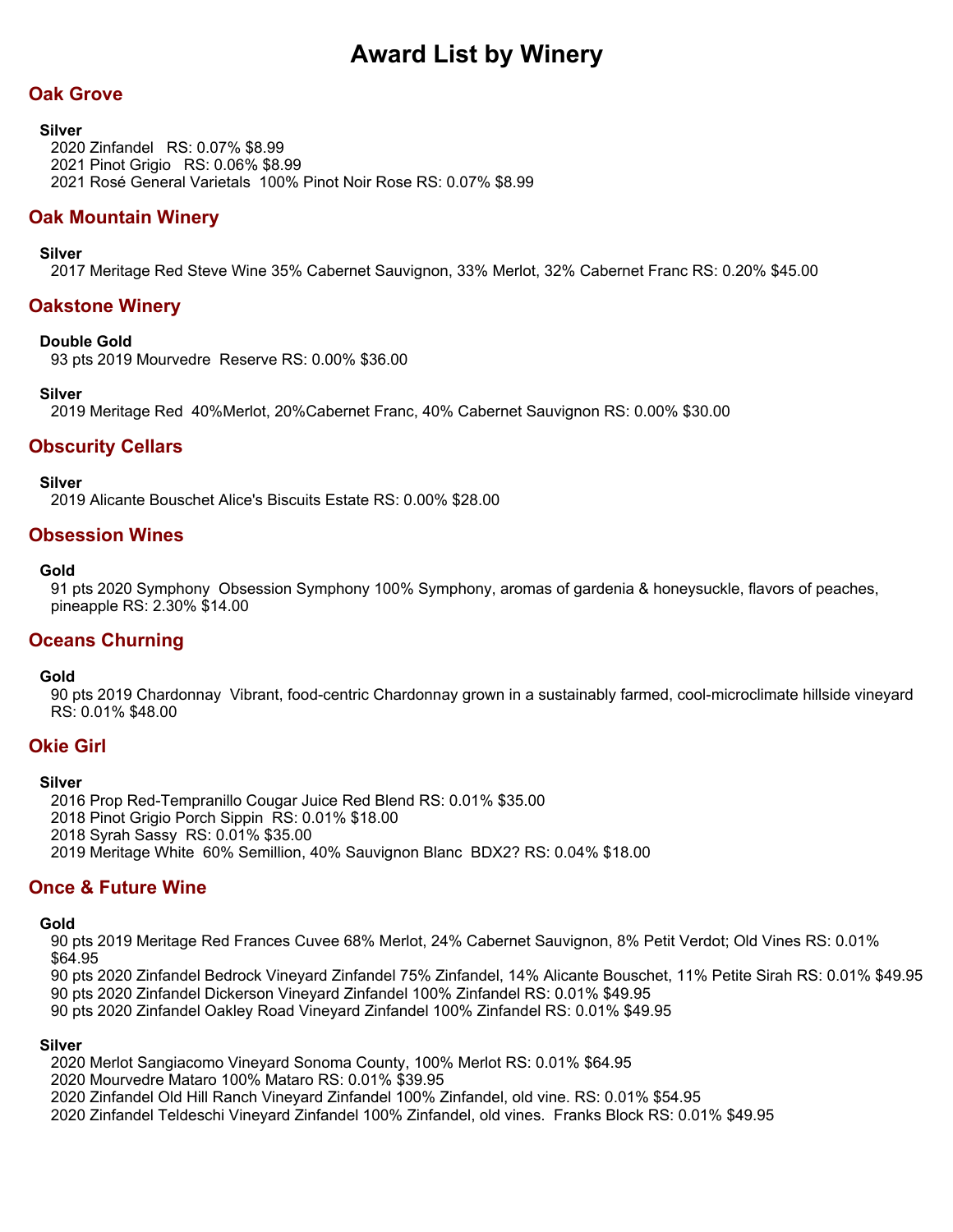# **Optio Vineyards**

## **Gold**

91 pts 2020 Petite Sirah Estate RS: 0.00% \$55.00 91 pts 2020 Proprietary Red Inmesco 50%Mourvedre/40%Cabernet Sauvignon/10%Petite Sirah RS: 0.00% \$60.00

## **Silver**

2020 Grenache RS: 0.00% \$60.00 2020 Tempranillo Geneseo District RS: 0.00% \$55.00

# **Orange Coast Winery**

## **Double Gold**

94 pts NV Other Fortified Dolce Chocolate 86% Zinfindel, 7% Petite Sirah, 7% Grenache RS: 8.00% \$20.00

## **Silver**

2019 Petite Sirah 100% Petite Sirah RS: 0.20% \$40.00 2019 Proprietary Red Nostra Versione 2019 63% Sangiovese, 37% Cabernet Sauvignon RS: 0.20% \$40.00 2019 Proprietary Red Smooth Rider 2019 33% Petite Sirah, 32% Sangiovese, 23% Zinfandel, 12% Syrah RS: 0.20% \$35.00

## **Bronze**

2019 Prop Red-Petite Sirah Endless Wave 64% Petite Sirah, 36% Tempranillo RS: 0.20% \$45.00 2019 Syrah Syrah 2019 75% Syrah, 25% Petite Sirah RS: 0.20% \$45.00 2020 Chardonnay 90% Chardonnay, 10% Picpoul RS: 0.20% \$23.00

# **Ortega Family Wines**

## **Silver**

2018 Cabernet Sauvignon Oakville RS: 0.00% \$75.00

## **Oso Libre**

## **Double Gold**

94 pts 2018 Cabernet Sauvignon Quixotic 100% Estate Cabernet Sauvignon RS: 0.01% \$49.00

## **Gold**

91 pts 2018 Prop Red-Cab Sauv Querida 68% Cab Sauv, 32% Petit Verdot, Paso Robles RS: 0.01% \$41.00

### **Silver**

2018 Cabernet Sauvignon Reserva 81% Estate Cabernet Sauvignon, 19% Merlot RS: 0.01% \$45.00 2018 Rhône Style CA Blends - Red Carnal 40% Syrah, 30% Mourvedre, 30% Tannat RS: 0.01% \$45.00 2018 Syrah Revolucion 75% Syrah, 25% Petit Verdot RS: 0.01% \$32.00 2021 Viognier Volado 100% Viognier RS: 0.01% \$21.00

## **Overlook Winery - Quillen Wines**

### **Silver**

2021 Rosé Rhône Varietals Quill Rosé RS: 0.02% \$22.00

### **Bronze**

2021 Proprietary White Mélange Blanc RS: 0.02% \$22.00

# **P. Harrell Wines**

### **Gold**

90 pts 2018 Sparkling Blanc de Noirs Broadway Street 85% Pinot Noir, 15% Pinot Meunier RS: 1.00% \$25.00

### **Silver**

2021 Rosé General Varietals PJ Rosé 45% Cabernet Rosé; 45% Grenache Rosé; 10% Pinot Noir Rosé RS: 1.40% \$23.00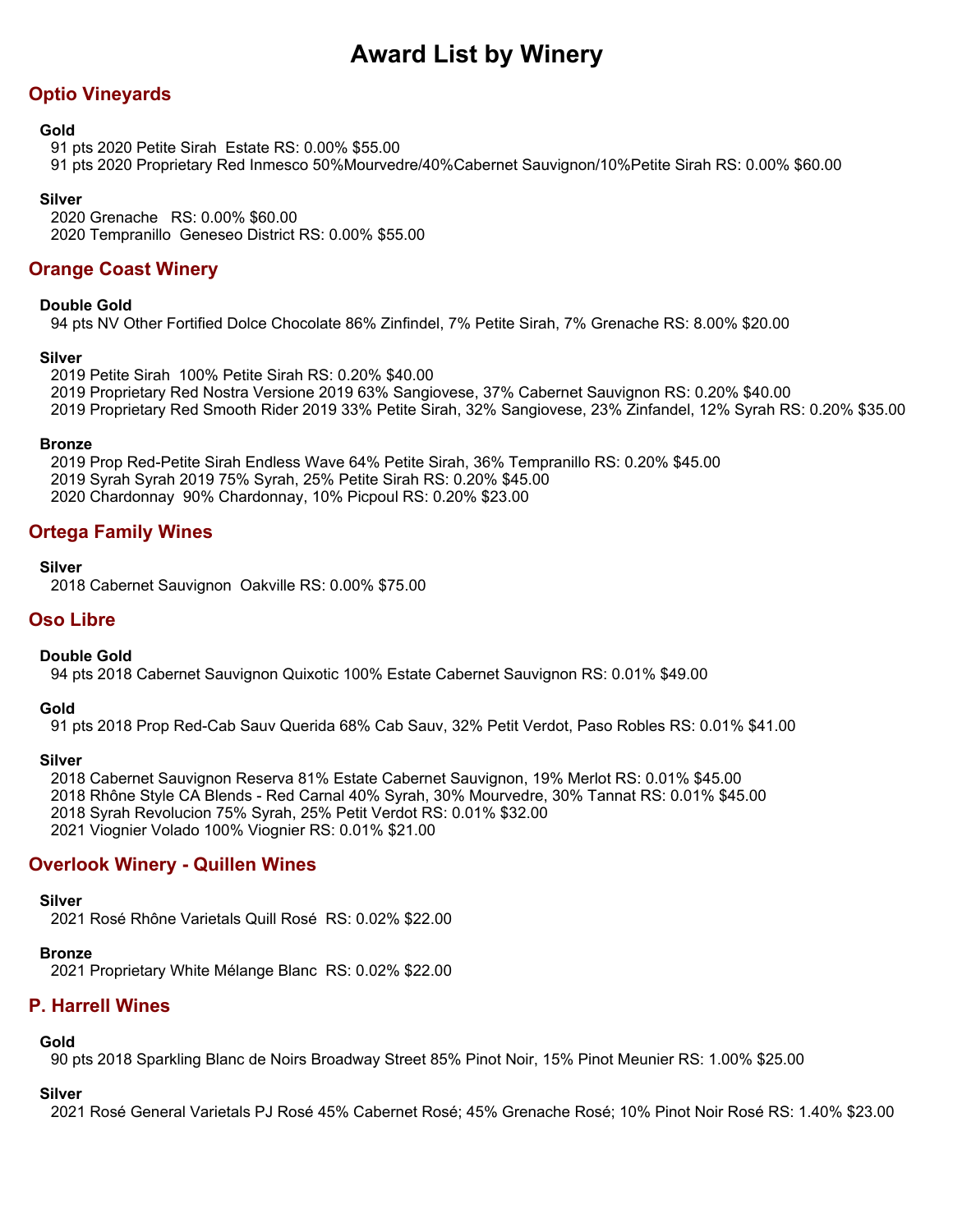# **Pantess Cellars**

### **Gold**

90 pts 2018 Petit Verdot Happy Canyon of Santa Barbara RS: 0.00% \$42.00

## **Silver**

2018 Cabernet Franc RS: 0.00% \$42.00 2018 Cabernet Sauvignon RS: 0.00% \$46.00 2019 Touriga Nacional RS: 0.00% \$46.00

# **Pech Merle Winery**

#### **Silver**

2018 Zinfandel Reserve RS: 0.44% \$33.00

2019 Cabernet Sauvignon RS: 0.10% \$33.00

2021 Rosé General Varietals Ivy Rose Rose of Zinfandel, Single Vineyard RS: 0.07% \$25.00

2021 Sauvignon Blanc RS: 0.38% \$23.00

## **Pedroncelli**

## **Gold**

90 pts 2016 Vintage Port Four Grapes Tinta Madera, Souzao, Touriga, Tinta Cao RS: 0.93% \$35.00

## **Silver**

2018 Cabernet Sauvignon Wisdom Sonoma County, Estate RS: 0.01% \$48.00 2019 Cabernet Sauvignon Sonoma County RS: 0.00% \$24.00 2019 Prop Red-Merlot Sonoma Classico 50% Merlot,19% Syrah,12%Sangiovese,12%Zinfandel RS: 0.03% \$24.00 2019 Zinfandel RS: 0.20% \$38.00 2021 Chardonnay Sonoma County RS: 0.04% \$20.00 2021 Rosé General Varietals 100% Zinfandel RS: 0.17% \$22.00

## **Peirano Estate Vineyards**

### **Gold**

90 pts 2018 Chardonnay RS: 0.32% \$13.99 90 pts 2020 Petite Sirah RS: 0.05% \$13.99

## **Silver**

2019 Syrah RS: 0.50% \$13.99 2019 Zinfandel Old Vine RS: 0.47% \$13.99 2020 Malbec RS: 0.22% \$13.99 2020 Merlot Six Clones RS: 0.38% \$13.99 2020 Viognier RS: 0.35% \$13.99

# **Peirano Estate Vineyards Illusion**

## **Silver**

2020 Proprietary Red 35% Zinfandel, 35% Merlot, 20% Petite Sirah, 10% Cabernet Sauvingnon RS: 0.65% \$13.99

## **Peirano Estate Vineyards Sea Enchantress**

### **Silver**

2019 Proprietary Red 50% Petite Sirah, 25% Old Vine Zinfandel, 18% Tempranillo, 7% Syrah, Artist Series RS: 0.68% \$13.99

## **Peirano Estate Vineyards The Other**

### **Silver**

2018 Proprietary White Chardonnay 65%, Sauvignon Blanc 25%, Viognier 10% RS: 0.38% \$13.99 2020 Proprietary Red Cabernet Sauvignon 60%, Merlot 30%, Syrah 10% RS: 0.04% \$13.99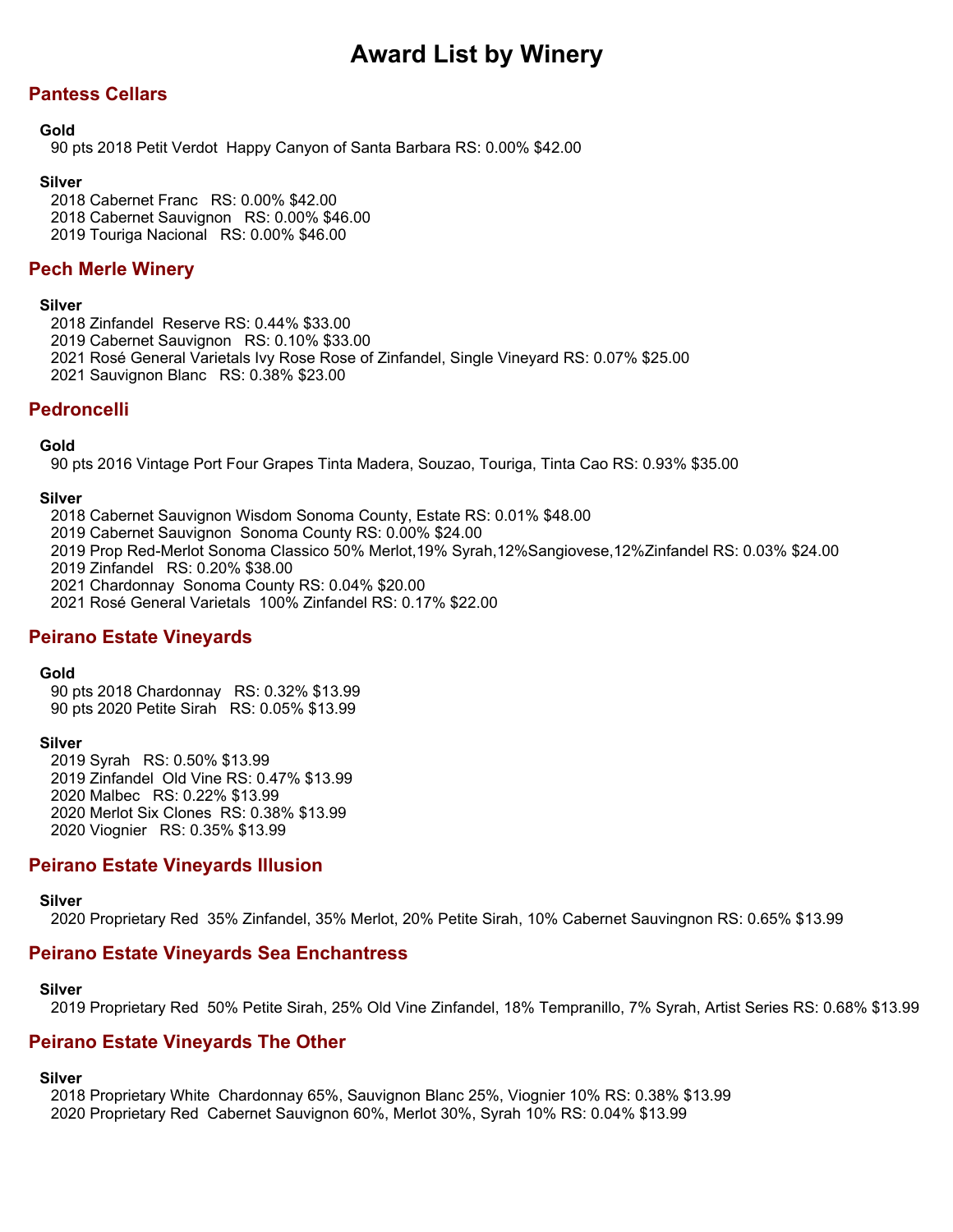# **Penman Springs Vineyard**

### **Gold**

90 pts 2017 Merlot Estate Grown Reserve RS: 0.12% \$33.00 90 pts 2019 Meritage Red Artian Cuvee 54% Cabernet Sauvignon, 33% Merlot, 13% Petit Verdot Estate Grown RS: 0.08% \$34.00

### **Silver**

2017 Cabernet Sauvignon Reserve RS: 0.10% \$38.00 2018 Petite Sirah RS: 0.11% \$28.00

## **Pennyroyal Farm**

### **Double Gold**

94 pts 2019 Pinot Noir Jeansheep RS: 0.04% \$59.00

### **Gold**

90 pts 2019 Pinot Noir Eye of the Needle RS: 0.04% \$59.00 90 pts 2019 Pinot Noir RS: 0.05% \$39.00

### **Silver**

2018 Sparkling Rosé 100% Pinot Noir Brut Rare RS: 0.90% \$45.00 2020 Chardonnay Hammer Olsen RS: 0.05% \$35.00 2021 Proprietary White Pinotrio Pinot Noir 35%, Pinot Blanc 39%, Pinot Gris 26% RS: 0.05% \$33.00 2021 Sauvignon Blanc RS: 0.15% \$28.00

## **Penpal**

#### **Silver**

2018 Cabernet Sauvignon RS: 0.76% \$19.00

## **Peppertree Canyon**

### **Silver**

2017 Sangiovese Estate Reserve. 100% grown, produced and bottled in Orange county. Fresh fruit aromas balanced by soft tannins. A truly special boutique wine. RS: 0.01% \$30.00

2018 Proprietary Red Orange County, Estate Reserve. 60% Sangiovese / 40% Syrah Distinctive taste profile with fresh fruit aromas balanced by soft tannins. A truly special boutique wine hand crafted with love. RS: 0.01% \$30.00

## **Perrucci Family Vineyard**

### **Gold**

90 pts 2019 Syrah RS: 0.00% \$38.00

### **Silver**

2018 Cabernet Sauvignon RS: 0.00% \$45.00

## **Petersen Vineyards**

### **Silver**

2016 Ruby Port Bombordo Blend: 25% Tinta Roriz, 20% Tinta Cao, 10% Souzao, 45% Touriga Nacional. Estate grown, made and bottled. Aged in neutral French oak barrels. RS: 7.00% \$26.00

2018 Iberian Style Blends - Red Tinta da Vida Blend: 44% Tinta Roriz, 38% Tinta Cao, 18% Souzao. Estate grown, made and bottled. Aged on French oak barrels RS: 0.00% \$32.00

2019 Tempranillo The varietal is Valdepeñas. According to UC Davis, it is closely related to the Tempranillo. Estate grown, made and bottled. One year French oak and one year American oak. RS: 0.00% \$36.00

## **Philo Ridge Vineyards**

**Silver** 2019 Pinot Noir RS: 0.00% \$32.00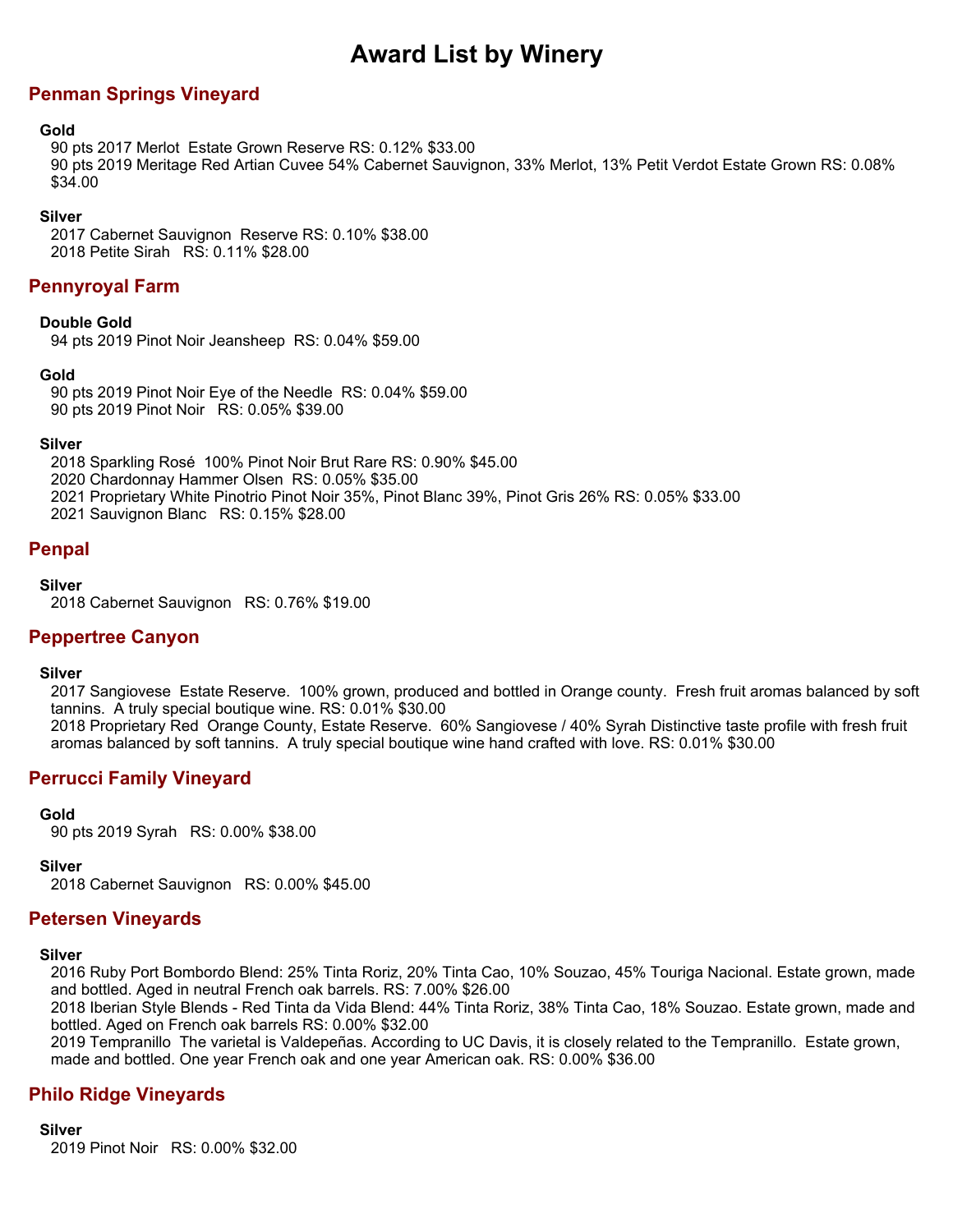# **Pickberry**

#### **Silver**

2018 Cabernet Sauvignon RS: 0.04% \$48.00 2018 Merlot Sonoma County RS: 0.04% \$32.00

## **Picket Fence**

### **Silver**

2018 Cabernet Sauvignon RS: 0.30% \$21.99 2018 Cabernet Sauvignon Alexander Valley RS: 0.00% \$21.00 2018 Pinot Noir RS: 0.45% \$21.99

## **Pierini Family Winery**

### **Silver**

2018 Cabernet Sauvignon RESPECT Estate grown Aged in 100% New French Oak for 34 Months RS: 0.00% \$40.00 2020 Petite Sirah Love Potion 100% Estate grown Petite Sirah aged 16 months in 100% new American Oak RS: 0.01% \$40.00 2020 Syrah Earth Angel 100% Estate Grown Syrah aged 16 months in 100% New American Oak RS: 0.00% \$28.00

## **Polynesian Girl**

### **Gold**

90 pts 2018 Malbec 2018 Malbec Estate Grown, Produced and Bottled RS: 0.08% \$29.99

### **Silver**

2018 Barbera 2018 Barbera Barnera Estate Grown, Produced and Bottled RS: 0.10% \$29.99 2018 Cabernet Sauvignon 2018 Cabernet Sauvignon Estate Bottled & Produced RS: 0.09% \$39.99 2019 Chardonnay 2019 Reserve SJ Chardonnay Estate Bottled & Produced RS: 0.07% \$31.99

## **Prager Winery & Port Work**

### **Gold**

90 pts 2014 Petite Sirah 100% Petite Sirah RS: 0.35% \$38.00 90 pts 2016 Vintage Port Prager PORT blend of 57% Petite Sirah, 43% Tinta Roriz, , 3% Cabernet Sauvignon. RS: 8.70% \$60.00 90 pts 2018 Vintage Port Royal Escort 100% Petite Sirah RS: 8.60% \$80.00 90 pts NV Tawny Port Noble Compaion 10yr. Tawny Petite Sirah RS: 9.70% \$80.00

## **Prager Winery & Port Works**

### **Gold**

90 pts 2018 White Port Aria White Port Made from 100% Chardonnay RS: 7.70% \$60.00

## **prohibido wines**

### **Silver**

2016 Cabernet Sauvignon RS: 0.00% \$55.00 2018 Pinot Noir RS: 0.00% \$30.00 2019 Cabernet Sauvignon Napa Valley RS: 0.00% \$45.00 2019 Pinot Noir RS: 0.00% \$25.00

## **Psyche**

### **Gold**

90 pts 2019 Chardonnay RS: 0.06% \$9.99

### **Silver**

2019 Pinot Noir RS: 0.11% \$9.99 2020 Cabernet Sauvignon RS: 0.25% \$9.99 2020 Rosé General Varietals Rose RS: 0.00% \$9.99 2020 Sauvignon Blanc RS: 0.06% \$9.99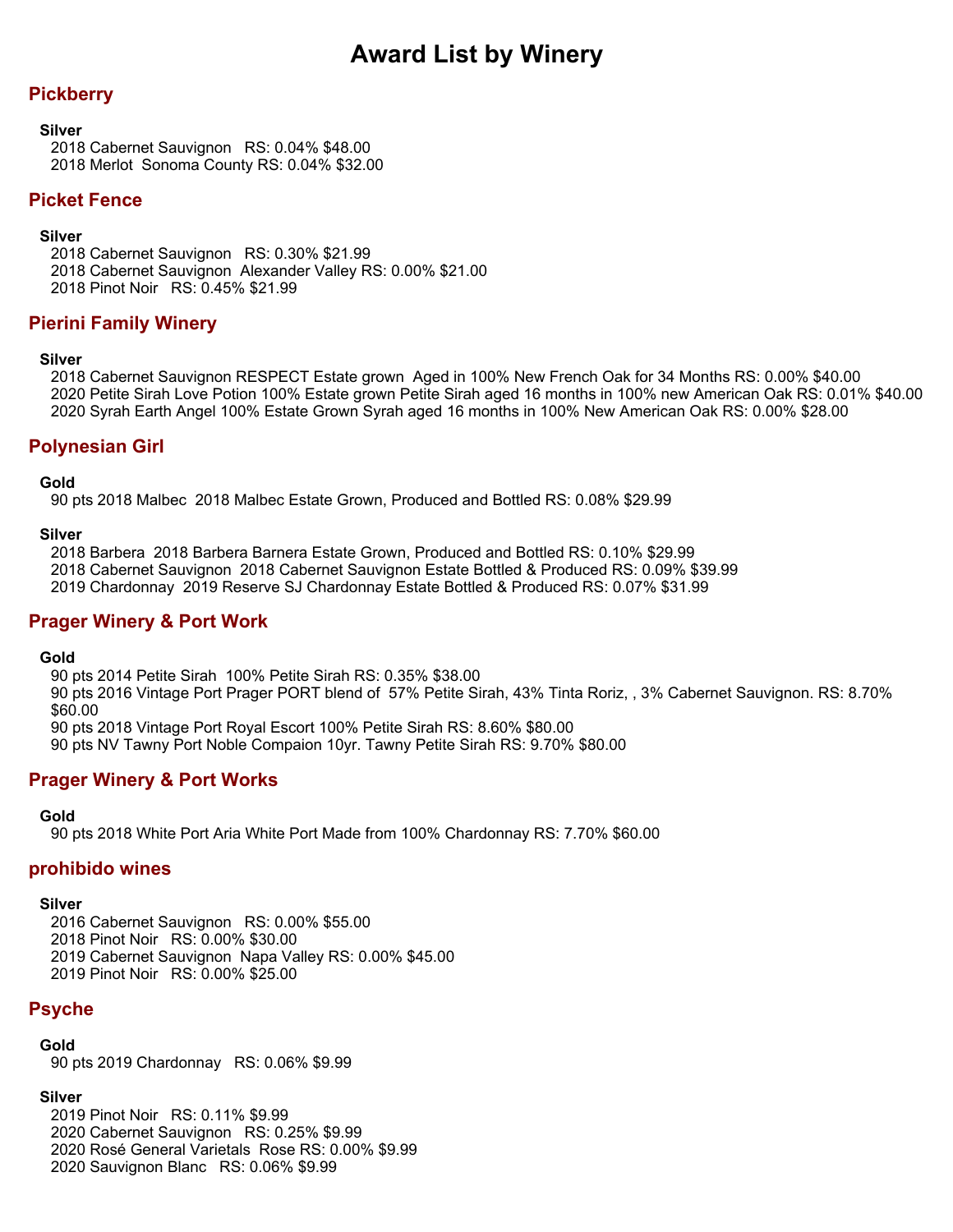# **pureCru Winery**

## **Double Gold**

96 pts 2016 Prop Red-Cab Sauv Cab Sauv 55%, Cab Franc 18%, Merlot 9%, Sangiovese 18% RS: 0.01% \$65.00

## **Gold**

90 pts 2017 Cabernet Franc RS: 0.01% \$75.00 90 pts 2021 Torrontes RS: 0.02% \$35.00

### **Silver**

2017 Cabernet Sauvignon RS: 0.01% \$50.00 2017 Meritage Red Cabernet Franc 50% Merlot 50% RS: 0.01% \$55.00 2017 Sangiovese Sangiovese 81% Petit Verdot 13%, Cab Franc 6% RS: 0.02% \$30.00 2019 Chardonnay Signature RS: 0.01% \$36.00 2019 Meritage White Semillon 63%, Sauvignon Blanc 37% RS: 0.01% \$30.00 2019 Pinot Noir RS: 0.01% \$40.00 NV Sparkling Rosé Sangiovese 100% RS: 0.90% \$32.00

## **Purple Dragon Cellars**

## **Gold**

91 pts 2019 Zinfandel 100% Zinfandel RS: 0.00% \$30.00

### **Silver**

2019 Petite Sirah 100%. Boysenberry aromas RS: 0.00% \$30.00 2020 Roussanne 100% Roussanne RS: 0.00% \$30.00

## **Quady Winery**

### **Gold**

90 pts 2018 Muscat Orange Muscat RS: 17.00% \$24.99 90 pts NV Infused Other White Vermouth RS: 14.80% \$24.99

### **Silver**

2019 Muscat Black Muscat RS: 18.10% \$24.99 NV Ruby Port Starboard Batch 88 Tinta Roriz, Touriga Nacional, Tinta Barroca & Tinta Cao RS: 13.60% \$25.99

## **Quipster**

**Silver**

2020 Riesling RS: 3.40% \$22.00

## **Raisin d'Etre Vineyards**

## **Silver**

2018 Cabernet Sauvignon RS: 0.01% \$38.00 2018 Petite Sirah RS: 0.05% \$40.00

# **Ramos Torres**

## **Silver**

2020 Carignan Fat Chubby 75% Carignan (Fresno County), 25% Syrah (Madera AVA; Love Ranch) RS: 0.05% \$46.00 2021 Grenache Blanc Grenache Blanc 100% Grenache Blanc, 2021 Las Lomitas RS: 0.05% \$28.00 2021 Picpoul Blanc Picpoul Blanc 100% Picpoul Blanc, 2021 Las Lomitas RS: 0.04% \$26.00 2021 Rhône Style Blends - White Panza Blanco 57% Rousanne, 29% Grenache Blanc, 14% Viognier, 2021 Las Lomitas RS: 0.15% \$28.00

## **Rancho de Philo**

## **Double Gold**

96 pts NV Sherry Mission grape RS: 13.50% \$41.95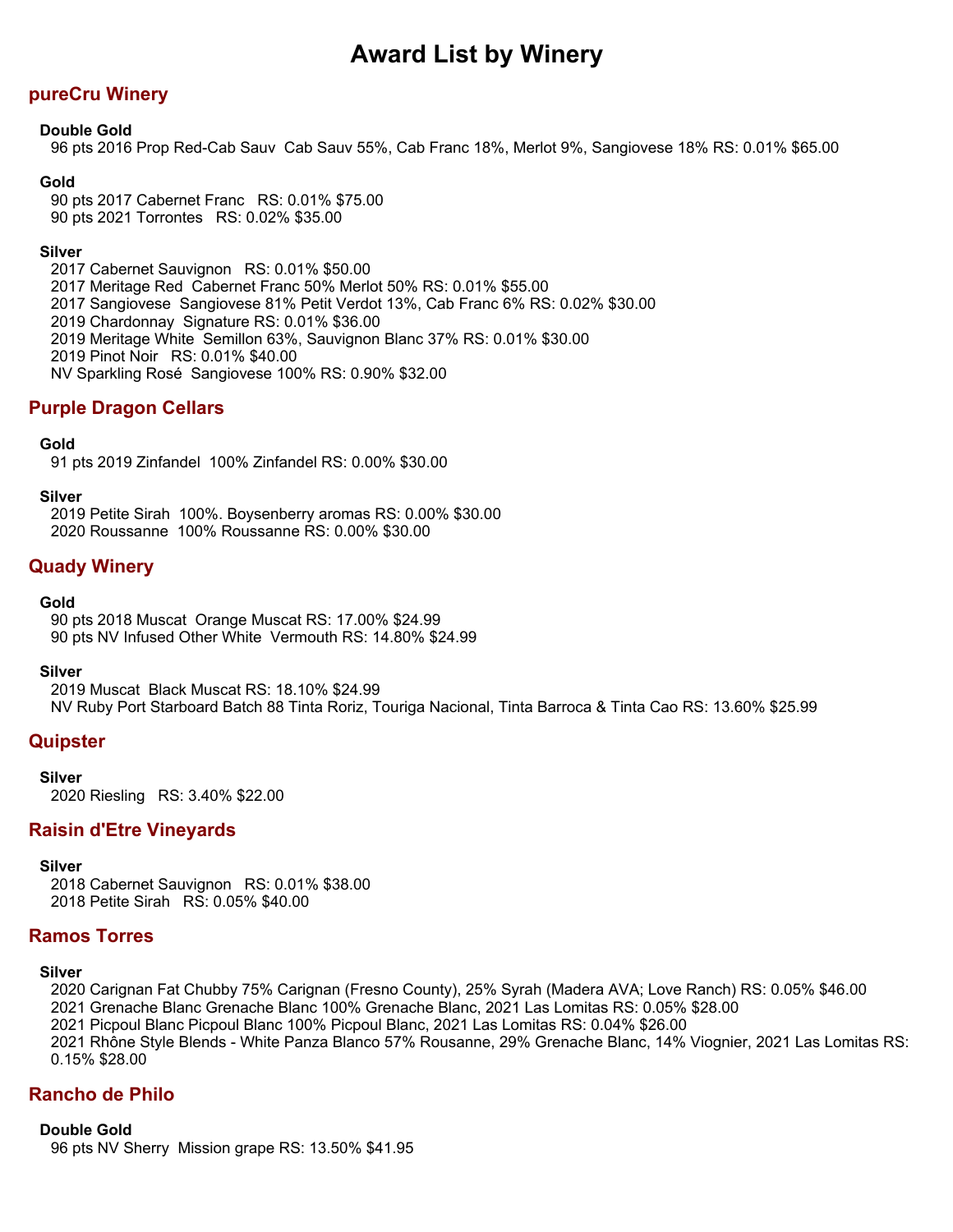# **Rancho San Martin**

## **Gold**

90 pts 2018 Tempranillo Estate RS: 0.01% \$33.00

## **Silver**

2017 Sangiovese Maggiore Estate RS: 0.01% \$33.00 2017 Sangiovese Liggero Ma Ricco Estate RS: 0.01% \$33.00

# **Rancho Sisquoc**

## **Double Gold**

94 pts 2020 Sylvaner 100% Sylvaner Estate Grown, Produced and Bottled RS: 0.70% \$18.00

## **Gold**

90 pts 2019 Merlot 100% merlot Estate Grown, Produced and Bottled RS: 0.00% \$25.00 90 pts 2019 Pinot Noir 100% Pinot Noir Estate Grown, Produced and Bottled RS: 0.00% \$32.00

## **Silver**

2017 Meritage Red Cellar Select Meritage 33% Cabernet Sauvignon,33% Merlot,17% Malbec,17%Pt. Verdot Estate Grown, Produced and Bottled RS: 0.00% \$36.00

2019 Cabernet Sauvignon 100% Cabernet Sauvignon Estate Grown, Produced and Bottled RS: 0.00% \$32.00

2019 Chardonnay 100% Chardonnay Estate Grown, Produced and Bottled RS: 0.00% \$22.00

2019 Malbec 100% Malbec Estate Grown, Produced and Bottled RS: 0.00% \$32.00

2020 Franken Riesling 100% Riesling Estate Grown, Produced and Bottled RS: 1.50% \$18.00

2021 Sauvignon Blanc Sauvignon Blanc 100% Estate Grown, Produced and Bottled RS: 0.00% \$20.00

## **Rangeland Wines**

## **Gold**

90 pts 2018 Cabernet Sauvignon Limestone, Reserve, Estate, Unfined, Unfiltered, 100% Cabernet Sauvignon, Estate RS: 0.10% \$50.00

91 pts 2019 GSM Shepherd Estate, Unfined, Unfiltered, Paso Robles, 35% Syrah, 35% Mourvedre, 30% Grenache RS: 1.00% \$45.00

91 pts 2019 Petite Sirah Estate, Unfined, Unfiltered, Adelaida District RS: 0.10% \$50.00

## **Silver**

2018 Cabernet Sauvignon Estate, Unfined, Unfiltered, Adelaida District, 80% Cabernet Sauvignon, 10% Petit Verdot, 10% Merlot RS: 0.10% \$45.00

2018 Meritage Red The Watershed Paso Robles, Estate, Unfined, Unfiltered, Adelaida District, 40% Cabernet Sauvignon, 40% Merlot, 11% Petit Verdot, 9% Cabernet Franc RS: 0.10% \$45.00

2019 Proprietary Red Mistletoe 45% Cabernet Sauvignon, 35% Syrah, 14% Merlot, 6% Malbec, Paso Robles RS: 0.10% \$35.00

2021 Rosé Proprietary Flora Rose Estate, Adelaida District, Paso Robles, 53% Mourvedre 27% Zinfandel 20% Grenache RS: 0.10% \$30.00

## **Rare Barrels**

## **Silver**

2020 Cabernet Sauvignon RS: 0.04% \$15.00

## **RB Rare**

## **Gold**

90 pts NV Petite Sirah Zinfandel, Petit Verdot, Petite Sirah, Merlot RS: 1.00% \$10.99

## **Silver**

2017 Proprietary Red Zinfandel, Peitite Sirah, Syrah RS: 1.21% \$12.99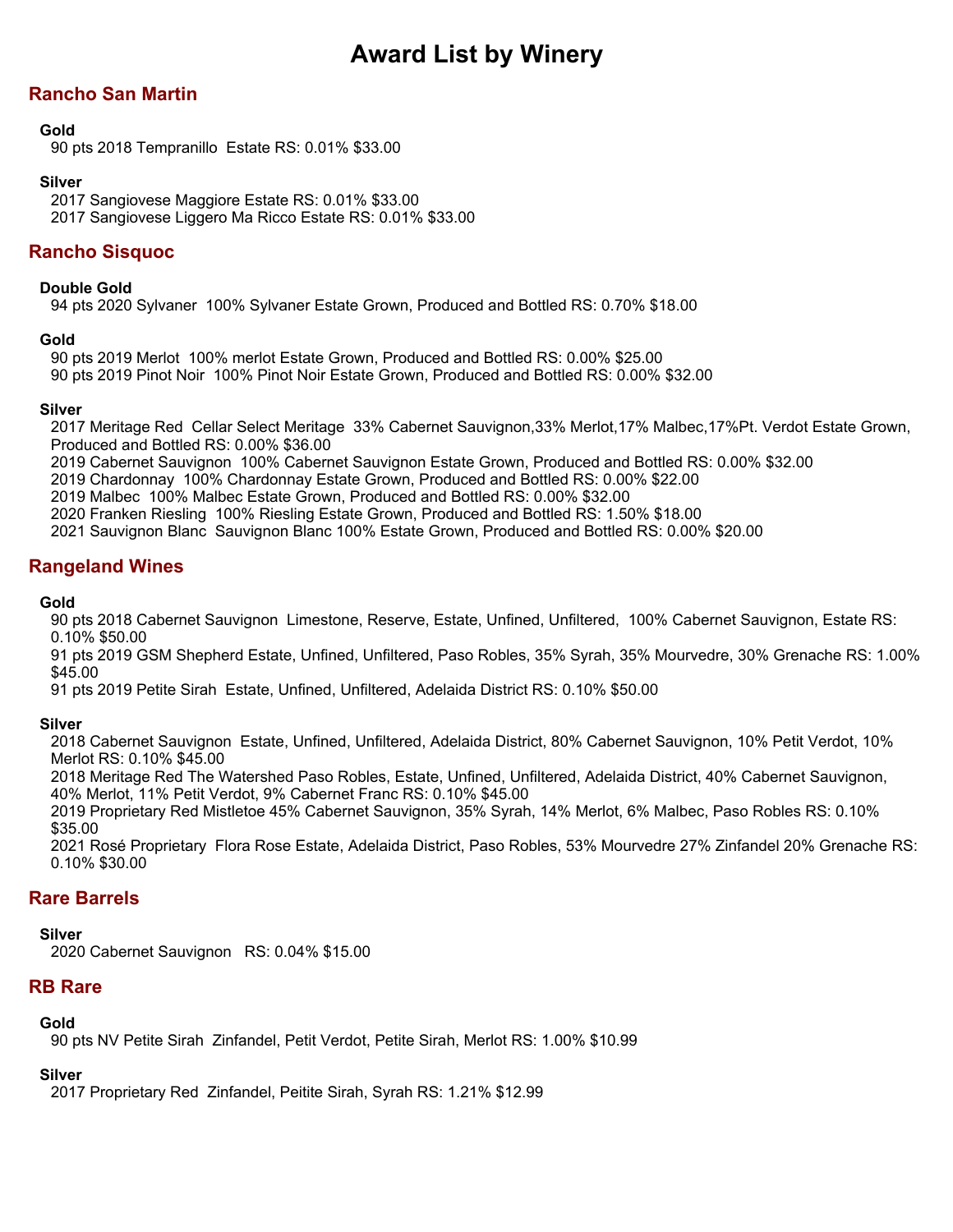# **Red Soles Winery**

## **Gold**

90 pts 2019 Cab/Syrah Blends Paso Doble Syrah 50%/ Cabernet Sauvignon 50% Estate Grown, Willow Creek District RS: 0.02% \$42.00

92 pts 2019 Syrah Miracles Syrah 100%; Estate Grown, Willow Creek District RS: 0.00% \$42.00

## **Silver**

2019 Petite Sirah Petite Sirah 100%; Estate RS: 0.02% \$45.00 2019 Tempranillo Tempranillo 100%; Estate Grown Paso Robles RS: 0.00% \$43.00 2019 Zinfandel Zinfandel 100%; Estate Grown RS: 0.00% \$42.00

# **Riata Ranch**

## **Silver**

2016 Cabernet Sauvignon Private Reserve: 97% Cabernet Sauvignon, 3% Petit Verdot, 100% new French oak, 48mo. RS: 0.05% \$50.00

## **Riboli Family Wines**

## **Gold**

90 pts 2019 Cabernet Sauvignon San Simeon 95% Cabernet Sauvignon, 5% Petit Verdot 100% Sustainable RS: 0.00% \$25.00

91 pts 2021 Sauvignon Blanc San Simeon 100% Sauvignon Blanc, 100% Sustainable RS: 0.00% \$20.00

## **Rios-Lovell Estate Winery**

## **Double Gold**

93 pts 2016 White Port Chardonnay Reserve RS: 10.00% \$34.00

## **Gold**

90 pts 2015 Vintage Port Cabernet Sauvignon Reserve RS: 10.00% \$40.00

### **Silver**

2015 Malbec Estate RS: 0.30% \$35.00 2015 Zinfandel Estate RS: 0.40% \$40.00 2017 Mourvedre Estate RS: 0.27% \$29.00

### **Bronze**

2014 Sangiovese Estate RS: 0.41% \$30.00

# **RISK**

## **Gold**

90 pts 2018 Sangiovese RS: 0.02% \$30.00

## **Silver**

2018 Merlot RS: 0.02% \$25.00

## **Rivino**

## **Gold**

92 pts 2018 Sparkling Rosé 50% Sangiovese, 25% Chardonnay, 12.5% Pinot Blanc, 12.5% Viognier; Estate RS: 0.00% \$48.00 90 pts 2021 Pinot Blanc Estate RS: 0.04% \$27.00 90 pts 2021 Viognier Estate RS: 0.04% \$27.00

## **Silver**

2017 Cabernet Franc Estate RS: 0.00% \$38.00

2018 Sparkling Blanc de Blancs 50% Chardonnay, 25% Viognier, 25% Pinot Blanc; Estate RS: 0.00% \$45.00

- 2021 Rosé Italian Varietals Sangiovese Rose; Estate; "Amber Eve" RS: 0.04% \$34.00
- 2021 Rosé Rhône Varietals Syrah Rose; Estate; "Amber Lux" RS: 0.04% \$34.00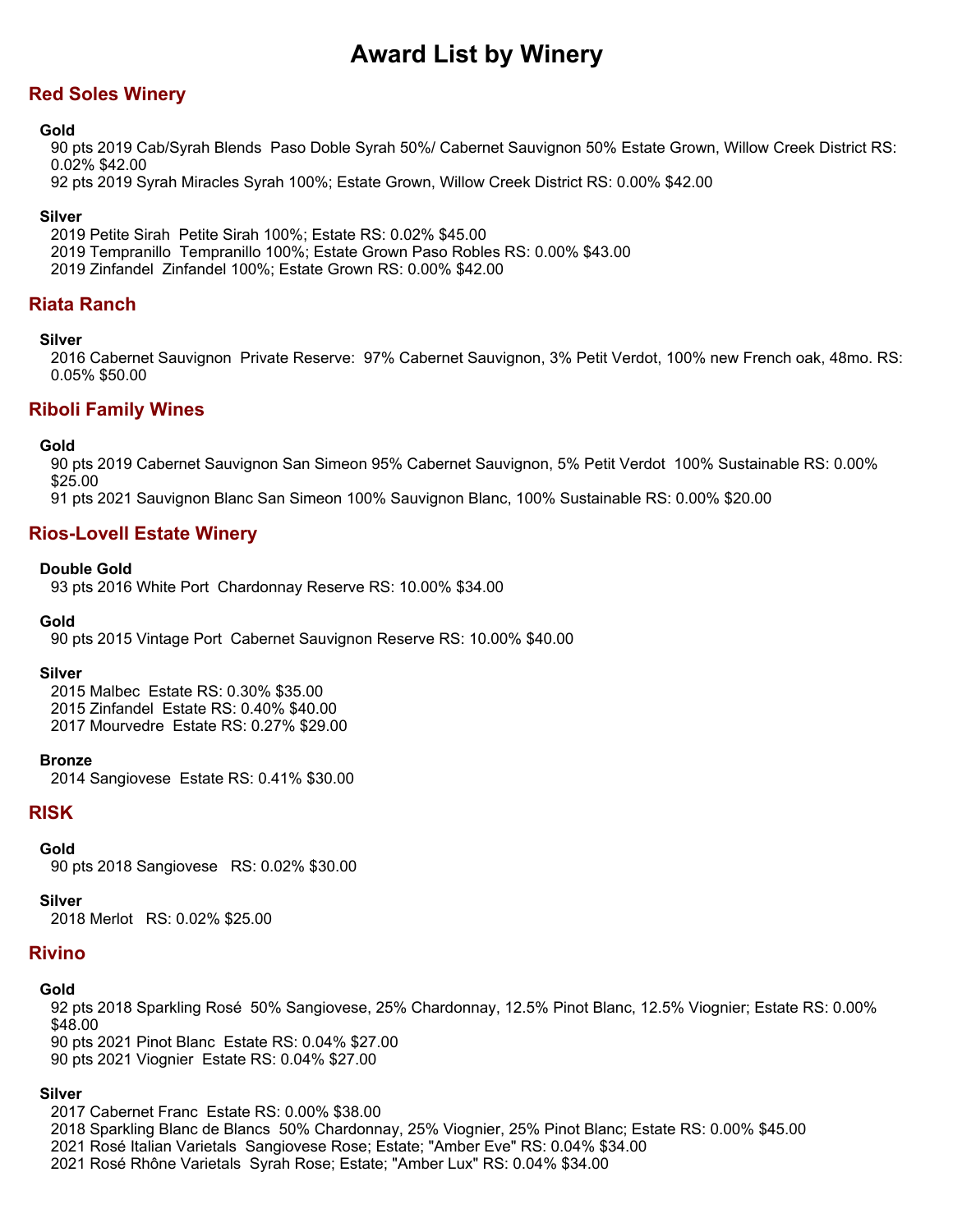# **Robert Hall**

### **Gold**

91 pts 2019 Cabernet Sauvignon 100% Cabernet Sauvignon RS: 0.20% \$55.00

- 90 pts 2019 Meritage Red 67% Cabernet Sauvignon, 27% Cabernet Franc, 6% Malbec RS: 0.20% \$55.00
- 91 pts 2019 Mourvedre 81% Mourvedre, 15% Syrah, 4% Grenahe RS: 0.20% \$50.00
- 93 pts 2019 Petite Sirah 100% Petite Sirah, Paso Robles RS: 0.20% \$50.00
- 90 pts 2020 Sparkling Blanc de Blancs Grenache Blanc RS: 0.50% \$40.00
- 91 pts 2021 Carignan RS: 0.20% \$45.00
- 90 pts 2021 Rosé Rhône Varietals Syrah RS: 0.20% \$30.00

## **Silver**

2018 Cabernet Sauvignon 99% Cabernet Sauvignon, 1% Merlot, Paso Robles RS: 0.20% \$55.00 2019 Cabernet Franc 86% Cabernet Franc, 14% Cabernet Sauvignon RS: 0.30% \$55.00 2019 Syrah Willow Creek District, Cavern select RS: 0.20% \$50.00 2019 Tempranillo 90% Tempranillo, 10% Syrah Paso Robles RS: 0.20% \$50.00 2019 Zinfandel RS: 0.20% \$55.00 2020 GSM 53% Grenache, 33% Mourvedre, 14% Syrah RS: 0.20% \$50.00 2021 Chenin Blanc RS: 0.20% \$35.00

# **Rodney Strong Vineyards**

## **Gold**

91 pts 2017 Meritage Red Symmetry Meritage: 69% Cabernet Sauvignon, 12% Merlot, 12% Malbec, 4% Petit Verdot, 3% Cabernet Franc RS: 0.01% \$60.00

90 pts 2018 Cabernet Sauvignon Sonoma County RS: 0.01% \$30.00

90 pts 2018 Pinot Noir Sonoma County RS: 0.00% \$25.00

## **Silver**

2017 Cabernet Sauvignon RS: 0.00% \$37.00 2018 Merlot 91% Merlot, 5% Malbec, 4% Cabernet Sauvignon RS: 0.02% \$23.00 2019 Chardonnay 100% Chardonnay, Sonoma County RS: 0.00% \$22.00 2019 Meritage Red 81% Merlot, 15% Cabernet Sauvignon, 4% Cabernet Franc RS: 0.02% \$23.00 2020 Chardonnay RS: 0.04% \$18.00 2021 Rosé General Varietals Rose of Pinot Noir RS: 0.00% \$25.00 2021 Sauvignon Blanc 100% Sauvignon Blanc RS: 0.04% \$18.00

## **Rodrigue Molyneaux Estate Winery and Vineyard**

### **Gold**

90 pts 2017 Petit Verdot RS: 0.05% \$48.00 90 pts 2017 Ruby Port Malbec, Nose of Red Ripened Fruit, Concentrated Dried Cherries and Blackberries RS: 9.00% \$30.00 91 pts 2018 Malbec RS: 0.00% \$42.00

## **Silver**

2018 Meritage Red Electra 33% Merlot, 32.5% Malbec, 24.5% Cabernet Sauvignon, 6% Petit Verdot, 4% Cabernet Franc RS: 0.00% \$46.00 2018 Merlot RS: 0.00% \$38.00 2018 Nebbiolo Livermore Valley RS: 0.00% \$46.00 2021 Rosé Bordeaux Varietals 100% Cabernet Sauvignon, Estate RS: 0.00% \$36.00

## **Rosa d'Oro Vineyards**

## **Silver**

2019 Negroamaro 100% Estate Grown RS: 0.02% \$28.00

### **Bronze**

NV Aglianico 100% Estate Aglianico RS: 0.02% \$32.00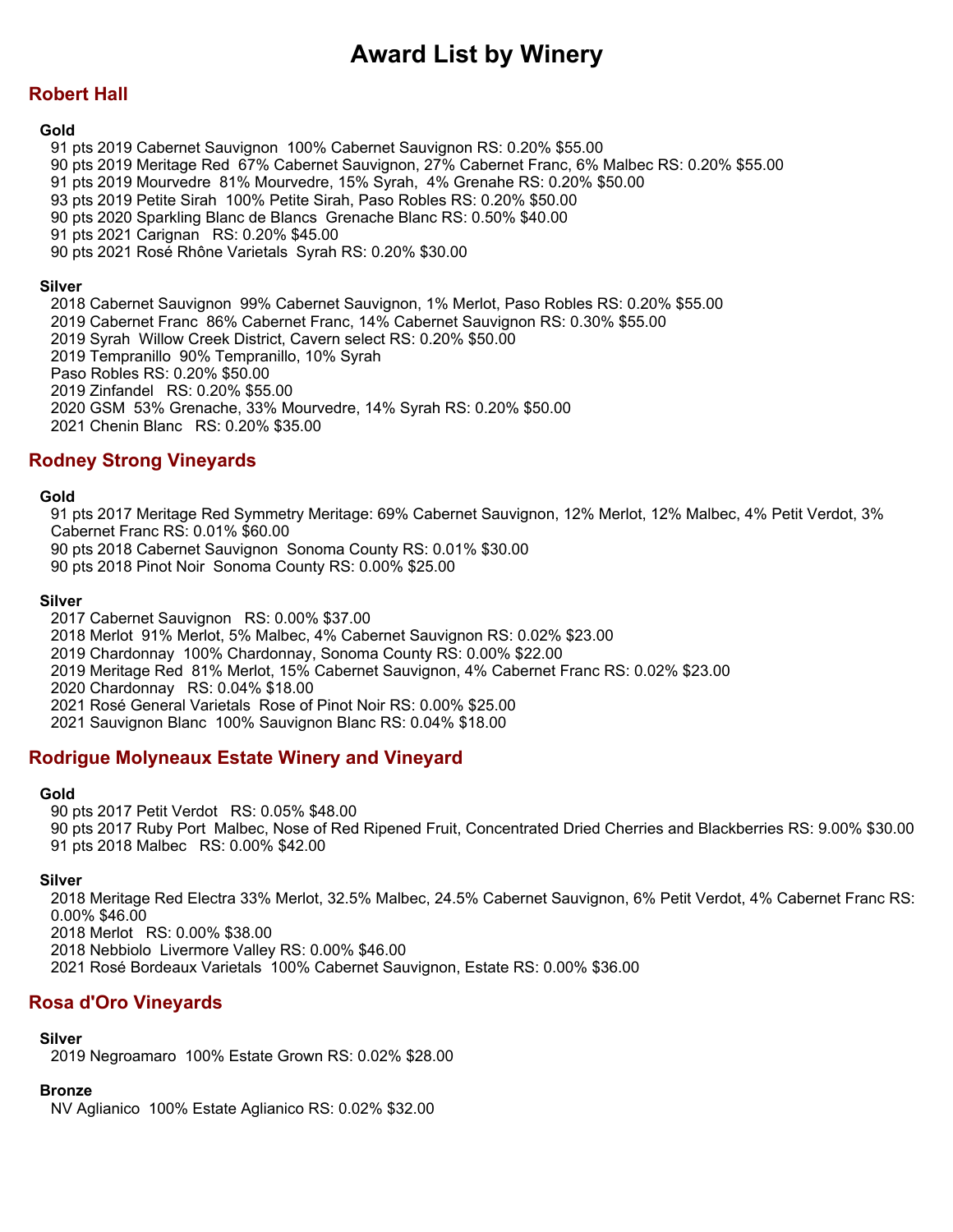# **Rose Bae**

### **Silver**

2020 Rosé General Varietals Rose RS: 0.12% \$9.99

# **Rosenblum Cellars**

## **Gold**

90 pts 2017 Zinfandel Rosie Rabbit Zinfandel Dessert Wine, Reserve Collection RS: 0.97% \$35.00

### **Silver**

2017 Petite Sirah Reserve with hints of Ripe Black Currants, Rich Plums, Exotic spices, Chocolate and Coffee. RS: 0.45% \$40.00 2017 Petite Sirah Cowboy RS: 0.12% \$38.00

2018 Zinfandel Dark fruits, Cassis, Chocolate flavors RS: 0.30% \$48.00

## **Rowen Wine Company**

## **Gold**

90 pts 2018 Proprietary Red 55% Cabernet Sauvignon, 19% Malbec, 16% Syrah, 6% Petit Verdot, 4% Viognier RS: 0.03% \$60.00

## **RSVP**

### **Silver**

NV Sparkling Blanc de Blancs Brut RS: 14.84% \$12.99

## **Rumpelstiltskin**

## **Silver**

2007 Prop Red-Merlot Appassimento Red Blend 39% Merlot, 38% Sangiovese, 13% Cabernet Franc & 10% Dolcetto, Sonoma County RS: 0.05% \$75.00 2016 Gewürztraminer Skin Fermented RS: 0.08% \$32.00

## **Russian Ridge Winery**

### **Gold**

91 pts 2018 Malbec RS: 0.02% \$36.00

### **Silver**

2018 Barbera RS: 0.02% \$35.00 2018 Cabernet Franc RS: 0.01% \$60.00 2018 Meritage Red Concerto Merlot 40%, Cabernet Sauvignon 30%, Cabernet Franc 20%, Malbec 5%, Petit Verdot 5% RS: 0.01% \$38.00 2018 Merlot RS: 0.00% \$30.00 2018 Zinfandel RS: 0.03% \$36.00

## **Russian River Vineyards**

## **Gold**

93 pts 2017 Cabernet Sauvignon RS: 0.00% \$62.00 90 pts 2021 Proprietary White Confluence 45% Gewurztraminer, 25% Sauvignon Blanc, 25% Chardonnay, 5% Viognier RS: 0.00% \$45.00

### **Silver**

2018 Pinot Noir Pinot Noir RS: 0.00% \$65.00

## **S and J Cellars**

### **Gold**

90 pts 2019 Petite Sirah Caldeaux RS: 0.64% \$36.00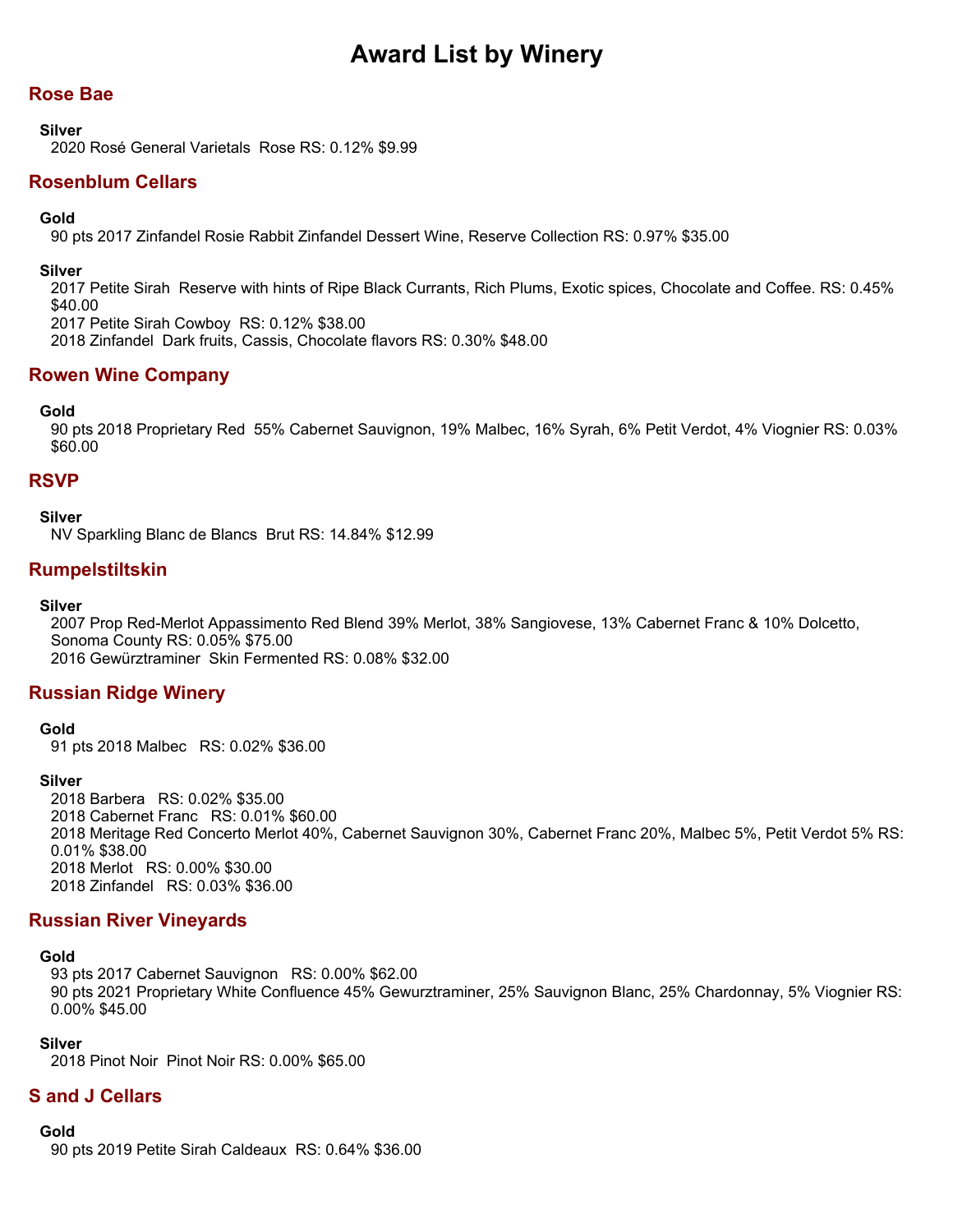# **S and J Cellars**

## **Silver**

2018 Proprietary Red Caldeaux RS: 0.10% \$48.00 2019 Syrah Caldeaux RS: 0.06% \$36.00

# **Saddleback Cellars**

## **Gold**

90 pts 2019 Sangiovese RS: 0.10% \$50.00 90 pts 2020 Pinot Blanc Estate, Napa Valley RS: 0.55% \$30.00

## **Silver**

2020 Chardonnay Barrel Fermented RS: 0.22% \$38.00

# **Sambridge Winery**

## **Bronze**

2019 Viognier 100% Viognier RS: 0.00% \$24.00

## **San Pasqual Winery**

## **Gold**

90 pts 2021 Rosé Bordeaux Varietals Cabernet Franc 100% RS: 0.00% \$22.50

## **Silver**

2017 Cabernet Franc Barrel Aged RS: 0.00% \$35.00 2017 Syrah Barrel Aged RS: 0.00% \$32.00 2017 Tempranillo Barrel Aged RS: 0.00% \$32.00

## **San Rucci Winery**

### **Gold**

91 pts 2020 Montepulciano RS: 0.00% \$48.00

### **Silver**

2020 Zinfandel RS: 0.00% \$48.00

## **Santa Barbara Winery**

### **Silver**

2017 Petite Sirah RS: 0.00% \$30.00 2018 Grenache RS: 0.00% \$28.00 2019 Rhône Style CA Blends - Red 51% Syrah, 39% Primitivo, 10% Lagrein RS: 0.00% \$34.00

## **Satori**

**Gold**

90 pts 2019 Petite Sirah Estate RS: 0.00% \$35.00

## **Silver**

2018 Merlot Merlot of the Violet Flame 100% Merlot, Estate RS: 0.00% \$30.99 2018 Prop Red-Cab Sauv Joyous 63% Cabernet Sauvignon, 25% Merlot, 12% Syrah RS: 0.00% \$39.00 2019 Prop Red-Cab Sauv Joyous 62.5% Cabernet Sauvignon, 22.5% Merlot, 15% Syrah RS: 0.00% \$40.00

## **Scaredy Cat Ranch**

### **Gold**

90 pts 2019 Cabernet Sauvignon 87% Cabernet Sauvignon, 7% Petit Verdot, 6% Malbec RS: 0.30% \$45.00 90 pts 2019 Tempranillo RS: 0.28% \$40.00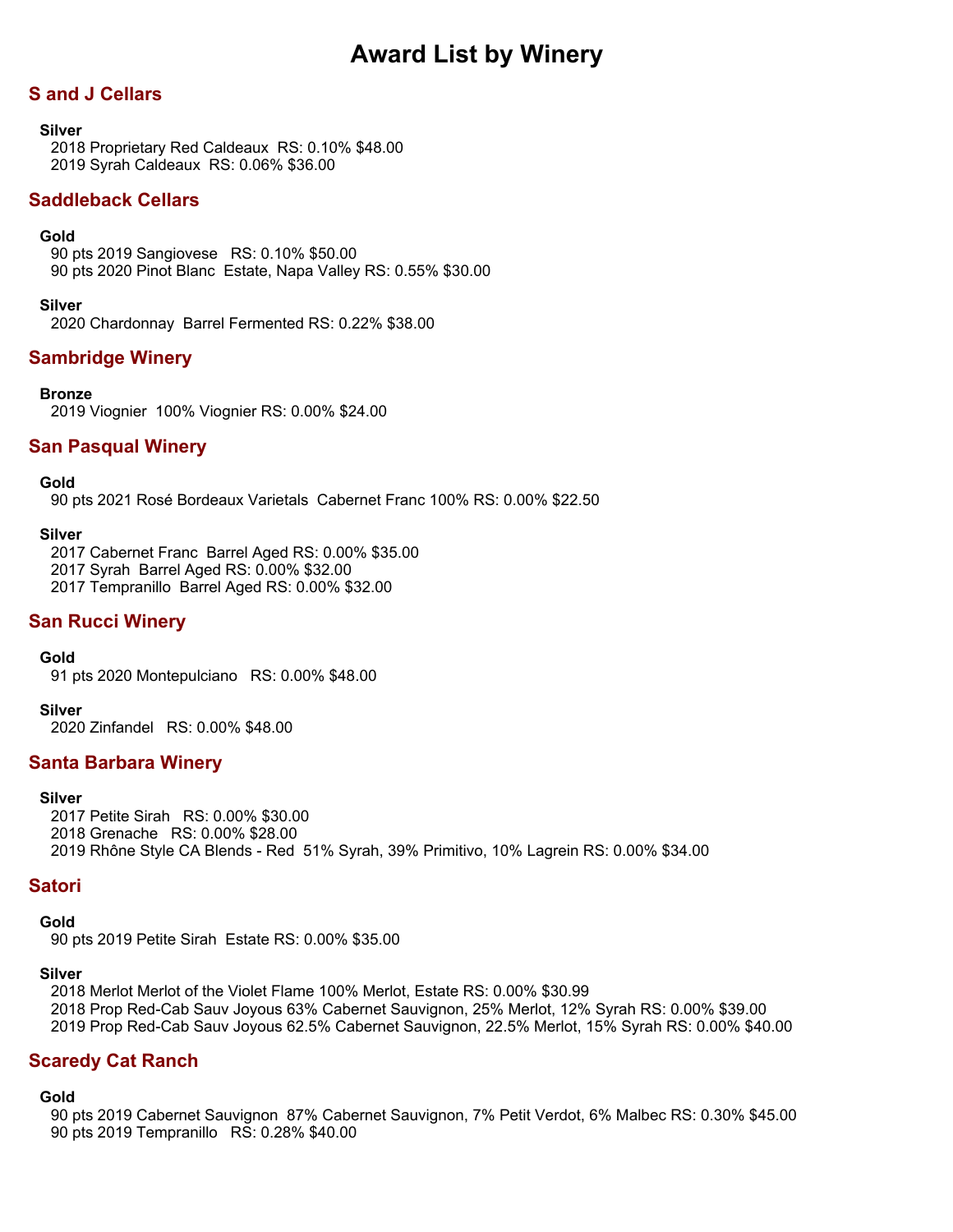# **Schug**

## **Double Gold**

97 pts 2021 Sauvignon Blanc RS: 0.30% \$28.00

## **Silver**

2018 Cabernet Sauvignon 78% Cabernet Sauvignon, 8% Cabernet Franc, 6% Merlot, 5% Malbec, 3% Petit Verdot RS: 0.30% \$38.00

2019 Pinot Noir RS: 0.30% \$38.00

## **Scott Harvey**

## **Silver**

2019 Zinfandel Winemakers Reserve RS: 2.00% \$39.00 2019 Zinfandel InZinerator RS: 0.80% \$35.00

## **Scotto Family Cellars**

## **Gold**

90 pts 2021 Rosé Italian Varietals 100% Sangiovese, Reserve, Cherry, Strawberry, Hint of Citrus RS: 0.02% \$13.99 90 pts 2021 Torrontes Reserve, 100%Torrontes RS: 0.03% \$20.00 90 pts NV Sparkling Blanc Sparkling RS: 0.70% \$18.00

### **Silver**

2017 Zinfandel RS: 0.70% \$13.99 2018 Malbec 97% Malbec, 3% Cabernet Franc RS: 0.70% \$12.00 2021 Sauvignon Blanc 100% Sauvignon Blanc RS: 0.03% \$13.99 NV Sparkling Rosé Sparkling RS: 1.30% \$18.00

## **Sculpterra Winery**

### **Double Gold**

94 pts 2019 Cabernet Sauvignon Frankel Family Estate RS: 0.25% \$42.00 93 pts 2019 Italian Style Blends - Red Figurine 50% Primitivo, 40% Cabernet Sauvignon, 10% Merlot RS: 0.05% \$44.00 93 pts 2021 Viognier RS: 0.75% \$34.00

### **Silver**

2019 Primitivo 95% Primitivo, 5% Petite Sirah, Reserve, Frankle Family Estate RS: 0.20% \$60.00 2020 Grenache 94% Grenache & 6% Petitie Sirah, Frankel Family Estate RS: 0.25% \$38.00 2020 GSM Repousse 46% Mourvèdre, 31% Grenache, 23% Syrah RS: 0.10% \$44.00

# **Seal Beach Winery**

### **Silver**

2016 Cabernet Sauvignon Reserve RS: 0.10% \$38.00 2016 Merlot Happy Canyon of Santa Barbara RS: 0.10% \$35.00

## **Sean Minor**

### **Gold**

90 pts 2020 Chardonnay RS: 0.07% \$15.99 90 pts 2020 Pinot Noir RS: 0.08% \$16.00

### **Silver**

2020 Cabernet Sauvignon RS: 0.03% \$16.00 2020 Sauvignon Blanc RS: 0.07% \$15.99

## **Second Chance Ranch Vineyard**

## **Gold**

90 pts 2021 Rosé Bordeaux Varietals Cabernet Rose RS: 0.02% \$30.00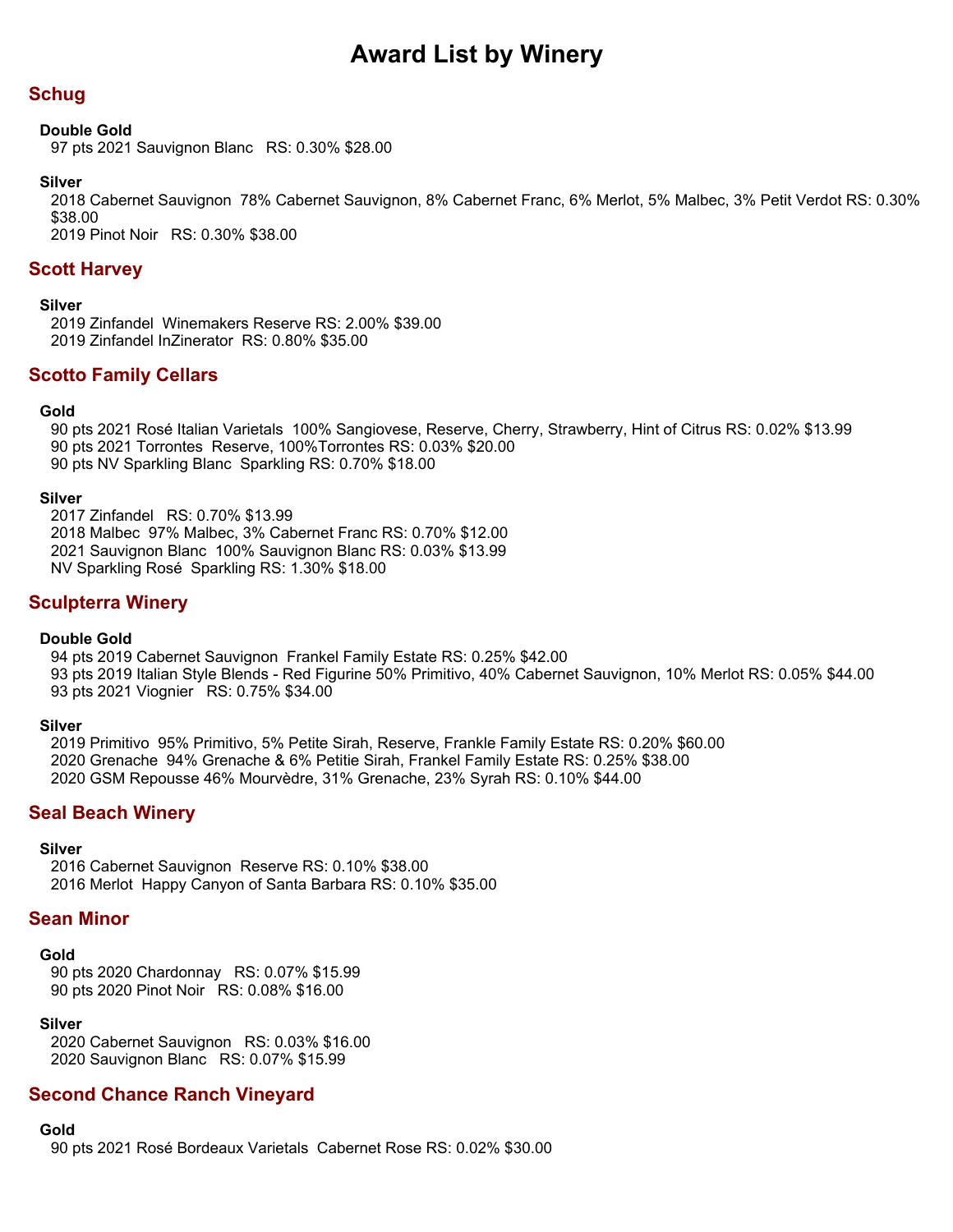# **Second Line Wines**

## **Gold**

91 pts 2019 Cabernet Franc Celebration Cabernet Franc 85% Cabernet Franc, 15% Merlot RS: 0.02% \$80.00 91 pts 2019 Cabernet Sauvignon Big Chief Cabernet Sauvignon 97% Cabernet Sauvignon, 3% Merlot RS: 0.01% \$95.00

## **Silver**

2019 Syrah Serenity Syrah 100% Syrah, Cortese Vineyard RS: 0.01% \$45.00 2021 Albariño L'ACADIANE Sonoma Coast, 100% Albariño RS: 0.01% \$30.00

# **Serendipity Cellars.**

## **Silver**

2020 Zinfandel RS: 1.30% \$38.00 2021 Vermentino RS: 0.05% \$28.00

## **Serene Cellars**

## **Gold**

90 pts 2018 Cabernet Sauvignon Reserve RS: 0.00% \$135.00

## **Silver**

2018 Cabernet Sauvignon Reserve RS: 0.00% \$125.00

## **Seven Angels Cellars**

### **Gold**

90 pts 2017 Petite Sirah RS: 0.05% \$39.00 90 pts 2017 Zinfandel RS: 0.08% \$34.00

### **Silver**

2017 Proprietary Red Grace 40% Zinfandel, 20% Syrah, 20% Grenache, 20% Cabernet Sauvignon RS: 0.27% \$35.00 2017 Proprietary Red Confession 60% Sangiovese, 20% Cabernet Sauvignon, 10% Merlot, 10% Syrah RS: 0.06% \$34.00 2017 Syrah RS: 0.06% \$39.00 2019 Pinot Noir RS: 0.06% \$42.00 2020 Rhône Style Blends - White Unorthodox 39% Viognier, 39% Roussanne, 22% Grenache Blanc RS: 0.05% \$25.00

## **Shale Oak**

### **Double Gold**

96 pts 2019 Rhône Style CA Blends - Red KU Syrah 40%, Zinfandel 30%, Petite Sirah 20%, Petit Verdot 10% RS: 0.00% \$65.00

### **Gold**

90 pts 2019 GSM CHI 40% Mourvedre, 40% Syrah. 20% Grenache RS: 0.00% \$65.00 90 pts 2019 Petit Verdot RS: 0.00% \$42.00 90 pts 2019 Proprietary Red Ka 25% Petite Sirah, 25% Petit Verdot, 25% Syrah, 25% Zinfandel RS: 0.00% \$65.00 90 pts 2019 Syrah Paso Robles RS: 0.00% \$42.00 90 pts 2019 Zinfandel RS: 0.00% \$32.00

## **Shenandoah Vineyards**

### **Silver**

2020 Proprietary Red Zingiovese RS: 0.20% \$20.00

# **Siela Wines**

### **Gold**

91 pts 2019 Cabernet Franc Lodi RS: 0.00% \$36.00

### **Silver**

2019 Malbec RS: 0.00% \$36.00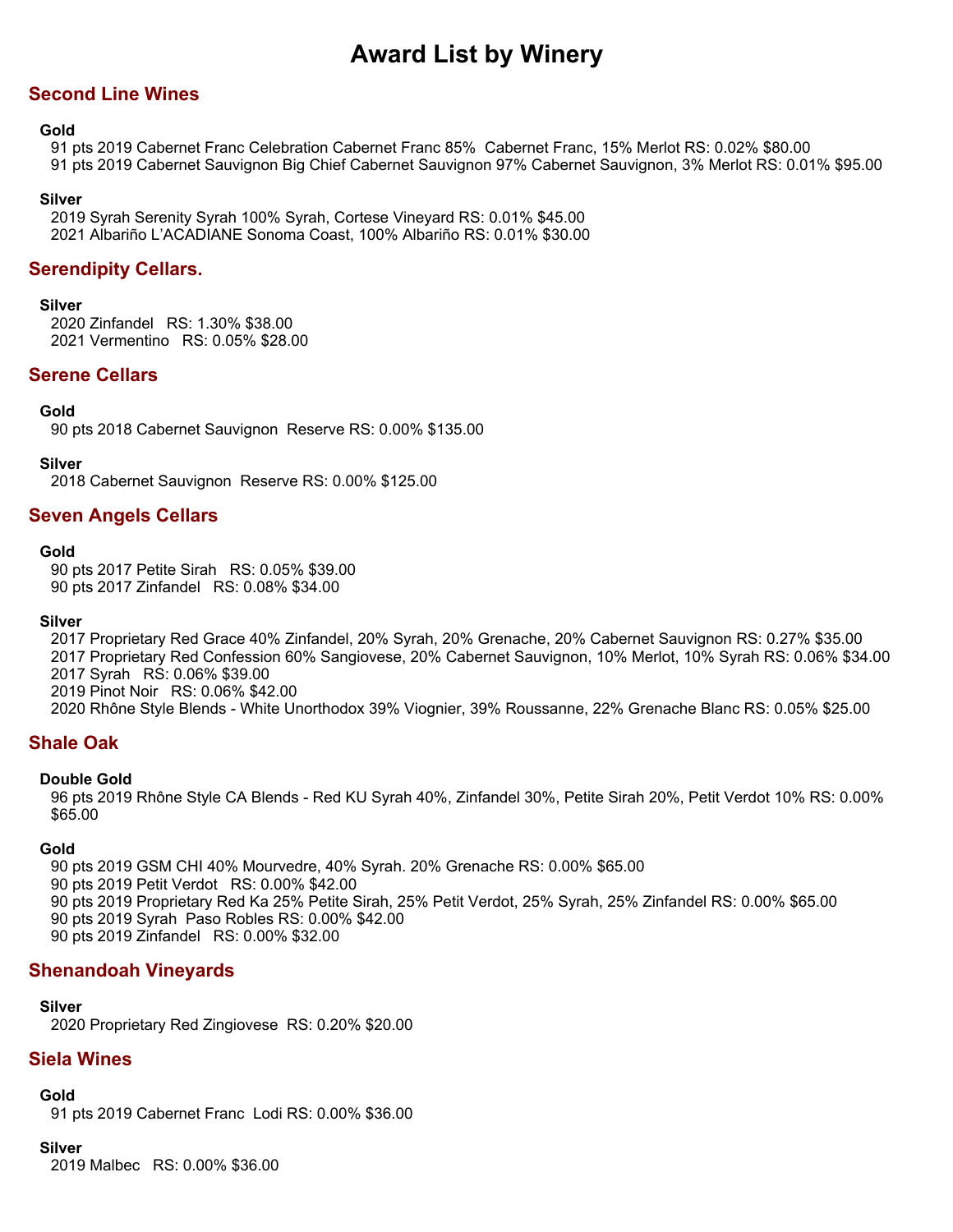## **Siela Wines**

#### **Silver**

2019 Meritage Red Cab Sauvignon 60%, Merlot 25%, Cab Franc 10%, Malbec 5% RS: 0.00% \$58.00 2020 Rosé Bordeaux Varietals Rose of Cabernet Sauvignon & Malbec RS: 0.00% \$24.00

### **Sierra Roble Winery and Vineyard**

#### **Gold**

90 pts 2019 Gros Verdot Estate RS: 0.00% \$39.00

#### **Silver**

2018 Malbec Estate RS: 0.00% \$33.00 2018 Merlot Estate RS: 0.00% \$31.00 2018 Petit Verdot RS: 0.00% \$34.00 2019 Carménère RS: 0.00% \$31.00

## **Silver Creek**

#### **Silver**

2020 Cabernet Sauvignon RS: 0.90% \$9.99 2020 Chardonnay RS: 8.00% \$9.99 2020 Merlot RS: 0.90% \$9.99

#### **Silver Hawk Vineyards**

#### **Silver**

2019 Grenache Majesty 100% Grenache RS: 0.01% \$50.00 2019 Syrah 100% Syrah RS: 0.01% \$50.00

### **Silver Mountain Vineyards**

#### **Gold**

90 pts 2014 Cabernet Sauvignon RS: 0.01% \$48.00 90 pts 2015 Syrah RS: 0.01% \$36.00

#### **Silver**

2013 Meritage Red Alloy 42% Cabernet Sauvignon, 24% Cabernet Franc, 22% Merlot, 12% Petite Verdot RS: 0.01% \$38.00 2014 Pinot Noir RS: 0.01% \$46.00 2018 Chardonnay RS: 0.01% \$36.00 2019 Chardonnay RS: 0.01% \$36.00

#### **Six Degrees**

#### **Silver**

2019 Chardonnay RS: 0.52% \$13.99

## **Sky Valley Cellars**

#### **Double Gold**

96 pts 2021 Rosé Italian Varietals 100% Sangiovese RS: 0.50% \$30.00

#### **Silver**

2020 Sangiovese 100% Sangiovese RS: 0.50% \$35.00

## **Small Ass Vineyard**

#### **Gold**

90 pts 2019 Prop Red-Cab Sauv Cabernet-65%/Merlot-35% RS: 0.04% \$40.00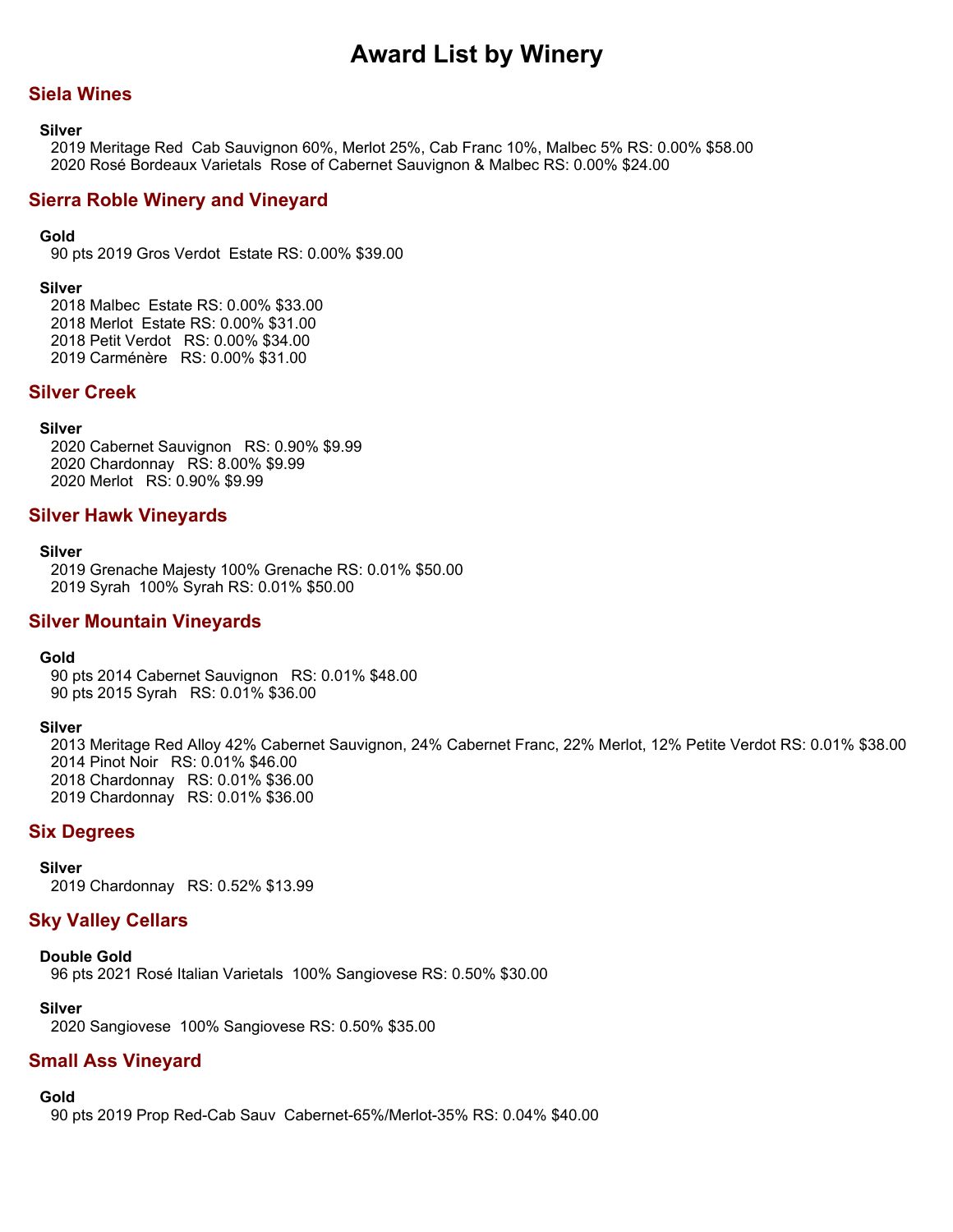# **Sobon Estate**

### **Gold**

90 pts 2020 Primitivo RS: 0.20% \$26.00 90 pts 2020 Zinfandel Re Zerve RS: 0.20% \$24.00 90 pts 2020 Zinfandel RS: 0.20% \$22.00 90 pts 2020 Zinfandel RS: 0.20% \$20.00 90 pts 2021 Rosé Proprietary 64% Grenache, 12% Muscat Hamburg, 10% Syrah, 7% Roussanne, 3% Petite Sirah, 3% Vermentino, 1% Sauvignon Blanc RS: 0.10% \$15.00

## **Silver**

2019 Barbera RS: 0.30% \$17.00 2019 Syrah RS: 0.20% \$18.00 2021 Viognier RS: 0.10% \$18.00

## **Sonnet Wine Cellars**

### **Silver**

2017 Pinot Noir RS: 0.01% \$45.00 2017 Pinot Noir RS: 0.01% \$45.00 2017 Tempranillo RS: 0.01% \$50.00 2018 Pinot Noir RS: 0.01% \$45.00 2019 Pinot Noir Monterey County RS: 0.01% \$45.00

## **Sonoma Cellars**

### **Silver**

NV Proprietary Red Syrah 75%, Malbec 25% RS: 0.03% \$12.00

## **Sonoma Red**

### **Silver**

NV Proprietary Red 43% Syrah, 26% Caberbet Sauvignon, 17% Tempranillo, 9% Petite Syrah, 5% Malbec RS: 0.32% \$29.99

## **Sonoma-Cutrer**

### **Gold**

90 pts 2020 Chardonnay Sonoma Coast RS: 1.90% \$23.00 90 pts 2021 Rosé General Varietals Rose of Pinot Noir Rose of Pinot Noir, Sonoma County RS: 3.00% \$25.00

### **Silver**

2018 Pinot Noir Sonoma County RS: 0.01% \$50.00 2018 Pinot Noir Founders Reserve Sonoma County RS: 3.50% \$69.00 2019 Chardonnay Les Pierres Chardonnay Les Pierres, Sonoma Coast, Estate RS: 0.62% \$46.00 2019 Chardonnay The Cutrer Estate RS: 0.40% \$35.00 2019 Pinot Noir Russian River Valley Russian River Valley, Sonoma County RS: 0.70% \$36.00

2019 Pinot Noir Sonoma County RS: 0.50% \$50.00

## **South Coast Winery**

### **Gold**

90 pts 2017 Carménère RS: 0.01% \$36.00

90 pts 2017 Iberian Style Blends - Red 55% Touriga Nacional, 41% Tempranillo RS: 0.21% \$25.00

- 90 pts 2017 Meritage Red RS: 0.03% \$18.00
- 90 pts 2020 Chardonnay Sans Chene RS: 0.13% \$18.00
- 90 pts 2020 Verdelho RS: 0.29% \$21.00
- 90 pts NV Sparkling Blanc Brut RS: 1.00% \$24.00

### **Silver**

2017 Cabernet Sauvignon 4 Block Blend RS: 0.10% \$40.00

- 2018 Proprietary Red 20th Anniversary Red Wine RS: 0.21% \$42.00
- 2018 Sangiovese RS: 0.29% \$18.00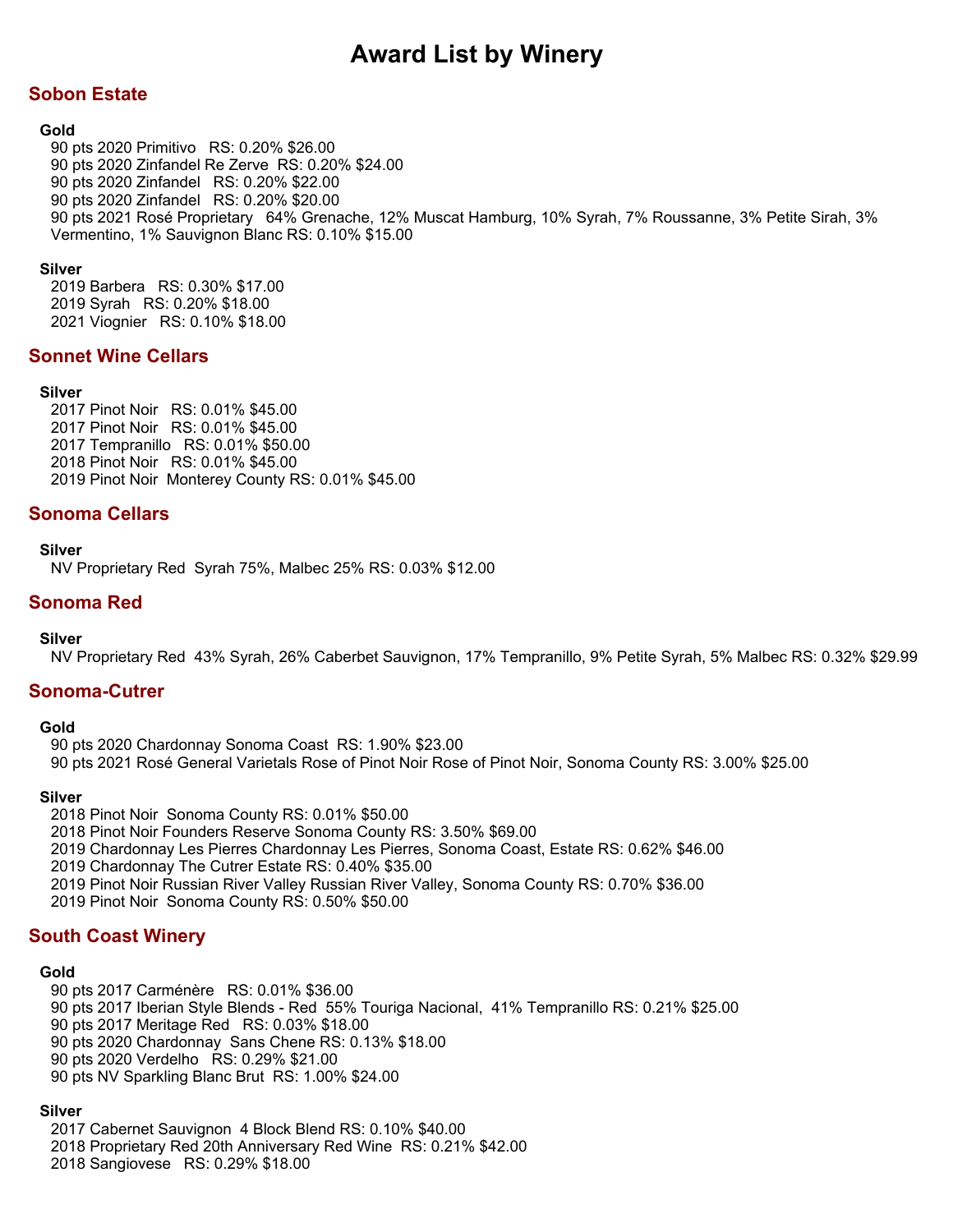# **South Coast Winery**

## **Silver**

2020 Grenache Blanc RS: 0.31% \$20.00 2020 Pinot Blanc Sur Lie RS: 0.13% \$24.00 2021 Sauvignon Blanc RS: 0.29% \$19.00 NV Sparkling Blanc Natural RS: 0.18% \$28.00 NV Sparkling Rouge Ruby Cuvee RS: 3.50% \$24.00

# **St. Amant Winery**

## **Gold**

90 pts 2019 Petite Sirah Mohr-Fry Ranch Lodi Rules certified RS: 0.00% \$21.00 91 pts 2020 Tempranillo The Road Less Traveled Lodi Rules certified RS: 0.00% \$20.00

## **St. Eva Hill Vineyard**

## **Gold**

91 pts 2019 Petite Sirah RS: 0.00% \$59.00

## **Silver**

2019 Proprietary Red Petite Sirah/Zinfandel RS: 0.00% \$54.00 2019 Rosé General Varietals Primitivo, Strawberry, Raspberry, Cherry RS: 0.00% \$25.00

## **Stanford**

### **Silver**

NV Sparkling Wine RS: 2.80% \$10.00

## **Staring at the Sun**

### **Silver**

2019 Carignan RS: 0.30% \$28.00

## **Steinbeck Vineyards and Winery**

### **Gold**

90 pts 2017 Cabernet Sauvignon 40 year old, own rooted vines, single site RS: 0.01% \$55.00 90 pts NV Sparkling Wine Steinbeck Cuvee Traditional Method, Non Vintage Blend. Eberle Vineyard Chardonnay with a proprietary blend of grapes from Steinbeck Vineyard RS: 0.60% \$60.00

## **Stilson Cellars**

### **Silver**

2021 Rosé Rhône Varietals 2021 Rosé Ray 100% Syrah Rosé, Stainless steel fermentation RS: 0.01% \$31.00

## **SUBMISSION**

### **Gold**

91 pts 2019 Proprietary Red SUBMISSION Red Wine 46% Zinfandel, 28% Grenache, 19% Malbec, 7% Petite Sirah RS: 0.07% \$19.99

### **Silver**

2019 Cabernet Sauvignon 85% Cabernet Sauvignon, 10% Merlot, 5% Petite Verdot RS: 0.03% \$19.99 2020 Chardonnay 100% Chardonnay RS: 0.05% \$19.99

## **Sunce Winery & Vineyard**

### **Double Gold**

95 pts 2020 Barbera RS: 0.00% \$40.00 93 pts 2020 Italian Style Blends - Red Zemlja's Blend 56% Barbera & 44% Dolcetto RS: 0.00% \$40.00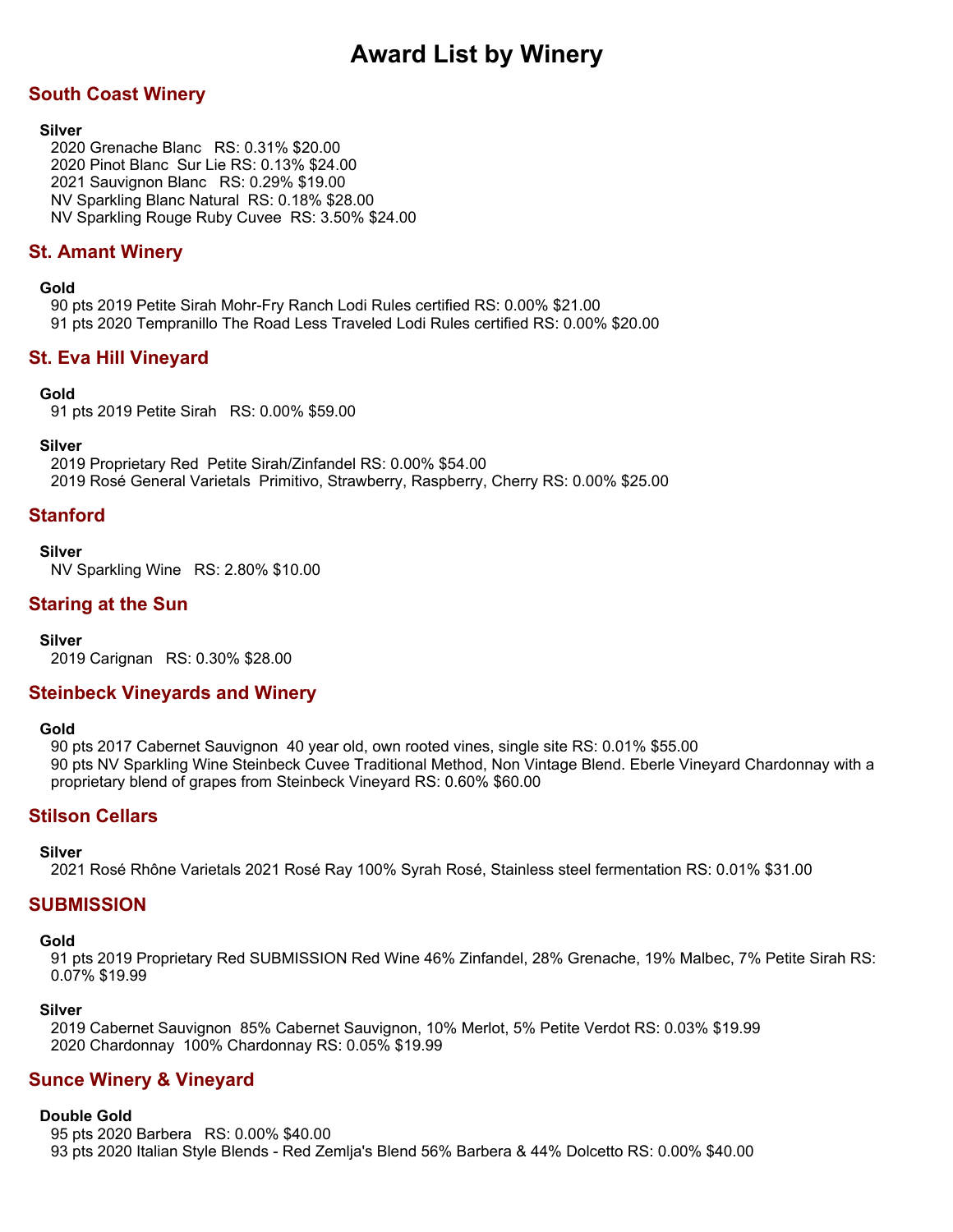# **Sunce Winery & Vineyard**

## **Gold**

90 pts 2017 Other Fortified Sweet Zora Barbera Reserve RS: 7.00% \$30.00 91 pts 2018 Cab/Syrah Blends CabShiraz, 50% Cabernet Sauvignon, 50% Syrah Winemaker's Reserve, Sonoma County RS: 0.00% \$46.00 90 pts 2018 Cabernet Franc Winemaker's Reserve RS: 0.02% \$46.00 90 pts 2018 Malbec Reserve RS: 0.00% \$44.00 91 pts 2018 Nebbiolo Reserve RS: 0.00% \$50.00 90 pts 2018 Prop Red-Tempranillo TGC 50% Tempranillo, 25% Grenache, 25% Cabernet Sauvignon, Reserve RS: 0.00% \$70.00 91 pts 2018 Tempranillo RS: 0.00% \$44.00 90 pts 2018 Zinfandel Old Clones RS: 0.00% \$40.00 92 pts 2019 Cabernet Franc RS: 0.00% \$46.00 90 pts 2019 GSM GSM RS: 0.00% \$42.00 92 pts 2019 Mission Rose Del Peru' RS: 0.00% \$36.00 90 pts 2019 Syrah Carneros Valley, Sonoma County RS: 0.02% \$40.00 90 pts 2019 Tempranillo RS: 0.00% \$44.00 90 pts 2019 White Port Muscat Port RS: 9.00% \$33.00 90 pts 2019 Zinfandel Winemaker's Reserve RS: 0.04% \$40.00 92 pts 2020 Cabernet Franc Central Coast RS: 0.00% \$46.00 92 pts 2020 Malvasia Nera Old Vines, Sonoma County RS: 0.00% \$45.00 93 pts 2020 Mission Rosa del Peru RS: 0.00% \$36.00 91 pts 2020 Montepulciano Sonoma County RS: 0.00% \$47.00 91 pts 2020 Mourvedre RS: 0.00% \$45.00 90 pts 2020 Pinot Noir Cuvee of Clones 667 & 777, Estate RS: 0.00% \$55.00 90 pts 2020 Primitivo Sonoma County RS: 0.00% \$40.00 90 pts 2020 Zinfandel Sonoma County RS: 0.00% \$40.00 93 pts 2020 Zinfandel Old Vine RS: 0.00% \$40.00

## **Sunrise Vineyards**

### **Silver**

2019 Cabernet Sauvignon Estate Cabernet Sauvignon Reserve 100% Estate Cabernet Sauvignon Reserve RS: 0.01% \$43.00

## **SVI**

### **Silver**

2016 Prop Red-Cab Sauv Delicate Princess 50% Cabernet Sauvignon, %30 Petite Sirah, 20% Sangiovese RS: 0.02% \$38.00 2017 Cinsault RS: 0.02% \$34.00

## **Sweetheart Vineyards**

**Silver**

2021 Rosé General Varietals Rosé of Tempranillo (100%). Small acreage, hand picked. RS: 0.01% \$20.00

## **Sycamore Ranch Vineyard & Winery**

## **Gold**

90 pts 2019 Proprietary Red Altitude 4576' 50% Zinfandel, 50% Syrah RS: 0.01% \$85.00 90 pts 2020 Merlot Paso Robles RS: 0.04% \$45.00 90 pts 2020 Mourvedre RS: 0.06% \$50.00 90 pts 2020 Mourvedre 85% Mourvèdre, 15% Petite Sirah RS: 0.10% \$45.00 93 pts 2020 Petit Verdot Paso Robles RS: 0.06% \$55.00 91 pts 2020 Syrah RS: 0.15% \$50.00

### **Silver**

2020 Cab/Syrah Blends Ranch Red 50% Cabernet Sauvignon, 50% Syrah RS: 1.00% \$45.00 2020 GSM 43% Grenache, 42% Syrah, 15% Mourvedre RS: 0.10% \$45.00 2020 Petite Sirah Notes of Blackberry Jam, Blueberry Compote, Dark Chocolate, Nutmeg and Dill RS: 0.17% \$60.00

2020 Primitivo RS: 0.10% \$40.00

2020 Roussanne Golden apple and pear flavor RS: 0.36% \$40.00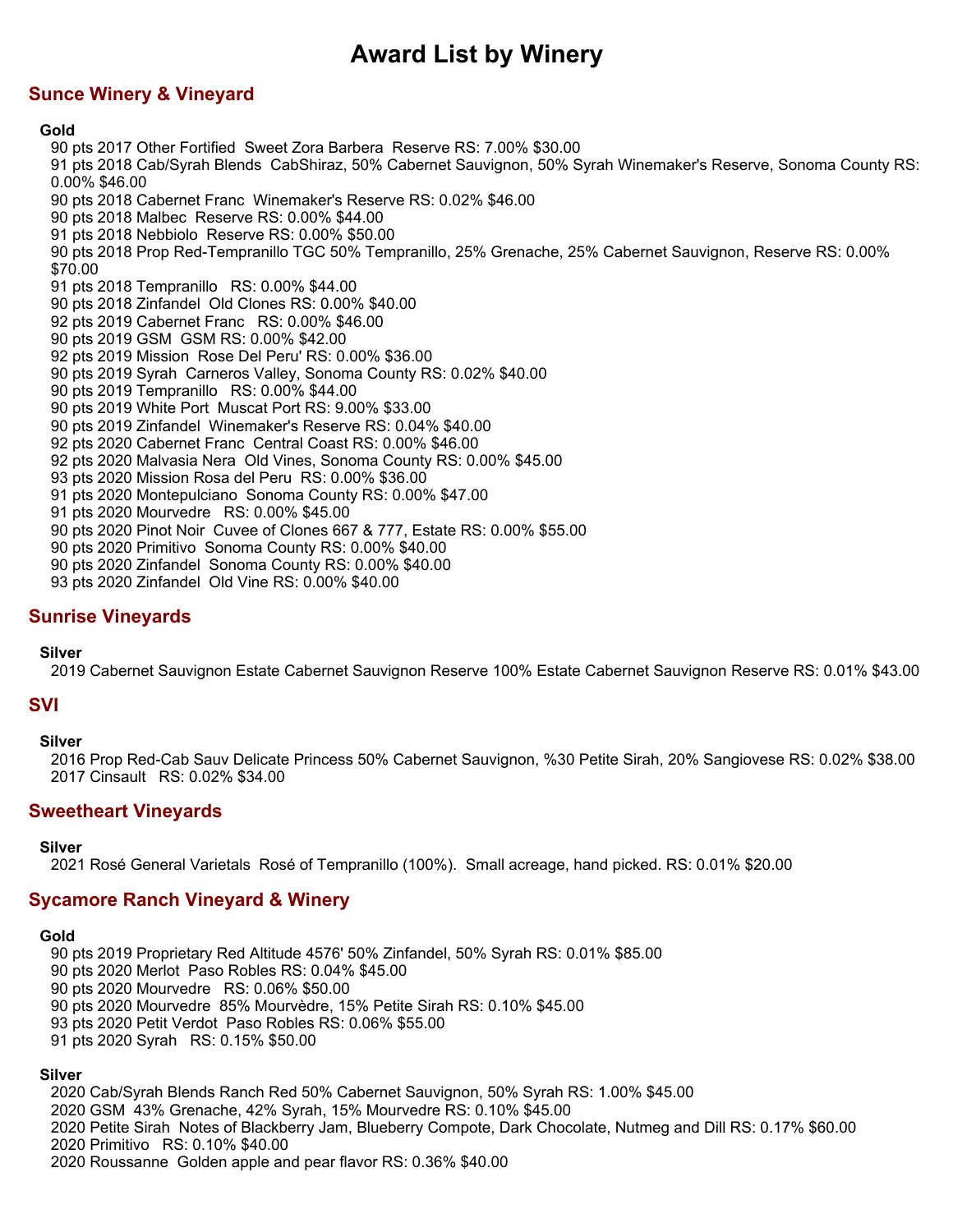## **Sycamore Ranch Vineyard & Winery**

#### **Silver**

2021 Rosé Rhône Varietals 42% Grenache, 30% Mourvedre, 28% Syrah Rose, Santa Barbera County RS: 0.01% \$40.00 2021 Viognier RS: 0.70% \$35.00

## **Table Eleven Wines**

#### **Gold**

92 pts 2019 Syrah Block 1, syrah; neutral oak; aged for 14 months RS: 0.00% \$45.00 90 pts 2021 Rosé Rhône Varietals Grenache Noir, no oak, 4 months on lees RS: 0.00% \$26.00

#### **Silver**

2018 Pinot Noir Block 7, Pommard Clone. neutral oak, 15 month oak RS: 0.00% \$52.00 2021 Viognier No oak RS: 0.00% \$28.00

## **Taft Street**

## **Gold**

90 pts 2019 Pinot Noir Garayistes, Sonoma County, Fifty Five, Thirty Seven RS: 0.01% \$42.00 90 pts 2021 Sauvignon Blanc Russian River, Sonoma County RS: 0.00% \$25.00

#### **Silver**

2018 Pinot Noir Sonoma County RS: 0.02% \$28.00 2019 Rhône Style Blends - Red Grenache 65%, Syrah 35%, Russian River, Sonoma County RS: 0.02% \$32.00 2021 Chardonnay Sonoma County RS: 0.00% \$24.00

## **Talbott**

## **Gold**

92 pts 2019 Chardonnay RS: 0.05% \$45.00

### **Silver**

2019 Pinot Noir Estate Grown RS: 0.01% \$50.00

## **Tara Bella Vineyard & Winery**

### **Silver**

2018 Cabernet Sauvignon Reserve Vineyard. 100% Cabernet Sauvignon Clone 4 RS: 0.00% \$80.00 2018 Cabernet Sauvignon Estate Vineyard. 100% Cabernet Sauvignon, Clone 7 RS: 0.00% \$80.00

## **Tarabrook Vineyard and Winery**

### **Silver**

2018 Zinfandel 100% Zinfandel RS: 0.01% \$30.00 2020 Grenache 100% Grenache RS: 0.01% \$30.00 2020 Petite Sirah 100% Petite Sirah RS: 0.01% \$30.00

## **Taralyn**

### **Silver**

NV Sparkling Rosé Brut Rose RS: 0.15% \$9.99 NV Sparkling Wine Brut RS: 0.00% \$9.99

## **Taylor Noelle Wines**

### **Silver**

2016 Malbec High Density Vineyard, planted 4 X 3 RS: 0.10% \$45.00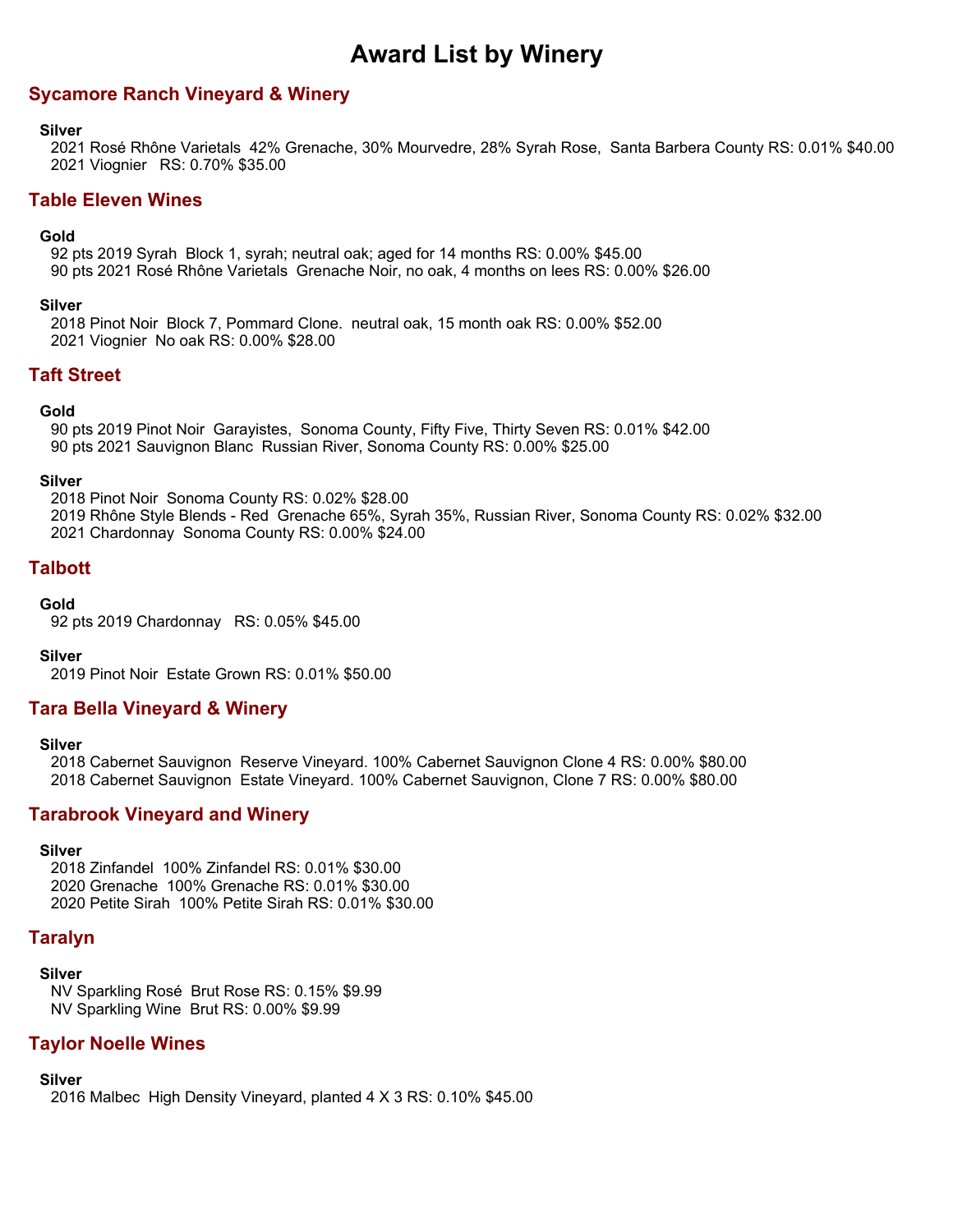# **The Dancing Fox Winery & Brewery**

#### **Gold**

90 pts 2012 Tempranillo "Old Father Vine" RS: 0.03% \$29.00 91 pts 2016 Petite Sirah RS: 0.06% \$38.00 90 pts 2017 Cabernet Franc "The Red Prince RS: 0.04% \$48.00

#### **Silver**

2015 Proprietary Red Red Blend; "Red Zorro" RS: 0.09% \$29.00 2018 Zinfandel Old Vine RS: 0.07% \$39.00

# **The Spice & Jam Trading Co.**

**Silver**

2020 Malbec RS: 0.37% \$19.00

## **The Succulent Cellar**

#### **Silver**

2020 Vermentino Estate RS: 0.50% \$25.00

## **THE VINEYARD 1924**

#### **Bronze**

2014 Cabernet Sauvignon 100% ESTATE GROWN, NON CERTIFIED ORGANIC PRODUCTION RS: 0.03% \$39.00

## **Thin Blue Wine Cellars**

#### **Silver**

NV Proprietary Red Petit Verdot /Cabernet Sav/ Alicante Bouschet RS: 0.00% \$34.99

## **Three Furies Wines**

### **Double Gold**

94 pts 2019 Pinot Noir Constant Vengeance 100% Pinot Noir, small lot RS: 0.00% \$85.00

## **Three Hills Winery**

#### **Gold**

90 pts 2018 Italian Style Blends - Red Vino Nobile - Super Tuscan 60% Sangiovese and 20% Cabernet and 20% Merlot. The Sangiovese wine has a long-extended maceration on the skins giving additional color, flavors, and tannins. Aged 30 Months in French Oak. RS: 0.01% \$39.00

### **Silver**

2018 White Port Spoiled Rotten Fortified Picpoul White Port. Crafted from the white Picpoul varietal, Alcohol 18.00% RS: 9.00% \$28.00

### **Bronze**

2018 Ruby Port Double Trouble Reserva Port Style Red (80% Zinfandel / 20% Syrah) Aged 30 months in French oak. RS: 9.00% \$58.00 2018 Zinfandel RS: 0.01% \$34.00

## **Tievoli**

### **Gold**

90 pts 2020 Prop Red-Zinfandel Tievoli 78% Zinfandel, 11% Barbera, 9% Petite Sirah, 2% Sangiovese RS: 0.39% \$19.00

#### **Silver**

2020 Zinfandel RS: 0.39% \$19.00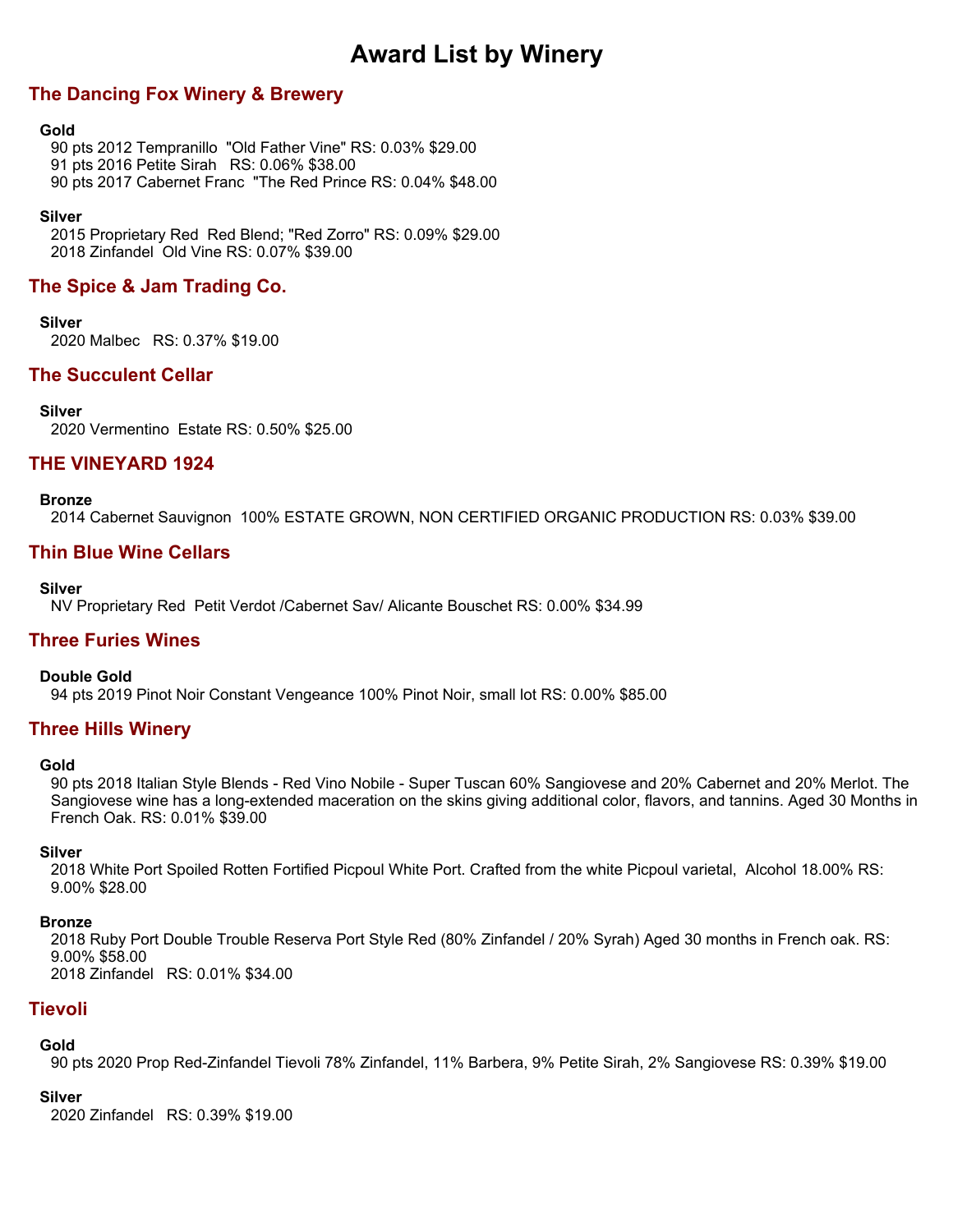# **Til the Last Sip**

## **Silver**

2021 Rosé Bordeaux Varietals 100% Malbec , Stainless steel, Strawberries, Melons, Aromas of Apricot & Stone Fruit RS: 3.00% \$33.99

## **Tiny Umbrellas**

## **Gold**

90 pts NV Muscat Moscato RS: 0.55% \$5.99

## **Silver**

NV Infused Other Fruit Fresh Strawberry RS: 0.80% \$5.99 NV Infused Other Fruit Sweet Sangria RS: 1.00% \$5.99 NV Infused Other Fruit Ripe Peach RS: 0.80% \$5.99 NV Infused Other Fruit Island Pineapple RS: 0.80% \$5.99 NV Muscat Moscato RS: 0.55% \$5.99 NV Pinot Grigio RS: 0.12% \$5.99 NV Proprietary Red Red Blend RS: 0.10% \$5.99

# **Toca Madera**

**Silver**

2018 Cab/Syrah Blends 50% Cabernet Sauvignon, 50% Syrah, Estate RS: 0.00% \$24.00

## **Toca Madera Winery**

**Gold**

90 pts 2018 Tempranillo 100%, Reserve RS: 0.00% \$32.00

## **Tom Mackey Cellars**

### **Gold**

90 pts 2019 Prop Red-Malbec Sirius Red Wine 60% Malbec, 40% Petit Verdot RS: 0.13% \$40.00

### **Silver**

2018 Petit Verdot RS: 0.00% \$40.00 2019 Merlot RS: 0.10% \$35.00

## **Tonti Family Wines**

### **Gold**

91 pts 2019 Zinfandel Tonti Family Wines 120 year old, organically dry farmed zinfandel RS: 0.04% \$64.00

## **Torch Cellars**

### **Gold**

90 pts 2021 Rosé Proprietary Single Vineyard: 82% Mourvedre 18% Malbec, barrel fermented, stainless. RS: 0.07% \$20.00

### **Silver**

2017 Merlot Single Vineyard: 100% Merlot, 100% New French Oak, 36mo. RS: 0.17% \$45.00

2017 Prop Red-Zinfandel Mélange Premiere Blend: 50% Zinfandel, 25% Syrah, 25% Grenache, 50% new French oak, 36mo. RS: 0.06% \$40.00

2017 Proprietary Red Torch Cellars Reserve Select Reserve : 48% Cabernet Sauvignon, 24%Tempranillo, 24% Malbec, 4% Petit Verdot, 50% new French oak, 36mo. RS: 0.04% \$50.00

2021 Chardonnay Single Vineyard: 100% Chardonnay, barrel fermented, sur lie aging, 5 mo. RS: 0.05% \$36.00

# **Travieso**

**Gold**

91 pts 2019 Zinfandel RS: 0.35% \$36.00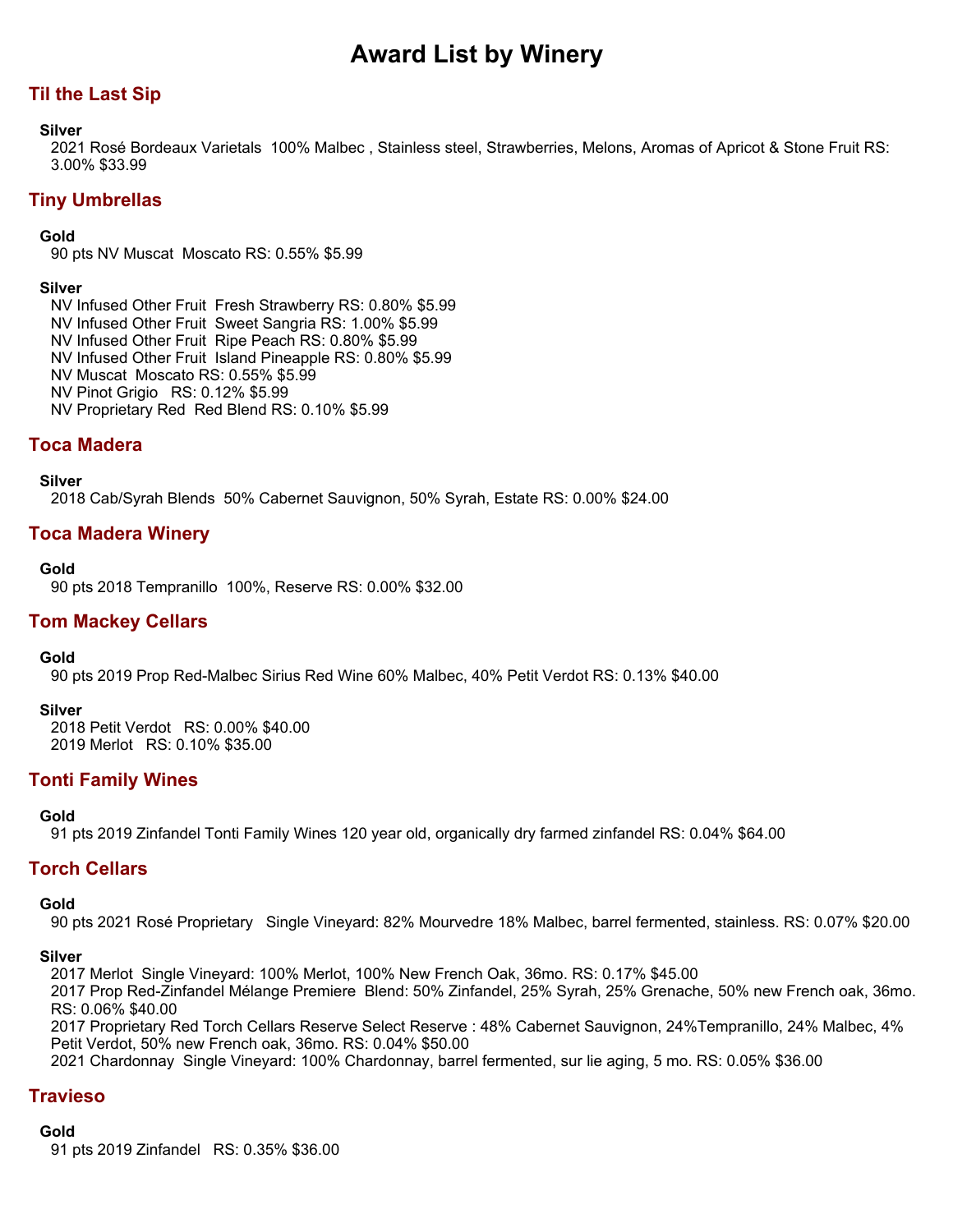# **Travieso**

## **Silver**

2015 Rhône Style Blends - Red 75% Grenache, 25% Syrah RS: 0.07% \$36.00

# **Trentadue**

## **Gold**

92 pts 2020 Montepulciano Old Orchared Estate RS: 0.00% \$30.00 93 pts 2020 Sangiovese Shoestring Estate RS: 0.20% \$34.00 90 pts 2021 Rosé Italian Varietals Sangiovese RS: 0.00% \$22.00

# **Trentadue La Storia**

## **Silver**

2019 Proprietary Red Alexander Valley, Sonoma County, Cuvee 32, Estate; 4% Merlot;45% Sangiovese; 40% Montepulciano; 8% Malbec; 3% Cab Franc; Cuvee 32, Estate RS: 0.00% \$28.00 2020 Cabernet Sauvignon Sonoma County RS: 0.20% \$30.00

# **Trentadue OPR**

**Gold**

91 pts 2020 Prop Red-Zinfandel Zin, P. Sirah, carignane RS: 0.30% \$15.00

# **Trestle Glen Vineyards**

### **Silver**

2018 Cabernet Sauvignon RS: 0.07% \$50.00 2019 Cabernet Sauvignon RS: 0.06% \$75.00 2019 Zinfandel RS: 0.06% \$35.00

## **Trevor Grace**

### **Double Gold**

93 pts 2020 Petit Verdot Estate RS: 0.00% \$32.00 96 pts 2020 Touriga Nacional Estate RS: 0.00% \$31.00

## **Gold**

91 pts 2019 Cabernet Sauvignon Estate RS: 0.00% \$35.00

# **Tribute**

### **Gold**

90 pts 2020 Chardonnay RS: 0.10% \$13.99

### **Silver**

2019 Cabernet Sauvignon RS: 0.30% \$16.99 2019 Pinot Noir RS: 0.30% \$13.99

# **TriCal Wine**

### **Gold**

90 pts 2019 Syrah RS: 0.00% \$38.00

**Bronze** 2019 Pinot Noir RS: 0.00% \$45.00

# **True Oak Vineyards**

## **Silver**

2019 Cabernet Sauvignon RS: 0.20% \$47.00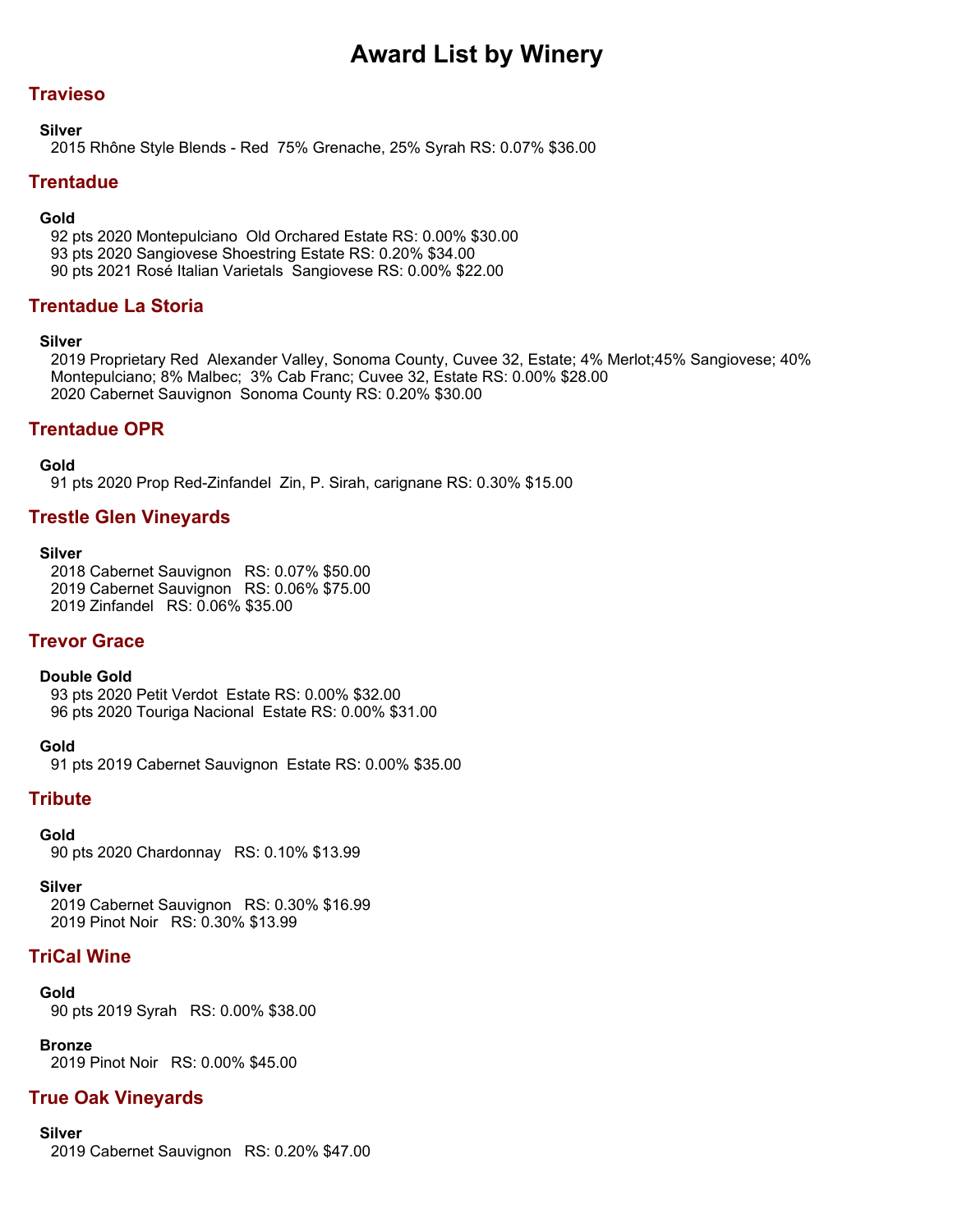# **Two Dogs Barking**

## **Gold**

90 pts 2018 Cabernet Sauvignon Cuvee Olivia 93% Cabernet Sauvignon, 7% Petit Verdot RS: 0.30% \$28.00

## **Two Dot Wine**

## **Silver**

2020 Grenache 82% Grenache, 18% Roussanne, 100% Bennett Valley Dry Stack Vineyard grapes. RS: 0.00% \$32.00 2021 Roussanne 100% Roussanne from Bennet Valley AVA RS: 0.00% \$28.00

# **Uphill Vineyards**

## **Gold**

90 pts 2017 Primitivo Estate RS: 0.00% \$30.00

## **Silver**

2017 Tempranillo Estate RS: 0.00% \$33.00 2017 Tempranillo Reserve, Estate RS: 0.00% \$39.00 2018 Tannat Estate RS: 0.00% \$30.00

## **UPSHOT Wines**

## **Gold**

90 pts 2019 Proprietary Red 32% Malbec, 32% Zinfandel, 25% Merlot, 6% Petit Verdot, 5% Riesling RS: 0.04% \$19.00

## **Silver**

2019 Proprietary White 53% Grenache blanc, 18% Pinot noir, 16% Gewürztraminer, 8% Viognier, 5% Sauvignon blanc RS: 0.02% \$19.00

## **Ursa Vineyards**

### **Gold**

90 pts 2018 Souzão RS: 0.00% \$32.00

### **Silver**

2018 Cabernet Sauvignon RS: 0.00% \$32.00 2018 Petite Sirah RS: 0.00% \$30.00 2018 Proprietary Red 50% Syrah, 50% Petite Sirah RS: 0.00% \$25.00 2018 Tannat Ferrell Ranch RS: 0.00% \$34.00 2018 Zinfandel RS: 0.00% \$32.00 2020 Viognier RS: 0.00% \$24.00 NV Proprietary Red Major Red 40% Petite Sirah, 25% Syrah, 14% Viognier, 12% Alicante Bouschet, 9% Barbera RS: 0.00% \$18.00

## **Vampire Wine**

**Silver**

2020 Cabernet Sauvignon RS: 0.40% \$12.95

## **Vargas**

### **Double Gold**

93 pts 2019 Prop Red-Cab Sauv 80% Cabernet Sauvignon, 20% Tempranillo CS? RS: 0.30% \$29.00 94 pts 2021 Rosé Rhône Varietals Costa Rosa Grenache, Aromas of Strawberry, Raspberry, Lavender, Black Olive RS: 0.30% \$27.00

### **Gold**

90 pts 2019 Petite Sirah RS: 0.30% \$38.00 90 pts 2020 Malbec Matador Paso Robles RS: 0.30% \$38.00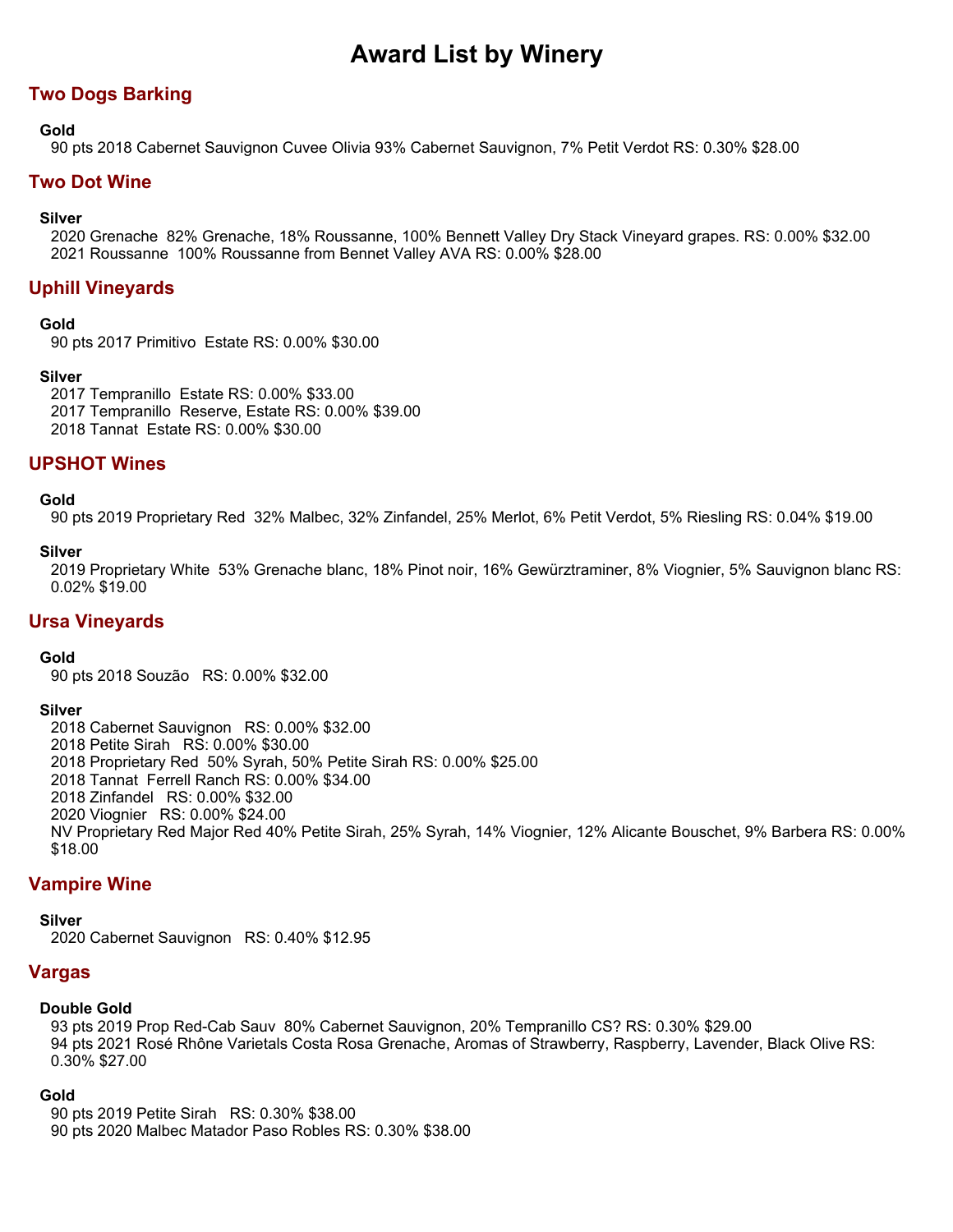# **Vargas**

**Silver**

2019 Tempranillo RS: 0.30% \$29.00 2020 GSM 50% Grenache, 25% Mourvedre, 25% Syrah RS: 0.30% \$29.00 2020 Zinfandel RS: 0.20% \$29.00 2021 Albariño RS: 0.20% \$27.00

## **Verada**

**Silver**

2020 Chardonnay Tri-County Chardonnay 60% Santa Barbara, 29% Monterey, 11% Sonoma, notes of honeycrisp apple & juicy pear, followed by creamy butter, bright citrus and hint of oaky vanilla RS: 0.19% \$16.99

# **Verde Vineyards**

## **Double Gold**

94 pts 2019 Dornfelder Dornfelder 100% Verde Vineyards. Aged 17 months, 30% French Oak. RS: 0.20% \$35.00

## **Gold**

92 pts 2018 Meritage Red Tess' Estate Blend Bordeaux Blend. 75% Cabernet Sauvignon; 15% Malbec; 10% Petite Verdot. RS: 0.20% \$46.00

92 pts 2019 Sangiovese Verde Vineyards Sangiovese 90% Sangiovese; 10% Merlot. Aged 17 months, 30% new American oak. RS: 0.20% \$35.00

## **Silver**

2018 Cabernet Sauvignon Estate, 91% Cabernet Sauvignon; 5% Malbec; 4% Petite Verdot RS: 0.20% \$42.00

2018 Meritage Red Sophie's Estate Blend Estate, Bordeaux blend. 50% Cabernet Sauvignon; 14% Cab Franc; 26% Malbec; 10% Petite Verdot. RS: 0.20% \$33.00

2019 Italian Style Blends - Red Reigna's Blend Estate, Super Tuscan Blend; 60% Sangiovese; 40% Cabernet Sauvignon. RS: 0.20% \$42.00

2020 Chardonnay Barrel aged primarily in new oak (both French and American). RS: 0.20% \$35.00

# **Viaggio On The River Estate and Winery**

### **Silver**

2015 Malbec Estate, "Desperado" RS: 0.50% \$26.00 2017 Barbera Estate, "River's Redemption" Reserve RS: 0.50% \$27.00

## **Viano Vineyards**

### **Gold**

93 pts 2017 Petite Sirah Estate grown, Reserve with Dark Fruit Flavors RS: 0.01% \$22.00

### **Silver**

2015 Cabernet Sauvignon Sandstone Estate grown RS: 0.01% \$22.00 2017 Sangiovese Sangiovese Reserva Estate grown, Brunello Clone RS: 0.01% \$22.00

## **Victor Hugo**

### **Gold**

90 pts 2018 Merlot RS: 0.04% \$24.00

90 pts 2019 Petite Sirah Estate, Aromas of Black Pepper, Bay Leaf and Cloves RS: 0.02% \$28.00

90 pts 2019 Tannat RS: 0.02% \$30.00

91 pts 2019 Zinfandel RS: 0.04% \$28.00

90 pts 2021 Rosé Proprietary 26% Tannat, 34% Malbec, 22% Syrah, 18% Cabernet Sauvignon RS: 0.02% \$20.00

## **Silver**

2018 Cabernet Sauvignon RS: 0.01% \$30.00 2018 Meritage Red Opulence Estate; 33% Merlot, 22% Cab Franc, 20% Petit Verdot, 10% Malbec, 15% Cabernet Sauvignon. Hints of Ripe Cherries, Sage and All Spice RS: 0.02% \$34.00 2019 Malbec RS: 0.02% \$28.00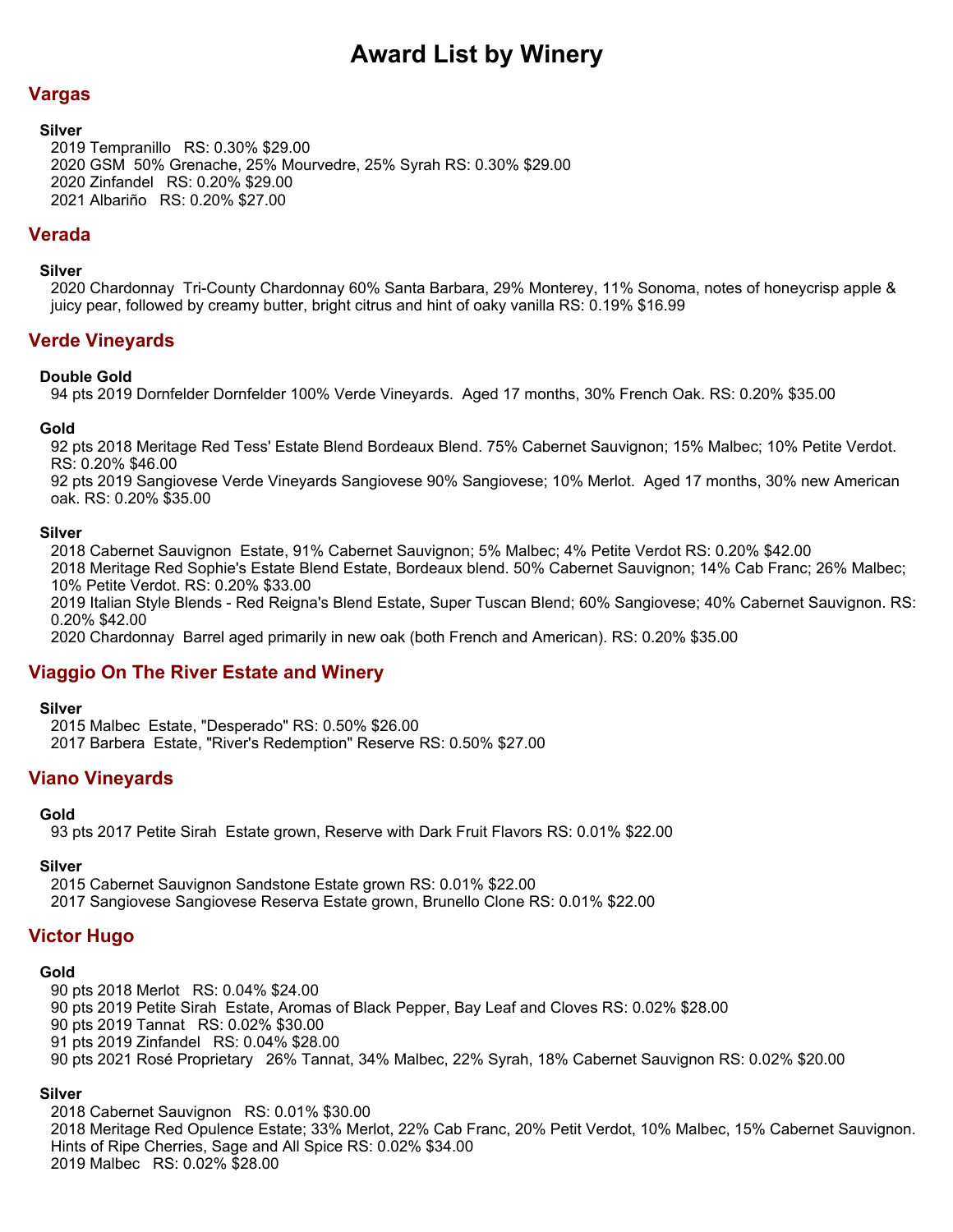# **Victor Hugo**

### **Silver**

2019 Petit Verdot RS: 0.02% \$30.00 2019 Prop Red-Merlot Hunchback 50% Merlot, 39% Petite Sirah, 11% Syrah RS: 0.04% \$22.00 2020 Viognier RS: 0.02% \$24.00

## **Villein**

**Silver**

2019 Syrah RS: 0.00% \$50.00

## **Vino Noceto**

**Double Gold**

93 pts 2018 Sangiovese Riserva 98% Sangiovese, 1% Barbera, 1% Petite Sirah; Estate-grown fruit RS: 0.01% \$39.00

## **Silver**

2017 Aglianico Fumo e Terra RS: 0.01% \$49.00

2018 Sangiovese Noceto 97% Sangiovese, 3% Canaiolo Nero; Estate-grown fruit RS: 0.01% \$28.00

2019 Teroldego Noce di Noce Certified Green Lodi Rules, Certified Sustainable RS: 0.01% \$34.00

2021 Rosé Italian Varietals Rosato di Sangiovese 99% Sangiovese, 1% Canaiolo Nero; Estate-grown fruit RS: 0.50% \$26.00

# **Vinos Unidos**

**Silver**

2016 Cabernet Sauvignon St. Helena RS: 0.02% \$85.00

# **VJB Cellars**

### **Silver**

2018 Aglianico 100% Aglianico, Estate RS: 0.01% \$52.00 2018 Negroamaro Estate RS: 0.02% \$50.00 2018 Sangiovese 100% Sangiovese, Estate RS: 0.10% \$54.00

## **Volatus Wine**

### **Double Gold**

94 pts 2020 Tannat Bloody Well Right RS: 0.01% \$38.00 93 pts 2020 Zinfandel G-LOC RS: 0.01% \$42.00

### **Gold**

90 pts 2020 Cabernet Sauvignon Morte De Caelo RS: 0.01% \$46.00

### **Silver**

2020 Pinot Noir Triple W 100% Pinot Noir, Adelaida Districe RS: 0.01% \$36.00 2020 Prop Red-Cab Sauv TOPGUN Cuvee Cabernet Sauvignon 55% / Petit Verdot 27% / Malbec 18% RS: 0.01% \$36.00 2021 Chardonnay Dancing in the Moonlight RS: 0.01% \$46.00

# **Voluptuary Wine**

### **Silver**

2020 Tannat The Sower 90% Tannat, 10% Petite Sirah, aged on Maple, hikory mesquite & chared oak woods RS: 0.01% \$48.00

## **Wachira Wines**

### **Silver**

2020 Muscat RS: 0.30% \$28.00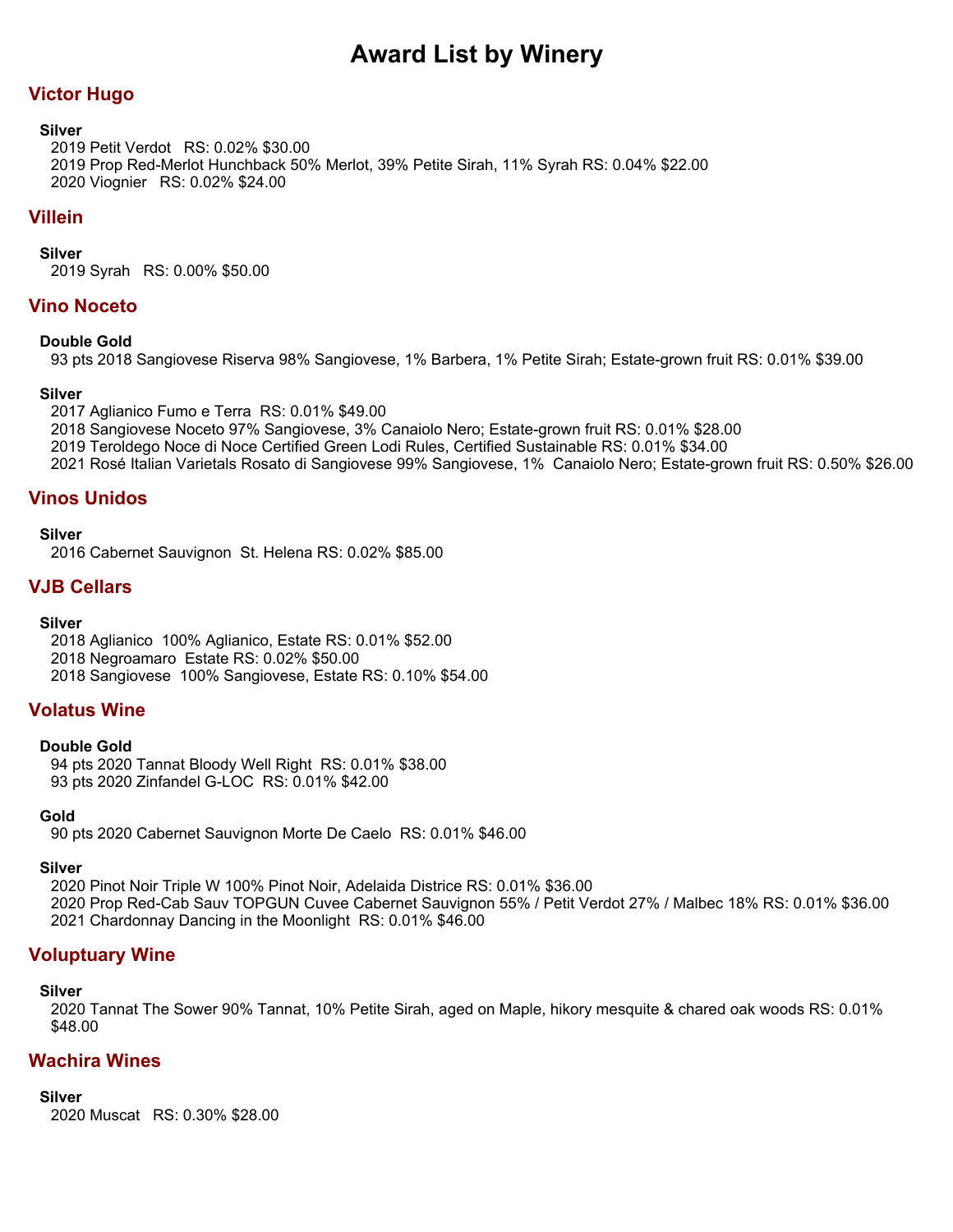# **Waters Edge Winery of Long Beach**

### **Bronze**

2021 Zinfandel Alamitos RS: 0.01% \$41.00

## **Wedgewood Vintners**

#### **Silver**

2019 Meritage Red Symphony Left Bank Bordeaux Style Blend RS: 0.12% \$45.00 2019 Proprietary Red Machaia Cabernet Sauvignon (45%), Sangiovese (32%), Merlot (9%), Mourvedre (9%) Petit Sirah (5%) RS: 0.60% \$45.00

## **Weibel Family**

### **Gold**

90 pts 2020 Chardonnay RS: 0.15% \$14.95 90 pts 2020 Sparkling Rouge Syrah RS: 3.50% \$18.00 90 pts NV Infused Sparkling Wine White, Almond Flavor RS: 5.50% \$12.00

#### **Silver**

2019 Cabernet Sauvignon 97.8% Cabernet Sauvignon, 2.2% Merlot RS: 0.20% \$18.95 2020 Syrah RS: 2.50% \$22.00 NV Infused Sparkling Wine White, Peach Mango Flavor RS: 7.00% \$12.00 NV Sparkling Wine White RS: 1.75% \$12.00

## **Wellington Cellars**

#### **Double Gold**

91 pts 2018 Cab/Syrah Blends Il Patron Estate RS: 0.01% \$58.00

#### **Silver**

2018 Malbec 100% Malbec , Estate RS: 0.10% \$58.00

## **Whipstitch**

#### **Silver**

2018 Petite Sirah RS: 5.50% \$22.00

## **Wiens Family Cellars**

### **Gold**

90 pts 2018 Tempranillo RS: 0.20% \$42.00 90 pts 2019 Cabernet Franc RS: 0.20% \$38.00 90 pts 2019 Syrah Estate Reserve RS: 0.20% \$42.00 90 pts 2021 Fiano RS: 0.20% \$28.00

### **Silver**

2018 Cabernet Franc RS: 0.20% \$38.00 2018 Montepulciano RS: 0.20% \$38.00 2018 Proprietary Red Dos Melodias 50% TEMRANILLO, 50% PETITE SIRAH RS: 0.20% \$42.00 2018 Proprietary Red Dualis 50% CABERNET SAUVIGNON, 50% PRIMITIVO, Reserve RS: 0.50% \$59.00 2019 Dolcetto RS: 0.20% \$38.00 2019 Malbec Reserve RS: 0.20% \$95.00 2019 Merlot Reserve RS: 0.20% \$95.00 2019 Montepulciano RS: 0.20% \$38.00 2019 Petite Sirah Bare Knuckle RS: 0.20% \$44.00 2019 Pinot Noir RS: 0.20% \$42.00 2019 Syrah Reserve RS: 0.20% \$95.00 2020 Chardonnay Reserve RS: 0.20% \$38.00 2021 Albariño RS: 0.20% \$26.00 2021 Pinot Grigio RS: 0.20% \$28.00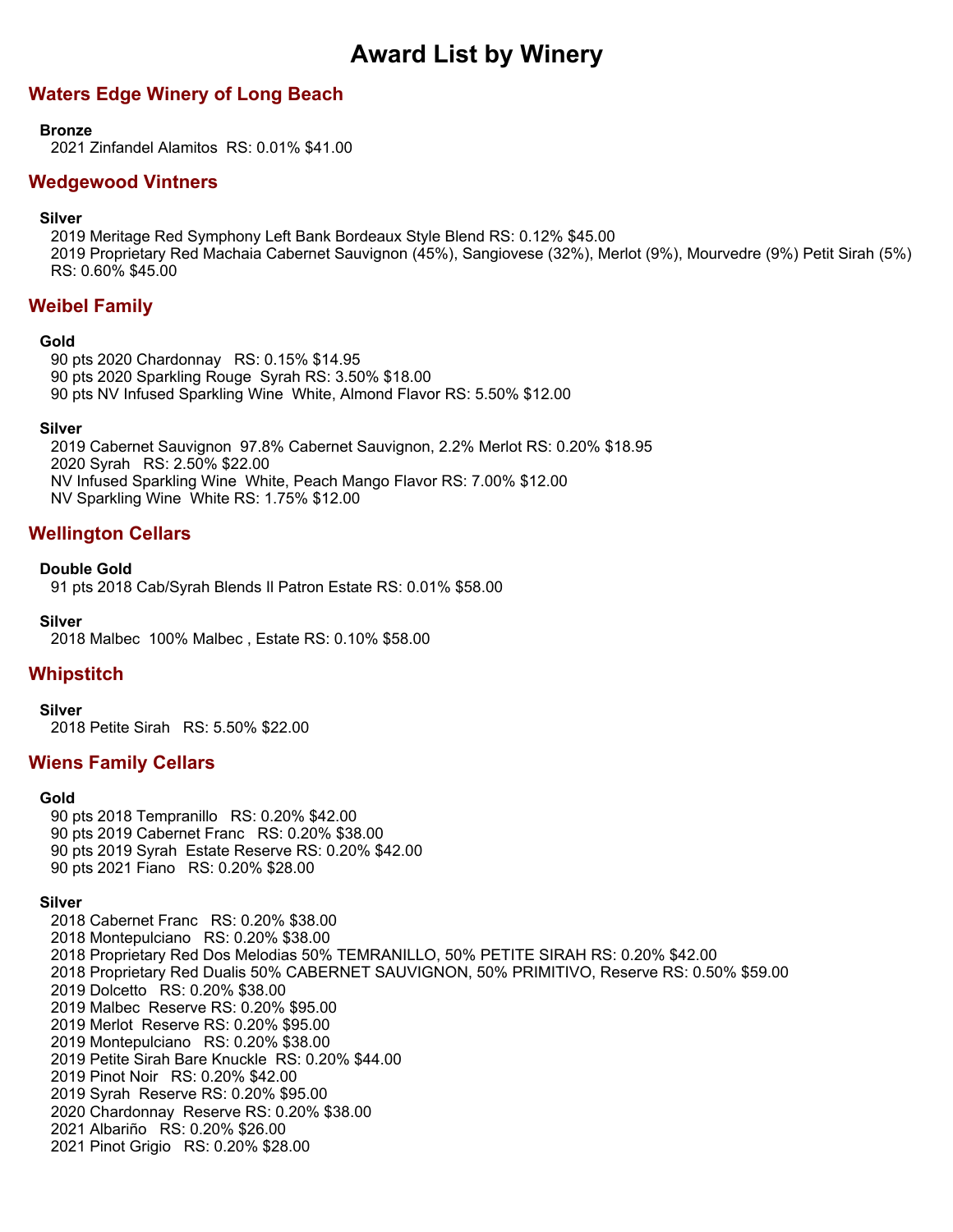## **WildEye Winery**

#### **Silver**

2019 Cabernet Sauvignon 100% Cabernet Sauvignon RS: 0.15% \$34.99 2020 Proprietary Red 37% Petite Verdot, 35% Zinfandel, 15% Petite Sirah, 13% Carignane RS: 0.35% \$24.99

## **William Hill Estate Winery**

### **Gold**

91 pts 2020 Chardonnay RS: 0.45% \$30.00 91 pts 2020 Sauvignon Blanc RS: 0.45% \$17.00

### **Silver**

2019 Chardonnay RS: 0.54% \$17.00

## **Wilson Creek Winery**

### **Gold**

90 pts 2019 GSM 57% Grenache, 41% Syrah, 2% Mourvedre RS: 0.45% \$49.99

### **Silver**

2019 Cabernet Franc 92% Cabernet Franc, 5% Petite Verdot, 3% Cabernet Sauvignon RS: 0.40% \$59.99 2020 Roussanne 90% Roussanne, 5% Sauvignon Blanc, 3% Pinot Gris, 2% Chardonnay RS: 0.44% \$26.99 2021 Viognier 100% Viognier RS: 0.70% \$34.99

## **Wilson Family Winery**

#### **Double Gold**

97 pts 2019 Zinfandel Zanfandel, Knotty & Twisted RS: 0.10% \$30.00

#### **Gold**

90 pts 2019 Prop Red-Petite Sirah 75% Petite Sirah, 25% Petit Verdot, Dark Water RS: 0.10% \$32.00 90 pts 2019 Zinfandel Zin Fan Dale RS: 0.10% \$30.00

### **Silver**

2019 Cabernet Sauvignon Castaway RS: 0.10% \$38.00

2019 Petite Sirah Lochness Monster RS: 0.01% \$32.00

2019 Pinot Noir Siren's Song RS: 0.10% \$32.00

2019 Pinot Noir Eternal Optimist RS: 0.10% \$32.00

2019 Syrah Lusca RS: 0.10% \$32.00

2019 Zinfandel Jolly Roger Late Harvest RS: 6.00% \$32.00

2020 Chardonnay Great White RS: 0.10% \$26.00

## **Windwalker Vineyard**

#### **Gold**

90 pts 2019 Primitivo RS: 0.15% \$37.00 91 pts 2019 Zinfandel RS: 0.50% \$37.00 93 pts 2020 Alicante Bouschet RS: 0.05% \$32.00

#### **Silver**

2019 Cabernet Franc Fair Play Estate RS: 0.10% \$29.00 2019 Merlot Estate RS: 0.00% \$34.00 2020 Malbec Fair Play RS: 0.07% \$31.00

## **Winemaker's Selection**

### **Gold**

90 pts 2019 Cabernet Sauvignon RS: 0.00% \$14.98 90 pts 2020 Chardonnay Cellar Reserve RS: 0.20% \$14.98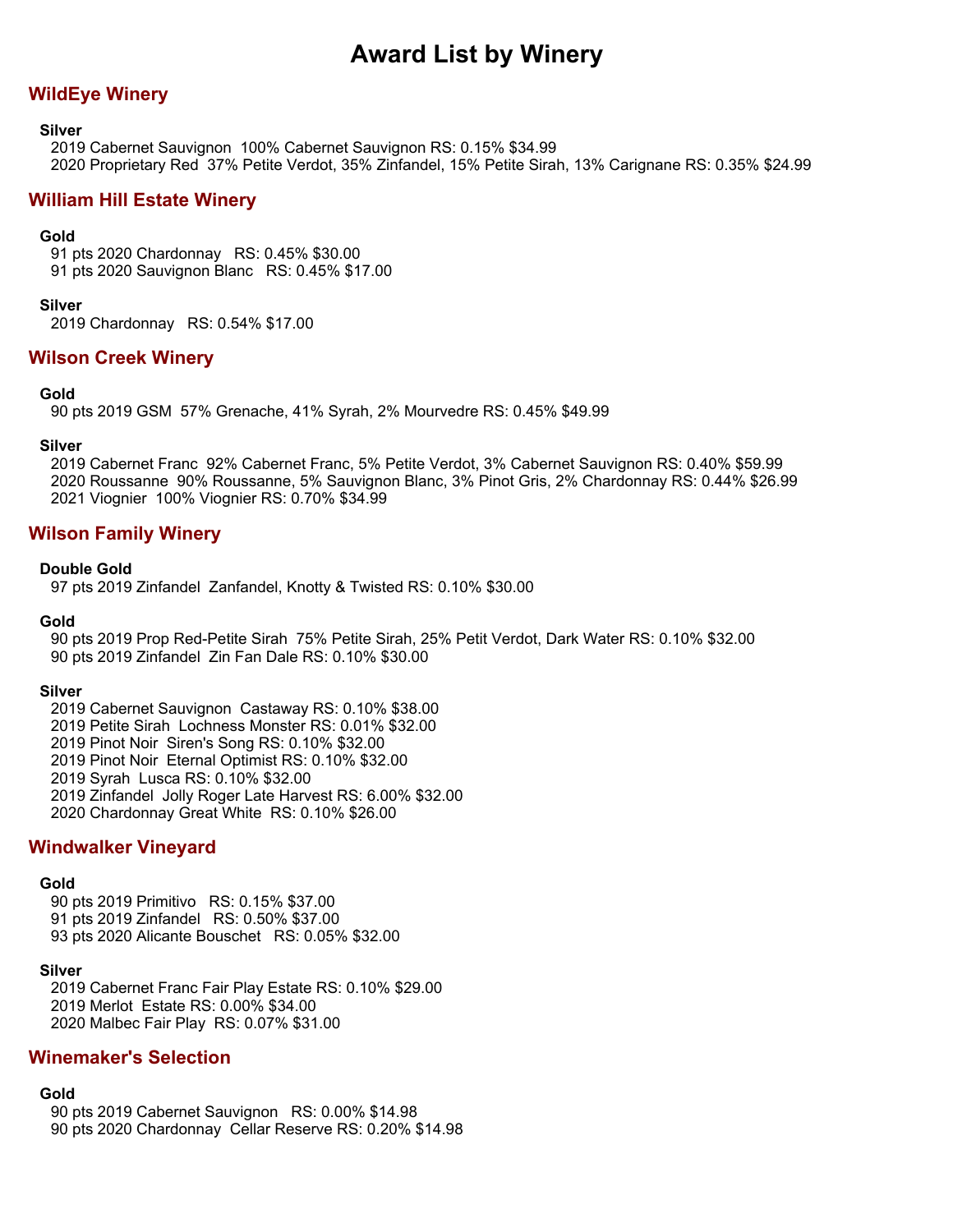# **Wines for Lunch**

## **Silver**

2018 Merlot RS: 0.03% \$20.00 2021 Sparkling Rosé RS: 0.05% \$28.00

## **Wise Villa Winery**

## **Gold**

90 pts 2019 Tannat Estate RS: 0.20% \$43.37 90 pts 2020 Sangiovese Estate RS: 0.30% \$32.27 91 pts 2021 Torrontes Estate RS: 0.50% \$32.27

## **Silver**

2019 Petite Sirah Estate Grown RS: 0.60% \$32.27 2019 Syrah Estate Grown RS: 0.40% \$42.27 2019 Zinfandel Estate Grown RS: 0.40% \$29.27

2020 Meritage Red Wisdom of Wise Cabernet Sauvignon, Merlot, Cabernet Franc, Malbec, Estate RS: 0.60% \$29.00 2021 Rosé Proprietary Bouquet of Roses, 70% Syrah, 30% Pinot Noir, Estate Grown RS: 0.50% \$27.77

# **Wolff Vineyards**

## **Gold**

90 pts 2020 Teroldego RS: 0.01% \$37.00

## **Silver**

2018 Pinot Noir Estate RS: 0.03% \$39.00 2020 Petite Sirah RS: 0.07% \$38.00 2020 Syrah Estate RS: 0.01% \$30.00 2021 Chardonnay RS: 0.25% \$29.00

# **Wood Family Vineyards**

### **Double Gold**

95 pts 2019 Syrah RS: 0.11% \$36.00

### **Gold**

92 pts 2018 Cabernet Sauvignon "Clone 30" Cabernet Sauvignon Barrel Aged RS: 0.01% \$60.00

### **Silver**

2018 Cabernet Sauvignon Especial RS: 0.02% \$55.00 2020 GSM 52% Grenache, 35% Syrah, 13% Mourvedre RS: 0.09% \$36.00

## **Woodenhead**

### **Gold**

91 pts 2018 Zinfandel Dry Farmed, 80+year old vines RS: 0.00% \$40.00 90 pts 2019 Zinfandel 1925/1939 Old Vine 100% Zinfandel, planted in 1925 and 1939 RS: 0.00% \$35.00

## **Silver**

2017 Pinot Noir Cinder Cone 100% Pinot Noir, planted in 1972 RS: 0.00% \$70.00

# **Woof'n Rose Winery**

## **Silver**

2018 Cabernet Franc 100% Cabernet Franc , Estate. RS: 0.20% \$32.00 2018 Cabernet Sauvignon 100% Cabernet Sauvignon, Estate. RS: 0.20% \$32.00 2018 Meritage Red Eglantine Estate, 41% Merlot, 24% Cabernet Franc, 20% Malbec, 7% Cabernet Sauvignon, 7 % Carmenere, 1% Petit Verdot. state. RS: 0.20% \$32.00 2018 Meritage Red Happy Tails 77% Cabernet Franc & 23% Cabernet Sauvignon, Estate. RS: 0.20% \$30.00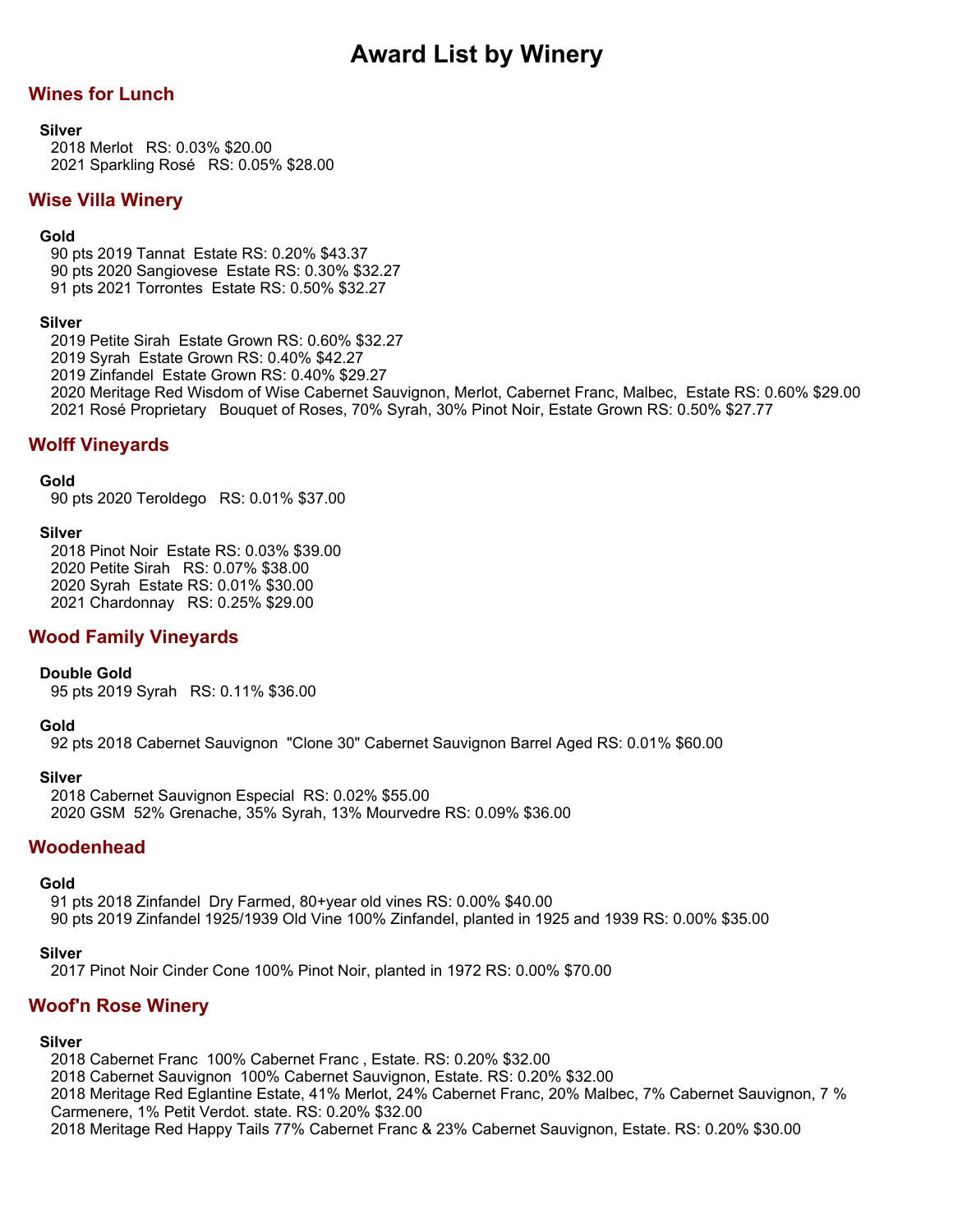# **Wyethia Flame**

## **Gold**

90 pts 2021 Rosé Italian Varietals Rose of Dolcetto, with hints of Watermelon, Lime, Strawberry RS: 0.41% \$21.00

## **ZD Wines**

## **Silver**

2019 Cabernet Sauvignon 94% Cabernet Sauvignon, 6% Petit Verdot RS: 0.13% \$75.00

## **Zina Hyde Cunningham**

### **Gold**

90 pts 2019 Petite Sirah Ricetti Lane RS: 0.04% \$48.00 90 pts 2019 Zinfandel Estate, Menecini, Old Vine RS: 0.02% \$48.00

### **Silver**

2019 Carignan Ricetti Old Vine RS: 0.04% \$40.00

## **ZXQ Vineyards**

### **Gold**

90 pts 2017 Cabernet Franc 2017 Unoaked Cabernet Franc, Estate RS: 0.01% \$52.00 90 pts 2017 Cabernet Franc Estate RS: 0.01% \$52.00

### **Silver**

2017 Meritage Red No Level Ground 59% Merlot, 35% Cabernet Franc, 6% Petite Verdot RS: 0.01% \$52.00

## **Bronze**

2017 Meritage Red On Belay 49% Cabernet Sauvignon, 36% Merlot, 9% Cabernet Franc, 6% Petite Verdot. RS: 0.01% \$52.00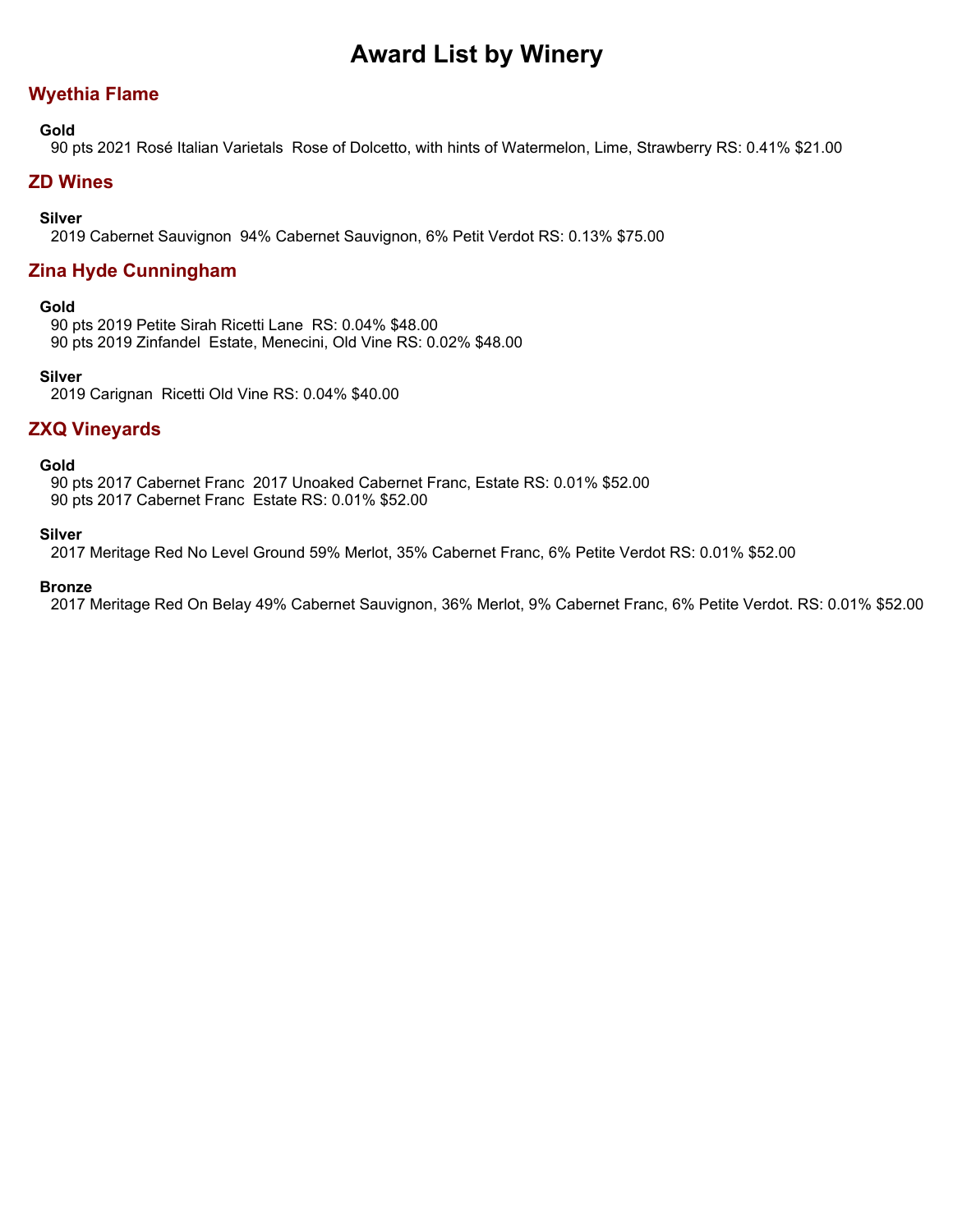# **Aglianico**

#### **Silver**

\$52.00 RS: 0.01% VJB Cellars 2018 100% Aglianico, Estate \$49.00 RS: 0.01% Vino Noceto 2017 Fumo e Terra \$10.99 RS: 0.04% Kevin Herman 2019 Aglianico 100%

#### **Bronze**

\$32.00 RS: 0.02% Rosa d'Oro Vineyards NV 100% Estate Aglianico

## **Albariño**

### **Gold**

90 pts \$40.00 RS: 0.00% MEA Wine 2021 Estate Grown 90 pts \$33.00 RS: 0.02% Bushong Vintage Company 2021 Spanish Castle Queen 100% 90 pts \$25.00 RS: 0.00% Lewis Grace 2021 **Silver** \$42.00 RS: 0.00% Brick Barn Wine Estate 2019 Estate \$35.00 RS: 0.00% Las Positas Vineyards 2020 \$30.00 RS: 0.01% Second Line Wines 2021 L'ACADIANE Sonoma Coast, 100% Albariño \$27.00 RS: 0.20% Vargas 2021 \$26.00 RS: 0.05% Fenestra 2021 Bouquet of citrus, honeydew, nectarine and almond. \$26.00 RS: 0.20% Wiens Family Cellars 2021 \$25.00 RS: 0.50% Dorner Family Vineyard 2021 Stainless Steel \$24.00 RS: 0.03% Bodegas Colibri 2021 Ruth's Garden \$24.00 RS: 0.04% Harney Lane 2021 Albarino \$24.00 RS: 0.20% Oak Farm Vineyards 2021 Estate \$14.00 RS: 0.00% Allan Hancock College Winery 2020 100% Albarino, Stainless steel

#### **Bronze**

\$20.00 RS: 0.20% Barr Estate Winery 2020 100% Albarino Estate

## **Alicante Bouschet**

### **Gold**

91 pts \$42.00 RS: 0.02% Frog's Tooth Winery 2018 93 pts \$32.00 RS: 0.05% Windwalker Vineyard 2020 **Silver** \$30.00 RS: 0.30% Milliaire Winery 2019 "Alley Cat" \$29.00 RS: 0.00% Jeff Runquist 2020 \$28.00 RS: 0.00% Obscurity Cellars 2019 Alice's Biscuits Estate \$25.00 RS: 0.05% Dutchman Vineyard 2019 100% Alicante Bouschet

95 pts \$40.00 RS: 0.00% Sunce Winery & Vineyard 2020

### **Barbera**

### **Double Gold**

95 pts \$28.00 RS: 0.03% Macchia 2020 Infamous **Gold** 90 pts \$42.00 RS: 0.10% Nicholson Vineyards 2019 90 pts \$38.00 RS: 0.00% Las Positas Vineyards 2017 90 pts \$32.00 RS: 0.40% Karmere 2020 Empress Julie Ann 90 pts \$26.00 RS: 0.30% Milliaire Winery 2019 Vineyard Selection 90 pts \$24.90 RS: 0.01% Kirigin Cellars 2018 92 pts \$24.00 RS: 0.04% Macchia 2020 Delicious **Silver** \$48.00 RS: 0.00% Jeff Runquist 2020 Sierra Foothills, Reserve \$35.00 RS: 0.00% Amador Cellars 2019 18 months on 25% new French & American oak. \$35.00 RS: 0.02% Russian Ridge Winery 2018 \$32.00 RS: 0.00% DeWitt Vineyard 2018 \$32.00 RS: 0.00% Bella Grace Vineyards 2019 2019 Amador Barbera \$30.00 RS: 0.00% Lewis Grace 2020 \$29.99 RS: 0.10% Polynesian Girl 2018 2018 Barbera Barnera Estate Grown, Produced and Bottled \$28.00 RS: 0.00% Kehret Vineyards 2019 \$27.00 RS: 0.50% Viaggio On The River Estate and Winery 2017 Estate, "River's Redemption" Reserve \$26.00 RS: 0.11% Oak Farm Vineyards 2019 \$24.00 RS: 0.00% Drytown Cellars 2019 Reserve \$17.00 RS: 0.30% Sobon Estate 2019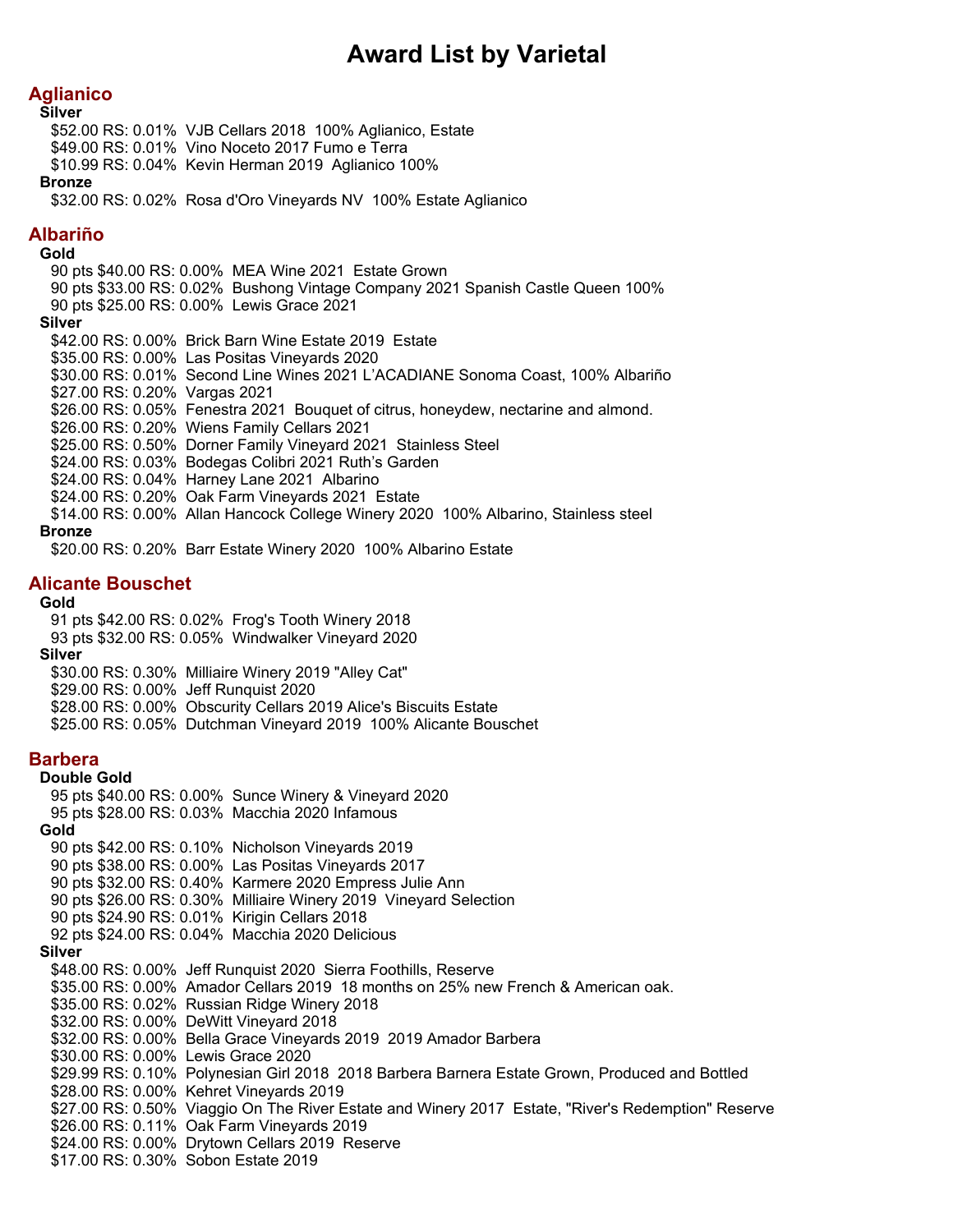## **Bourboulenc**

#### **Gold**

91 pts \$32.00 RS: 0.00% Acquiesce Winery & Vineyards 2021 Estate, Lodi

## **Cab/Syrah Blends**

#### **Double Gold**

91 pts \$58.00 RS: 0.01% Wellington Cellars 2018 Il Patron Estate

#### **Gold**

91 pts \$67.00 RS: 0.00% Four Lanterns Winery 2018 Kharis 45% Cabernet Sauvignon, 39% Syrah, 10% Tempranillo, 6% Cabernet Franc

90 pts \$65.00 RS: 0.05% Heavens Hill Estate 2019 Boho Blend 75% Syrah, 20% Cabernet Sauvignon, 5% Grenache

91 pts \$46.00 RS: 0.00% Sunce Winery & Vineyard 2018 CabShiraz, 50% Cabernet Sauvignon, 50% Syrah Winemaker's Reserve, Sonoma County

90 pts \$42.00 RS: 0.02% Red Soles Winery 2019 Paso Doble Syrah 50%/ Cabernet Sauvignon 50% Estate Grown, Willow Creek District

#### **Silver**

\$72.00 RS: 0.14% Doffo Winery 2019 "Mist Ura." 60% CABERNET SAUVIGNON - 40% SYRAH \$45.00 RS: 1.00% Sycamore Ranch Vineyard & Winery 2020 Ranch Red 50% Cabernet Sauvignon, 50% Syrah \$38.00 RS: 0.00% Dark Star 2018 Anderson Road 45% Cab Sauv, 45% Syrah, 10% Petite Sirah \$24.00 RS: 0.00% Toca Madera 2018 50% Cabernet Sauvignon, 50% Syrah, Estate \$19.99 RS: 0.10% Black Box 2020 Vibrant & Velvety Red Blend \$19.99 RS: 0.10% Black Box 2020 Red Blend

## **Cabernet Franc**

### **Gold**

91 pts \$80.00 RS: 0.02% Second Line Wines 2019 Celebration Cabernet Franc 85% Cabernet Franc, 15% Merlot 90 pts \$75.00 RS: 0.01% pureCru Winery 2017 91 pts \$54.00 RS: 0.05% Middle Ridge Winery 2018 85% Cabernet Franc, 15% Cabernet Sauvignon, 32 mos french oak. 90 pts \$52.00 RS: 0.01% ZXQ Vineyards 2017 Estate 90 pts \$52.00 RS: 0.01% ZXQ Vineyards 2017 2017 Unoaked Cabernet Franc, Estate 92 pts \$50.00 RS: 0.00% Fallbrook Winery 2019 33\* North 85% Cabernet Franc, 10% Cabernet Sauvignon, 5% Merlot 91 pts \$50.00 RS: 0.20% Kenefick Ranch 2018 Caitlin's Select 100% Estate Grown, 78% Cabernet Franc, 10% Merlot, 6% Malbec, 6% Petit Verdot 65% New French Oak, 35% Neutral French Oak Barrel Aged: 18 months Bottle Aged: 24 months 90 pts \$48.00 RS: 0.04% The Dancing Fox Winery & Brewery 2017 "The Red Prince 92 pts \$46.00 RS: 0.00% Sunce Winery & Vineyard 2019 92 pts \$46.00 RS: 0.00% Sunce Winery & Vineyard 2020 Central Coast 90 pts \$46.00 RS: 0.02% Sunce Winery & Vineyard 2018 Winemaker's Reserve 90 pts \$42.00 RS: 0.02% Big Nose Winery 2019 100% Cabernet Franc 91 pts \$41.00 RS: 0.23% Danza del Sol Winery 2018 100% Cabernet Franc 92 pts \$40.00 RS: 0.00% Hannah Nicole Vineyards 2018 Estate 92 pts \$40.00 RS: 0.01% Oak Farm Vineyards 2019 90 pts \$38.00 RS: 0.00% Monte De Oro Winery 2018 Estate, 89% Cabernet Frand, 11% Petite Verdot 90 pts \$38.00 RS: 0.20% Wiens Family Cellars 2019 91 pts \$36.00 RS: 0.00% Siela Wines 2019 Lodi 91 pts \$35.00 RS: 0.30% Fenestra 2018 90 pts \$28.00 RS: 0.10% Gold Hill Vineyard 2018 **Silver** \$94.00 RS: 0.01% Cab House at Hansen Vineyards 2020 Estate, Paso Robles \$60.00 RS: 0.01% Russian Ridge Winery 2018 \$59.99 RS: 0.40% Wilson Creek Winery 2019 92% Cabernet Franc, 5% Petite Verdot, 3% Cabernet Sauvignon \$55.00 RS: 0.30% Robert Hall 2019 86% Cabernet Franc, 14% Cabernet Sauvignon \$54.00 RS: 0.20% Kelsey See Canyon Vineyards 2018 \$42.00 RS: 0.00% Pantess Cellars 2018 \$40.00 RS: 0.00% Baily Vineyard & Winery 2018 \$38.00 RS: 0.00% Dark Star 2017 \$38.00 RS: 0.00% Rivino 2017 Estate \$38.00 RS: 0.20% Wiens Family Cellars 2018 \$35.00 RS: 0.00% San Pasqual Winery 2017 Barrel Aged \$34.00 RS: 0.01% Mitchella Vineyard & Winery 2018 100% Cabernet Franc \$32.00 RS: 0.04% Heringer Estates 2018 \$32.00 RS: 0.20% Woof'n Rose Winery 2018 100% Cabernet Franc , Estate. \$32.00 RS: 0.25% Crystal Basin Cellars 2018 Reserve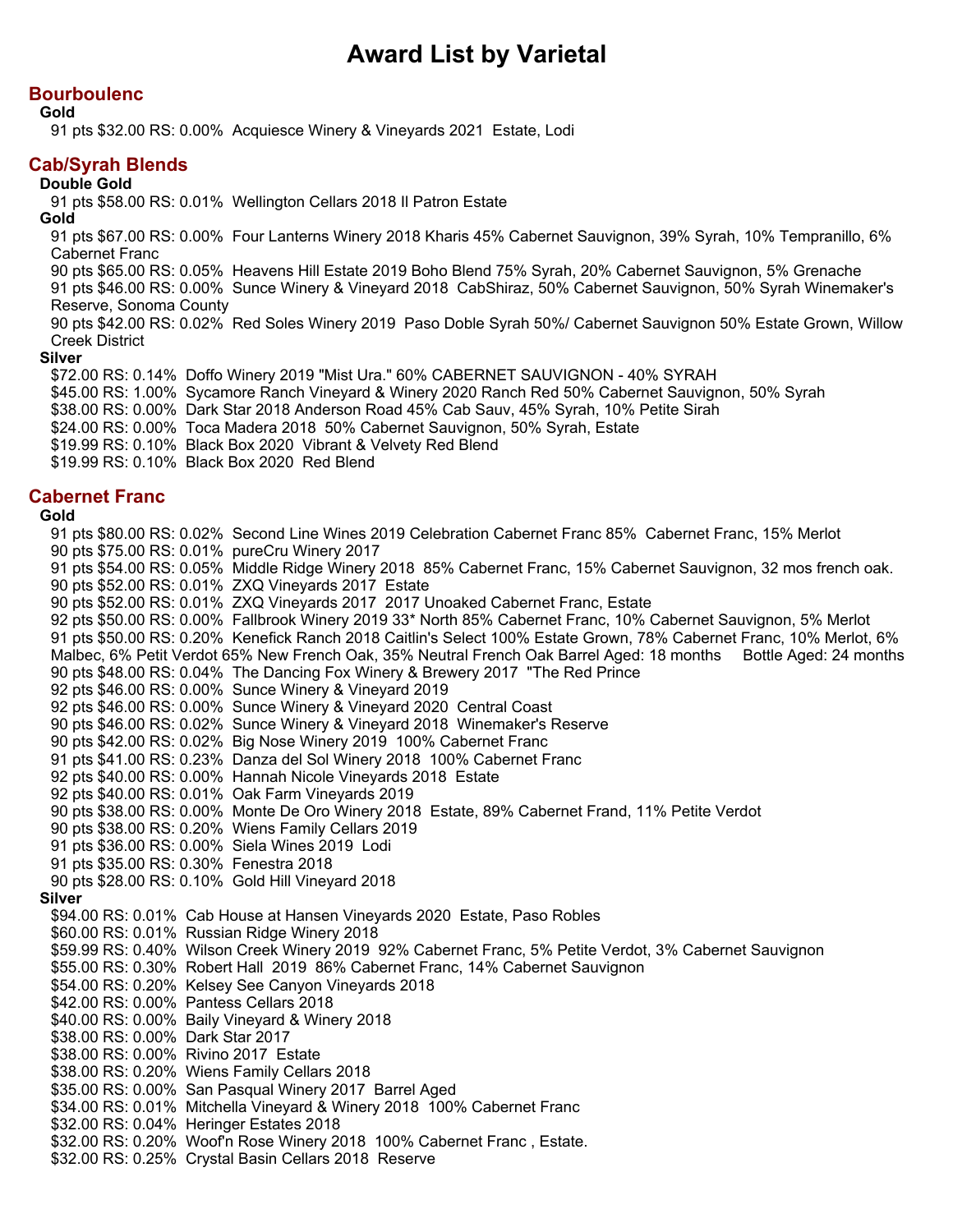# **Cabernet Franc**

#### **Silver**

\$32.00 RS: 0.30% Hill Top Oaks Winery 2018 Aged in American Oak 18 months \$30.00 RS: 0.35% Ironstone Vineyards 2020 Estate Grown Reserve Cabernet Franc 85% Cabernet Franc, 15% Cabernet Sauvignon Estate Grown, Produced and Bottled \$29.00 RS: 0.10% Windwalker Vineyard 2019 Fair Play Estate \$28.00 RS: 0.00% Mesa Grande Corazon 2017 Cabernet Franc 80%, Cabernet Sauvignon 20% \$28.00 RS: 0.27% Kautz & Kramer 2018 Sheldon Ranch, Block 72 Cabernet Franc 100% Cabernet Franc Single Vineyard \$25.00 RS: 0.03% New Oak Ranch 2020 100 % Cabernet Franc. Hand pruned and harvested. Aged in neutral oak \$24.00 RS: 0.35% Black Sheep Winery 2017 \$24.00 RS: 0.35% Black Sheep Winery 2019 \$18.00 RS: 0.00% Drytown Cellars 2018 Estate **Cabernet Sauvignon Double Gold** 93 pts \$125.00 RS: 0.00% Katali 2019 100% Cabernet Sauvignon, Napa Valley 94 pts \$49.00 RS: 0.01% Oso Libre 2018 Quixotic 100% Estate Cabernet Sauvignon 94 pts \$42.00 RS: 0.25% Sculpterra Winery 2019 Frankel Family Estate 94 pts \$35.00 RS: 0.01% J. Lohr Vineyard Series 2020 Hilltop Cabernet Sauvignon **Gold** 90 pts \$135.00 RS: 0.00% Serene Cellars 2018 Reserve 90 pts \$125.00 RS: 0.02% Cass Winery 2018 Reserve; 83% Cabernet Sauvignon, 8% Petite Sirah, 7% Malbec, 2% Merlot, Reserve 91 pts \$95.00 RS: 0.01% Second Line Wines 2019 Big Chief Cabernet Sauvignon 97% Cabernet Sauvignon, 3% Merlot 91 pts \$90.00 RS: 0.30% Concannon Vineyard 2018 Clone 7 Cabernet Sauvignon; Reserve 90 pts \$85.00 RS: 0.01% Napa de Oro Winery 2018 Napa Valley 94% Cabernet Sauvignon, 4% Cab Franc and 2% Petit Verdot 91 pts \$75.00 RS: 0.04% Concannon Vineyard 2018 Heritage 90 pts \$70.00 RS: 0.15% Calafia Wines 2018 85% Cab Sauvignon Mt. Veeder; 10% Malbec & 5% Petit Verdot, both from Yountville. 90 pts \$67.00 RS: 0.01% Levendi Winery 2018 Sweetwater 100% Cabernet Sauvignon 90 pts \$65.00 RS: 0.40% Concannon Vineyard 2018 Estate 93 pts \$62.00 RS: 0.00% Russian River Vineyards 2017 92 pts \$60.00 RS: 0.01% Wood Family Vineyards 2018 "Clone 30" Cabernet Sauvignon Barrel Aged 90 pts \$55.00 RS: 0.01% Steinbeck Vineyards and Winery 2017 40 year old, own rooted vines, single site 91 pts \$55.00 RS: 0.20% Robert Hall 2019 100% Cabernet Sauvignon 90 pts \$52.00 RS: 0.00% Eberle 2019 Estate 90 pts \$52.00 RS: 0.08% Ledson 2018 90 pts \$50.00 RS: 0.10% Rangeland Wines 2018 Limestone, Reserve, Estate, Unfined, Unfiltered, 100% Cabernet Sauvignon, Estate 90 pts \$49.99 RS: 0.11% Carol Shelton Wines 2016 Rockpile Reserve 90 pts \$48.00 RS: 0.01% Silver Mountain Vineyards 2014 90 pts \$46.00 RS: 0.01% Volatus Wine 2020 Morte De Caelo 90 pts \$45.00 RS: 0.02% Mitchella Vineyard & Winery 2018 100% Estate - Vineyard Mitchella 92 pts \$45.00 RS: 0.04% Alma Sol Winery 2018 95% Cabernet Sauvignon, 5% Petit Verdot. Barrel aged 34 months in 100% new French Oak. 90 pts \$45.00 RS: 0.30% Scaredy Cat Ranch 2019 87% Cabernet Sauvignon, 7% Petit Verdot, 6% Malbec 90 pts \$44.00 RS: 0.01% Crazy Woman Cellars 2019 100% 91 pts \$44.00 RS: 0.01% McGrail Vineyards 2019 Colton's Cabernet 100% Cabernet Sauvignon 90 pts \$42.00 RS: 0.01% Oak Farm Vineyards 2019 90 pts \$42.00 RS: 0.02% Arndt Cellars 2017 90 pts \$38.00 RS: 0.01% Bard Clan Wines 2016 Night 90 pts \$38.00 RS: 0.03% Blockchain 2020 91 pts \$36.00 RS: 0.00% Jeff Runquist 2020 90 pts \$36.00 RS: 0.04% Heringer Estates 2020 91 pts \$35.00 RS: 0.00% Campo Creek Vineyards 2019 Big Red Edition 91 pts \$35.00 RS: 0.00% Trevor Grace 2019 Estate 90 pts \$34.00 RS: 0.05% Francis Ford Coppola Director's Cut 2019 80% Cabernet Sauvignon, 10% Petit Verdot, 5% Cabernet Franc, 3% Syrah, 2% Petite Sirah 90 pts \$31.00 RS: 0.00% Lewis Grace 2019 Estate 90 pts \$30.00 RS: 0.01% Rodney Strong Vineyards 2018 Sonoma County 90 pts \$30.00 RS: 0.19% Harmony Cellars 2018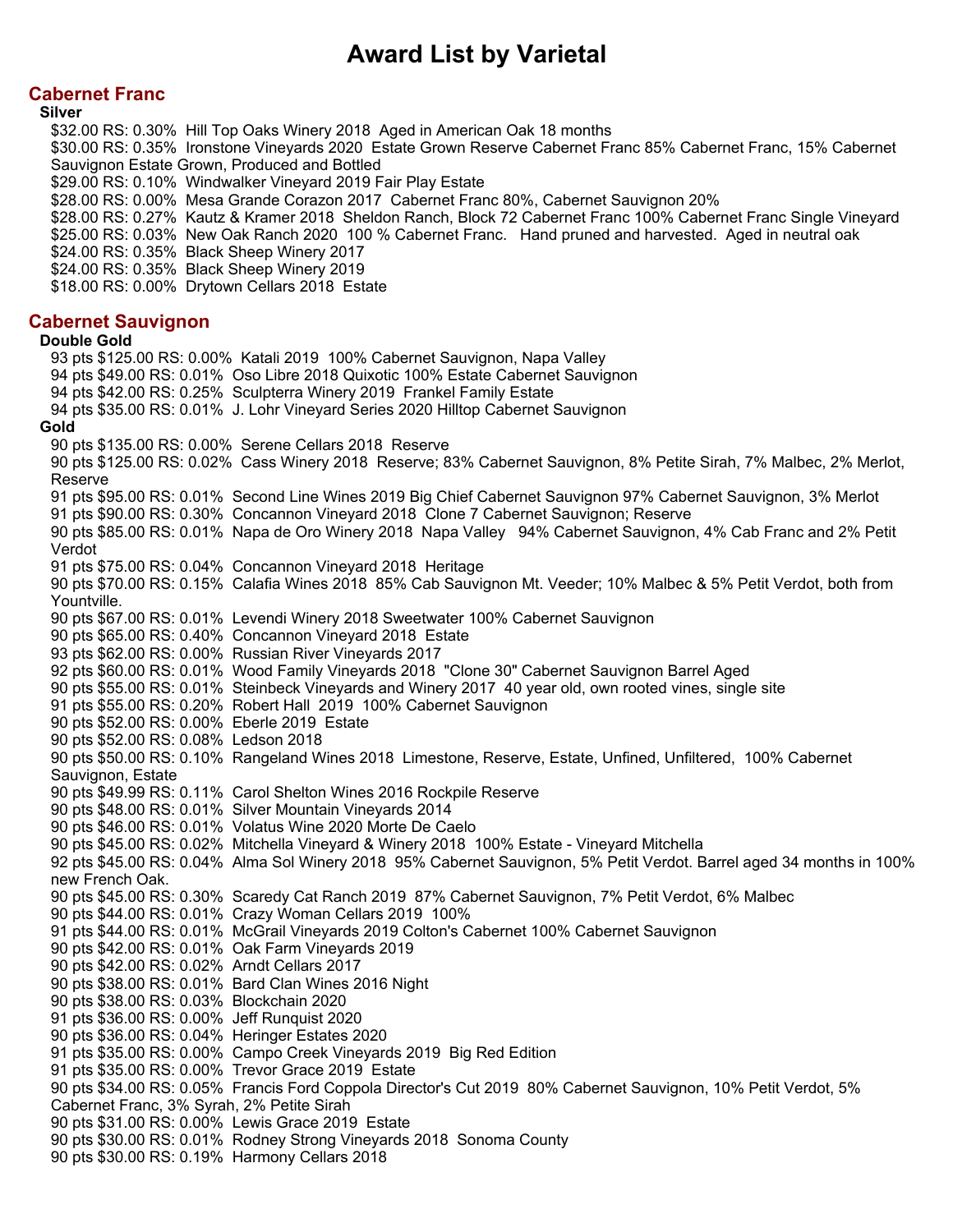## **Cabernet Sauvignon**

**Gold** 90 pts \$30.00 RS: 0.20% Meadow View Winery 2018 85% Cab Sav, 15% Cab Franc 90 pts \$30.00 RS: 0.20% Miro 2019 old vines, Coyote Ridge, Dry Creek Vineyard 90 pts \$28.00 RS: 0.30% Two Dogs Barking 2018 Cuvee Olivia 93% Cabernet Sauvignon, 7% Petit Verdot 90 pts \$26.00 RS: 0.00% Eberle 2019 Vineyard Selection 90 pts \$25.00 RS: 0.00% Husch 2019 90 pts \$25.00 RS: 0.00% Riboli Family Wines 2019 San Simeon 95% Cabernet Sauvignon, 5% Petit Verdot 100% Sustainable 90 pts \$23.00 RS: 0.28% Louis M. Martini 2019 90 pts \$22.99 RS: 0.06% Bota Box NV Nighthawk Black 90 pts \$20.00 RS: 0.00% Milliaire Winery 2019 90 pts \$19.99 RS: 0.08% Moniz Family Wines 2019 85% Cab Sauv, 9% Petit Verdot, 5% Merlot, 1% Malbec 90 pts \$14.98 RS: 0.00% Winemaker's Selection 2019 90 pts \$14.00 RS: 1.08% Apothic 2020 Apothic Cab Cabernet Sauvignon and Zinfandel 91 pts \$12.99 RS: 0.02% McManis Family Vineyards 2020 Estate **Silver** \$140.00 RS: 0.06% Ledson 2018 Moon Mountain District, 100% Cabernet Sauvignon, Estate Reserve \$125.00 RS: 0.00% Serene Cellars 2018 Reserve \$100.00 RS: 0.00% First Avenue Vineyards 2018 Krueger Estate Coombsville, Wine has a vibrant ruby red color and full bodied with fruit on the mid-palate. Aged 19 months in French Oak barrels 80% new. 100% Cabernet Sauvignon. Fermentation Stainless Steel. Estate \$100.00 RS: 0.10% J. Lohr Signature 2018 Signature Cabernet Sauvignon Reserve \$99.00 RS: 0.01% Levendi Winery 2019 Stagecoach 100% Cabernet Sauvignon \$92.00 RS: 0.01% Cab House at Hansen Vineyards 2017 Estate \$90.00 RS: 0.09% Navone Family Wines 2018 Navone St. Helena AVA, Estate \$85.00 RS: 0.02% Vinos Unidos 2016 St. Helena \$85.00 RS: 0.32% Kelly Family Vineyards 2018 Bright garnet in the glass. The nose approaches you with flavors of lavender, vanilla, ripe blackberries, caramel apples and a hint of smoked bacon. \$80.00 RS: 0.00% Tara Bella Vineyard & Winery 2018 Reserve Vineyard. 100% Cabernet Sauvignon Clone 4 \$80.00 RS: 0.00% Tara Bella Vineyard & Winery 2018 Estate Vineyard. 100% Cabernet Sauvignon, Clone 7 \$79.00 RS: 0.01% McGrail Vineyards 2018 James Vincent Estate 100% Cabernet Sauvignon \$75.00 RS: 0.00% Dubost 2019 90% Cabernet Sauvignon, 10% Touriga National, Paso Robles \$75.00 RS: 0.00% Ortega Family Wines 2018 Oakville \$75.00 RS: 0.06% Trestle Glen Vineyards 2019 \$75.00 RS: 0.13% ZD Wines 2019 94% Cabernet Sauvignon, 6% Petit Verdot \$62.00 RS: 0.20% Francis Coppola Reserve 2018 96% Cabernet Sauvignon, 2% Petit Verdot, 2% Malbec, Sonoma County \$60.00 RS: 0.00% Barlow 2018 \$60.00 RS: 0.07% J. Lohr Vineyard Series 2018 Carol's Vineyard Cabernet Sauvignon \$59.00 RS: 0.01% Five Daughters Wine 2017 Five Daughters Wine 100 % Cabernet Sauvignon. \$59.00 RS: 0.01% McGrail Vineyards 2018 The Good Life 100% Sauvignon \$55.00 RS: 0.00% Barlow 2018 Cabernet Sauvignon 92%, Merlot 5%, Petit Verdot 1.5%, Cabernet Franc 1.5% \$55.00 RS: 0.00% prohibido wines 2016 \$55.00 RS: 0.02% Wood Family Vineyards 2018 Especial \$55.00 RS: 0.02% Cass Winery 2019 81%Cabernet Sauvignon 8%Merlot 6%Petit Verdot 5%Malbec, Estate Grown \$55.00 RS: 0.05% Midnight Cellars 2018 Nebula \$55.00 RS: 0.10% Halter Ranch 2019 75% Cabernet Sauvignon, 20% Malbec, 5% Petit Verdot \$55.00 RS: 0.20% Robert Hall 2018 99% Cabernet Sauvignon, 1% Merlot, Paso Robles \$54.00 RS: 0.01% McGrail Vineyards 2018 Patriot 100% Cabernet Sauvignon \$50.00 RS: 0.00% Indian Leap Winery 2017 Estate \$50.00 RS: 0.00% Hoyt Family Vineyards 2018 \$50.00 RS: 0.01% pureCru Winery 2017 \$50.00 RS: 0.05% Riata Ranch 2016 Private Reserve: 97% Cabernet Sauvignon, 3% Petit Verdot, 100% new French oak, 48mo. \$50.00 RS: 0.07% Trestle Glen Vineyards 2018 \$49.00 RS: 0.01% Cazadero Winery 2017 Cabernet Sauvignon, All Natural, Aged 22 months in French Oak. \$48.00 RS: 0.00% Balverne 2019 Forever Wild Estate \$48.00 RS: 0.01% Pedroncelli 2018 Wisdom Sonoma County, Estate \$48.00 RS: 0.04% Pickberry 2018 \$48.00 RS: 0.04% Consensio Cellars 2017 Paso Robles \$48.00 RS: 0.10% Hill Top Oaks Winery 2019 Don's Cadillac Cabernet Aged in American Oak 18 months \$47.00 RS: 0.20% True Oak Vineyards 2019 \$46.00 RS: 0.00% Pantess Cellars 2018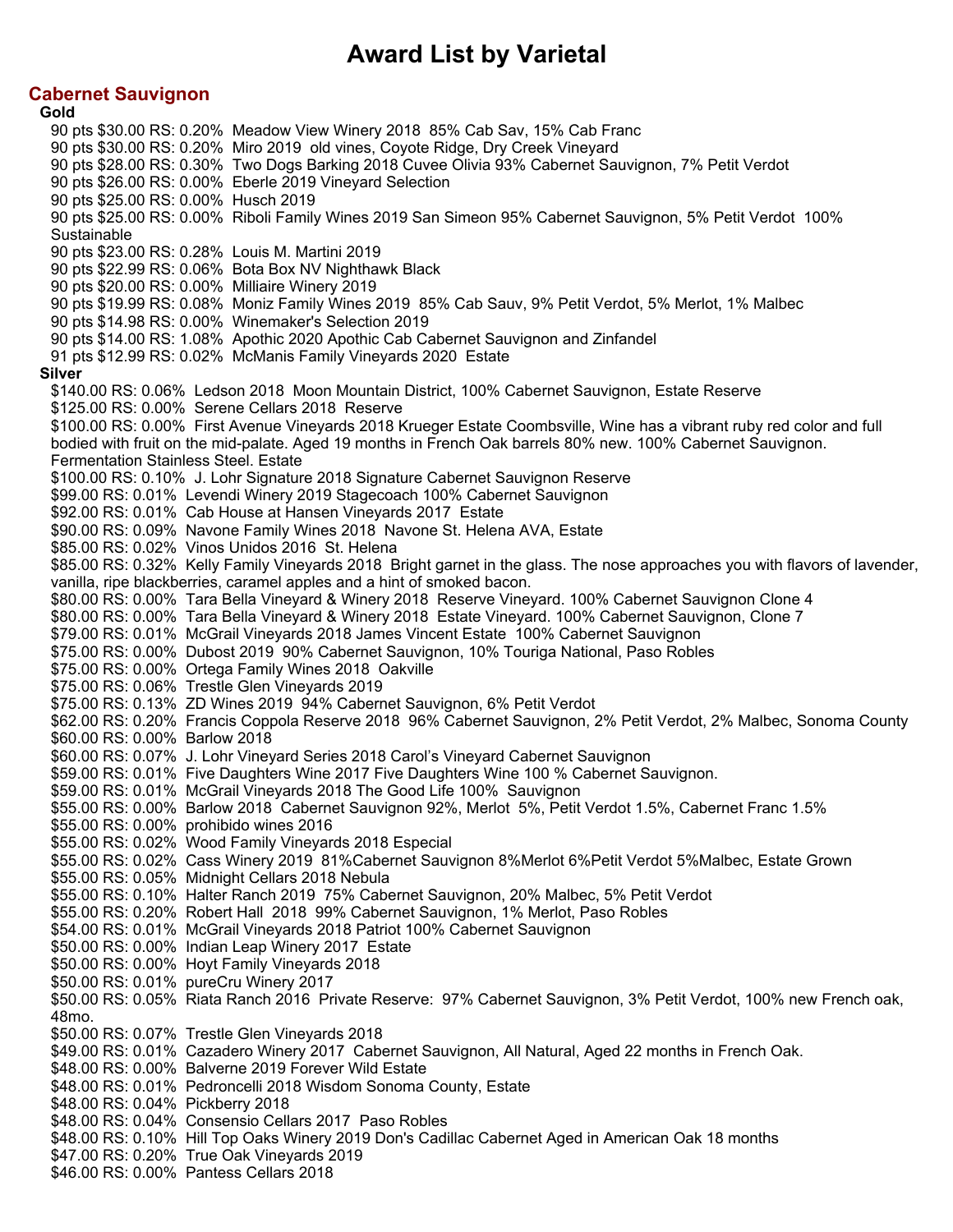## **Cabernet Sauvignon**

**Silver** \$45.00 RS: 0.00% Miraflores Winery 2019 Reserve \$45.00 RS: 0.00% Perrucci Family Vineyard 2018 \$45.00 RS: 0.00% prohibido wines 2019 Napa Valley \$45.00 RS: 0.01% Oso Libre 2018 Reserva 81% Estate Cabernet Sauvignon, 19% Merlot \$45.00 RS: 0.03% Alma Sol Winery 2018 100% Cabernet Sauvignon, Estate Vineyard, Aged in 100% new American Oak \$45.00 RS: 0.10% Rangeland Wines 2018 Estate, Unfined, Unfiltered, Adelaida District, 80% Cabernet Sauvignon, 10% Petit Verdot, 10% Merlot \$45.00 RS: 0.20% Blacksmith Cellars 2018 100% Reserve \$44.00 RS: 0.00% Monte De Oro Winery 2018 Cabernet Sauvignon 78%, Cabernet Franc 8%, Merlot 8%, Petite Verdot 6% \$43.00 RS: 0.01% Sunrise Vineyards 2019 Estate Cabernet Sauvignon Reserve 100% Estate Cabernet Sauvignon Reserve \$42.00 RS: 0.00% Indian Leap 2017 Estate \$42.00 RS: 0.09% Louis M. Martini 2018 \$42.00 RS: 0.20% Verde Vineyards 2018 Estate, 91% Cabernet Sauvignon; 5% Malbec; 4% Petite Verdot \$40.00 RS: 0.00% Pierini Family Winery 2018 RESPECT Estate grown Aged in 100% New French Oak for 34 Months \$40.00 RS: 0.05% Concannon Reserve 2019 \$40.00 RS: 0.10% South Coast Winery 2017 4 Block Blend \$40.00 RS: 0.11% Nunn 2017 Contra Costa County \$39.99 RS: 0.09% Polynesian Girl 2018 2018 Cabernet Sauvignon Estate Bottled & Produced \$38.00 RS: 0.01% Raisin d'Etre Vineyards 2018 \$38.00 RS: 0.02% 12EC 2019 Monterey County \$38.00 RS: 0.10% Wilson Family Winery 2019 Castaway \$38.00 RS: 0.10% Seal Beach Winery 2016 Reserve \$38.00 RS: 0.10% Penman Springs Vineyard 2017 Reserve \$38.00 RS: 0.30% Schug 2018 78% Cabernet Sauvignon, 8% Cabernet Franc, 6% Merlot, 5% Malbec, 3% Petit Verdot \$37.00 RS: 0.00% Rodney Strong Vineyards 2017 \$36.00 RS: 0.05% Chelsea Vineyards 2016 \$35.00 RS: 0.03% Guglielmo Private Reserve 2018 Santa Clara Valley, estate, reserve \$35.00 RS: 0.30% Fenestra 2018 \$34.99 RS: 0.15% WildEye Winery 2019 100% Cabernet Sauvignon \$33.00 RS: 0.10% Pech Merle Winery 2019 \$32.00 RS: 0.00% Lava Cap 2019 \$32.00 RS: 0.00% Ursa Vineyards 2018 \$32.00 RS: 0.00% Rancho Sisquoc 2019 100% Cabernet Sauvignon Estate Grown, Produced and Bottled \$32.00 RS: 0.10% La Prenda 2019 \$32.00 RS: 0.20% Woof'n Rose Winery 2018 100% Cabernet Sauvignon, Estate. \$32.00 RS: 0.23% 30 Degrees 2020 \$30.00 RS: 0.01% Victor Hugo 2018 \$30.00 RS: 0.03% Chacewater 2018 \$30.00 RS: 0.20% Trentadue La Storia 2020 Sonoma County \$28.00 RS: 0.00% Farquar Family Winery 2020 80% Cabernet Sauvignon from Murphy Farquar and 20% from Emerald Creek Vineyards \$28.00 RS: 0.15% Kautz & Kramer 2017 Cabernet Sauvignon Block 50 100% Cabernet Sauvignon Single Vineyard \$28.00 RS: 0.20% Brander Vineyard 2020 Los Olivos District \$28.00 RS: 0.20% Barr Estate Winery 2015 \$27.00 RS: 0.27% Frei Brothers Sonoma Reserve 2019 \$25.00 RS: 0.60% Heroe 2020 \$24.99 RS: 4.50% Chambray 2020 Blue Jean Chef \$24.90 RS: 0.01% Kirigin Cellars 2019 Estate grown \$24.00 RS: 0.00% Pedroncelli 2019 Sonoma County \$24.00 RS: 0.02% 95476 2017 \$24.00 RS: 0.20% Cabana Wines 2019 93% Cabernet Sauvignon, 5% Merlot, 2%Cab Franc \$24.00 RS: 0.35% Black Sheep Winery 2019 \$23.00 RS: 0.01% Drytown Cellars 2019 \$22.99 RS: 0.05% Bota Box NV Bold \$22.00 RS: 0.01% Viano Vineyards 2015 Sandstone Estate grown \$21.99 RS: 0.30% Picket Fence 2018 \$21.00 RS: 0.00% Picket Fence 2018 Alexander Valley \$20.00 RS: 0.35% Benziger Family Winery 2019 \$19.99 RS: 0.02% McManis Family Vineyards 2020 Reserve, Estate \$19.99 RS: 0.03% SUBMISSION 2019 85% Cabernet Sauvignon, 10% Merlot, 5% Petite Verdot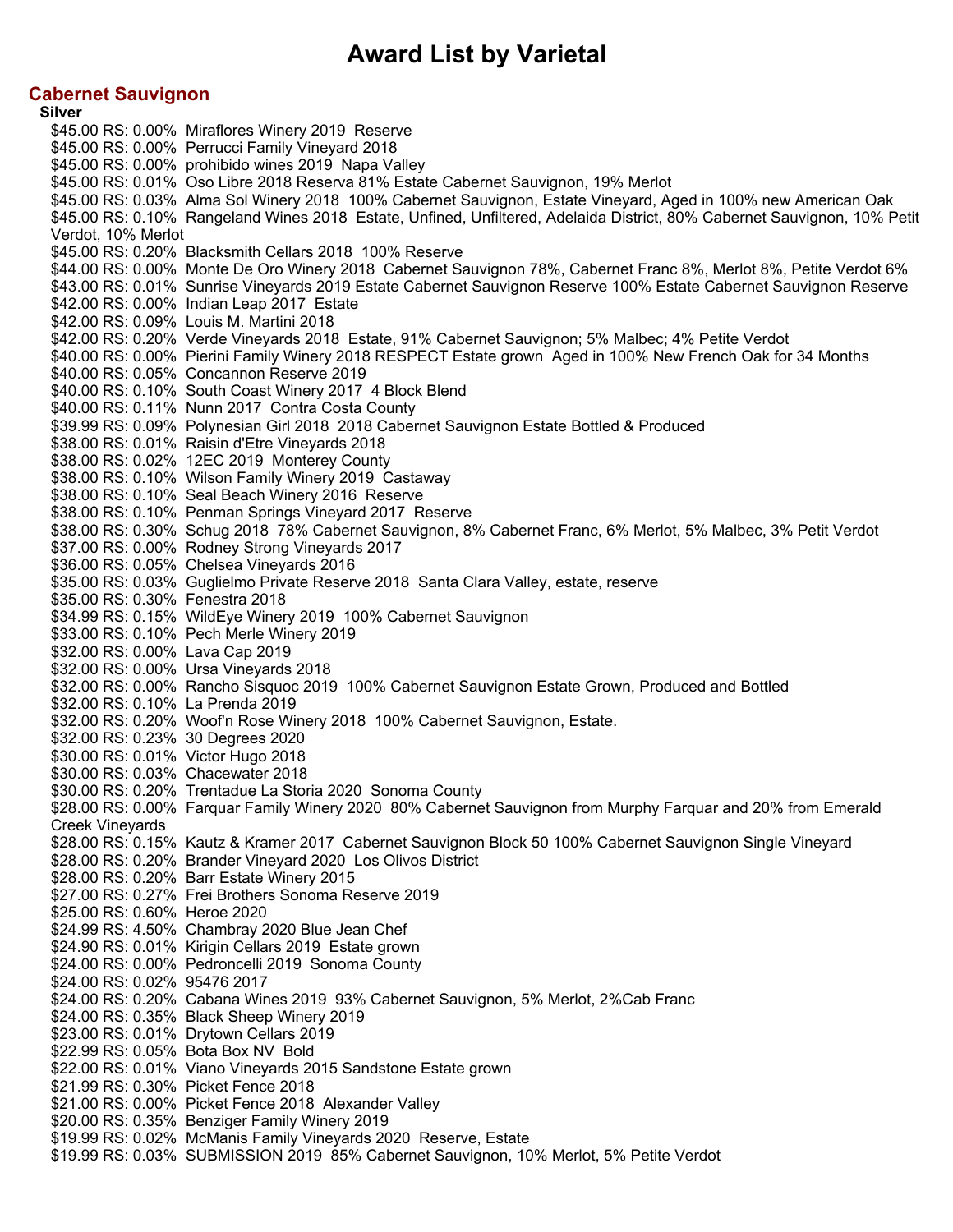## **Cabernet Sauvignon**

**Silver** \$19.99 RS: 0.03% Francis Ford Coppola Diamond Collection 2019 78% Cab Sauv, 9% Petite Sirah, 5% Syrah, 5% Petit Verdot; Claret \$19.99 RS: 0.09% Everyday Napa 2017 \$19.99 RS: 0.41% Francis Ford Coppola Diamond Collection 2019 89% Cab Sauv, 6% Petit Verdotm 4% Petite Sirah, 1%; Appellation Series - Red Wines \$19.00 RS: 0.01% Lion's Mane 2018 \$19.00 RS: 0.76% Penpal 2018 \$18.99 RS: 0.04% Francis Ford Coppola Diamond Collection 2019 Red Wines \$18.95 RS: 0.20% Weibel Family 2019 97.8% Cabernet Sauvignon, 2.2% Merlot \$17.99 RS: 0.25% JAQK Cellars High Roller 2020 \$17.00 RS: 0.16% J. Lohr Estates 2019 Seven Oaks Cabernet Sauvignon \$17.00 RS: 0.27% Edna Valley 2020 \$16.99 RS: 0.30% Tribute 2019 \$16.00 RS: 0.03% Sean Minor 2020 \$15.00 RS: 0.04% Rare Barrels 2020 \$14.99 RS: 0.01% Carmel Road Winery 2019 100% Cabernet Sauvignon \$14.99 RS: 0.17% Cannonball 2019 \$14.00 RS: 0.13% Ironstone Vineyards 2020 Ironstone Cabernet Sauvignon 80% Cabernet Sauvignon, 10% Petite Verdot, 10% Cabernet Franc \$13.99 RS: 0.45% Longevity Winery 2018 \$13.00 RS: 0.24% Chateau Souverain 2020 \$12.95 RS: 0.40% Vampire Wine 2020 \$10.99 RS: 0.25% Forest Glen 2018 \$9.99 RS: 0.25% Psyche 2020 \$9.99 RS: 0.90% Glenbrook Vineyard 2020 \$9.99 RS: 0.90% Silver Creek 2020 \$7.99 RS: 0.25% Dark Horse 2020 \$6.99 RS: 0.06% Barefoot NV **Bronze** \$45.00 RS: 1.00% La Cienega Vineyard 2018 \$39.00 RS: 0.03% THE VINEYARD 1924 2014 100% ESTATE GROWN, NON CERTIFIED ORGANIC PRODUCTION

- \$30.00 RS: 0.50% Dorner Family Vineyard 2018 Reserve
- \$20.00 RS: 0.01% Dani Gold Wines 2017 DANI Cabernet 100% sustainable; 93% Cabernet, 5% Syrah, 2% Petit Verdot

# **Carignan**

## **Gold**

91 pts \$45.00 RS: 0.20% Robert Hall 2021 90 pts \$30.00 RS: 0.00% Jeff Runquist 2020 90 pts \$29.99 RS: 0.11% Carol Shelton Wines 2018 Old Vine **Silver** \$46.00 RS: 0.05% Ramos Torres 2020 Fat Chubby 75% Carignan (Fresno County), 25% Syrah (Madera AVA; Love Ranch) \$40.00 RS: 0.04% Zina Hyde Cunningham 2019 Ricetti Old Vine \$28.00 RS: 0.30% Staring at the Sun 2019 \$27.00 RS: 0.80% Fortino 2018

# **Carménère**

## **Gold**

90 pts \$60.00 RS: 0.00% Hungry Hawk Vineyards and Winery 2019 2019 Rock Ridge Carménère 100% Carménère 90 pts \$36.00 RS: 0.01% South Coast Winery 2017 **Silver**

\$31.00 RS: 0.00% Sierra Roble Winery and Vineyard 2019

# **Charbono**

## **Gold**

92 pts \$29.00 RS: 0.00% Jeff Runquist 2020

# **Chardonnay**

**Double Gold** 93 pts \$19.99 RS: 0.40% Carol Shelton Wines 2021 Wild Thing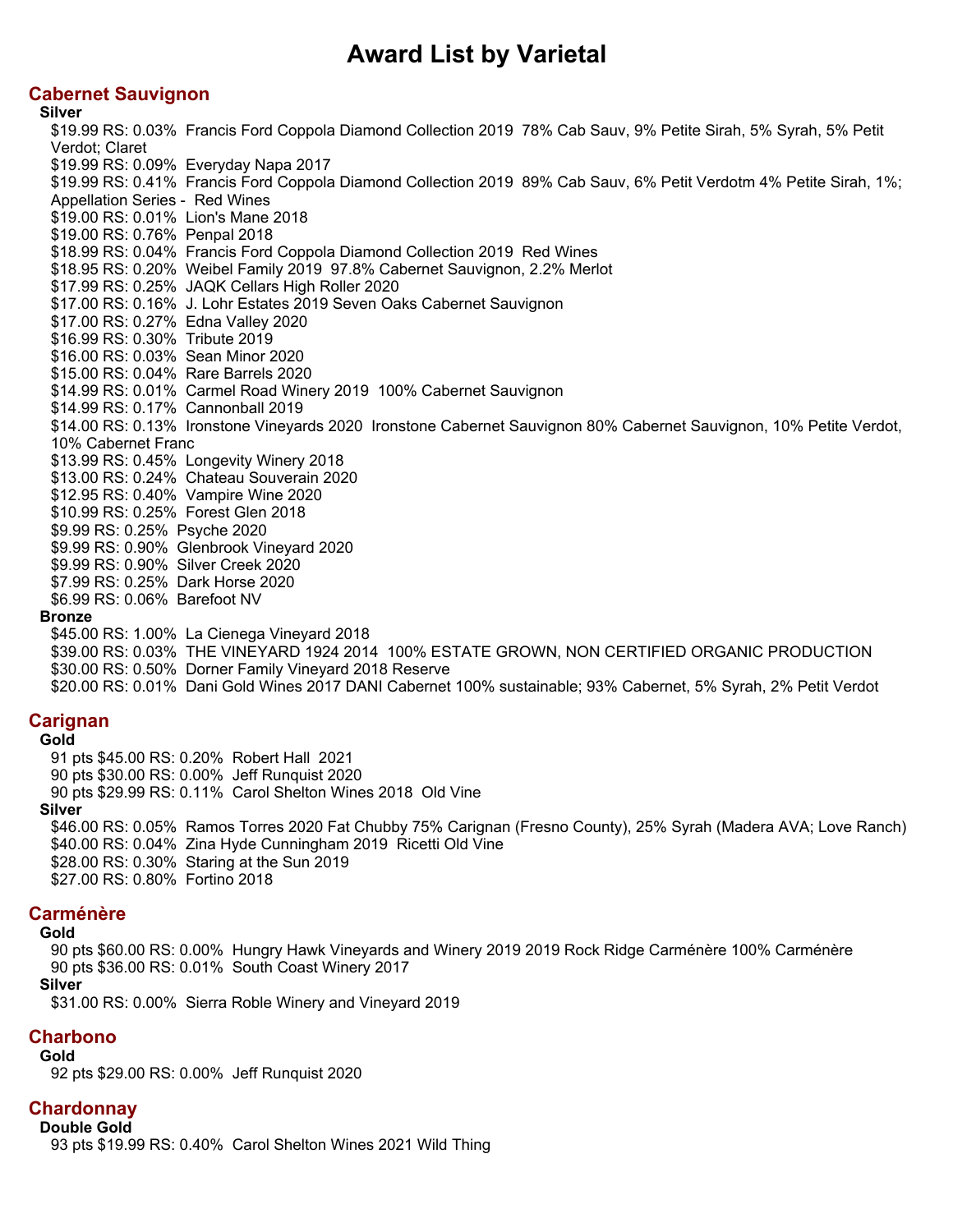# **Chardonnay**

**Double Gold**

92 pts \$14.00 RS: 0.03% Ironstone Vineyards 2020 Ironstone Chardonnay 100% Chardonnay, honeysuckle, savory butterscotch & vanilla **Gold** 90 pts \$48.00 RS: 0.01% Oceans Churning 2019 Vibrant, food-centric Chardonnay grown in a sustainably farmed, coolmicroclimate hillside vineyard 90 pts \$48.00 RS: 0.25% Hungry Hawk Vineyards and Winery 2020 2020 Estate Reserve Chardonnay 100% Estate 92 pts \$45.00 RS: 0.05% Talbott 2019 90 pts \$38.00 RS: 0.00% Brick Barn Wine Estate 2020 Estate, "Acier" 90 pts \$38.00 RS: 0.00% Davis Family Vineyards 2019 91 pts \$36.00 RS: 0.00% Double Bond 2018 91 pts \$30.00 RS: 0.45% William Hill Estate Winery 2020 93 pts \$24.00 RS: 0.10% Curioture 2018 Sommelier Select, Green Apple & Tart White Peach 90 pts \$23.00 RS: 1.90% Sonoma-Cutrer 2020 Sonoma Coast 90 pts \$20.00 RS: 0.20% Frei Brothers Sonoma Reserve 2020 Russian River Valley Chardonnay 92 pts \$19.99 RS: 0.03% Francis Ford Coppola Diamond Collection 2019 100% Chardonnay; Appellation Series - Pavilion 90 pts \$18.00 RS: 0.13% South Coast Winery 2020 Sans Chene 90 pts \$16.00 RS: 0.30% Benziger Family Winery 2020 90 pts \$15.99 RS: 0.07% Sean Minor 2020 90 pts \$15.00 RS: 0.04% Knotty Vines 2019 90 pts \$15.00 RS: 0.05% Lion's Mane 2020 91 pts \$14.99 RS: 0.01% Carmel Road Winery 2020 100% Chardonnay CCSW 90 pts \$14.99 RS: 0.36% Clos du Bois 2020 90 pts \$14.98 RS: 0.20% Winemaker's Selection 2020 Cellar Reserve 90 pts \$14.95 RS: 0.15% Weibel Family 2020 91 pts \$14.00 RS: 0.33% J. Lohr Estates 2020 Riverstone Chardonnay 90 pts \$13.99 RS: 0.10% Tribute 2020 90 pts \$13.99 RS: 0.32% Peirano Estate Vineyards 2018 90 pts \$9.99 RS: 0.06% Psyche 2019 90 pts \$8.99 RS: 0.06% Happy Camper 2020 **Silver** \$60.00 RS: 0.03% J. McClelland Cellars 2019 100% Chardonnay, Citrus, Pear, White Fig & Cream \$50.00 RS: 0.00% Elaine 2018 \$48.00 RS: 0.03% Cottonwood Canyon Vineyard & Winery 2014 Aged 18 months in French and American oak barrels. Aromas of crushed pecans, smoked almonds and a kiss of vanilla! Golden honey, honeysuckle and plumeria floral notes meld together. \$46.00 RS: 0.01% Volatus Wine 2021 Dancing in the Moonlight \$46.00 RS: 0.62% Sonoma-Cutrer 2019 Les Pierres Chardonnay Les Pierres, Sonoma Coast, Estate \$45.00 RS: 0.02% Levendi Winery 2020 Napa Estate Chardonnay 100% Chardonnay, Estate Grown \$45.00 RS: 0.03% O'Connell Vineyards 2019 \$45.00 RS: 0.04% Napa de Oro Winery 2020 100% Chardonnay, Barrel Fermented, White Peach, Carmelized Brown Sugar, Honey Crisp Apple \$42.00 RS: 0.00% Brick Barn Wine Estate 2020 "Beton" \$41.00 RS: 0.44% Longitude 120 West 2019 \$39.00 RS: 0.01% Cazadero Winery 2019 Sonoma \$38.00 RS: 0.20% Wiens Family Cellars 2020 Reserve \$38.00 RS: 0.22% Saddleback Cellars 2020 Barrel Fermented \$36.00 RS: 0.00% Jeff Runquist 2021 \$36.00 RS: 0.01% Silver Mountain Vineyards 2019 \$36.00 RS: 0.01% Silver Mountain Vineyards 2018 \$36.00 RS: 0.01% pureCru Winery 2019 Signature \$36.00 RS: 0.05% Torch Cellars 2021 Single Vineyard: 100% Chardonnay, barrel fermented, sur lie aging, 5 mo. \$36.00 RS: 0.09% Midnight Cellars 2021 Estate ,100% Chardonnay \$35.00 RS: 0.00% Hoyt Family Vineyards 2019 \$35.00 RS: 0.05% Pennyroyal Farm 2020 Hammer Olsen \$35.00 RS: 0.20% Verde Vineyards 2020 Barrel aged primarily in new oak (both French and American). \$35.00 RS: 0.40% Sonoma-Cutrer 2019 The Cutrer Estate \$32.00 RS: 0.00% Lafond 2019 \$32.00 RS: 0.12% Harney Lane 2020 \$31.99 RS: 0.07% Polynesian Girl 2019 2019 Reserve SJ Chardonnay Estate Bottled & Produced \$30.00 RS: 0.00% Eberle 2021 Estate \$30.00 RS: 1.00% Fawnridge Winery 2020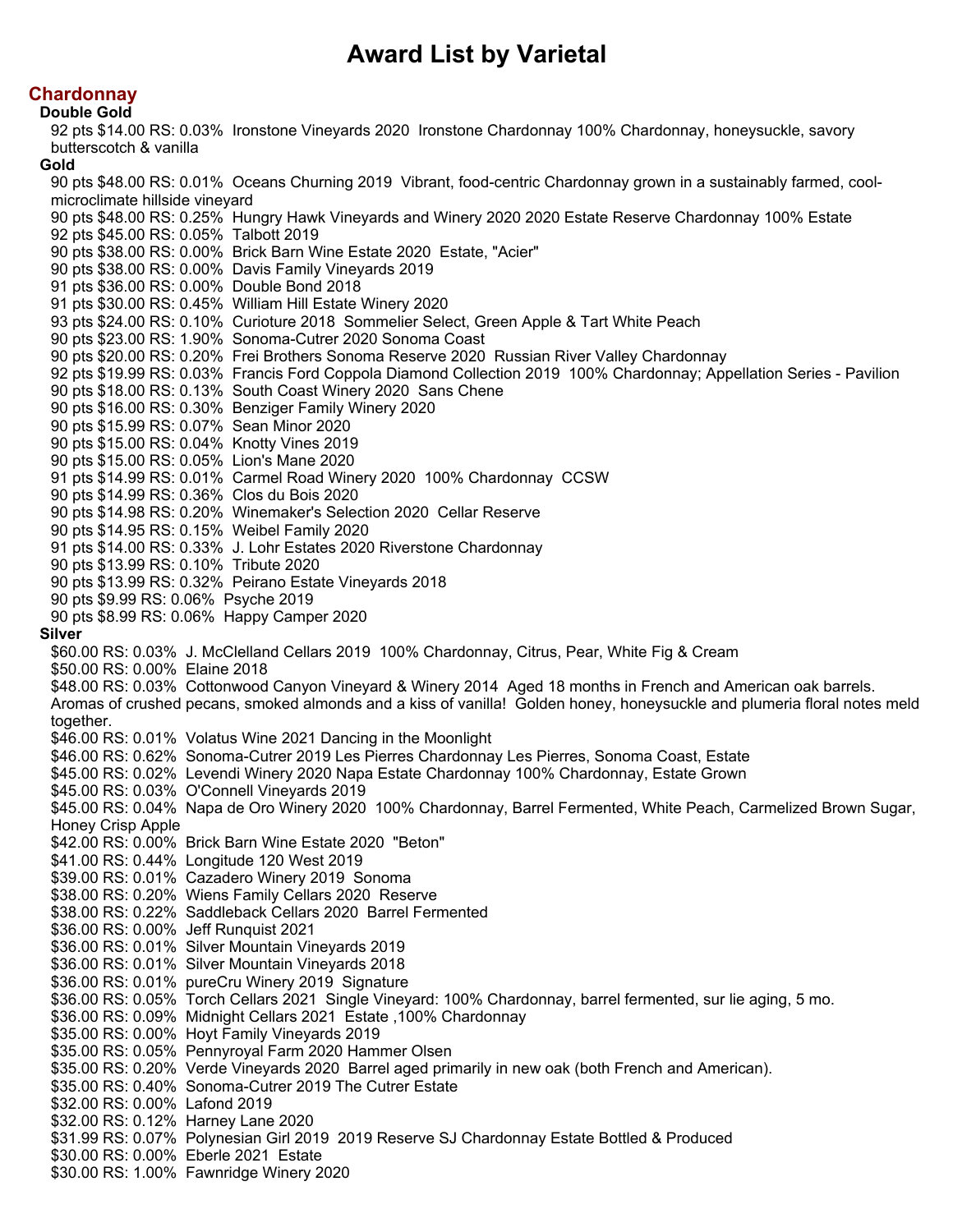## **Chardonnay**

**Silver** \$30.00 RS: 1.40% Chalone Vineyard 2020 Estate \$29.00 RS: 0.25% Wolff Vineyards 2021 \$28.00 RS: 0.00% Husch 2020 Special Reserve \$28.00 RS: 0.23% Harmony Cellars 2020 \$28.00 RS: 0.40% La Storia 2020 Sonoma County \$26.00 RS: 0.10% Wilson Family Winery 2020 Great White \$25.00 RS: 0.00% Davis Bynum Winery 2018 \$25.00 RS: 0.15% J. Lohr Vineyard Series 2020 Arroyo Vista Chardonnay \$24.00 RS: 0.00% Lava Cap 2020 Reserve \$24.00 RS: 0.00% Taft Street 2021 Sonoma County \$22.00 RS: 0.00% Rancho Sisquoc 2019 100% Chardonnay Estate Grown, Produced and Bottled \$22.00 RS: 0.00% Rodney Strong Vineyards 2019 100% Chardonnay, Sonoma County \$20.00 RS: 0.01% Dani Gold Wines 2020 DANI Chardonnay Rivino Vineyards-100% Chardonnay \$20.00 RS: 0.01% D & L Carinalli Vineyards 2020 Sonoma County, Chardonnay 100% \$20.00 RS: 0.04% Pedroncelli 2021 Sonoma County \$20.00 RS: 0.61% J Vineyards 2020 Sonoma County blend \$19.99 RS: 0.05% SUBMISSION 2020 100% Chardonnay \$19.99 RS: 0.35% Imagery 2021 \$19.99 RS: 0.50% Anthony & Dominic 2020 North Coast \$18.00 RS: 0.00% Blue Quail 2021 Estate \$18.00 RS: 0.04% Rodney Strong Vineyards 2020 \$18.00 RS: 1.30% Brutocao Family Vineyards 2021 Uber Chard Mendocino, Estate \$17.00 RS: 0.54% William Hill Estate Winery 2019 \$16.99 RS: 0.19% Verada 2020 Tri-County Chardonnay 60% Santa Barbara, 29% Monterey, 11% Sonoma, notes of honeycrisp apple & juicy pear, followed by creamy butter, bright citrus and hint of oaky vanilla \$16.00 RS: 0.00% Husch 2020 Special Reserve \$16.00 RS: 0.30% Black Sheep Winery 2020 \$15.99 RS: 0.67% Carmenet 2020 Reserve \$15.00 RS: 0.05% Edna Valley 2020 \$14.99 RS: 0.04% Naughty Boy Vineyards 2020 Thornton Ranch, Mendocino \$14.99 RS: 0.22% Cannonball 2020 \$14.00 RS: 0.00% Allan Hancock College Winery 2020 From our campus vineyard in Santa Maria; 50% barrel fermented and 50% stainless steel, Sweet Oak, Tropical Fruit \$13.99 RS: 0.52% Six Degrees 2019 \$13.00 RS: 0.40% Dressage 2019 \$12.99 RS: 0.02% McManis Family Vineyards 2020 River Junction AVA Estate \$9.99 RS: 0.06% Dark Horse 2020 \$9.99 RS: 0.40% Beringer Founders' Estate 2019 Founders Estate \$9.99 RS: 0.80% Glenbrook Vineyard 2020 \$9.99 RS: 8.00% Silver Creek 2020 \$8.99 RS: 0.06% Oak Grove 2020 Reserve \$6.99 RS: 0.06% Barefoot NV Buttery Chardonnay CH \$6.99 RS: 0.08% Barefoot NV \$5.00 RS: 0.11% Brightlands 2020 \$4.99 RS: 0.11% Gallo Family Vineyards NV **Bronze** \$35.00 RS: 0.00% Bloomfield Vineyards 2021 100% Chardonnay. Stainless Steel. \$29.00 RS: 0.03% Cottonwood Canyon Vineyard & Winery 2019 Aged 8-10 months in oak. With a beautiful sage green color this chardonnay gibes of a nose of tangy fruit. Upon first touch with the palate if offers a light and sweet honey flavor. \$25.00 RS: 0.00% Bordes 2020 \$25.00 RS: 0.50% Dorner Family Vineyard 2021 Stainless Steel \$25.00 RS: 0.50% Dorner Family Vineyard 2021 Oaked \$23.00 RS: 0.20% Orange Coast Winery 2020 90% Chardonnay, 10% Picpoul \$21.99 RS: 0.06% Gelson's 2019 Gelson's Chardonnay - Santa Rita Hills Winemaker Doug Margerum. Picked for opulent flavors, barrel fermented in controlled temp, full malolactic fermentation. Aged 10 months in 60% new French oak barrels and 40% in one-year old barrels

## **Chenin Blanc**

**Gold**

90 pts \$25.00 RS: 0.00% Lewis Grace 2021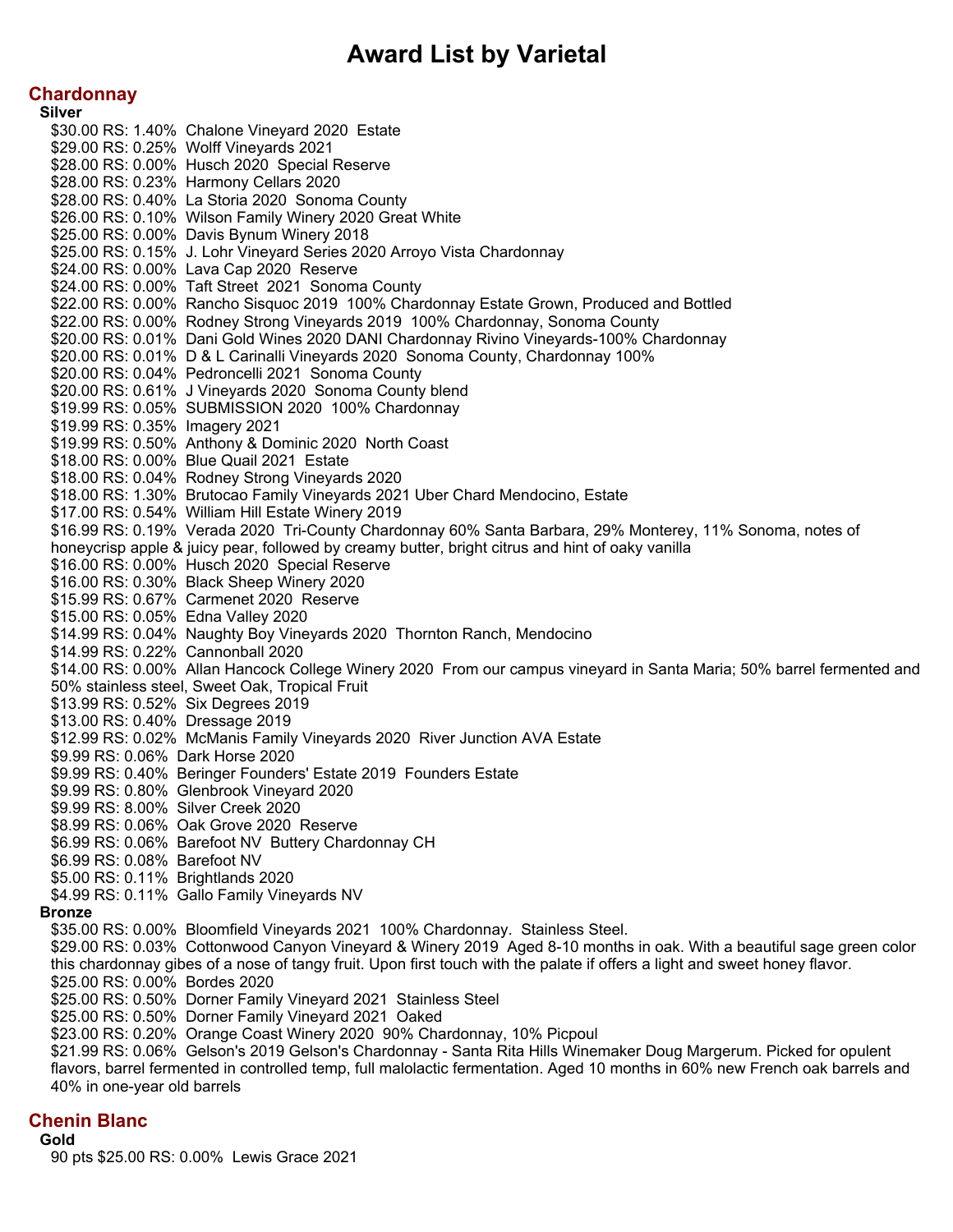# **Chenin Blanc**

**Gold** 90 pts \$18.00 RS: 1.20% Husch 2021 **Silver** \$35.00 RS: 0.20% Robert Hall 2021 \$27.00 RS: 0.01% Dracaena Wines 2021 92% Chenin Blanc 8% Viognier \$25.00 RS: 0.15% Karine 2021 100% Chenin Blanc \$24.00 RS: 0.09% Heringer Estates 2021

# **Cinsault**

#### **Silver**

\$34.00 RS: 0.02% SVI 2017 \$24.00 RS: 0.35% Black Sheep Winery 2019 Dusty Lane

## **Clairette Blanche**

**Silver**

\$32.00 RS: 0.00% Acquiesce Winery & Vineyards 2021 Estate

## **Dolcetto**

#### **Gold**

91 pts \$30.00 RS: 0.00% Jeff Runquist 2020 **Silver**

\$38.00 RS: 0.20% Wiens Family Cellars 2019

# **Dornfelder**

## **Double Gold**

94 pts \$35.00 RS: 0.20% Verde Vineyards 2019 Dornfelder 100% Verde Vineyards. Aged 17 months, 30% French Oak.

# **Fiano**

**Gold**

90 pts \$28.00 RS: 0.00% Amador Cellars 2021 Dolce 90 pts \$28.00 RS: 0.20% Wiens Family Cellars 2021 90 pts \$28.00 RS: 0.26% Oak Farm Vineyards 2021 Estate

## **Franken Riesling**

### **Silver**

\$18.00 RS: 1.50% Rancho Sisquoc 2020 100% Riesling Estate Grown, Produced and Bottled

## **French Colombard**

### **Gold**

90 pts \$25.00 RS: 0.40% Macchia 2021 French Colombard

## **GSM**

**Gold**

90 pts \$69.00 RS: 0.06% Notre Vue Estate 2019 51% Grenache | 20% Syrah | 29% Mourvèdre 90 pts \$65.00 RS: 0.00% Shale Oak 2019 CHI 40% Mourvedre, 40% Syrah. 20% Grenache 90 pts \$49.99 RS: 0.45% Wilson Creek Winery 2019 57% Grenache, 41% Syrah, 2% Mourvedre 90 pts \$48.00 RS: 0.00% Four Lanterns Winery 2019 Shadow 45% Mourvèdre, 38% Syrah, 17% Grenache 91 pts \$45.00 RS: 1.00% Rangeland Wines 2019 Shepherd Estate, Unfined, Unfiltered, Paso Robles, 35% Syrah, 35% Mourvedre, 30% Grenache 90 pts \$42.00 RS: 0.00% Sunce Winery & Vineyard 2019 GSM 90 pts \$34.00 RS: 0.00% Discombobulated 2019 Discombobulated Grenache Syrah Mourvèdre **Silver** \$68.00 RS: 0.03% J Dusi Wines 2018 The Narrator 50% Mourvedre 25% Grenache 25% Syrah \$60.00 RS: 0.01% Lions Peak NV Vis A Vis 48%Grenache 48% Syrah 4%Mourvedre Barrel aged in French Oak \$55.00 RS: 0.01% Cypher 2017 Theory 3 50% Grenache, 30% Syrah, 20% Mourvedre \$50.00 RS: 0.20% Robert Hall 2020 53% Grenache, 33% Mourvedre, 14% Syrah \$45.00 RS: 0.10% Sycamore Ranch Vineyard & Winery 2020 43% Grenache, 42% Syrah, 15% Mourvedre \$44.00 RS: 0.10% Sculpterra Winery 2020 Repousse 46% Mourvèdre, 31% Grenache, 23% Syrah \$43.75 RS: 0.15% Bellante Family Winery 2019 33.3% Grenache, 33.3% Syrah, 33.3% Mourvedre \$42.00 RS: 0.00% Davis Family Vineyards 2019 Throne 62% Grenache, Mendocino County; 26% Syrah, Sonoma County; 12% Mourvèdre, Mendocino County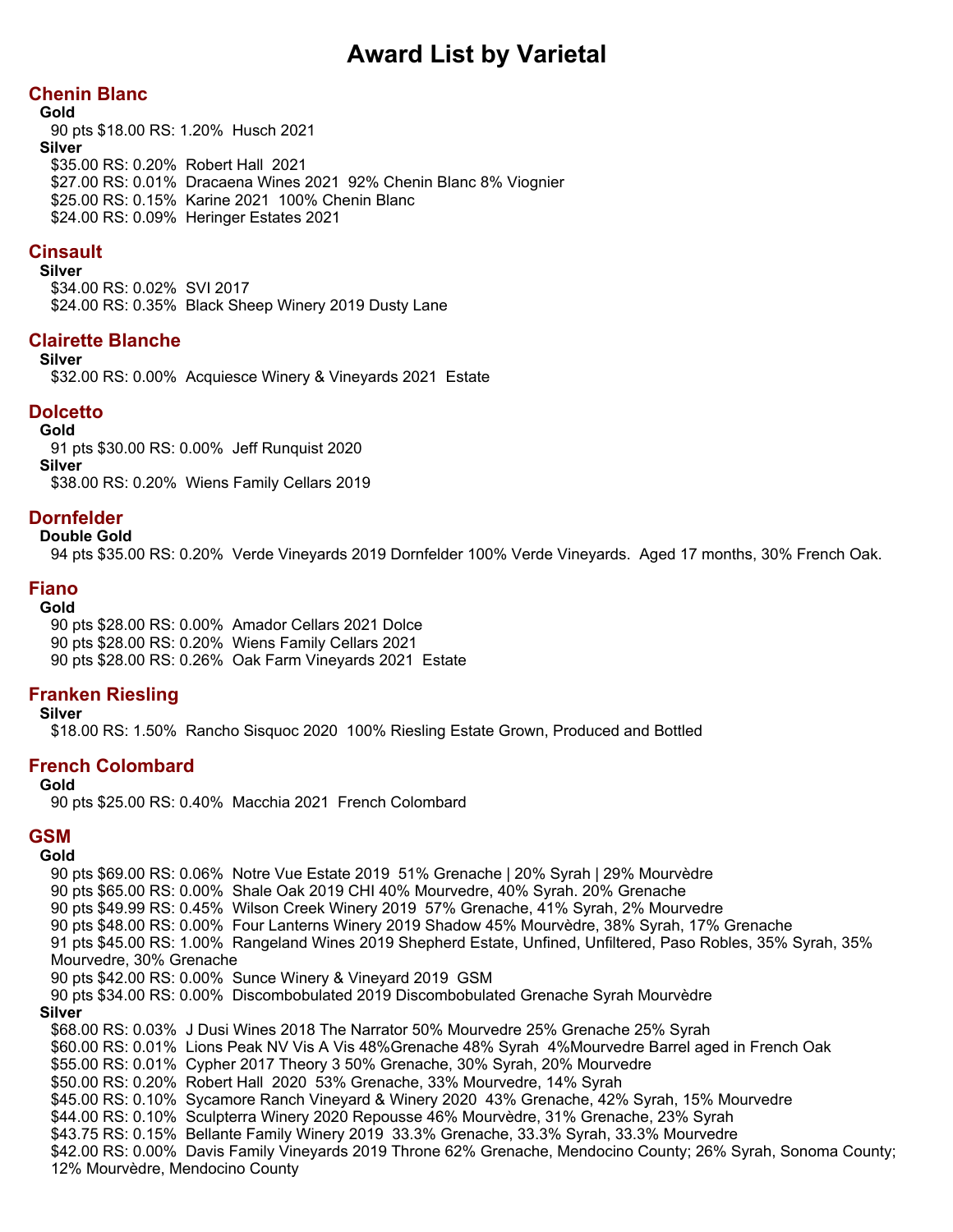## **GSM**

#### **Silver**

\$40.00 RS: 0.00% California Street Winery 2019 Domaine Pavot Rouge \$40.00 RS: 0.03% Niner Wine Estates 2018 41% Syrah, 38% Mourvedre, 21 % Grenache; Estate \$39.00 RS: 0.40% Fenestra 2018 Infrared Estate, Mourvedre 20%, Syrah 70%, Grenache 10% \$38.00 RS: 0.70% Myka Estates 2019 40% Syrah, 40% Mourvedre, 20% Grenache \$36.00 RS: 0.09% Wood Family Vineyards 2020 52% Grenache, 35% Syrah, 13% Mourvedre \$29.00 RS: 0.30% Vargas 2020 50% Grenache, 25% Mourvedre, 25% Syrah \$20.00 RS: 0.06% Mais Fica Winery 2019 Syrah 57%, Grenache 25%, Mourvedre 18%

#### **Gewürztraminer**

#### **Double Gold**

93 pts \$29.00 RS: 0.45% Navarro Vineyards 2021 Deep End

#### **Gold**

90 pts \$49.00 RS: 0.16% Halleck Vineyard 2021 Dry Gewurztraminer 90 pts \$29.00 RS: 0.11% Larson Family Winery 2018 Gewurztraminer, Estate Grown and Produced 91 pts \$22.00 RS: 0.30% Milliaire Winery 2021 90 pts \$19.50 RS: 0.20% Navarro Vineyards 2021 Cuvee Traditional 92 pts \$19.00 RS: 0.22% Blue Quail 2021 Estate **Silver** \$39.00 RS: 23.10% Navarro Vineyards 2019 100% Gewurztraminer; Late Harvest, Cluster Select \$32.00 RS: 0.08% Rumpelstiltskin 2016 Skin Fermented

\$29.00 RS: 0.10% Larson Family Winery 2021 Estate

## **Graciano**

#### **Double Gold**

95 pts \$33.00 RS: 0.00% Jeff Runquist 2020

**Gold**

92 pts \$31.00 RS: 0.00% Lewis Grace 2019 Estate

### **Grenache**

#### **Gold**

90 pts \$24.00 RS: 0.20% Miro 2020 Cuvee Sasha 80 % Grenache; 20% Syrah

**Silver**

\$65.00 RS: 0.01% Gwinllan Estate 2018 Tridant \$60.00 RS: 0.00% Optio Vineyards 2020

- \$50.00 RS: 0.01% Silver Hawk Vineyards 2019 Majesty 100% Grenache
- \$43.75 RS: 0.16% Bellante Family Winery 2019 94 points Wine Enthusiast
- \$38.00 RS: 0.00% McKahn Family Cellars 2019
- \$38.00 RS: 0.25% Sculpterra Winery 2020 94% Grenache & 6% Petitie Sirah, Frankel Family Estate
- \$32.00 RS: 0.00% Two Dot Wine 2020 82% Grenache, 18% Roussanne, 100% Bennett Valley Dry Stack Vineyard grapes.
- \$30.00 RS: 0.00% Hoyt Family Vineyards 2018
- \$30.00 RS: 0.00% Lewis Grace 2020 Estate
- \$30.00 RS: 0.01% Tarabrook Vineyard and Winery 2020 100% Grenache
- \$29.00 RS: 0.00% Jeff Runquist 2021 SS
- \$28.00 RS: 0.00% Santa Barbara Winery 2018
- \$25.00 RS: 0.00% Blossom Trail 2020
- \$22.00 RS: 0.01% Drawbridge Cellars LLC 2018 100% Grenache with 25% French Oak
- \$9.90 RS: 0.01% Kirigin Cellars NV Kirigin's Delight 75% Grenache and 25% Merlot

## **Grenache Blanc**

#### **Gold**

90 pts \$25.00 RS: 0.20% Navarro Vineyards 2021 **Silver** \$28.00 RS: 0.05% Ramos Torres 2021 Grenache Blanc 100% Grenache Blanc, 2021 Las Lomitas

- \$27.00 RS: 0.00% Entourage Wines 2019 Stainless Steel
- \$20.00 RS: 0.31% South Coast Winery 2020

## **Gros Verdot**

**Gold**

90 pts \$39.00 RS: 0.00% Sierra Roble Winery and Vineyard 2019 Estate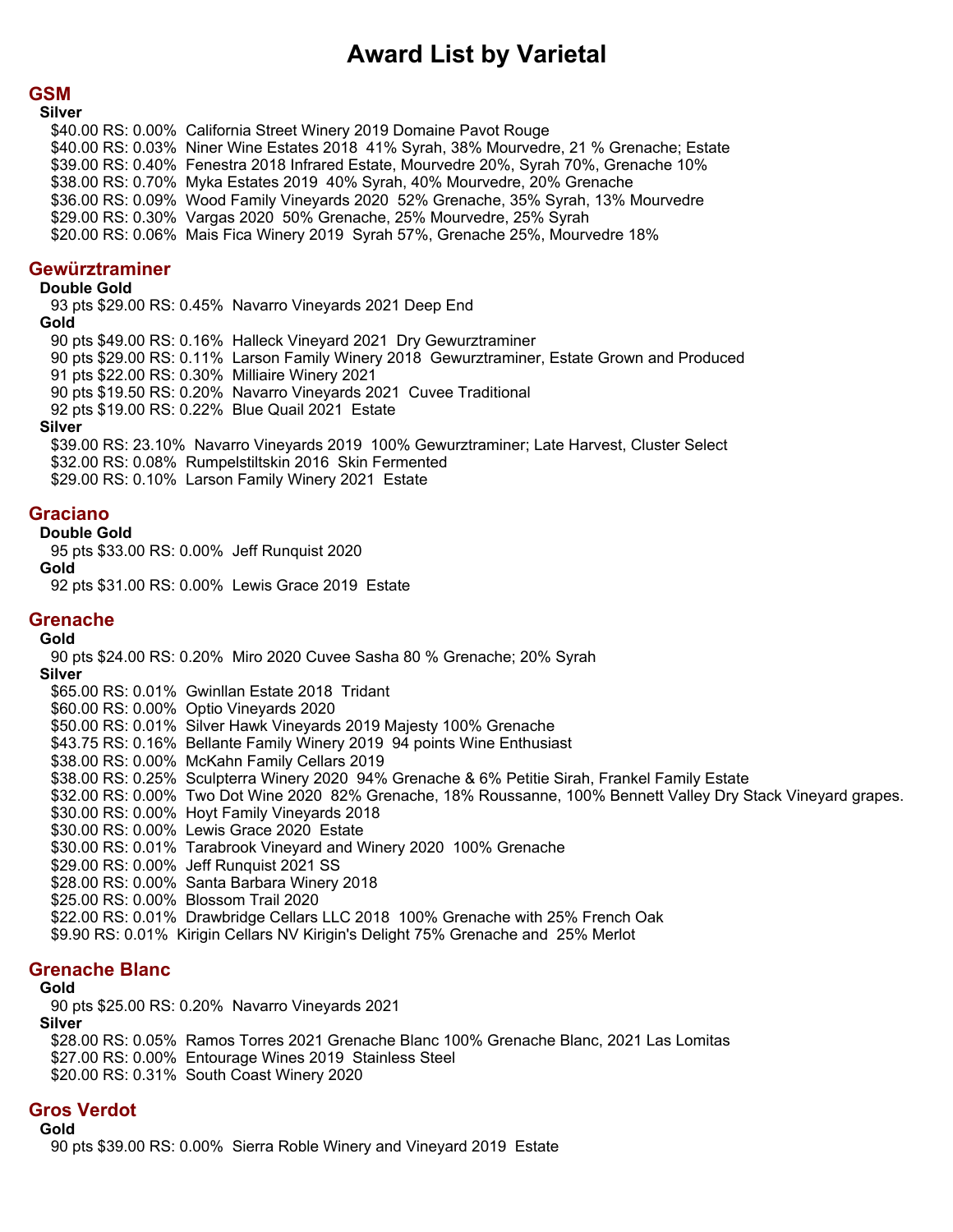## **Gruner Veltliner**

**Gold**

92 pts \$24.00 RS: 0.20% Navarro Vineyards 2021

**Silver**

\$34.00 RS: 0.30% Graveyard Vineyards 2021

## **Iberian Style Blends - Red**

#### **Gold**

90 pts \$47.00 RS: 0.02% Bushong Vintage Company 2020 Same Deep Water as You 50% Carignan 33% Tempranillo 17% Grenache

90 pts \$25.00 RS: 0.21% South Coast Winery 2017 55% Touriga Nacional, 41% Tempranillo

**Silver**

\$50.00 RS: 0.25% Crystal Basin Cellars 2018 Quijote Grenache 60% - Tempranillo 40%

\$32.00 RS: 0.00% Petersen Vineyards 2018 Tinta da Vida Blend: 44% Tinta Roriz, 38% Tinta Cao, 18% Souzao. Estate grown, made and bottled. Aged on French oak barrels

\$15.00 RS: 0.00% Kinetic Cellars 2018 Tinto Moderno

# **Infused Other Fortified**

## **Gold**

90 pts \$21.90 RS: 7.80% Kirigin Cellars NV Chocolate, coffee, orange infused in Syrah, fortified with brandy.

## **Infused Other Fruit**

#### **Gold**

90 pts \$6.99 RS: 0.70% Barefoot Fruitscato NV Moscato, Strawberry 90 pts \$6.99 RS: 0.75% Barefoot Fruitscato NV Moscato, Pineapple 90 pts \$5.99 RS: 0.60% Barefoot Spritzer NV Summer Red 90 pts \$4.95 RS: 0.65% Moiselle NV Moscato, Peach & Apricot 90 pts \$3.99 RS: 0.80% Burlwood Pacific Fruit NV Sweet Peach **Silver** \$39.00 RS: 10.00% Nello Olivo Wines NV Limonello Lemon infused Fortified wine Barrel Aged \$12.99 RS: 4.00% Allure Infusions NV Peach Moscato \$12.99 RS: 4.00% Allure Infusions NV Apple and Pear Moscato \$9.99 RS: 0.70% Barefoot Fruitscato NV Moscato, Apple \$9.99 RS: 0.80% Barefoot Fruitscato NV Moscato, Watermelon \$9.99 RS: 1.00% Cara Mello NV Pineapple \$9.99 RS: 1.00% Cara Mello NV Moscato, Blueberry \$9.99 RS: 1.00% Cara Mello NV Peach \$9.99 RS: 1.00% Cara Mello NV Grapefruit \$6.99 RS: 0.75% Barefoot Fruitscato NV Moscato, Peach \$6.99 RS: 0.75% Barefoot Fruitscato NV Moscato, Mango \$6.99 RS: 0.75% Barefoot Fruitscato NV Moscato, Sweet Cranberry \$6.99 RS: 0.80% Barefoot Fruitscato NV Moscato, Blueberry \$5.99 RS: 0.80% Tiny Umbrellas NV Ripe Peach \$5.99 RS: 0.80% Tiny Umbrellas NV Fresh Strawberry \$5.99 RS: 0.80% Tiny Umbrellas NV Island Pineapple \$5.99 RS: 1.00% Tiny Umbrellas NV Sweet Sangria \$5.00 RS: 1.00% Brightlands NV Sweet Pineapple Sangria \$5.00 RS: 1.00% Brightlands NV Sweet Blueberry Sangria \$4.99 RS: 0.80% Gallo Family Vineyards NV Sweet Pineapple \$4.99 RS: 0.80% Gallo Family Vineyards NV Sweet Peach \$4.95 RS: 0.56% Moiselle NV Sweet Red, Peach & Cherry Red Moscato \$4.95 RS: 0.67% Moiselle NV Sweet Red Moscato, Black Cherry & Raspberry \$4.95 RS: 0.69% Moiselle NV Pink Moscato, Nectarine & Raspberry \$3.90 RS: 1.00% Burlwood Pacific Fruit NV Sweet Watermelon

### **Bronze**

\$36.00 RS: 0.02% Bard Clan Wines NV Great Blue Merlot (60%), Cabernet Sauvignon (10%) and Blueberry wine (30%).

## **Infused Other Red**

### **Silver**

\$5.00 RS: 3.00% Nello Olivo Wines 2022 CaliMoJo a Tempranillo wine infused with Ginger, Vanilla and other proprietary ingredients then carbonated. Estate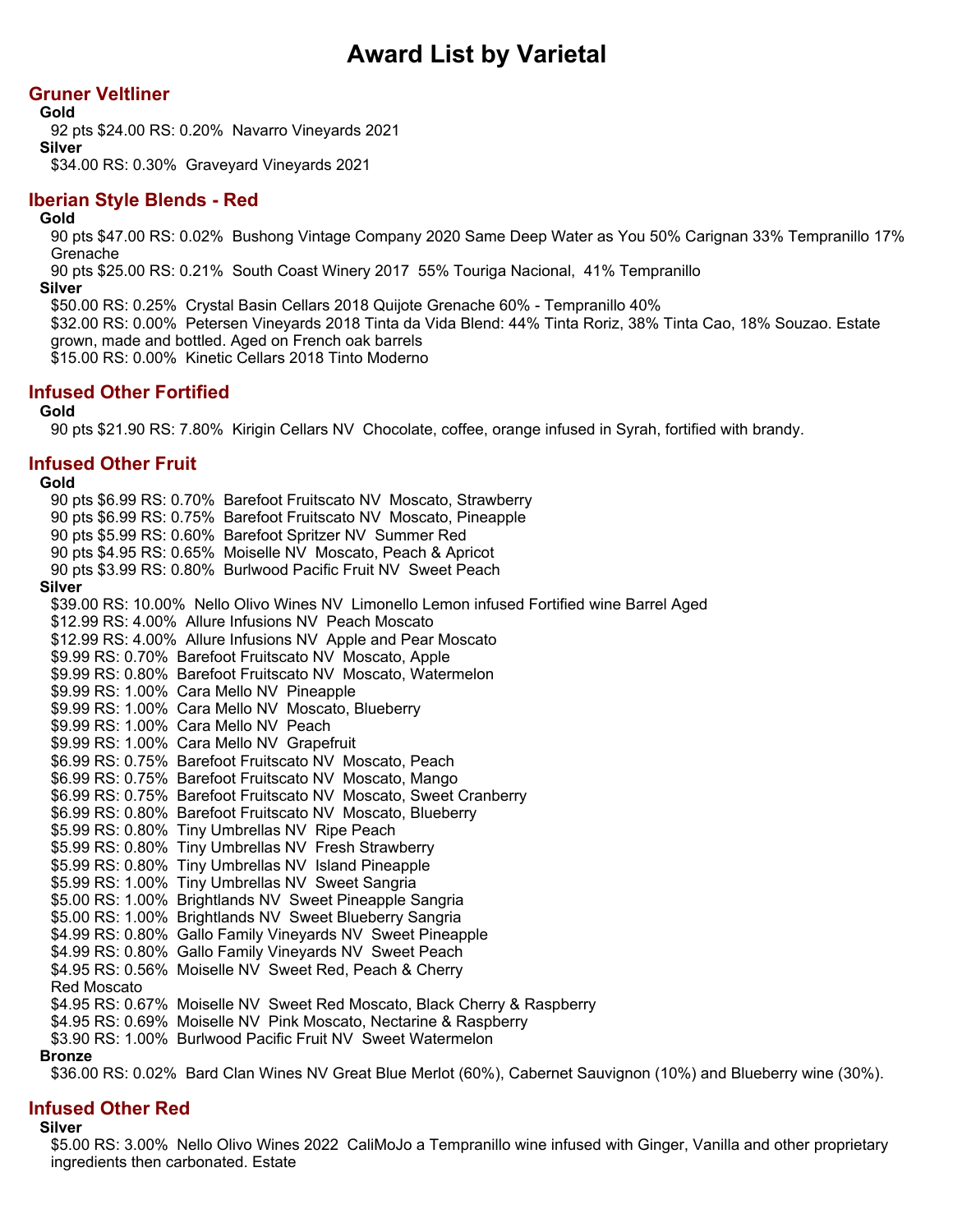## **Infused Other White**

**Gold**

90 pts \$24.99 RS: 14.80% Quady Winery NV Vermouth **Silver** \$6.99 RS: 0.34% Barefoot Spritzer NV Crisp White, Moscato \$6.99 RS: 0.55% Barefoot NV Spritzer Moscato

**Infused Port**

#### **Gold**

90 pts \$22.00 RS: 7.20% Bard Clan Wines NV La Garza Mexican Chocolate Port Style Dessert Wine

## **Infused Rosé**

#### **Gold**

90 pts \$5.99 RS: 0.34% Barefoot Spritzer NV Muscat with Pomegranite and Chamomile

## **Infused Sparkling Wine**

#### **Gold**

90 pts \$12.00 RS: 5.50% Weibel Family NV White, Almond Flavor

91 pts \$9.99 RS: 1.00% Barefoot Bubbly NV Moscato with notes of peach **Silver**

\$12.00 RS: 7.00% Weibel Family NV White, Peach Mango Flavor

## **Italian Style Blends - Red**

#### **Double Gold**

93 pts \$44.00 RS: 0.05% Sculpterra Winery 2019 Figurine 50% Primitivo, 40% Cabernet Sauvignon, 10% Merlot 93 pts \$40.00 RS: 0.00% Sunce Winery & Vineyard 2020 Zemlja's Blend 56% Barbera & 44% Dolcetto

## **Gold**

90 pts \$39.00 RS: 0.01% Three Hills Winery 2018 Vino Nobile - Super Tuscan 60% Sangiovese and 20% Cabernet and 20% Merlot. The Sangiovese wine has a long-extended maceration on the skins giving additional color, flavors, and tannins. Aged 30 Months in French Oak.

90 pts \$34.00 RS: 0.30% Mediterranean Vineyards 2018 Rosso Di Baci Estate, A field blend of 49% Montepulciano, 24% Nebbiolo, 24% Cabernet Sauvignon, 2% Merlot and 1% Corvina.

90 pts \$31.00 RS: 0.40% Karmere 2020 Empress Juana Primabera 55% Primitivo, 32% Barbera, 13% Zinfandel **Silver**

\$50.00 RS: 0.25% Crystal Basin Cellars 2018 Campione Grand Reserve, Sangiovese 70% - Merlot 20% - Cabernet Sauvignon 10%

\$42.00 RS: 0.20% Verde Vineyards 2019 Reigna's Blend Estate, Super Tuscan Blend; 60% Sangiovese; 40% Cabernet Sauvignon.

\$16.00 RS: 0.00% Drytown Cellars NV Viara Ranch Red 50% Barbera - 50% Primitivo; Vaira Ranch Red

## **Lagrein**

**Gold**

91 pts \$30.00 RS: 0.00% Jeff Runquist 2020 100% Lagrein

## **Malbec**

#### **Double Gold**

94 pts \$78.00 RS: 0.00% McClain Cellars 2020 Covent Garden Reserve, 100% Malbec

93 pts \$32.00 RS: 0.08% Fortino 2019

### **Gold**

90 pts \$62.00 RS: 0.00% Cass Winery 2019 100% Malbec; Estate Grown

- 90 pts \$44.00 RS: 0.00% Sunce Winery & Vineyard 2018 Reserve
- 91 pts \$42.00 RS: 0.00% Rodrigue Molyneaux Estate Winery and Vineyard 2018
- 90 pts \$38.00 RS: 0.30% Vargas 2020 Matador Paso Robles
- 91 pts \$36.00 RS: 0.02% Russian Ridge Winery 2018
- 90 pts \$35.00 RS: 0.28% Oak Farm Vineyards 2020
- 91 pts \$32.00 RS: 0.00% Nello Olivo Wines 2019 100% Malbec Barrel Aged
- 90 pts \$29.99 RS: 0.08% Polynesian Girl 2018 2018 Malbec Estate Grown, Produced and Bottled
- 90 pts \$21.90 RS: 0.01% Kirigin Cellars 2018 Kirigin Cellars
- 90 pts \$6.99 RS: 0.08% Barefoot NV

## **Silver**

\$95.00 RS: 0.20% Wiens Family Cellars 2019 Reserve

\$72.00 RS: 0.01% Doffo Winery 2019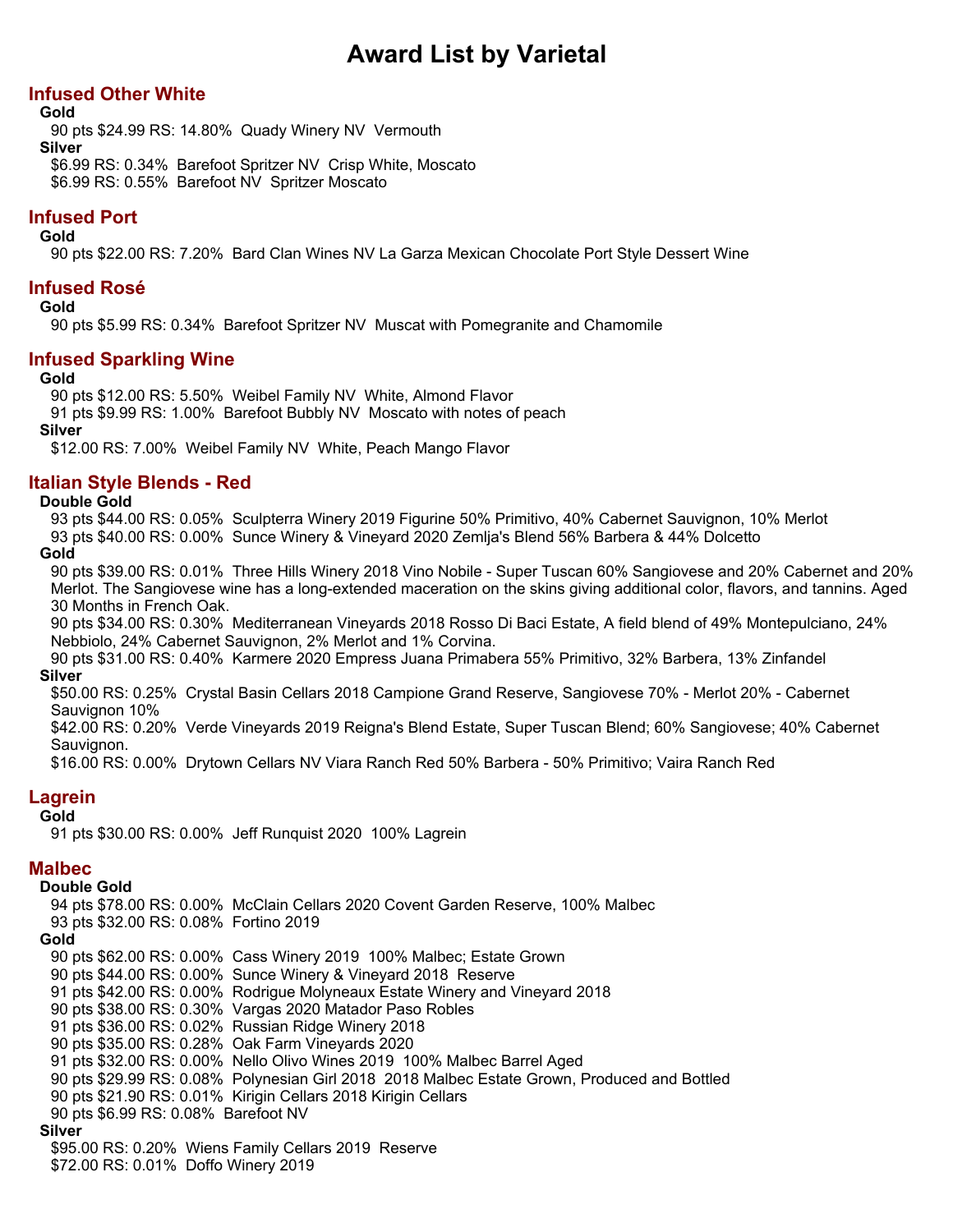## **Malbec**

**Silver** \$58.00 RS: 0.10% Wellington Cellars 2018 100% Malbec , Estate \$50.00 RS: 0.38% Autry Cellars 2020 \$45.00 RS: 0.07% Balverne 2019 Estate \$45.00 RS: 0.10% Taylor Noelle Wines 2016 High Density Vineyard, planted 4 X 3 \$40.00 RS: 0.00% Baily Vineyard & Winery 2019 \$38.00 RS: 0.40% Concannon Vineyard 2019 Reserve \$37.00 RS: 0.00% Cedar Mountain 2018 Soft, round, long finish \$36.00 RS: 0.00% Siela Wines 2019 \$35.00 RS: 0.06% Chacewater 2018 86% Malbec, 14% Petit Verdot, Red Hills \$35.00 RS: 0.30% Rios-Lovell Estate Winery 2015 Estate \$33.00 RS: 0.00% Sierra Roble Winery and Vineyard 2018 Estate \$32.00 RS: 0.00% Rancho Sisquoc 2019 100% Malbec Estate Grown, Produced and Bottled \$31.00 RS: 0.07% Windwalker Vineyard 2020 Fair Play \$31.00 RS: 0.30% Heringer Estates 2018 Clarksburg, Estate \$30.00 RS: 0.00% Jeff Runquist 2020 \$30.00 RS: 0.06% Chacewater 2018 93% Malbec, 7% Petit Verdot, Red Hills \$28.00 RS: 0.02% Victor Hugo 2019 \$27.00 RS: 0.20% Barr Estate Winery 2014 75% Malbec, 25% Cabernet Sauvignon, Estate \$26.00 RS: 0.10% Gold Hill Vineyard 2017 \$26.00 RS: 0.50% Viaggio On The River Estate and Winery 2015 Estate, "Desperado" \$19.00 RS: 0.37% The Spice & Jam Trading Co. 2020 \$14.00 RS: 0.00% Drytown Cellars 2019 \$13.99 RS: 0.22% Peirano Estate Vineyards 2020 \$12.00 RS: 0.70% Scotto Family Cellars 2018 97% Malbec, 3% Cabernet Franc

## **Malvasia Bianca**

**Silver**

\$24.90 RS: 0.01% Kirigin Cellars 2021 Kirigin Cellars Stainless \$17.00 RS: 0.01% Drytown Cellars 2020 Estate

# **Malvasia Nera**

### **Gold**

92 pts \$45.00 RS: 0.00% Sunce Winery & Vineyard 2020 Old Vines, Sonoma County

## **Marsanne**

#### **Silver**

\$35.00 RS: 0.01% Cass Winery 2021 100% Marsanne; Estate Grown

## **Meritage Red**

**Double Gold**

94 pts \$75.00 RS: 0.10% Halter Ranch 2019 60% Cabernet Sauvignon, 23% Malbec, 17% Petit Verdot, Ancestor, Estate Reserve

**Gold**

90 pts \$65.00 RS: 0.00% Davis Family Vineyards 2018 Rockpile Ridge 26 41% Cabernet Sauvignon, 26% Cabernet Franc, 21% Malbec, 8% Merlot, 4% Petit Verdot

90 pts \$65.00 RS: 0.01% Lions Peak 2019 Bon Courage Meritage blend of 70% Merlot 5% Cabernet Franc 25% Cabernet **Sauvignon** 

90 pts \$65.00 RS: 0.04% Concannon Vineyard 2018 70% Cabernet Sauvignon,10% Cab Franc, 10% Merlot, 5% Petite Verdot, 5 % Malbec; Estate

90 pts \$64.95 RS: 0.01% Once & Future Wine 2019 Frances Cuvee 68% Merlot, 24% Cabernet Sauvignon, 8% Petit Verdot; Old Vines

91 pts \$60.00 RS: 0.01% Rodney Strong Vineyards 2017 Symmetry Meritage: 69% Cabernet Sauvignon, 12% Merlot, 12% Malbec, 4% Petit Verdot, 3% Cabernet Franc

90 pts \$60.00 RS: 0.05% Middle Ridge Winery 2017 Meritage 60% Merlot 30% Cabernet Sauvignon 5% Petit Verdot 4% Cabernet Franc

90 pts \$55.00 RS: 0.20% Robert Hall 2019 67% Cabernet Sauvignon, 27% Cabernet Franc, 6% Malbec

91 pts \$54.00 RS: 0.28% Graveyard Vineyards 2019 Quatre Cuvee 40% Merlot, 20% Cabernet Sauvignon, 20% Malbec, 20% Petit Verdot

90 pts \$50.00 RS: 0.01% J. Lohr Cuvee Series 2018 Cuvée POM

90 pts \$50.00 RS: 0.01% J. Lohr Cuvee Series 2018 Cuvée ST. E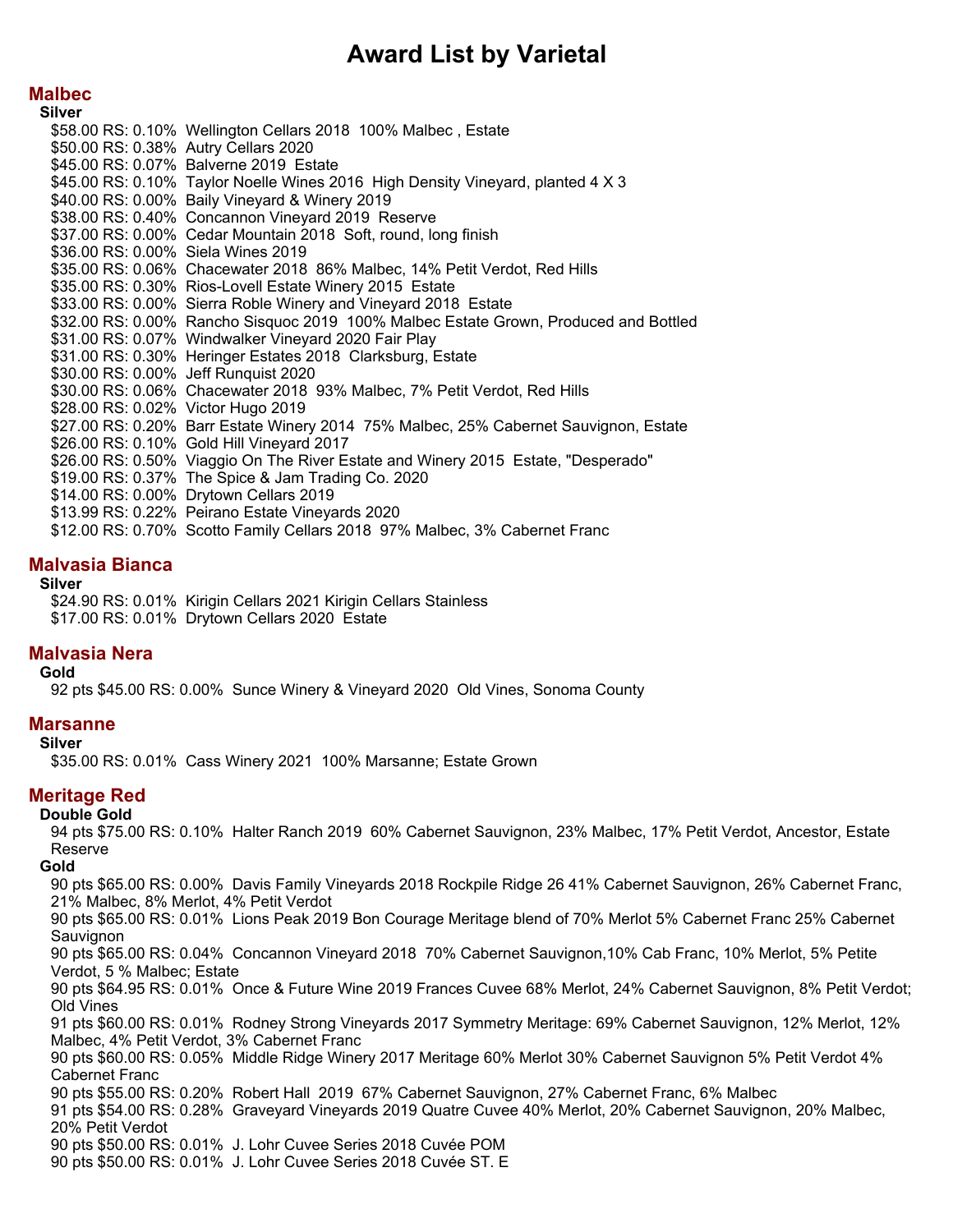# **Meritage Red**

#### **Gold**

90 pts \$49.00 RS: 0.00% Fallbrook Winery 2017 Cal-A-Vie Chateau Estate; 50% Cabernet Sauvignon, 38% Merlot, 12% Cabernet Franc, Petit Vin Rouge 92 pts \$46.00 RS: 0.20% Verde Vineyards 2018 Tess' Estate Blend Bordeaux Blend. 75% Cabernet Sauvignon; 15% Malbec; 10% Petite Verdot. 90 pts \$45.00 RS: 0.23% Harmony Cellars 2017 Diamond Reserve 73% Cabernet Sauvignon, 27% Malbec 90 pts \$36.00 RS: 0.30% Myka Estates 2019 Namesake 60% Cabernet Franc, 40% Merlot 90 pts \$34.00 RS: 0.08% Penman Springs Vineyard 2019 Artian Cuvee 54% Cabernet Sauvignon, 33% Merlot, 13% Petit Verdot Estate Grown 90 pts \$28.00 RS: 0.20% Jubilado Cellars 2014 JUBILADO 60% Cabernet Sauvignon, 25% Malbec, 15% Petit Verdot, Estate 90 pts \$27.00 RS: 0.20% Jubilado Cellars 2015 DANE HEAD 51% Malbec, 18%Petite Sirah, 18%Petit Verdot, 13% Cabernet Sauvignon, Estate 90 pts \$18.00 RS: 0.03% South Coast Winery 2017 **Silver** \$86.00 RS: 0.02% Ascension Cellars 2018 Ascendance 50% Cabernet Sauvignon, 50% Merlot; Notes of Blackberry, Currant, Cassis, Raspberries and Cherries \$75.00 RS: 0.01% Lions Peak 2019 Lionnesse Meritage blend of 45% Merlot, 5% Cabernet Franc, 50% Cabernet Sauvignon; French Oak \$65.00 RS: 0.00% Baily Vineyard & Winery 2017 Estate, Cabernet Franc 50% Cab Sauv 40% Merlot 10% \$58.00 RS: 0.00% Siela Wines 2019 Cab Sauvignon 60%, Merlot 25%, Cab Franc 10%, Malbec 5% \$56.00 RS: 0.00% Hungry Hawk Vineyards and Winery 2019 2019 Estate Queue Rouge 56% Cabernet Franc, 39% Merlot, 5% Cabernet Sauvignon - A Right Bank Bordeaux style blend mirroring Chateau Cheval Blanc \$55.00 RS: 0.01% pureCru Winery 2017 Cabernet Franc 50% Merlot 50% \$52.00 RS: 0.01% ZXQ Vineyards 2017 No Level Ground 59% Merlot, 35% Cabernet Franc, 6% Petite Verdot \$49.00 RS: 0.00% Fallbrook Winery 2015 Cal-A-Vie Chateau Estate; 48% Cabernet Sauvignon, 30% Merlot, 22% Cabernet Franc, Petit Vin Rouge \$49.00 RS: 0.00% Fallbrook Winery 2016 Cal-A-Vie Chateau Estate; 50% Cabernet Sauvignon, 43% Merlot, 7% Cabernet Franc, Petit Vin Rouge \$46.00 RS: 0.00% Rodrigue Molyneaux Estate Winery and Vineyard 2018 Electra 33% Merlot, 32.5% Malbec, 24.5% Cabernet Sauvignon, 6% Petit Verdot, 4% Cabernet Franc \$46.00 RS: 0.01% McGrail Vineyards 2019 Shamus Patrick 22% Cabernet Sauvignon, Clone 15, 22% Malbec, 22% Petit Verdot, 22% Merlot, 12% Cabernet Franc \$46.00 RS: 0.01% McGrail Vineyards 2018 Shamus Patrick 20% Cabernet Sauvignon, 20% Malbec, 20% Cabernet Franc, 20%Petite Verdot, 20% Merlot \$45.00 RS: 0.10% Rangeland Wines 2018 The Watershed Paso Robles, Estate, Unfined, Unfiltered, Adelaida District, 40% Cabernet Sauvignon, 40% Merlot, 11% Petit Verdot, 9% Cabernet Franc \$45.00 RS: 0.12% Wedgewood Vintners 2019 Symphony Left Bank Bordeaux Style Blend \$45.00 RS: 0.12% Concannon Vineyard 2018 67% Cabernet Sauvignon, 33% Petit Verdot; Estate \$45.00 RS: 0.20% Oak Mountain Winery 2017 Steve Wine 35% Cabernet Sauvignon, 33% Merlot, 32% Cabernet Franc \$44.00 RS: 0.50% C'est La Vie 2018 "Obscurite" Red Blend-75% Cabernet Sauvignon, 25% Malbec \$42.00 RS: 0.00% Monte De Oro Winery 2018 Simplexity Estate, Merlot (54%), Malbec (27%), Petite Verdot (13%), Cab Franc 6%) \$40.00 RS: 0.10% Mineral Wines 2018 52% Cabernet Sauvignon, 23% Merlot, 17% Cabernet Franc, 8% Malbec \$38.00 RS: 0.01% Russian Ridge Winery 2018 Concerto Merlot 40%, Cabernet Sauvignon 30%, Cabernet Franc 20%, Malbec 5%, Petit Verdot 5% \$38.00 RS: 0.01% Silver Mountain Vineyards 2013 Alloy 42% Cabernet Sauvignon, 24% Cabernet Franc, 22% Merlot, 12% Petite Verdot \$38.00 RS: 0.02% Big Nose Winery 2019 65% Cabernet Sauvignon, 30% Merlot, 5% Cabernet Franc \$36.00 RS: 0.00% Rancho Sisquoc 2017 Cellar Select Meritage 33% Cabernet Sauvignon,33% Merlot,17% Malbec,17%Pt. Verdot Estate Grown, Produced and Bottled \$34.00 RS: 0.02% Victor Hugo 2018 Opulence Estate; 33% Merlot, 22% Cab Franc, 20% Petit Verdot, 10% Malbec, 15% Cabernet Sauvignon. Hints of Ripe Cherries, Sage and All Spice \$33.00 RS: 0.20% Verde Vineyards 2018 Sophie's Estate Blend Estate, Bordeaux blend. 50% Cabernet Sauvignon; 14% Cab Franc; 26% Malbec; 10% Petite Verdot. \$32.00 RS: 0.20% Woof'n Rose Winery 2018 Eglantine Estate, 41% Merlot, 24% Cabernet Franc, 20% Malbec, 7% Cabernet Sauvignon, 7 % Carmenere, 1% Petit Verdot. state. \$30.00 RS: 0.00% Oakstone Winery 2019 40%Merlot, 20%Cabernet Franc, 40% Cabernet Sauvignon \$30.00 RS: 0.20% Woof'n Rose Winery 2018 Happy Tails 77% Cabernet Franc & 23% Cabernet Sauvignon, Estate. \$29.00 RS: 0.60% Wise Villa Winery 2020 Wisdom of Wise Cabernet Sauvignon, Merlot, Cabernet Franc, Malbec, Estate \$23.00 RS: 0.02% Rodney Strong Vineyards 2019 81% Merlot, 15% Cabernet Sauvignon, 4% Cabernet Franc \$19.99 RS: 0.08% Moniz Family Wines NV Cuvee Alexandra 65% Cabernet Sauvignon, 32% Merlot, 3% Petit Verdot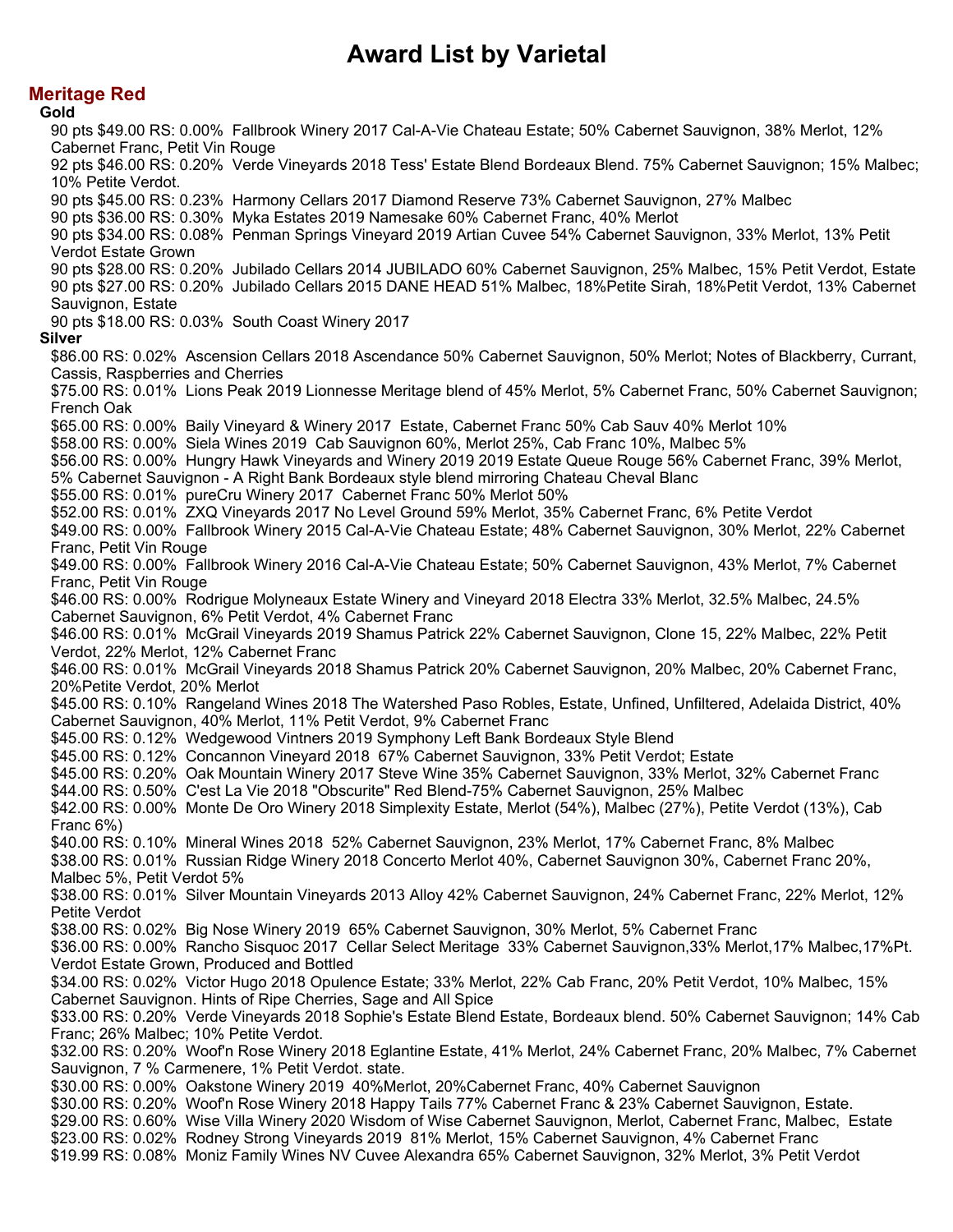## **Meritage Red**

#### **Bronze**

\$56.00 RS: 0.02% Ascension Cellars 2015 Testament 25% Merlot, 20% Cabernet Sauvignon, 20% Cabernet Franc, 20% Petit Verdot, 15% Malbec; Notes of Cut Roses, Blueberry, Cassis, Blackberry, Dark Chocolate \$52.00 RS: 0.01% ZXQ Vineyards 2017 On Belay 49% Cabernet Sauvignon, 36% Merlot, 9% Cabernet Franc, 6% Petite Verdot.

## **Meritage White**

#### **Gold**

90 pts \$28.00 RS: 0.06% Concannon Vineyard 2020 Assemblage Blanc, 50% Sauvignon Blanc, 50% Semillon; Reserve **Silver**

\$30.00 RS: 0.01% pureCru Winery 2019 Semillon 63%, Sauvignon Blanc 37%

\$18.00 RS: 0.04% Okie Girl 2019 60% Semillion, 40% Sauvignon Blanc BDX2?

## **Merlot**

**Gold**

90 pts \$55.00 RS: 0.00% Bloomfield Vineyards 2020 100% Merlot. Barrel aged 19 months, 80% new French oak. 90 pts \$45.00 RS: 0.04% Sycamore Ranch Vineyard & Winery 2020 Paso Robles 90 pts \$42.00 RS: 0.06% Ledson 2018 100% Merlot 90 pts \$40.00 RS: 0.00% Bargetto Winery 2019 95% Merlot, 5% Cabernet Sauvignon, Reserve 90 pts \$37.00 RS: 0.00% Kahal Family Vineyards 2018 100% Estate grown Merlot Siqua Block 92 pts \$35.00 RS: 0.00% Campo Creek Vineyards 2020 Estate 90 pts \$33.00 RS: 0.12% Penman Springs Vineyard 2017 Estate Grown Reserve 90 pts \$32.00 RS: 0.00% Nello Olivo Wines 2019 Estate, 80% Merlot, 20% Petite Sirah, Barrel Aged 90 pts \$25.00 RS: 0.00% Rancho Sisquoc 2019 100% merlot Estate Grown, Produced and Bottled 90 pts \$25.00 RS: 0.02% Carlson Wines 2019 90 pts \$24.00 RS: 0.04% Victor Hugo 2018 90 pts \$24.00 RS: 0.10% Gold Hill Vineyard 2017 90 pts \$22.99 RS: 0.05% Bota Box NV 90 pts \$20.00 RS: 0.02% Frei Brothers Sonoma Reserve 2019 92 pts \$15.00 RS: 0.25% Clos du Bois 2019 90 pts \$6.99 RS: 0.07% Barefoot NV 90 pts \$4.99 RS: 0.12% Gallo Family Vineyards NV **Silver** \$159.00 RS: 0.00% Fallbrook Winery 2017 Cal-A-Vie Chateau Estate \$159.00 RS: 0.00% Fallbrook Winery 2019 Chateau Cal-A-Vie Estate \$100.00 RS: 0.00% Fallbrook Winery 2018 Chateau Cal-A-Vie 82% Merlot, 16% Cabernet Sauvignon, 2% Cabernet Franc, Estate \$95.00 RS: 0.20% Wiens Family Cellars 2019 Reserve \$64.95 RS: 0.01% Once & Future Wine 2020 Sangiacomo Vineyard Sonoma County, 100% Merlot \$60.00 RS: 0.03% J. McClelland Cellars 2018 89% Merlot, 11% Cabernet Franc, Napa Valley \$49.00 RS: 0.30% Hill Top Oaks Winery 2018 GG's Acorn Merlot 100 % Merlot aged in American Oak18 months \$45.00 RS: 0.17% Torch Cellars 2017 Single Vineyard: 100% Merlot, 100% New French Oak, 36mo. \$40.00 RS: 0.20% Foot Path Winery 2019 \$38.00 RS: 0.00% Rodrigue Molyneaux Estate Winery and Vineyard 2018 \$38.00 RS: 1.00% Fawnridge Winery 2016 Special Select \$36.00 RS: 0.02% Frog's Tooth Winery 2018 \$35.00 RS: 0.00% Monte De Oro Winery 2018 Deportola Vin, Estate, 100% Merlot \$35.00 RS: 0.10% Tom Mackey Cellars 2019 \$35.00 RS: 0.10% Seal Beach Winery 2016 Happy Canyon of Santa Barbara \$34.00 RS: 0.00% Windwalker Vineyard 2019 Estate \$34.00 RS: 0.07% Mineral Wines 2017 Calavera County \$32.00 RS: 0.04% Pickberry 2018 Sonoma County \$32.00 RS: 0.25% Adobe Hill 2019 Estate grown in Fallbrook, 18 months in barrel, 100% Merlot \$31.00 RS: 0.00% Sierra Roble Winery and Vineyard 2018 Estate \$30.99 RS: 0.00% Satori 2018 Merlot of the Violet Flame 100% Merlot, Estate \$30.00 RS: 0.00% Russian Ridge Winery 2018 \$30.00 RS: 0.25% Crystal Basin Cellars 2018 Reserve \$28.00 RS: 0.03% La Prenda 2019 Sonoma County \$28.00 RS: 0.29% Brander Vineyard 2020 \$28.00 RS: 3.50% Milliaire Winery 2019 Dogtown \$26.00 RS: 0.20% La Storia 2019 Sonoma County, Block 500, Estate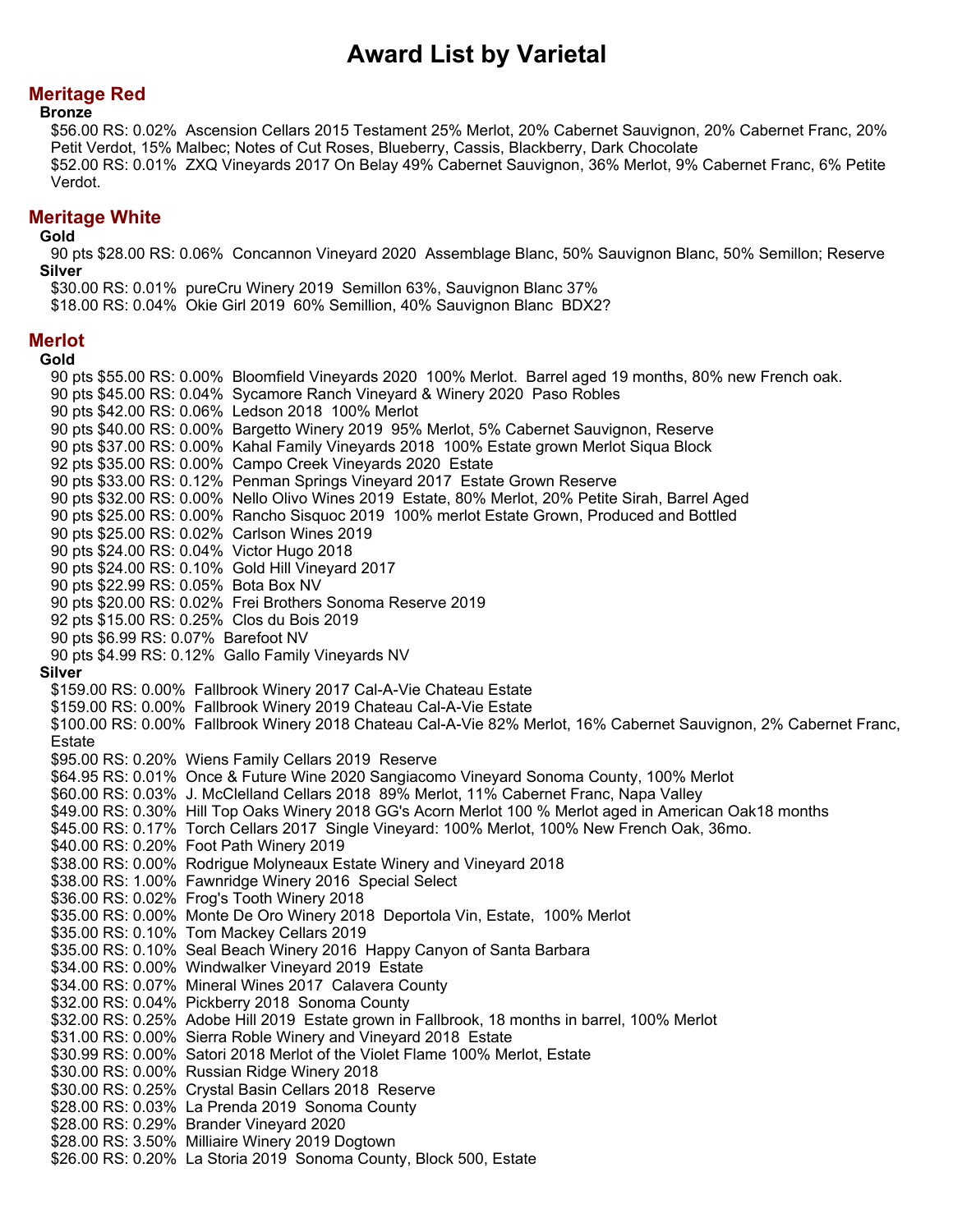## **Merlot**

**Silver** \$25.00 RS: 0.00% Los Robles Hills Winery 2019 SVA 100% Merlot; Private Reserve \$25.00 RS: 0.02% RISK 2018 \$23.00 RS: 0.02% Rodney Strong Vineyards 2018 91% Merlot, 5% Malbec, 4% Cabernet Sauvignon \$22.00 RS: 0.50% Earth's Draw 2020 \$20.00 RS: 0.00% Drytown Cellars 2018 Estate \$20.00 RS: 0.03% Wines for Lunch 2018 \$19.99 RS: 0.10% Black Box 2020 \$18.00 RS: 3.58% Black Sheep Winery 2019 \$17.99 RS: 0.36% Benziger Family Winery 2019 \$16.00 RS: 0.03% Edna Valley 2020 Merlot \$15.99 RS: 0.35% Carmenet 2020 Reserve \$15.00 RS: 0.01% J. Lohr Estates 2020 Los Osos \$13.99 RS: 0.38% Peirano Estate Vineyards 2020 Six Clones \$13.00 RS: 0.03% Chateau Souverain 2019 \$12.99 RS: 0.02% McManis Family Vineyards 2020 Estate \$9.99 RS: 0.04% Dark Horse 2020 Merlot \$9.99 RS: 0.80% Beringer Founders' Estate 2020 Founders Estate \$9.99 RS: 0.90% Glenbrook Vineyard 2020 \$9.99 RS: 0.90% Silver Creek 2020 \$8.99 RS: 0.07% Happy Camper 2020 \$8.99 RS: 0.50% Brownstone NV Enjoy this well-balanced red wine with appetizers, grilled foods and slow cooked stews and meats. It has berry and red plum highlights, smooth tannins and a pleasant finish. \$6.99 RS: 0.30% Forestville Vineyards 2019

## **Mission**

#### **Gold**

93 pts \$36.00 RS: 0.00% Sunce Winery & Vineyard 2020 Rosa del Peru 92 pts \$36.00 RS: 0.00% Sunce Winery & Vineyard 2019 Rose Del Peru'

## **Montepulciano**

**Gold**

91 pts \$48.00 RS: 0.00% San Rucci Winery 2020 91 pts \$47.00 RS: 0.00% Sunce Winery & Vineyard 2020 Sonoma County 90 pts \$40.00 RS: 0.20% Effenberger Vineyards 2019 90 pts \$35.00 RS: 0.00% Fallbrook Winery 2018 33\* North 80% Montepulciano, 13% Tempranillo, 7% Merlot 92 pts \$30.00 RS: 0.00% Trentadue 2020 Old Orchared Estate **Silver** \$38.00 RS: 0.20% Wiens Family Cellars 2018 \$38.00 RS: 0.20% Wiens Family Cellars 2019

# **Mourvedre**

## **Double Gold**

93 pts \$36.00 RS: 0.00% Oakstone Winery 2019 Reserve **Gold** 90 pts \$50.00 RS: 0.06% Sycamore Ranch Vineyard & Winery 2020 91 pts \$50.00 RS: 0.20% Robert Hall 2019 81% Mourvedre, 15% Syrah, 4% Grenahe 91 pts \$45.00 RS: 0.00% Sunce Winery & Vineyard 2020 90 pts \$45.00 RS: 0.10% Sycamore Ranch Vineyard & Winery 2020 85% Mourvèdre, 15% Petite Sirah 90 pts \$34.00 RS: 0.50% Jazz Cellars 2020 90 pts \$26.00 RS: 0.00% Findleton Estate Winery 2017 **Silver** \$48.00 RS: 0.02% Cass Winery 2020 100% Mourvedre; Estate Grown \$39.95 RS: 0.01% Once & Future Wine 2020 Mataro 100% Mataro \$29.00 RS: 0.27% Rios-Lovell Estate Winery 2017 Estate \$26.00 RS: 0.10% Gold Hill Vineyard 2017 \$20.00 RS: 0.18% Mais Fica Winery 2019

## **Muscat**

**Gold**

90 pts \$28.00 RS: 7.00% Bella Grace Vineyards 2021 Orange Muscat Orange Muscat Estate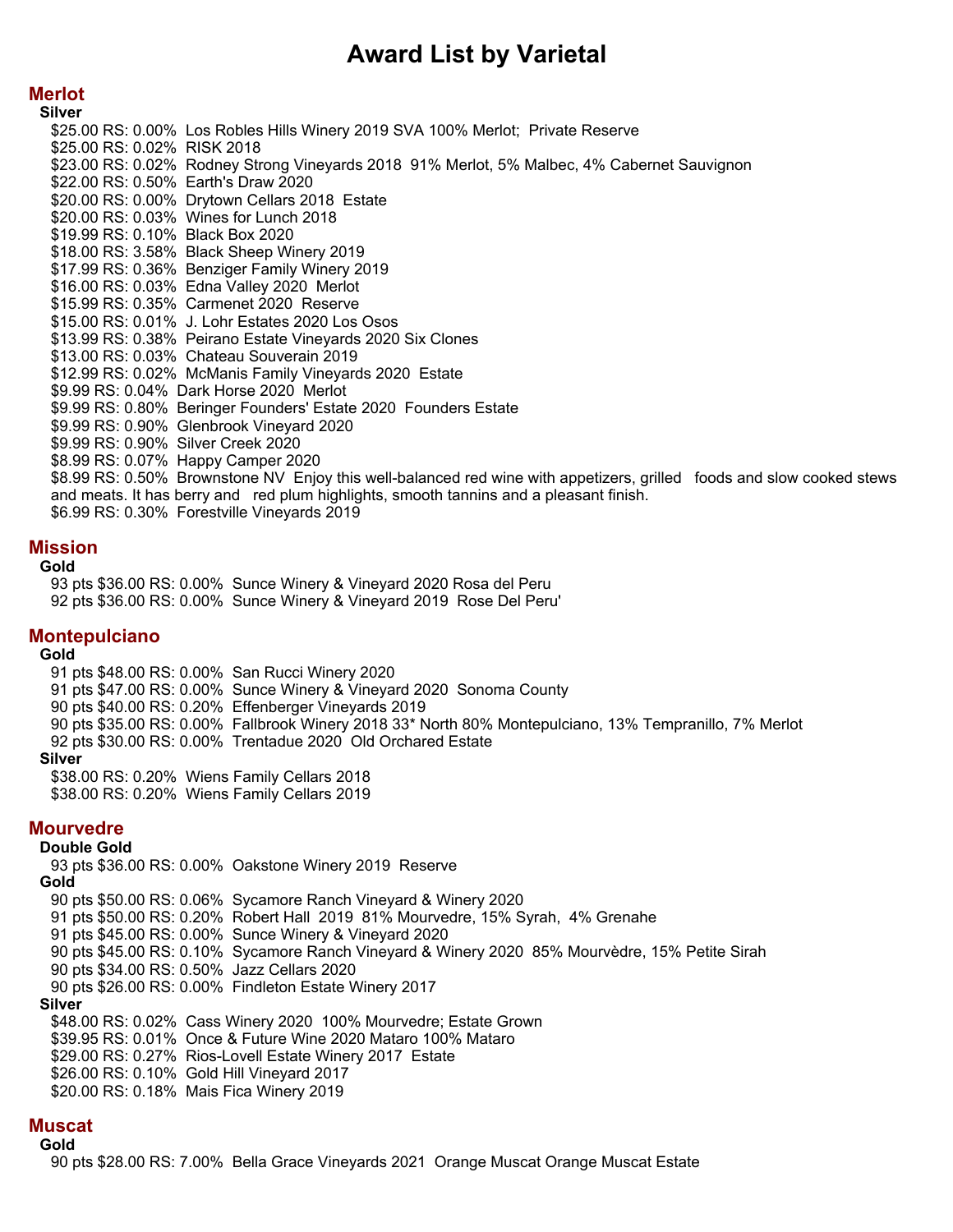## **Muscat**

**Gold** 90 pts \$24.99 RS: 17.00% Quady Winery 2018 Orange Muscat 90 pts \$24.00 RS: 6.30% Eberle 2021 Mucat Canelli 90 pts \$20.00 RS: 0.05% Cabana Wines 2021 Smerlino Moscato 91 pts \$18.50 RS: 7.90% Jeff Runquist 2021 Muscat Canelli 92 pts \$6.99 RS: 0.55% Barefoot NV Notes of Pineapple, Peach, Honey and Lemon 90 pts \$5.99 RS: 0.55% Tiny Umbrellas NV Moscato **Silver** \$29.00 RS: 6.00% Middle Ridge Winery 2020 100% Muscat Canelli \$28.00 RS: 0.30% Wachira Wines 2020 \$24.99 RS: 18.10% Quady Winery 2019 Black Muscat \$24.00 RS: 3.20% Chacewater 2021 100% Orange Muscat, Limited Edition \$16.00 RS: 5.20% Husch 2021 Estate, Muscat Canelli \$14.99 RS: 4.00% La Catrina Vineyards NV Moscato \$9.99 RS: 1.00% Cara Mello NV Moscato \$6.99 RS: 0.68% Barefoot NV Red Moscato \$5.99 RS: 0.55% Tiny Umbrellas NV Moscato \$4.99 RS: 0.65% Gallo Family Vineyards NV Moscato

## **Muscat Blanc**

**Gold**

90 pts \$24.00 RS: 0.20% Navarro Vineyards 2021 Mendocino County **Silver**

\$24.00 RS: 7.50% Heringer Estates 2021 Moscato

# **Nebbiolo**

## **Gold**

91 pts \$50.00 RS: 0.00% Sunce Winery & Vineyard 2018 Reserve **Silver** \$46.00 RS: 0.00% Rodrigue Molyneaux Estate Winery and Vineyard 2018 Livermore Valley \$36.00 RS: 0.00% Mediterranean Vineyards 2019 Estate, 100% Nebbiolo \$30.00 RS: 0.00% H2 Family Wines 2020 100% Nebbiolo

## **Negroamaro**

**Silver**

\$50.00 RS: 0.02% VJB Cellars 2018 Estate \$28.00 RS: 0.02% Rosa d'Oro Vineyards 2019 100% Estate Grown

## **Nero d'Avola**

#### **Silver**

\$50.00 RS: 0.01% Casa Cassara Winery & Vineyard 2019 Nero d' Avola 'Capo' 100% Nero d' Avola \$30.00 RS: 0.01% Montoliva Vineyard & Winery 2019 100% Nero d'Avola

## **Other Fortified**

### **Double Gold**

94 pts \$20.00 RS: 8.00% Orange Coast Winery NV Dolce Chocolate 86% Zinfindel, 7% Petite Sirah, 7% Grenache **Gold**

90 pts \$35.00 RS: 10.50% Heringer Estates NV Tannat

90 pts \$30.00 RS: 7.00% Sunce Winery & Vineyard 2017 Sweet Zora Barbera Reserve **Silver**

\$30.00 RS: 1.00% Cabana Wines 2015 Zinfandel 85% Cabernet 15% \$12.00 RS: 3.00% Gibson Wine Company NV Madeira 50% Rubi Red, 25% Ruby Cabernet, 25 % and 25% Zinfandel with High Proof

\$12.00 RS: 5.50% Gibson Wine Company NV 70% Rubi Red and 30% Zinfandel

## **Petit Manseng**

## **Gold**

90 pts \$30.00 RS: 3.66% Brander Vineyard 2016 100% Petit Manseng, Estate, fermented and aged in neutral barrel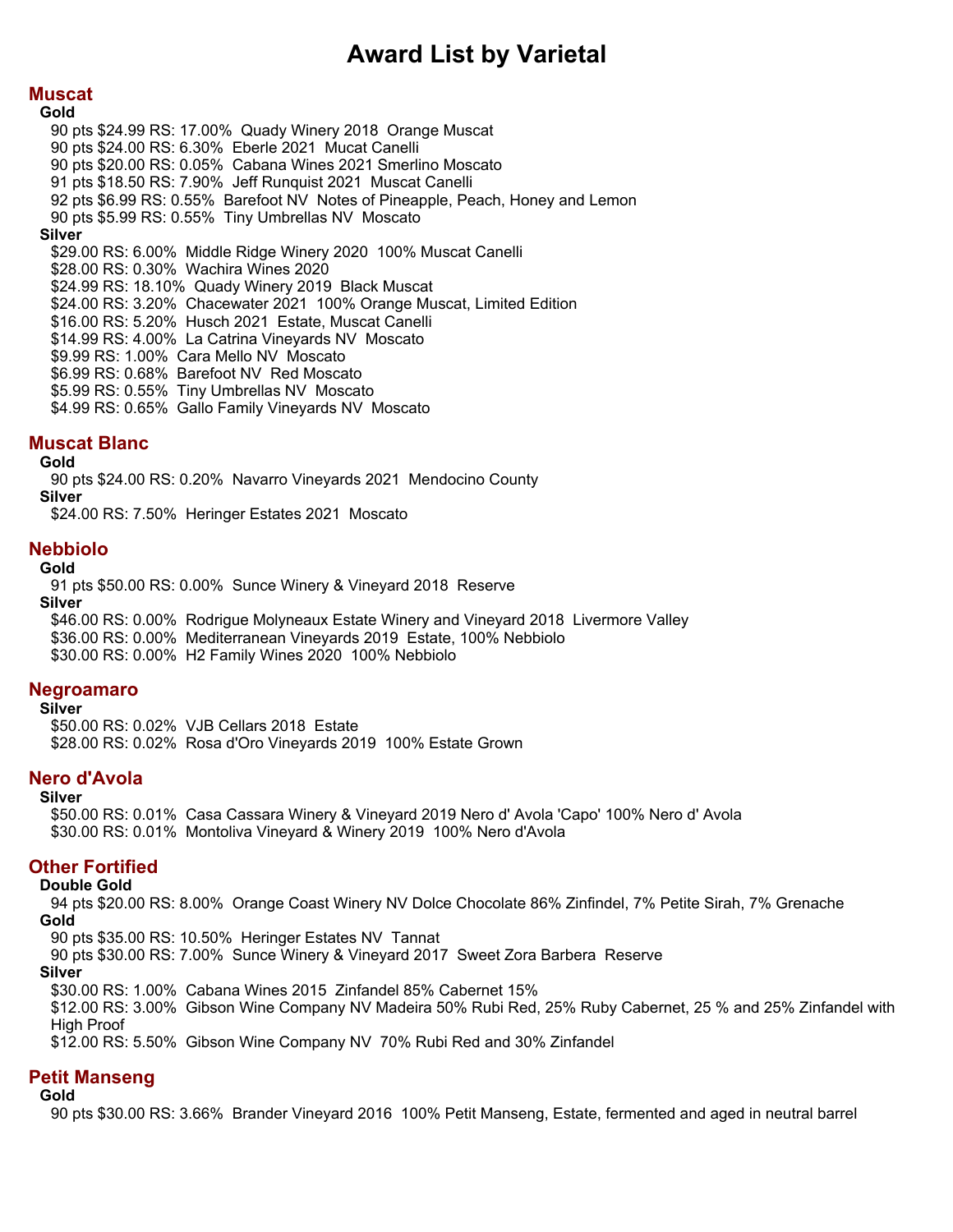## **Petit Verdot**

### **Double Gold**

93 pts \$32.00 RS: 0.00% Trevor Grace 2020 Estate **Gold** 93 pts \$55.00 RS: 0.06% Sycamore Ranch Vineyard & Winery 2020 Paso Robles 92 pts \$54.00 RS: 0.00% Four Lanterns Winery 2019 100% Petit Verdot 90 pts \$48.00 RS: 0.05% Rodrigue Molyneaux Estate Winery and Vineyard 2017 90 pts \$42.00 RS: 0.00% Shale Oak 2019 90 pts \$42.00 RS: 0.00% Pantess Cellars 2018 Happy Canyon of Santa Barbara 91 pts \$42.00 RS: 0.27% Graveyard Vineyards 2019 petit verdot - 43% american oak, 43% french oak, 14% hungarian oak -22 months **Silver** \$72.00 RS: 0.00% McClain Cellars 2020 Painted Dreams Reserve, 100% Petit Verdot \$49.00 RS: 0.05% Midnight Cellars 2018 Synnove 100% Petit Verdot \$48.00 RS: 0.00% Jeff Runquist 2019 Reserve \$45.00 RS: 0.00% Barlow 2019 \$42.00 RS: 0.06% Concannon Vineyard 2018 Reserve \$40.00 RS: 0.00% Tom Mackey Cellars 2018 \$40.00 RS: 37.00% Oak Farm Vineyards 2019 \$34.00 RS: 0.00% Sierra Roble Winery and Vineyard 2018 \$30.00 RS: 0.02% Victor Hugo 2019 **Petite Sirah Double Gold** 94 pts \$55.00 RS: 0.00% Dubost 2019 Paso Robles 94 pts \$26.00 RS: 0.00% Findleton Estate Winery 2018 **Gold** 91 pts \$59.00 RS: 0.00% St. Eva Hill Vineyard 2019 91 pts \$55.00 RS: 0.00% Optio Vineyards 2020 Estate 91 pts \$52.00 RS: 0.00% Amador Cellars 2019 Aged in 60% new Hungarian oak for 18 months. Bottled Unfined and unfiltered. 90 pts \$50.00 RS: 0.00% Hoyt Family Vineyards 2016 91 pts \$50.00 RS: 0.10% Rangeland Wines 2019 Estate, Unfined, Unfiltered, Adelaida District 93 pts \$50.00 RS: 0.20% Robert Hall 2019 100% Petite Sirah, Paso Robles 90 pts \$49.00 RS: 0.02% Bushong Vintage Company 2019 Unknown Pleasures 80% Petite Sirah 20% Tannat 90 pts \$48.00 RS: 0.00% Jeff Runquist 2020 90 pts \$48.00 RS: 0.04% Zina Hyde Cunningham 2019 Ricetti Lane 90 pts \$46.00 RS: 0.50% Concannon Vineyard 2018 Reserve 90 pts \$40.00 RS: 0.01% Ferguson Family Winery 2017 Boomshakalaka 90 pts \$40.00 RS: 0.04% Concannon Vineyard 2019 Captain Joe's Reserve 90 pts \$39.00 RS: 0.05% Seven Angels Cellars 2017 90 pts \$38.00 RS: 0.00% Dark Star 2019 90 pts \$38.00 RS: 0.05% Fäsi Crest 2020 Reserve, Estate. Flavors of Blueverry, Plum, Chocolate and Black Pepper. 91 pts \$38.00 RS: 0.06% The Dancing Fox Winery & Brewery 2016 90 pts \$38.00 RS: 0.30% Vargas 2019 90 pts \$38.00 RS: 0.35% Prager Winery & Port Work 2014 100% Petite Sirah 90 pts \$36.00 RS: 0.40% Fenestra 2017 90 pts \$36.00 RS: 0.64% S and J Cellars 2019 Caldeaux 90 pts \$35.00 RS: 0.00% Satori 2019 Estate 94 pts \$34.00 RS: 0.06% Harney Lane 2019 92 pts \$33.00 RS: 0.00% Cedar Mountain 2017 Reserve; Rich, spicy, full bodied 90 pts \$32.00 RS: 0.00% M2 2019 Mokelumni River, Estate 92 pts \$32.00 RS: 0.30% Karmere 2020 Empress Joan 92 pts \$30.00 RS: 0.00% Jeff Runquist 2020 Reserve 90 pts \$30.00 RS: 0.03% Guglielmo Private Reserve 2018 Santa Clara Valley, estate, reserve 90 pts \$28.00 RS: 0.02% Victor Hugo 2019 Estate, Aromas of Black Pepper, Bay Leaf and Cloves 91 pts \$28.00 RS: 0.03% Macchia 2020 Rebellious 91 pts \$28.00 RS: 0.30% La Storia 2020 Estate 92 pts \$27.00 RS: 0.03% Macchia 2020 Dubious 90 pts \$26.00 RS: 0.01% Aimee June Winery 2020 93 pts \$22.00 RS: 0.01% Viano Vineyards 2017 Estate grown, Reserve with Dark Fruit Flavors

90 pts \$21.90 RS: 0.01% Kirigin Cellars 2018 Estate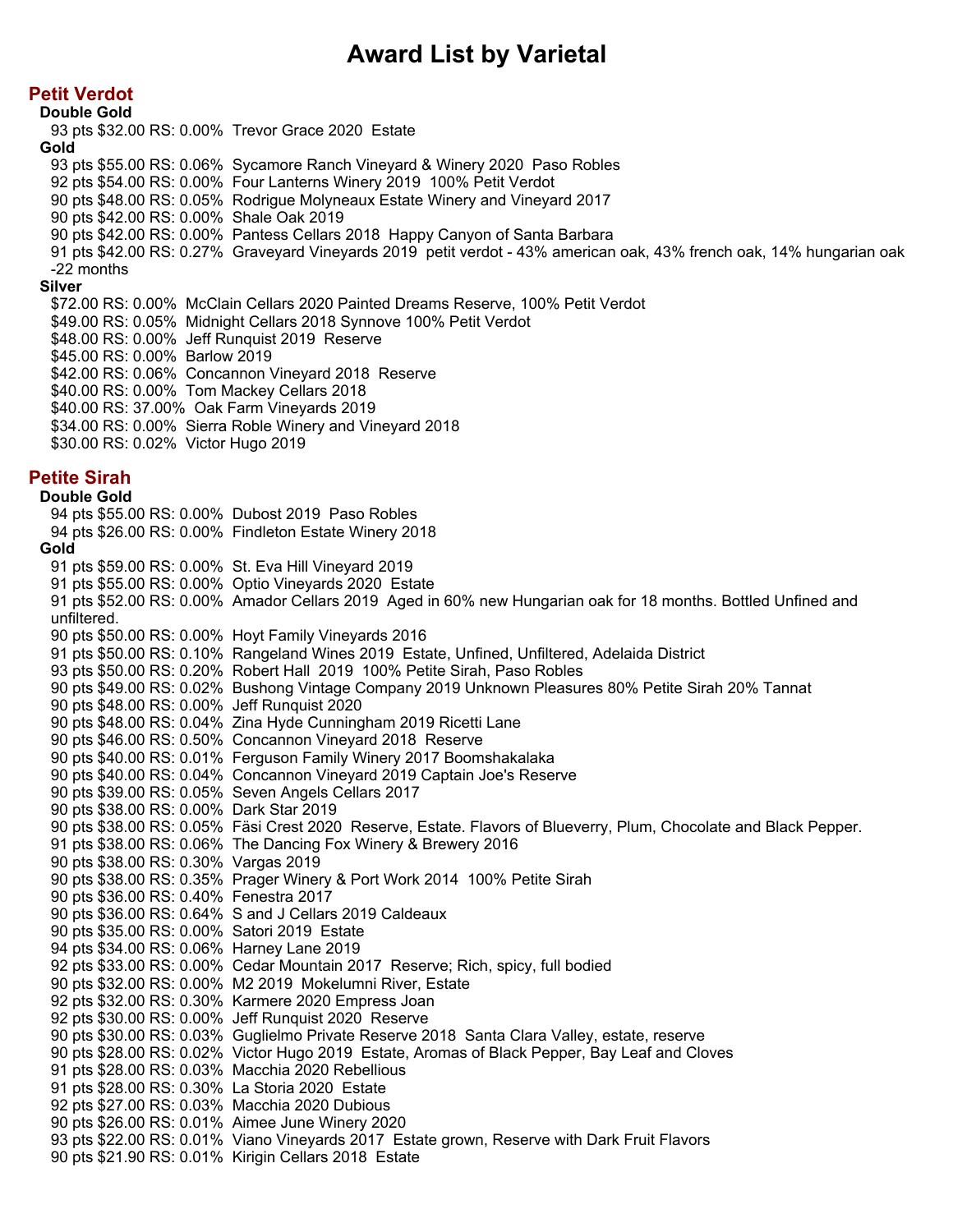**Petite Sirah**

**Gold** 90 pts \$21.00 RS: 0.00% St. Amant Winery 2019 Mohr-Fry Ranch Lodi Rules certified 90 pts \$19.00 RS: 0.01% Drytown Cellars 2019 Estate 90 pts \$13.99 RS: 0.05% Peirano Estate Vineyards 2020 90 pts \$12.99 RS: 0.02% McManis Family Vineyards 2020 Hints of Chocolate, Toffee, Black Fruit, Caramel and Mocha 90 pts \$10.99 RS: 1.00% RB Rare NV Zinfandel, Petit Verdot, Petite Sirah, Merlot 90 pts \$8.99 RS: 0.04% Oak Grove 2020 **Silver** \$60.00 RS: 0.17% Sycamore Ranch Vineyard & Winery 2020 Notes of Blackberry Jam, Blueberry Compote, Dark Chocolate, Nutmeg and Dill \$56.00 RS: 0.00% McClain Cellars 2020 Hope & Faith 100% Petite Sirah \$50.00 RS: 0.01% Lions Peak 2015 100% Petite Sirah aged in French oak \$45.00 RS: 0.02% Red Soles Winery 2019 Petite Sirah 100%; Estate \$44.99 RS: 0.11% Carol Shelton Wines 2018 Reserve \$44.00 RS: 0.06% Ledson 2019 Ricetti Lane 100% Petite Sirah \$44.00 RS: 0.20% Wiens Family Cellars 2019 Bare Knuckle \$40.00 RS: 0.00% Monte De Oro Winery 2018 Monte Del Oro Vino 100% Petite Sirah \$40.00 RS: 0.01% Pierini Family Winery 2020 Love Potion 100% Estate grown Petite Sirah aged 16 months in 100% new American Oak \$40.00 RS: 0.05% Raisin d'Etre Vineyards 2018 \$40.00 RS: 0.05% Concannon Vineyard 2019 Nina's Cuvee Reserve \$40.00 RS: 0.20% Orange Coast Winery 2019 100% Petite Sirah \$40.00 RS: 0.45% Rosenblum Cellars 2017 Reserve with hints of Ripe Black Currants, Rich Plums, Exotic spices, Chocolate and Coffee. \$39.99 RS: 0.11% Carol Shelton Wines 2018 Florence Reserve Reserve , with hints of Black Raspberry \$38.00 RS: 0.07% Wolff Vineyards 2020 \$38.00 RS: 0.12% Rosenblum Cellars 2017 Cowboy \$38.00 RS: 0.50% Kula Vineyards & Winery 2019 Fireworks Petite Sirah 100% \$37.00 RS: 0.00% Entourage Wines 2019 \$36.00 RS: 0.15% Heringer Estates 2018 \$35.00 RS: 0.01% J. Lohr Vineyard Series 2019 Tower Road \$34.00 RS: 0.00% McCauley Estate Vineyards 2018 Bow Tie Estate \$34.00 RS: 0.00% Nello Olivo Wines 2019 100% Petite Sirah Estate Bottled & Produced \$32.27 RS: 0.60% Wise Villa Winery 2019 Estate Grown \$32.00 RS: 0.01% Wilson Family Winery 2019 Lochness Monster \$30.00 RS: 0.00% Purple Dragon Cellars 2019 100%. Boysenberry aromas \$30.00 RS: 0.00% Santa Barbara Winery 2017 \$30.00 RS: 0.00% Deaver Vineyards 2017 Amador County \$30.00 RS: 0.00% Blossom Trail 2020 \$30.00 RS: 0.00% Ursa Vineyards 2018 \$30.00 RS: 0.01% Tarabrook Vineyard and Winery 2020 100% Petite Sirah \$30.00 RS: 0.05% Dutchman Vineyard 2019 100% Petite Sirah \$30.00 RS: 0.25% Crystal Basin Cellars 2018 Reserve \$30.00 RS: 0.30% Cabana Wines 2017 \$28.00 RS: 0.11% Penman Springs Vineyard 2018 \$26.00 RS: 0.10% Gold Hill Vineyard 2017 \$26.00 RS: 0.30% Miro 2020 Notes of Blackberries and Blueberries \$25.00 RS: 0.02% Carlson Wines 2019 \$22.00 RS: 5.50% Whipstitch 2018 \$14.00 RS: 0.20% Ironstone Vineyards 2020 Ironstone Petite Sirah 88% Petite Sirah, 12% Zinfandel **Bronze** \$30.00 RS: 0.50% Dorner Family Vineyard 2020

## **Picpoul Blanc**

### **Gold**

90 pts \$30.00 RS: 0.00% Acquiesce Winery & Vineyards 2021 Estate, Lodi

**Silver**

\$26.00 RS: 0.04% Ramos Torres 2021 Picpoul Blanc 100% Picpoul Blanc, 2021 Las Lomitas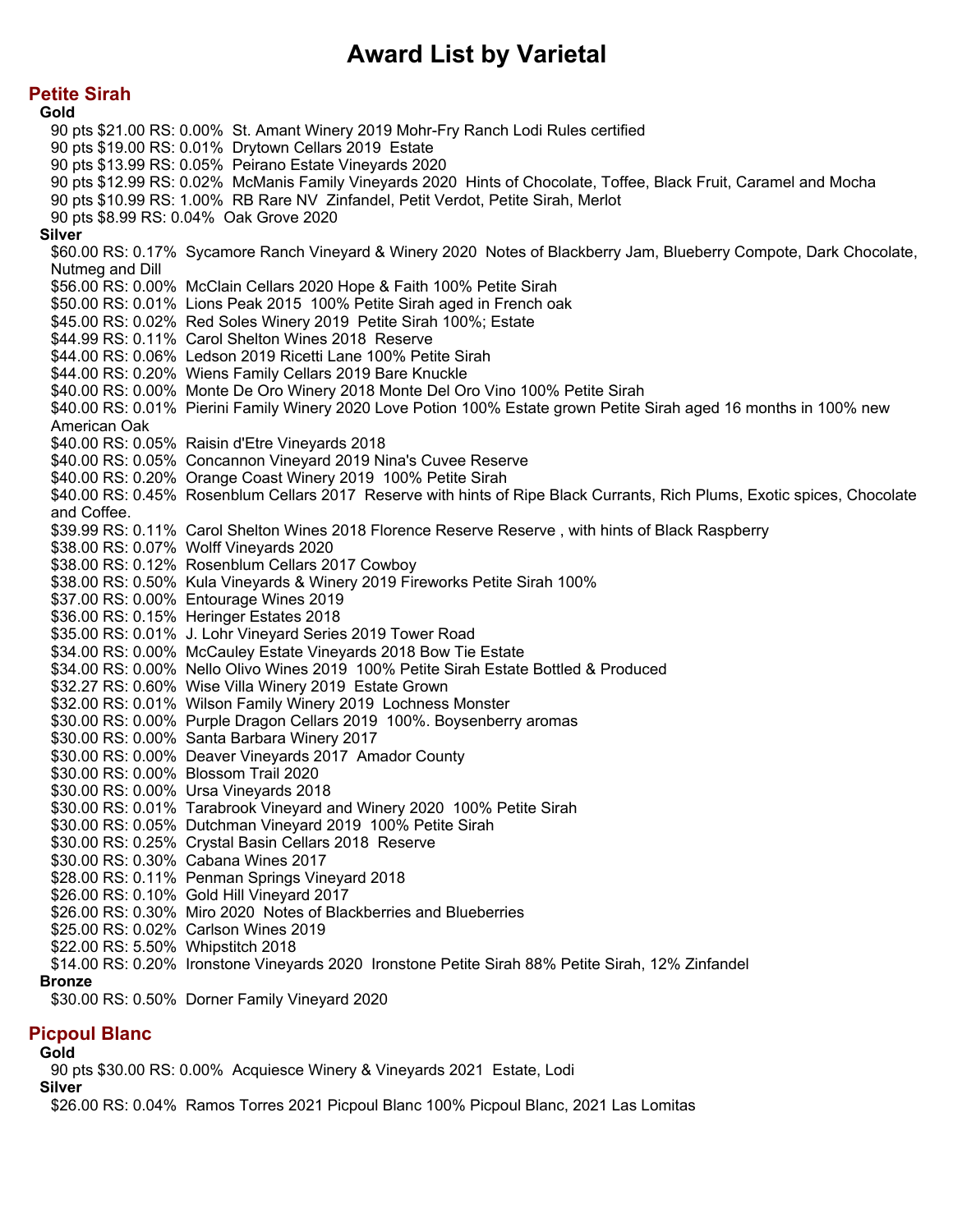## **Pinot Blanc**

**Gold**

90 pts \$30.00 RS: 0.55% Saddleback Cellars 2020 Estate, Napa Valley 90 pts \$27.00 RS: 0.04% Rivino 2021 Estate

### **Silver**

\$24.00 RS: 0.13% South Coast Winery 2020 Sur Lie

## **Pinot Grigio**

**Double Gold**

95 pts \$14.99 RS: 0.34% Clos du Bois 2021 **Gold** 90 pts \$22.99 RS: 0.06% Bota Box NV

90 pts \$16.00 RS: 0.31% Edna Valley 2021

90 pts \$7.99 RS: 0.14% Dark Horse 2021

91 pts \$6.99 RS: 0.11% Free Reign 2020

90 pts \$4.99 RS: 0.11% Gallo Family Vineyards NV

## **Silver**

\$28.00 RS: 0.00% Bargetto Winery 2020 100% Pinot Grigio \$28.00 RS: 0.20% Wiens Family Cellars 2021 \$28.00 RS: 0.21% Crossways 2021 Honeysuckle \$24.99 RS: 0.22% Larson Family Winery 2021 \$24.99 RS: 5.00% Emerald Peak 2019 \$24.99 RS: 5.00% Lily Pad Estate 2019 \$22.00 RS: 0.20% Cartesian 2021 \$19.99 RS: 0.12% Black Box 2020 \$18.00 RS: 0.01% Okie Girl 2018 Porch Sippin \$9.90 RS: 0.00% Kirigin Cellars 2021 stainless steel \$8.99 RS: 0.06% Oak Grove 2021 \$8.00 RS: 0.01% Moji Wine 2020 Aromatic with flavors of melon, apple and pear with crisp finish of lemon and mango. \$6.99 RS: 0.12% Barefoot Bright & Breezy NV

\$5.99 RS: 0.12% Tiny Umbrellas NV

## **Pinot Gris**

**Silver**

\$31.00 RS: 0.20% Middle Ridge Winery 2018 Blues Creek \$25.00 RS: 0.20% Navarro Vineyards 2021 Mendocino County \$20.00 RS: 0.02% J Vineyards 2021 \$18.00 RS: 23.10% Blue Quail 2021 Estate

## **Pinot Noir**

#### **Double Gold**

94 pts \$85.00 RS: 0.00% Three Furies Wines 2019 Constant Vengeance 100% Pinot Noir, small lot 94 pts \$59.00 RS: 0.04% Pennyroyal Farm 2019 Jeansheep **Gold** 90 pts \$65.00 RS: 0.20% Bellante Family Winery 2019 Reserve, 93 points Wine Enthusiast 90 pts \$59.00 RS: 0.04% Pennyroyal Farm 2019 Eye of the Needle 90 pts \$55.00 RS: 0.00% Sunce Winery & Vineyard 2020 Cuvee of Clones 667 & 777, Estate 91 pts \$55.00 RS: 0.00% Hartley Ostini Hitching Post Wines 2018 Perfect Set 90 pts \$52.00 RS: 0.05% Oak Farm Vineyards 2020 92 pts \$50.00 RS: 0.00% Elaine 2018 Calypte Vineyard 90 pts \$50.00 RS: 0.20% Flying Goat Cellars 2018 Single Vineyard Selection 91 pts \$45.00 RS: 0.00% Bargetto Winery 2020 100% Pinot Noir 90 pts \$42.00 RS: 0.01% Frog's Tooth Winery 2017 90 pts \$42.00 RS: 0.01% Taft Street 2019 Garayistes, Sonoma County, Fifty Five, Thirty Seven 90 pts \$42.00 RS: 0.02% Langhart & Hill 2019 Pinot Noir 100% 90 pts \$42.00 RS: 0.03% Nicholson Vineyards 2020 Brooks Block Estate 92 pts \$39.00 RS: 0.00% Bordes 2019 Reserve 90 pts \$39.00 RS: 0.05% Pennyroyal Farm 2019 91 pts \$38.00 RS: 0.10% Ektimo 2019 Mt. Eden Clone 91 pts \$35.00 RS: 0.00% Lafond 2019 90 pts \$35.00 RS: 0.00% Hoyt Family Vineyards 2019 90 pts \$34.00 RS: 0.10% Ektimo 2019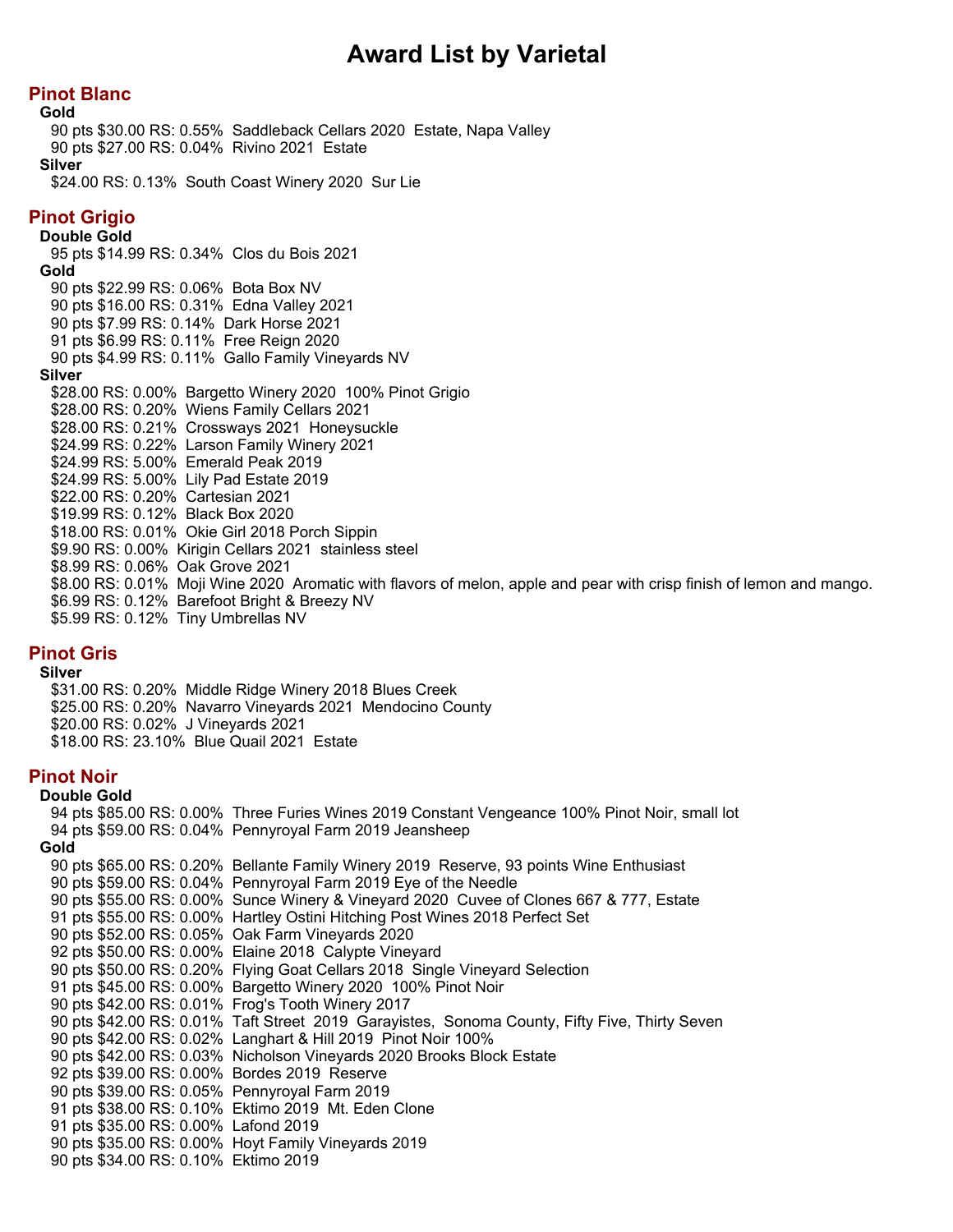**Pinot Noir**

**Gold** 90 pts \$32.00 RS: 0.00% Rancho Sisquoc 2019 100% Pinot Noir Estate Grown, Produced and Bottled 90 pts \$32.00 RS: 0.03% La Prenda 2020 90 pts \$31.00 RS: 0.00% Jeff Runquist 2021 92 pts \$25.00 RS: 0.00% Husch 2020 Estate 90 pts \$25.00 RS: 0.00% Rodney Strong Vineyards 2018 Sonoma County 91 pts \$25.00 RS: 0.02% J Vineyards 2019 Winemakers Select 50% Monterey County, 32% Sonoma County, 18% Santa Barbara County 91 pts \$21.00 RS: 0.00% Drytown Cellars 2019 Estate 90 pts \$20.00 RS: 0.24% Crossways 2019 90 pts \$16.00 RS: 0.08% Sean Minor 2020 90 pts \$15.00 RS: 0.04% Knotty Vines 2019 100% Pinot Noir 91 pts \$14.99 RS: 0.01% Carmel Road Winery 2020 100% Pinot Noir CCSW **Silver** \$70.00 RS: 0.00% Woodenhead 2017 Cinder Cone 100% Pinot Noir, planted in 1972 \$70.00 RS: 0.03% Kanpai Wines 2018 Mitz No Oto \$69.00 RS: 0.05% Halleck Vineyard 2018 \$69.00 RS: 3.50% Sonoma-Cutrer 2018 Founders Reserve Sonoma County \$65.00 RS: 0.00% Russian River Vineyards 2018 Pinot Noir \$65.00 RS: 0.17% Bellante Family Winery 2019 Reserve, 93 points Wine Enthusiast \$65.00 RS: 0.19% Bellante Family Winery 2019 Reserve, 91 points Wine Enthusiast \$62.00 RS: 0.00% Ammons Horn 2018 Reserve \$60.00 RS: 0.00% Brick Barn Wine Estate 2019 Estate \$60.00 RS: 0.00% Brick Barn Wine Estate 2019 Estate \$60.00 RS: 0.00% Bargetto Winery 2020 100% Pinot Noir, Mt. Eden clone \$60.00 RS: 0.50% C'est La Vie 2019 \$59.00 RS: 0.01% Cazadero Winery 2019 Unfined/unfiltered. 100% Pinot Noir, aged 12 months in French Oak. Sonoma \$55.00 RS: 0.00% Davis Family Vineyards 2019 Neighborhood Series \$55.00 RS: 0.00% Davis Family Vineyards 2019 Soul Patch Estate \$55.00 RS: 0.06% Halleck Vineyard 2018 Hillside Cuvee Sonoma County \$55.00 RS: 0.06% Halleck Vineyard 2018 Three Sons Cuvee Sonoma County \$52.00 RS: 0.00% Table Eleven Wines 2018 Block 7, Pommard Clone. neutral oak, 15 month oak \$50.00 RS: 0.00% Lafond 2018 Clone 777 \$50.00 RS: 0.01% Sonoma-Cutrer 2018 Sonoma County \$50.00 RS: 0.01% Talbott 2019 Estate Grown \$50.00 RS: 0.50% Sonoma-Cutrer 2019 Sonoma County \$48.00 RS: 0.00% Hartley Ostini Hitching Post Wines 2017 \$48.00 RS: 0.00% Francis Coppola Reserve 2019 Single Vineyard, Sonoma County \$48.00 RS: 0.20% Flying Goat Cellars 2018 Single Vineyard \$48.00 RS: 0.78% Foppiano Vineyards 2019 \$46.00 RS: 0.01% Silver Mountain Vineyards 2014 \$45.00 RS: 0.00% Husch 2019 \$45.00 RS: 0.00% Hartley Ostini Hitching Post Wines 2019 Highliner \$45.00 RS: 0.00% Myka Estates 2020 100% Pinot Noir \$45.00 RS: 0.00% Davis Family Vineyards 2019 \$45.00 RS: 0.01% Sonnet Wine Cellars 2019 Monterey County \$45.00 RS: 0.01% Sonnet Wine Cellars 2018 \$45.00 RS: 0.01% Sonnet Wine Cellars 2017 \$45.00 RS: 0.01% Sonnet Wine Cellars 2017 \$45.00 RS: 0.06% Balverne 2019 Estate \$45.00 RS: 0.10% Nicholson Vineyards 2020 3 Sisters Block Pinot Noir 100%, Estate \$45.00 RS: 0.39% Bodewell 2020 Dijon Clones Selection \$42.00 RS: 0.00% Ammons Horn 2018 Clone 777 \$42.00 RS: 0.06% Seven Angels Cellars 2019 \$42.00 RS: 0.20% Wiens Family Cellars 2019 \$40.00 RS: 0.01% McIlroy Cellars 2019 100% Pinot Noir \$40.00 RS: 0.01% pureCru Winery 2019 \$39.00 RS: 0.03% Wolff Vineyards 2018 Estate \$38.00 RS: 0.10% Ektimo 2019 Wadenswil Clone \$38.00 RS: 0.30% Schug 2019 \$36.00 RS: 0.01% Volatus Wine 2020 Triple W 100% Pinot Noir, Adelaida Districe \$36.00 RS: 0.70% Sonoma-Cutrer 2019 Russian River Valley Russian River Valley, Sonoma County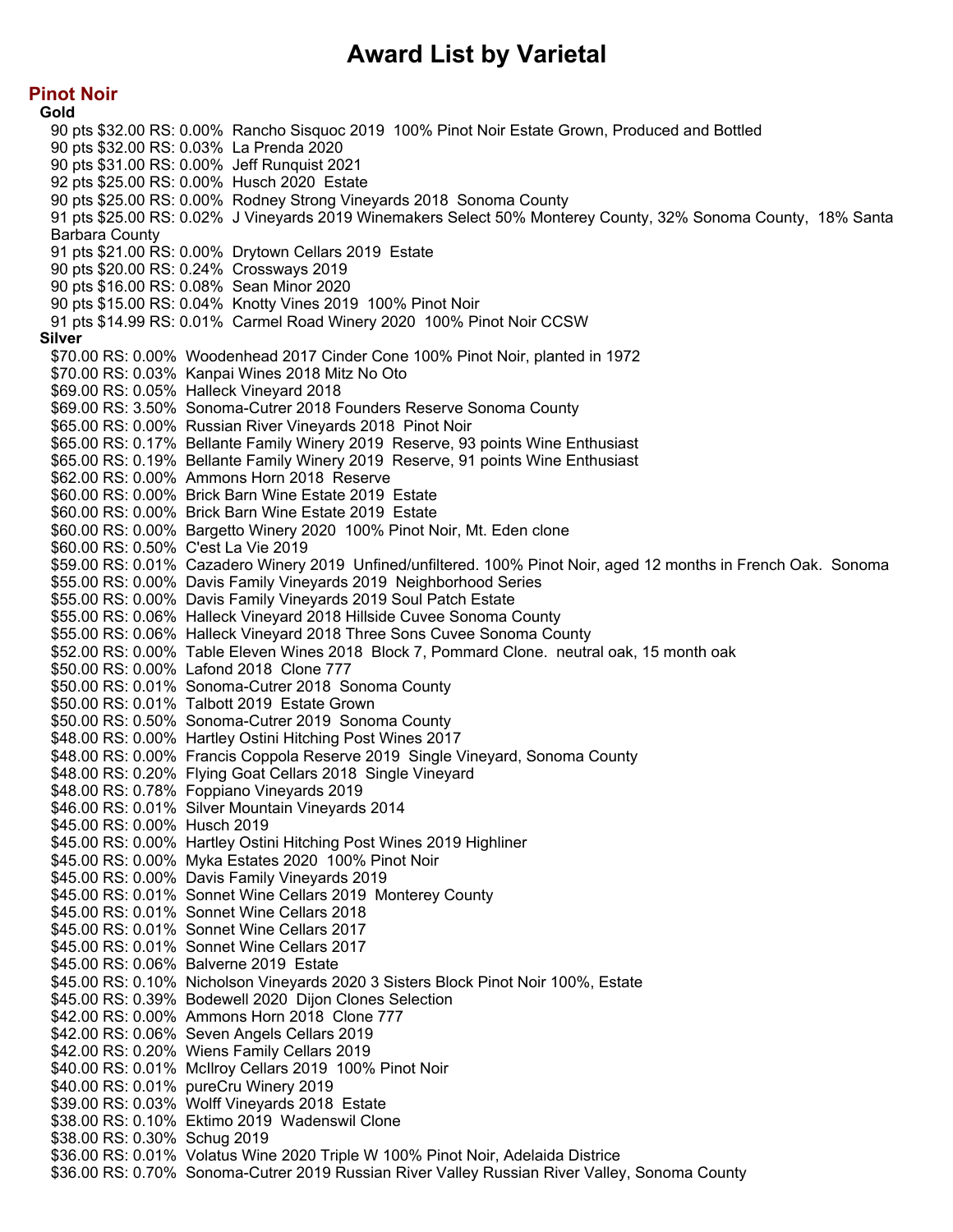## **Pinot Noir**

**Silver** \$35.00 RS: 0.00% Davis Bynum Winery 2018 Sonoma County \$35.00 RS: 0.01% J. Lohr Vineyard Series 2019 Fog's Reach Pinot Noir \$35.00 RS: 0.02% Muccigrosso Vineyards 2010 100% Pinot Noir \$35.00 RS: 0.36% Chalone Vineyard 2019 Estate \$34.00 RS: 0.21% 30 Degrees 2020 \$32.00 RS: 0.00% Philo Ridge Vineyards 2019 \$32.00 RS: 0.08% Devil's Fog 2020 \$32.00 RS: 0.10% Wilson Family Winery 2019 Eternal Optimist \$32.00 RS: 0.10% Wilson Family Winery 2019 Siren's Song \$30.00 RS: 0.00% prohibido wines 2018 \$30.00 RS: 0.00% Hartley Ostini Hitching Post Wines 2018 Cork Dancer \$30.00 RS: 0.03% Macchia 2020 Famous \$29.99 RS: 0.03% Gelson's 2019 Winemaker Doug Margerum. 100% pinot noir. Matured for 10 months in 25% new, 50% 1 year old, and 25% neutral French oak. Rich, savory from front to back palates. Plum notes with little earthiness. \$28.00 RS: 0.02% Taft Street 2018 Sonoma County \$28.00 RS: 0.20% Blacksmith Cellars 2021 100% Pinot Noir \$28.00 RS: 0.34% Milliaire Winery 2019 \$27.00 RS: 0.46% Frei Brothers Sonoma Reserve 2020 Sonoma County \$25.00 RS: 0.00% prohibido wines 2019 \$25.00 RS: 0.01% D & L Carinalli Vineyards 2020 Estate, Russian River Valley, Sonoma County, Pinot Noir 100% \$25.00 RS: 0.55% Heroe 2020 \$24.00 RS: 0.00% Hartley Ostini Hitching Post Wines 2019 Hometown \$21.99 RS: 0.45% Picket Fence 2018 \$20.00 RS: 0.03% 95476 2019 \$20.00 RS: 0.50% Anthony & Dominic 2019 96%Pinot Noir, 4%Syrah \$19.99 RS: 0.08% Black Box 2020 Pinot Noir \$19.99 RS: 0.40% Imagery 2020 \$18.99 RS: 0.16% Everyday Sonoma 2018 \$18.99 RS: 0.28% Alexis George 2019 Mountain Street \$17.00 RS: 0.03% Edna Valley 2020 \$14.99 RS: 0.30% Dressage 2018 \$14.00 RS: 0.10% Blank Canvas Wine 2018 \$13.99 RS: 0.30% Tribute 2019 \$13.50 RS: 0.11% Dark Horse 2020 \$11.00 RS: 0.48% Castle Rock 2019 Cuvee \$10.99 RS: 0.17% Forest Glen 2017 \$9.99 RS: 0.11% Psyche 2019 \$6.99 RS: 0.08% Barefoot NV

#### **Bronze**

\$48.00 RS: 0.03% Cottonwood Canyon Vineyard & Winery 2012 2012 Sharon's Pinot Noir A French Burgundian style wine with concentrated aromas of truffles, mushrooms and earthy roots. Savory in the mid palate with a kiss of smoke and a longconcentrated cranberry and blackberry finish. \$45.00 RS: 0.00% TriCal Wine 2019 \$40.00 RS: 0.58% Amrita Cellars 2018 100% Pinot Noir \$35.00 RS: 0.88% Amrita Cellars 2017 100% Pinot Noir

## **Primitivo**

### **Gold**

90 pts \$40.00 RS: 0.00% Sunce Winery & Vineyard 2020 Sonoma County 90 pts \$37.00 RS: 0.15% Windwalker Vineyard 2019 90 pts \$30.00 RS: 0.00% Uphill Vineyards 2017 Estate 92 pts \$28.00 RS: 0.03% Macchia 2020 Meticulous 90 pts \$26.00 RS: 0.03% Macchia 2020 Devious 90 pts \$26.00 RS: 0.20% Sobon Estate 2020 90 pts \$18.00 RS: 0.01% Drytown Cellars 2020 **Silver** \$60.00 RS: 0.20% Sculpterra Winery 2019 95% Primitivo, 5% Petite Sirah, Reserve, Frankle Family Estate \$40.00 RS: 0.10% Sycamore Ranch Vineyard & Winery 2020 \$35.00 RS: 0.28% Oak Farm Vineyards 2020 Estate \$32.00 RS: 0.00% Nello Olivo 2019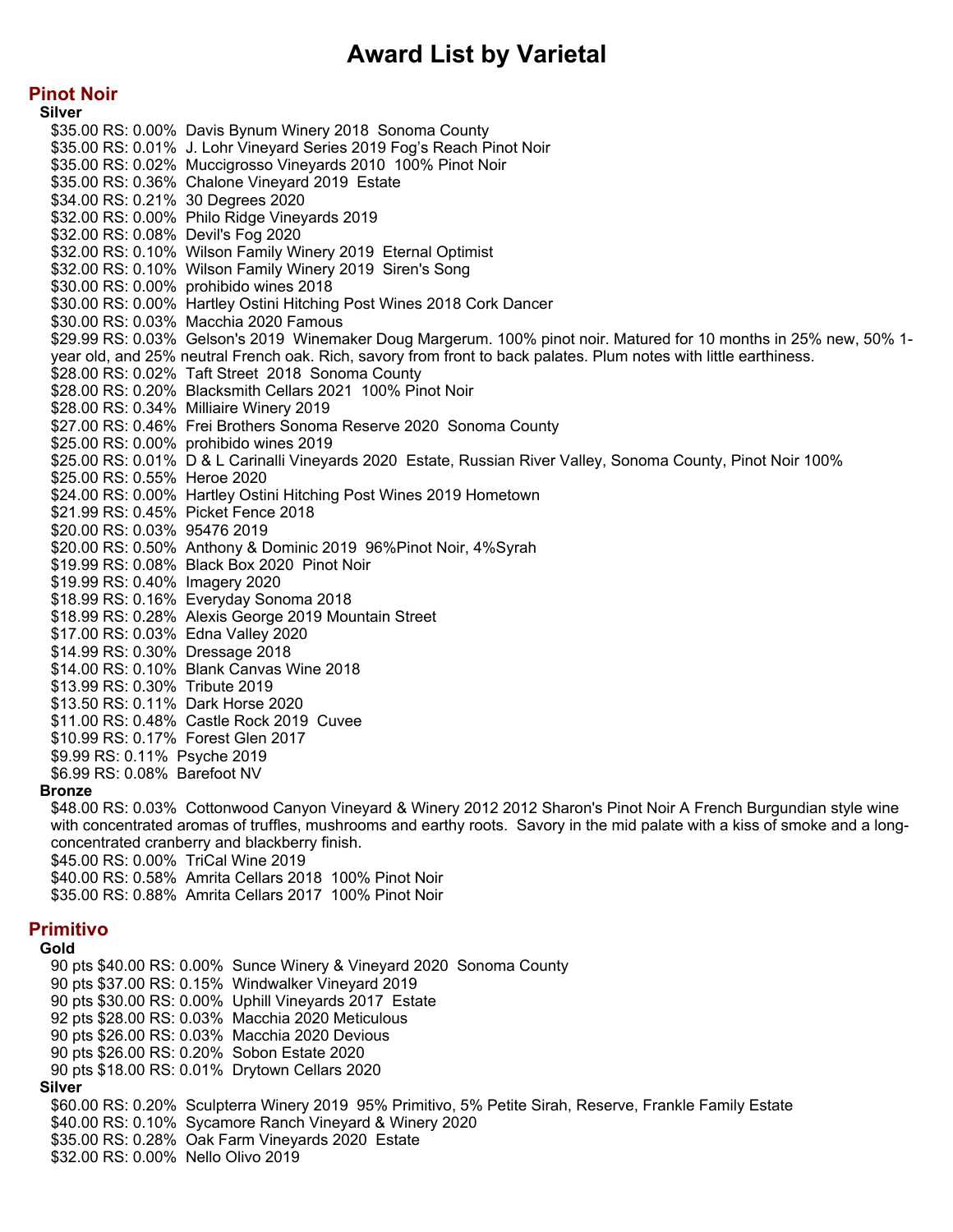## **Primitivo**

**Silver**

\$30.00 RS: 0.00% Deaver Vineyards 2017 \$30.00 RS: 0.05% Dutchman Vineyard 2019 Primos Vinos 95% Primitivo, 5% Petite Sirah \$25.00 RS: 0.10% Heroe 2020

## **Prop Red-Cab Sauv**

#### **Double Gold**

96 pts \$65.00 RS: 0.01% pureCru Winery 2016 Cab Sauv 55%, Cab Franc 18%, Merlot 9%, Sangiovese 18% 93 pts \$29.00 RS: 0.30% Vargas 2019 80% Cabernet Sauvignon, 20% Tempranillo CS?

#### **Gold**

90 pts \$90.00 RS: 0.02% Cass Winery 2019 Vintage Ted 70%Cabernet Sauvignon 25%Mourvedre 5%Petit Verdot, Estate Grown

91 pts \$55.00 RS: 0.01% Cypher 2017 Slayer 51% Cabernet Sauvignon / 18% Petit Verdot / 12% Zinfandel / 15% Tannat / 4% Petite Sirah

90 pts \$50.00 RS: 0.00% MEA Wine 2019 Retrospect

91 pts \$41.00 RS: 0.01% Oso Libre 2018 Querida 68% Cab Sauv, 32% Petit Verdot, Paso Robles

90 pts \$40.00 RS: 0.04% Small Ass Vineyard 2019 Cabernet-65%/Merlot-35%

#### **Silver**

\$60.00 RS: 3.00% Artiste Winery 2021 "Autumn Solstice" 61% Cabernet Sauvignon 31% Malbec 8% Petit Sirah \$60.00 RS: 3.00% Artiste Winery 2021 "Eyes Wide Shut" 70% Cabernet Sauvignon 15% Cabernet Franc 15% Merlot \$46.00 RS: 0.35% Concannon Vineyard 2018 90% Cabernet Sauvignon, 10% Malbec; Estate \$46.00 RS: 0.55% Concannon Vineyard 2018 76% Cabernet Sauvignon, 24% Petite Sirah; Estate \$40.00 RS: 0.00% Satori 2019 Joyous 62.5% Cabernet Sauvignon, 22.5% Merlot, 15% Syrah \$39.00 RS: 0.00% Satori 2018 Joyous 63% Cabernet Sauvignon, 25% Merlot, 12% Syrah \$38.00 RS: 0.00% Dark Star 2019 Ricordati 65% Cabernet Sauvignon, 20% Merlot, 10% Cab Franc, 5% Tannat \$38.00 RS: 0.00% Dark Star 2018 Ricordati 65% Cab Sauv 20% Merlot 10% Cab Franc 5% Tannat \$38.00 RS: 0.02% SVI 2016 Delicate Princess 50% Cabernet Sauvignon, %30 Petite Sirah, 20% Sangiovese \$37.00 RS: 0.00% Kahal Family Vineyards 2018 Estate grown of 60% Cabernet, 40% Merlot. \$36.00 RS: 0.01% Volatus Wine 2020 TOPGUN Cuvee Cabernet Sauvignon 55% / Petit Verdot 27% / Malbec 18% \$35.00 RS: 0.20% Blacksmith Cellars 2018 The Companion 70% Cabernet Sauvignon, 20% Merlot, 5% Cabernet Franc, 5% Petite Verdot \$21.90 RS: 0.00% Kirigin Cellars NV Kirigin Cellars Estate, 50% Cabernet Sauvignon, 20% Merlot, 10% Syrah, 10% Zinfandel, 10% Alicante Bousche

\$8.99 RS: 0.06% Oak Grove 2020 Cabernet Sauvignon 75%, 15% Merlot, 5% Malbec, Syrah 5%

## **Prop Red-Malbec**

#### **Gold**

90 pts \$40.00 RS: 0.13% Tom Mackey Cellars 2019 Sirius Red Wine 60% Malbec, 40% Petit Verdot

## **Prop Red-Merlot**

#### **Gold**

90 pts \$75.00 RS: 0.01% Napa de Oro Winery 2018 Caroline's Red Blend 54% Merlot, 33% Cab Franc, 13% Cab Sauv 90 pts \$42.00 RS: 0.00% Kahal Family Vineyards 2019 Coalesce 70% Merlot, 25% Petite Verdot, 5% Cabernet **Silver**

\$75.00 RS: 0.05% Rumpelstiltskin 2007 Appassimento Red Blend 39% Merlot, 38% Sangiovese, 13% Cabernet Franc & 10% Dolcetto, Sonoma County

\$62.00 RS: 0.00% McClain Cellars 2020 Purpose Road 75% Merlot | 25% Sangiovese

\$54.00 RS: 0.00% Four Lanterns Winery 2018 Sardius 82% Merlot, 16% Cabernet Sauvignon, 2% Tempranillo

- \$38.00 RS: 0.00% Detente Wines 2019 Eastern Bloc 70% Merlot, 30% Cabernet Sauvignon
- \$34.00 RS: 0.03% La Prenda 2018 Headstone Merlot 82%, Cab Sauv 10%, Malbec 4%, Cab Franc 4%,
- \$24.00 RS: 0.03% Pedroncelli 2019 Sonoma Classico 50% Merlot,19% Syrah,12%Sangiovese,12%Zinfandel

\$22.00 RS: 0.04% Victor Hugo 2019 Hunchback 50% Merlot, 39% Petite Sirah, 11% Syrah

\$11.99 RS: 0.04% Alexis George 2019 Reach 72% Merlot, 20% Alicante, 8% Petite Sirah

## **Prop Red-Petite Sirah**

### **Gold**

90 pts \$42.00 RS: 0.27% Graveyard Vineyards 2020 SCREAM Blend: 60% Petite Sirah, 22% Cabernet, 18% Syrah. GLOW IN THE DARK BOTTLE!

90 pts \$40.00 RS: 0.00% Kehret Vineyards 2019 Aureate Estate Petite Sirah (65%), Malbec (35%)

90 pts \$36.00 RS: 0.02% Big Nose Winery 2019 60% Petite Sirah and 40% cabernet Franc

90 pts \$32.00 RS: 0.10% Wilson Family Winery 2019 75% Petite Sirah, 25% Petit Verdot, Dark Water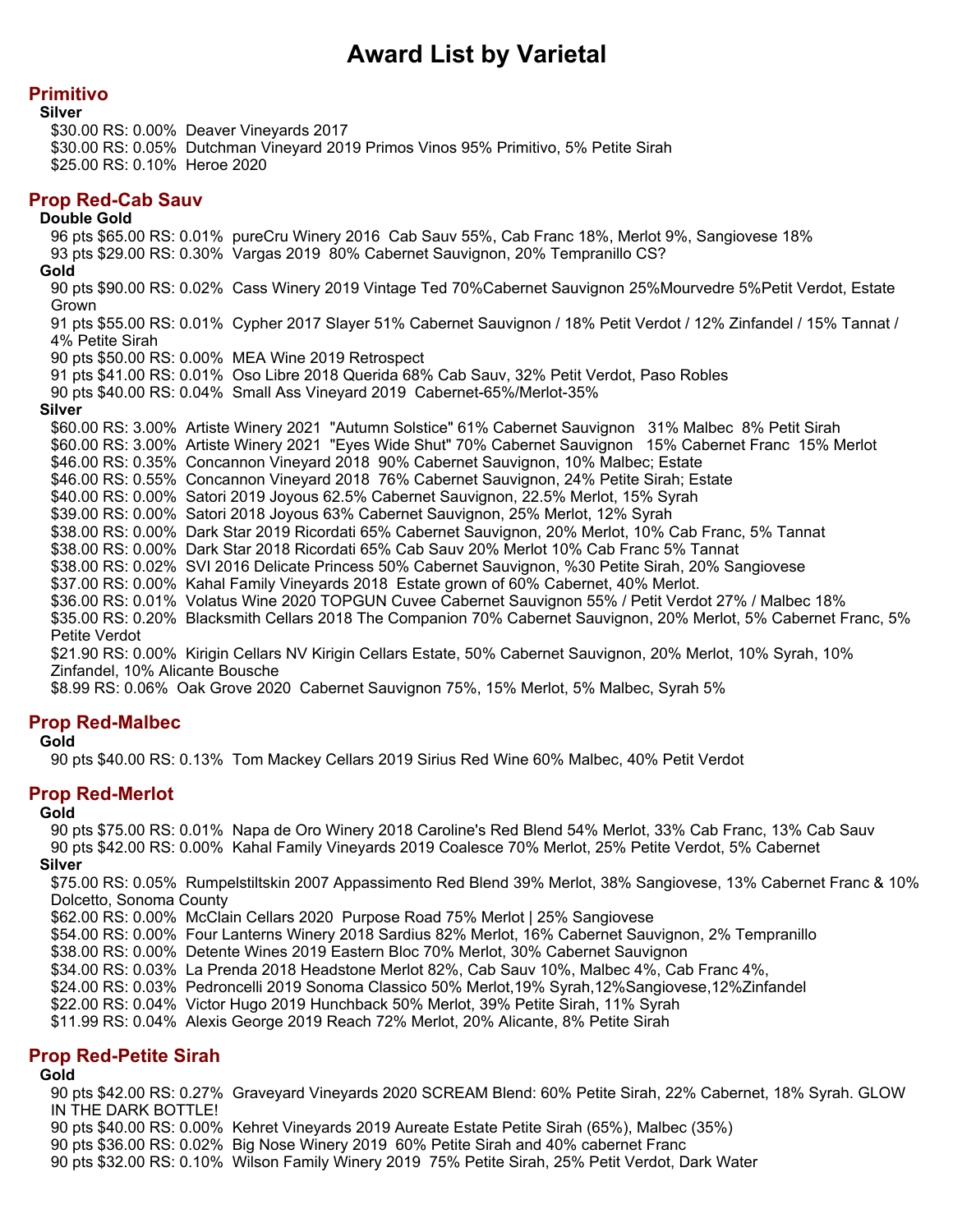# **Prop Red-Petite Sirah**

### **Gold**

90 pts \$30.00 RS: 0.00% Husch 2020 Heritage 55% Petite Sirah, 35% Zinfandel, 10%Carignane. Old vines **Silver**

\$76.00 RS: 0.18% Doffo Winery 2019 "Salute." 60% PETITE SIRAH - 40% MALBEC

\$72.00 RS: 0.00% McClain Cellars 2020 Five Hearts 50% Petite Sirah, 30% Sangiovese, 20% Merlot

\$50.00 RS: 0.25% Crystal Basin Cellars 2018 Xpealidocious Grand Reserve, Petite Sirah 44% - Syrah 36% - Zinfandel 10% - Cabernet Franc 10%

\$35.00 RS: 0.35% Nunn 2017 Rincon Red 65 percent Petite Sirah, 35 percent Grenache

#### **Bronze**

\$45.00 RS: 0.20% Orange Coast Winery 2019 Endless Wave 64% Petite Sirah, 36% Tempranillo

## **Prop Red-Pinot Noir**

#### **Silver**

\$25.00 RS: 0.01% Idyll Time Wines 2019 Syrapinot 65% Pinot Noir 35% Syrah

## **Prop Red-Syrah**

#### **Double Gold**

95 pts \$75.00 RS: 0.00% Dubost 2019 Jacob's Ladder 50% Syrah, 25% Malbec, 25% Petit Verdot; Estate **Gold**

90 pts \$37.00 RS: 0.00% Entourage Wines 2019 Sharon's 66% Syrah 34% Petite Sirah

**Silver**

\$54.99 RS: 0.02% Churon Winery NV Red Royale A custom blend of 56% Syrah, 27% Cabernet and 17% Tempranillo \$52.99 RS: 0.01% Churon Winery NV Vin Rouge Estate blend of 58% Syrah, 28% Barbera, and 14% Ruby Cabernet

## **Prop Red-Tempranillo**

#### **Gold**

90 pts \$70.00 RS: 0.00% Sunce Winery & Vineyard 2018 TGC 50% Tempranillo, 25% Grenache, 25% Cabernet Sauvignon, Reserve

#### **Silver**

\$35.00 RS: 0.01% Okie Girl 2016 Cougar Juice Red Blend

## **Prop Red-Zinfandel**

### **Gold**

90 pts \$45.00 RS: 0.01% Drylander - Heaton Ranch 2017 65% Zinfandel, 35% Grenache, Estate, Dry Farmed, steep slope 90 pts \$30.00 RS: 0.00% Deaver Vineyards 2017 BIG HAT 55% Zinfandel, 45% Petite Sirah

91 pts \$22.99 RS: 0.04% Bota Box NV Nighthawk Black Red Wine Blend

90 pts \$19.00 RS: 0.39% Tievoli 2020 Tievoli 78% Zinfandel, 11% Barbera, 9% Petite Sirah, 2% Sangiovese

91 pts \$15.00 RS: 0.30% Trentadue OPR 2020 Zin, P. Sirah, carignane

**Silver**

\$40.00 RS: 0.06% Torch Cellars 2017 Mélange Premiere Blend: 50% Zinfandel, 25% Syrah, 25% Grenache, 50% new French oak, 36mo.

\$34.99 RS: 0.22% Floorshow 2020 81% Zinfandel, 6% Teroldego, 6% Syrah, 4% Cabernet Sauvignon, 2% Petite Sirah, 1% Petite Verdot

\$26.00 RS: 0.00% Farquar Family Winery 2020 Endeavor 70% Zinfandel from Mermaid Valley Vineyard and 30% Sangiovese from Paccillo Vineyard

\$17.99 RS: 0.50% Limited Lot 2020 62% Zinfandel and 38% Petite Sirah

\$10.00 RS: 0.01% Drytown Cellars NV 70% Zinfandel - 10% ea. of Merlot-Syrah-Petite Sirah

## **Proprietary Red**

### **Double Gold**

93 pts \$15.00 RS: 0.21% Foppiano Vineyards 2019 1896 68% Tempranillo, 12% Petite Sirah, 9% Carignan, 6% Zinfandel, 5% Mourvedre

## **Gold**

90 pts \$88.00 RS: 0.00% McClain Cellars 2020 Risktaker 50% Grenache, 25% Sangiovese, 25% Mourvedre 90 pts \$85.00 RS: 0.01% Sycamore Ranch Vineyard & Winery 2019 Altitude 4576' 50% Zinfandel, 50% Syrah 90 pts \$85.00 RS: 0.05% Eleanor 2019 55% Cabernet Sauvignon, 32% Syrah, 6% Malbec, 4% Petite Sirah, 3% Cabernet Franc 90 pts \$65.00 RS: 0.00% Shale Oak 2019 Ka 25% Petite Sirah, 25% Petit Verdot, 25% Syrah, 25% Zinfandel 90 pts \$65.00 RS: 0.00% Nello Olivo Wines 2019 Toscanello 20% Malbec, 40% Sagrantino, 40% Petite Sirah, Estate 91 pts \$60.00 RS: 0.00% Optio Vineyards 2020 Inmesco 50%Mourvedre/40%Cabernet Sauvignon/10%Petite Sirah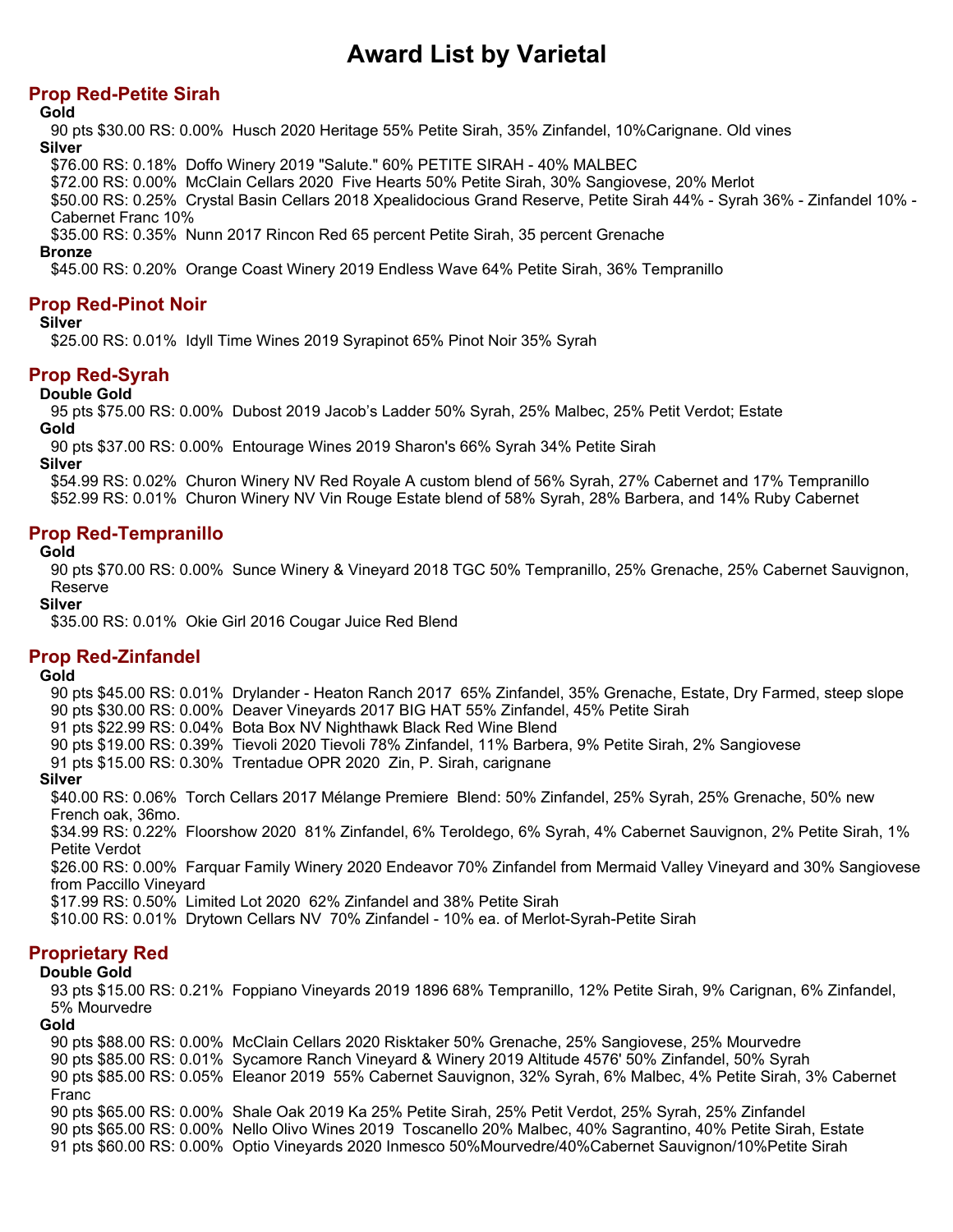# **Proprietary Red**

**Gold** 90 pts \$60.00 RS: 0.03% Rowen Wine Company 2018 55% Cabernet Sauvignon, 19% Malbec, 16% Syrah, 6% Petit Verdot, 4% Viognier 90 pts \$55.00 RS: 0.01% Cypher 2018 ZinPunk 47% Zinfandel / 47% Tannat / 6% Petite Sirah 90 pts \$50.00 RS: 0.01% Casa Cassara Winery & Vineyard 2019 Super Tuscan 'Fratello' 50% Sangiovese - 25% Cabernet Sauvignon - 25% Syrah 90 pts \$40.00 RS: 0.00% Monte De Oro Winery 2018 Synergy 65 47% Merlot, 23% Cabernet Franc, 30% Syrah, Owners **Blend** 90 pts \$39.90 RS: 0.01% Kirigin Cellars NV Kirigin Cellars Owners Reserve 107, 40% Cabernet Sauvignon, 40% Petite Sirah, 10% Barbera, and 10% Tempranillo 90 pts \$33.00 RS: 0.01% MiraLaguna Vineyards 2019 Hvati 45% Cabernet Franc, 24% Merlot, 23% Sangiovese, 8% Cabernet Sauvignon. 91 pts \$33.00 RS: 0.02% Bushong Vintage Company NV Institutionalized 75% Tannat, 15% Petite Sirah, 10% Zinfandel 92 pts \$32.00 RS: 0.01% Mitchella Vineyard & Winery 2018 Rambunctious A full bodied blend of 34% Cabernet Sauvignon, 33% Syrah and 33% Zinfandel. 90 pts \$27.00 RS: 0.01% J. Lohr Pure Paso 2020 Pure Paso® Proprietary Red Wine 90 pts \$24.99 RS: 0.13% 689 2020 689 Napa Valley Red Wine Zinfandel, Cabernet, Merlot, Syrah, Petite Sirah 91 pts \$19.99 RS: 0.07% SUBMISSION 2019 SUBMISSION Red Wine 46% Zinfandel, 28% Grenache, 19% Malbec, 7% Petite Sirah 90 pts \$19.00 RS: 0.04% UPSHOT Wines 2019 32% Malbec, 32% Zinfandel, 25% Merlot, 6% Petit Verdot, 5% Riesling **Silver** \$159.00 RS: 0.30% Artiste Winery 2021 "Timeless" 60% Grenache. 40% Syrah \$81.00 RS: 0.00% McClain Cellars 2020 Promise Keeper 50% Barbera, 33% Mourvedre, 17% Sangiovese \$67.00 RS: 3.00% Artiste Winery 2021 "Ladera Floral" 28% Cabernet Franc 28% Cabernet Sauvignon 24% Pinot Noir 20% Merlot \$65.00 RS: 0.08% Midnight Cellars 2018 Gemini Reserve 25% Estate Zinfandel, 25% Estate Merlot, 25% Petite Sirah, 25% Tannat \$59.00 RS: 0.50% Wiens Family Cellars 2018 Dualis 50% CABERNET SAUVIGNON, 50% PRIMITIVO, Reserve \$55.00 RS: 0.01% Cypher 2017 Theory Z 47% Zinfandel / 35% Mourvedre / 18% Syrah \$54.00 RS: 0.00% St. Eva Hill Vineyard 2019 Petite Sirah/Zinfandel \$50.00 RS: 0.04% Torch Cellars 2017 Torch Cellars Reserve Select Reserve : 48% Cabernet Sauvignon, 24%Tempranillo, 24% Malbec, 4% Petit Verdot, 50% new French oak, 36mo. \$48.00 RS: 0.10% S and J Cellars 2018 Caldeaux \$45.00 RS: 0.01% Drylander - Heaton Ranch 2018 45% Zinfandel, 37% Grenache, 18% Petite Sirah, Dry Farmed, Steep Slope \$45.00 RS: 0.50% Concannon Vineyard 2018 68% Cabernet Sauvignon, 32% Cabernet Franc \$45.00 RS: 0.60% Wedgewood Vintners 2019 Machaia Cabernet Sauvignon (45%), Sangiovese (32%), Merlot (9%), Mourvedre (9%) Petit Sirah (5%) \$42.00 RS: 0.20% Wiens Family Cellars 2018 Dos Melodias 50% TEMRANILLO, 50% PETITE SIRAH \$42.00 RS: 0.21% South Coast Winery 2018 20th Anniversary Red Wine \$40.00 RS: 0.07% Ledson 2017 Ama La Vita 50% ZN, 50% PSY \$40.00 RS: 0.20% Orange Coast Winery 2019 Nostra Versione 2019 63% Sangiovese, 37% Cabernet Sauvignon \$39.00 RS: 0.26% Heringer Estates 2018 Library Reserve, Tempranillo, Petite Sirah, Tannat, Purple Thread \$35.00 RS: 0.00% D'Elissagaray 2018 50% Tannat, 25% Cabernet Sauvignon, 12.5% Merlot, 12.5% Alicante Bouschet, Basque Blend \$35.00 RS: 0.10% Di Arie 2018 Gunsmoke 35% Cab Sauvignon/25% Syrah/20% Cab Franc/20% Primitivo; Sierra Legend Estate \$35.00 RS: 0.10% Rangeland Wines 2019 Mistletoe 45% Cabernet Sauvignon, 35% Syrah, 14% Merlot, 6% Malbec, Paso Robles \$35.00 RS: 0.20% Orange Coast Winery 2019 Smooth Rider 2019 33% Petite Sirah, 32% Sangiovese, 23% Zinfandel, 12% Syrah \$35.00 RS: 0.27% Seven Angels Cellars 2017 Grace 40% Zinfandel, 20% Syrah, 20% Grenache, 20% Cabernet Sauvignon \$34.99 RS: 0.00% Thin Blue Wine Cellars NV Petit Verdot /Cabernet Sav/ Alicante Bouschet \$34.00 RS: 0.00% Nello Olivo Wines 2018 Family Secret 40% Tempranillo, 20% Sirah, 20% Barbera, 15% Tauriga, 5% Petite Sirah Estate \$34.00 RS: 0.02% Big Nose Winery 2019 Sumptuous PS 36%, CF 30%, CS 24%, Merlot 10% \$34.00 RS: 0.06% Seven Angels Cellars 2017 Confession 60% Sangiovese, 20% Cabernet Sauvignon, 10% Merlot, 10% Syrah \$30.00 RS: 0.00% Hannah Nicole Vineyards 2019 Delta Merlot and Petite Sirah \$30.00 RS: 0.00% Hoyt Family Vineyards NV Dylema cabernet, tempranillo, merlot, petite verdot \$30.00 RS: 0.00% Dubost 2019 Homestead Red 50% Sangiovese, 40% Grenache, 10% Syrah; Paso Robles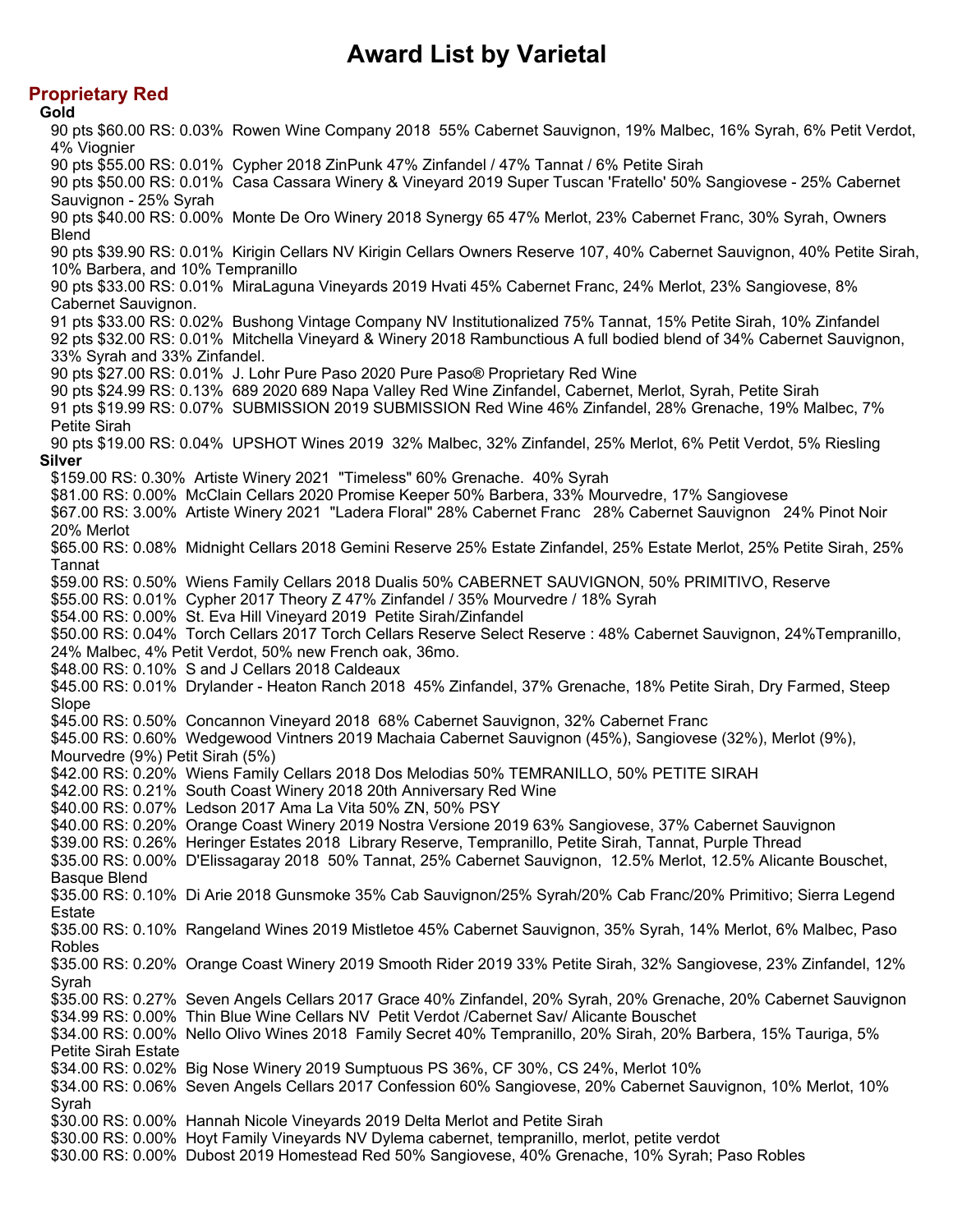## **Proprietary Red**

**Silver** \$30.00 RS: 0.01% Peppertree Canyon 2018 Orange County, Estate Reserve. 60% Sangiovese / 40% Syrah Distinctive taste profile with fresh fruit aromas balanced by soft tannins. A truly special boutique wine hand crafted with love. \$29.99 RS: 0.32% Sonoma Red NV 43% Syrah, 26% Caberbet Sauvignon, 17% Tempranillo, 9% Petite Syrah, 5% Malbec \$29.00 RS: 0.00% Nello Olivo Wines NV Drop Dead Red Drop Dead Red is a Blend of Zinfandel, Barbera and merlot Barrel Aged \$29.00 RS: 0.09% The Dancing Fox Winery & Brewery 2015 Red Blend; "Red Zorro" \$28.00 RS: 0.00% Trentadue La Storia 2019 Alexander Valley, Sonoma County, Cuvee 32, Estate; 4% Merlot;45% Sangiovese; 40% Montepulciano; 8% Malbec; 3% Cab Franc; Cuvee 32, Estate \$28.00 RS: 0.00% Bella Grace Vineyards 2018 1646 Red Blend 40% Barbera, 30% Zinfandel, 20% Primitivo, 10% Petite Sirah \$28.00 RS: 0.01% Lucid Winery NV "Wanderlust" 50% Cabernet Sauvignon, 25% Barbera, 25% Zinfandel. Blackberry, fig, plum jam, peppery spice and a smoked meat note support a bevy of cinnamon, nutmeg, and clove pie-like-spice. \$28.00 RS: 0.20% Kelsey See Canyon Vineyards 2020 Secret Spot 43.2 % Cabernet Franc, 32.7 % Pinot Noir, 19.5 % Cabernet Sauvignon, 4.6 % Zinfandel, Central Coast \$27.00 RS: 0.21% Harmony Cellars NV Repertoire 27% Zinfandel, 20% Petite Sirah, 19% Cabernet Sauvignon,11% Syrah, 9% Malbec, 5% Verdot, 5% Merlot, 4% Tannat \$25.00 RS: 0.00% Ursa Vineyards 2018 50% Syrah, 50% Petite Sirah \$24.99 RS: 0.35% WildEye Winery 2020 37% Petite Verdot, 35% Zinfandel, 15% Petite Sirah, 13% Carignane \$22.99 RS: 0.05% Bota Box NV RedVolution \$22.00 RS: 0.15% Brander Vineyard 2019 F/RED \$21.99 RS: 0.25% Angels & Cowboys 2019 Zinfandel, Syrah, Malbec, Petite Sirah, Carignane and Merlot \$20.00 RS: 0.20% Shenandoah Vineyards 2020 Zingiovese \$18.99 RS: 0.35% McBride Sisters Collection 2019 24% Cabernet Sauvignon, 22% Merlot, 22% Pinot Noir, 20% Temperanillo, 12% Syrah \$18.00 RS: 0.00% Drytown Cellars NV 50% Petite Verdot/Petite Sirah \$18.00 RS: 0.00% Ursa Vineyards NV Major Red 40% Petite Sirah, 25% Syrah, 14% Viognier, 12% Alicante Bouschet, 9% Barbera \$17.99 RS: 0.58% Limited Lot 2020 62% Zinfandel, 38% Petite Sirah, Russian River Valley \$16.99 RS: 0.00% Jeff Runquist 2020 1448 57.5% Petit Verdot, 42.5% Petite Sirah \$15.00 RS: 0.04% Knotty Vines 2019 41% Merlot, 21% Zinfandel, 18% Cabernet Sauvignon, 12% Malbec, 6% Cabernet Franc, 2% Petit Verdot \$14.00 RS: 0.08% Happy Wife NV 50% Malbec, 50% Zinfaindel \$14.00 RS: 1.50% Apothic 2020 Apothic Red Zinfandel, Merlot, Syrah and Cabernet Sauvignon \$13.99 RS: 0.04% Peirano Estate Vineyards The Other 2020 Cabernet Sauvignon 60%, Merlot 30%, Syrah 10% \$13.99 RS: 0.65% Peirano Estate Vineyards Illusion 2020 35% Zinfandel, 35% Merlot, 20% Petite Sirah, 10% Cabernet **Sauvingnon** \$13.99 RS: 0.68% Peirano Estate Vineyards Sea Enchantress 2019 50% Petite Sirah, 25% Old Vine Zinfandel, 18% Tempranillo, 7% Syrah, Artist Series \$12.99 RS: 0.08% Masked Rider Winery 2018 100% Proprietors Red \$12.99 RS: 1.21% RB Rare 2017 Zinfandel, Peitite Sirah, Syrah \$12.00 RS: 0.03% Sonoma Cellars NV Syrah 75%, Malbec 25% \$12.00 RS: 1.00% Cresta Bella NV Bordeaux Red Blend \$11.99 RS: 0.80% Everyday Napa NV "Big Red" \$9.99 RS: 0.06% Dark Horse NV Double Down Red Blend \$9.99 RS: 0.10% Blank Canvas Wine 2018 Cabernet Sauvignon, Merlot, Syrah blend \$9.90 RS: 0.01% Kirigin Cellars NV Kirigin's Red 20% Malbec,20% Syrah 10% Cabernet Sauvignon, 40% Merlot, 10% Barbera \$5.99 RS: 0.10% Tiny Umbrellas NV Red Blend

# **Proprietary White**

#### **Gold**

90 pts \$45.00 RS: 0.00% Russian River Vineyards 2021 Confluence 45% Gewurztraminer, 25% Sauvignon Blanc, 25% Chardonnay, 5% Viognier

90 pts \$26.00 RS: 0.50% Durst Winery 2020 Amada Mia Blend of Symphony and Chardonnay

90 pts \$19.50 RS: 1.60% Navarro Vineyards 2021 Gewurztraminer 49%, Riesling 43%, Pinot Gris 8%

90 pts \$11.99 RS: 1.40% Apothic 2021 Apothic White White Blend of Chardonnay, Pinot Gris, Riesling and Viognier **Silver**

\$33.00 RS: 0.05% Pennyroyal Farm 2021 Pinotrio Pinot Noir 35%, Pinot Blanc 39%, Pinot Gris 26%

\$32.00 RS: 0.66% Casa Cassara Winery & Vineyard 2020 Casa Bianca 'Il Mio Amore' White Table Wine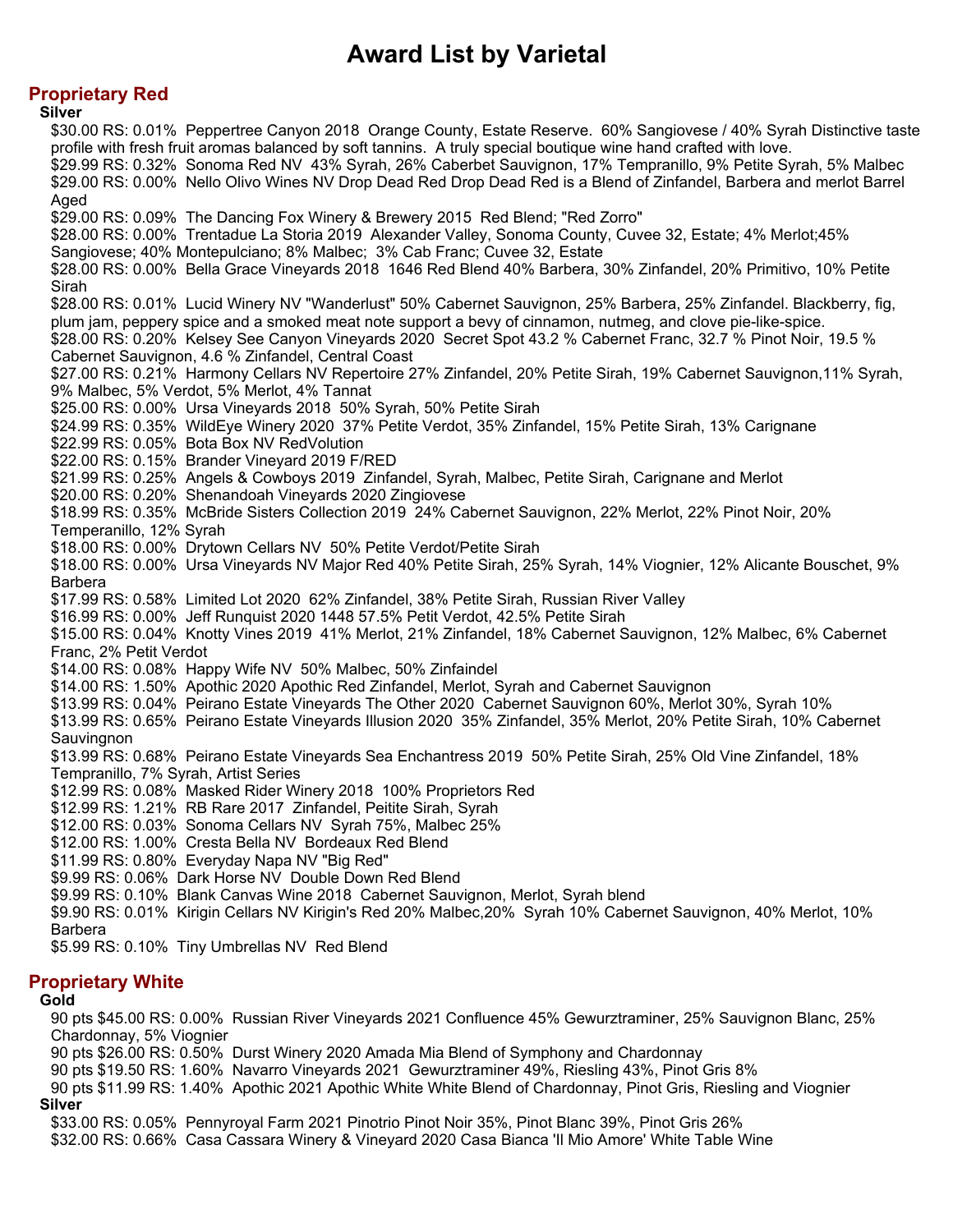# **Proprietary White**

### **Silver**

\$30.00 RS: 0.08% Brander Vineyard 2021 Cuvée Natalie Cuvée Natalie, Stainless Steel, 38% Pinot Gris, 35% Sauvignon Blanc, 27% Riesling

\$24.99 RS: 10.00% Chambray 2021 Sweet White Wine Blend, 45% Sauvignon Blanc, 36% Moscat, 17% Pinot Grigio, 2% French Colombard

\$19.00 RS: 0.02% UPSHOT Wines 2019 53% Grenache blanc, 18% Pinot noir, 16% Gewürztraminer, 8% Viognier, 5% Sauvignon blanc

\$13.99 RS: 0.38% Peirano Estate Vineyards The Other 2018 Chardonnay 65%, Sauvignon Blanc 25%, Viognier 10% \$10.00 RS: 0.01% Drytown Cellars NV 70% Chardonnay-25%Sauvignon Blanc-5%Muscat

#### **Bronze**

\$40.00 RS: 0.10% Bloomfield Vineyards 2021 Devil's Daughter 85% Chardonnay, 15% Viognier \$22.00 RS: 0.02% Overlook Winery - Quillen Wines 2021 Mélange Blanc

## **Rhône Style Blends - Red**

#### **Gold**

90 pts \$52.00 RS: 0.00% Brick Barn Wine Estate 2019 Estate, 50% Grenache, 50% Syrah 91 pts \$35.00 RS: 0.07% M2 2019 Rhone Blend

### **Silver**

\$38.00 RS: 0.00% Indian Leap Winery 2018 Synergy 54% Mouvedre, 46% Grenache \$38.00 RS: 0.00% Indian Leap 2018 Synergy Estate, 54% Mourvèdre, 46% Grenache

\$36.00 RS: 0.07% Travieso 2015 75% Grenache, 25% Syrah

\$32.00 RS: 0.02% Taft Street 2019 Grenache 65%, Syrah 35%, Russian River, Sonoma County

## **Rhône Style Blends - White**

### **Double Gold**

94 pts \$40.00 RS: 0.00% Dubost 2020 Alexandrine 50% Viognier, 30% Grenache Blanc, 20% Roussanne; Paso Robles **Gold**

90 pts \$36.00 RS: 0.00% Acquiesce Winery & Vineyards 2021 50% Roussanne, 30% Grenache Blanc, 20% Bourboulenc, Bella Blanc, Estate, Lodi

90 pts \$36.00 RS: 0.01% Midnight Cellars 2021 Aurora 48% Viognier, 25% Picpoul Blanc,15% Rousanne, 12% Grenache Blanc

92 pts \$28.00 RS: 0.28% Kula Vineyards & Winery 2021 Golden Blend 38% Grenache Blanc, 38% Roussanne, 12% Viognier, 12% Picpoul Blanc

90 pts \$26.99 RS: 0.31% Carol Shelton Wines 2020 Coquille Blanc 34%GrenacheBlanc,32%Roussanne,22%Viognier,12% Marsanne

90 pts \$18.00 RS: 0.00% Cass Winery 2021 Mr. Blanc 73%Roussanne 20%Marsanne 7%Viognier; Estate Grown **Silver**

\$50.00 RS: 0.07% Niner Wine Estates 2019 52% Grenache Blanc, 33% Marsanne, 15% Roussanne; "Silhouette Du Coeur" \$36.00 RS: 0.00% Acquiesce Winery & Vineyards 2021 35% Clairette Blanche, 35% Grenache Blanc, 20% Bourboulenc, 10% Picpoul Blanc, Ingenue, Estate

\$30.00 RS: 0.00% Eberle 2021 Cotes-du-Robles Blanc 65% Roussanne, 20% Grenache Blanc, 15% Viognier

\$28.00 RS: 0.15% Ramos Torres 2021 Panza Blanco 57% Rousanne, 29% Grenache Blanc, 14% Viognier, 2021 Las Lomitas \$25.00 RS: 0.05% Seven Angels Cellars 2020 Unorthodox 39% Viognier, 39% Roussanne, 22% Grenache Blanc

\$9.90 RS: 0.00% Kirigin Cellars NV Kirigin Cellars 34% Viognier, 33% Roussanne 33% Marsanne **Bronze**

\$36.00 RS: 0.01% Ascension Cellars 2019 Shining Star 50% Roussanne / 38% Viognier / 12% Marsanne

## **Rhône Style CA Blends - Red**

### **Double Gold**

96 pts \$65.00 RS: 0.00% Shale Oak 2019 KU Syrah 40%, Zinfandel 30%, Petite Sirah 20%, Petit Verdot 10% 93 pts \$55.00 RS: 0.01% Cypher 2017 Phoenix 42% Syrah /0% Petite Sirah / 18% Mourvedre **Gold**

91 pts \$55.00 RS: 0.01% Cypher 2017 Fifth Element 40% Mourvedre / 30% Syrah / 16% Grenache / 9% Petite Sirah / 5% Tannat

91 pts \$49.00 RS: 0.03% Bushong Vintage Company 2020 Physical Sound 55% Grenache 31% Tannat 14% Mourvedre 90 pts \$43.00 RS: 0.02% Bushong Vintage Company 2019 Power, Corruption and Lies 50% Tannat, 25% Petite Sirah, 25% Grenache

90 pts \$40.00 RS: 0.00% Detente Wines 2020 Western Block 66% Grenache, 20% Syrah, 14% Graciano Field Blend **Silver**

\$75.00 RS: 0.02% Cass Winery 2019 Rockin' Ted 44% Grenache, 31% Mourvedre, 17% Syrah, 8% Petite Sirah \$49.00 RS: 0.00% Cass Winery 2019 Rockin One 44% Grenache 31% Mourvedre 17% Syrah 8% Petite Sirah, Estate Grown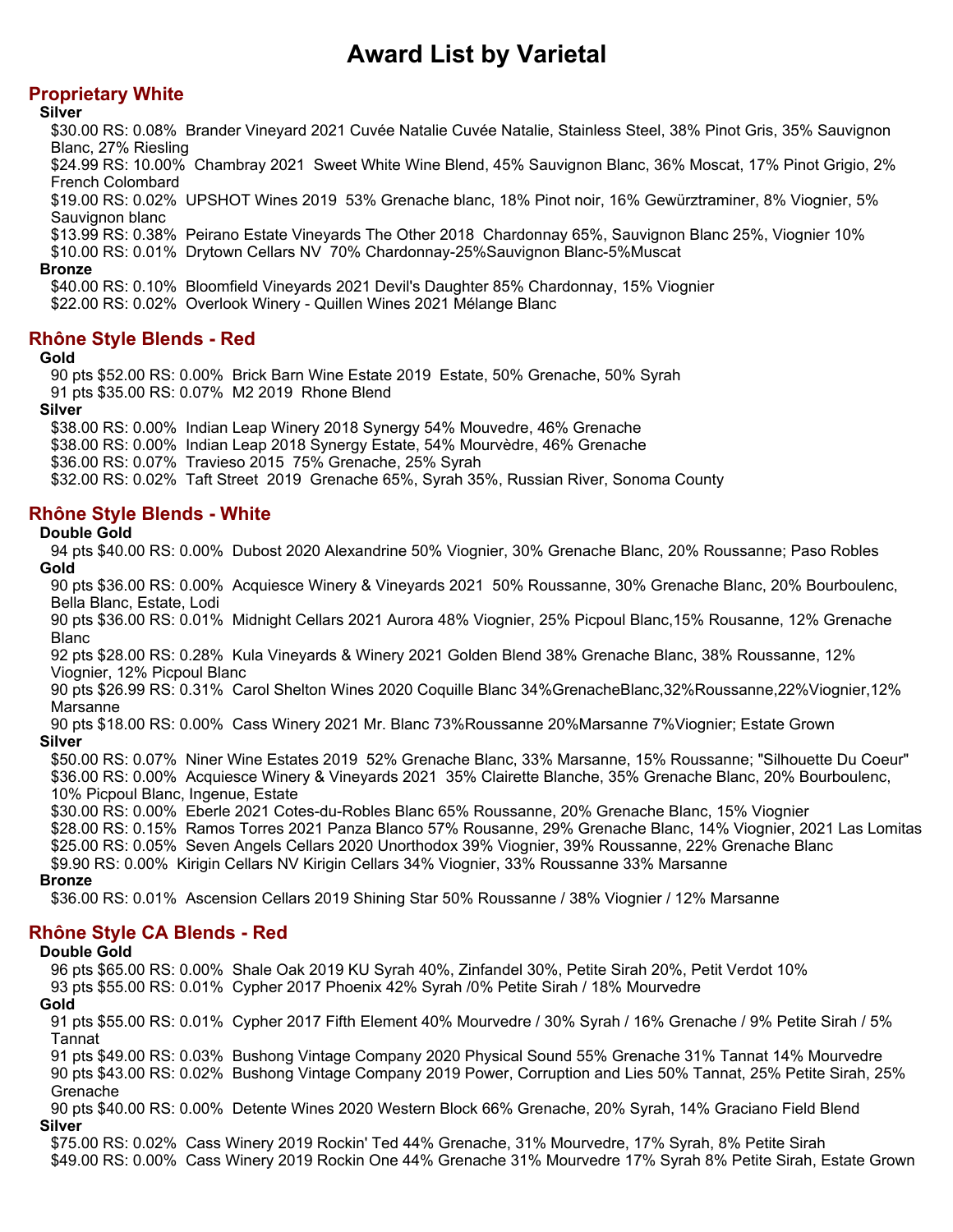## **Rhône Style CA Blends - Red**

**Silver**

\$46.25 RS: 0.10% Halter Ranch 2019 60% Grenache, 22% Syrah, 10% Tannat, 8% Mourvèdre "CDP" Cotes de Paso \$45.00 RS: 0.01% Oso Libre 2018 Carnal 40% Syrah, 30% Mourvedre, 30% Tannat

\$34.00 RS: 0.00% Santa Barbara Winery 2019 51% Syrah, 39% Primitivo, 10% Lagrein

\$26.99 RS: 0.11% Carol Shelton Wines 2020 Coquille Rouge 34%Mourvèdre,20%Carignane,20%PetiteSirah,

13%AlicanteBouschet,13%GrenacheNoir \$24.00 RS: 0.02% Cass Winery 2019 G\*S\*M 40%Mourvedre 24%Grenache 24%Syrah 12%Petite Sirah; Estate Grown

\$22.00 RS: 0.10% Gold Hill Vineyard NV 50% CABERNET SAUVIGNON, 30% SYRAH, 10%MERLOT, 10% MOURVEDRE "5311"

\$19.00 RS: 0.66% Cassiday Blare 2018 65% Syrah, 32% Zinfandel, 3% Cabernet Sauvignon

# **Ribolla Gialla**

**Gold**

90 pts \$20.00 RS: 0.00% Miro 2021

## **Riesling**

**Double Gold**

97 pts \$39.00 RS: 21.20% Navarro Vineyards 2019 100% Riesling; Late Harvest, Cluster Select **Gold**

90 pts \$25.00 RS: 0.60% Navarro Vineyards 2021

90 pts \$22.99 RS: 0.09% Bota Box NV

90 pts \$20.00 RS: 1.75% Harmony Cellars 2021 White Riesling

91 pts \$6.99 RS: 0.70% Barefoot NV

#### **Silver**

\$36.00 RS: 0.00% McClain Cellars 2021 100% Riesling \$30.00 RS: 1.25% Baily Vineyard & Winery 2021 \$25.00 RS: 3.00% Dorner Family Vineyard 2021 Stainless Steel \$22.00 RS: 0.00% Lafond 2020 \$22.00 RS: 3.40% Quipster 2020 \$19.99 RS: 2.65% Black Girl Magic 2021 \$19.00 RS: 0.07% Blue Quail 2021 Estate \$13.00 RS: 2.15% J. Lohr Monterey Roots 2021 Bay Mist White Riesling \$6.65 RS: 1.00% Black Box 2020

## **Rosé Bordeaux Varietals**

#### **Gold**

90 pts \$30.00 RS: 0.02% Second Chance Ranch Vineyard 2021 Cabernet Rose 92 pts \$30.00 RS: 0.05% Kanpai Wines 2021 Organically Farmed Estate Grown 91 pts \$30.00 RS: 0.25% Adobe Hill 2021 Rose A blend of Estate grown Cabernet Sauvignon (60%) and Merlot (40%). 91 pts \$25.00 RS: 0.07% Chelsea Vineyards 2021 Rose of Cabernet Sauvignon 90 pts \$22.50 RS: 0.00% San Pasqual Winery 2021 Cabernet Franc 100% **Silver** \$46.00 RS: 0.05% Doffo Winery 2021 "Rosario." 100% MALBEC \$36.00 RS: 0.00% Rodrigue Molyneaux Estate Winery and Vineyard 2021 100% Cabernet Sauvignon, Estate \$33.99 RS: 3.00% Til the Last Sip 2021 100% Malbec , Stainless steel, Strawberries, Melons, Aromas of Apricot & Stone Fruit \$30.00 RS: 0.82% Brander Vineyard 2021 Estate, Rosé of Cabernet Sauvignon, Stainless Steel \$26.00 RS: 0.60% McCauley Estate Vineyards 2020 Ritzy \$24.00 RS: 0.00% Siela Wines 2020 Rose of Cabernet Sauvignon & Malbec \$21.00 RS: 2.20% Bard Clan Wines 2018 Ruby Rose' of Merlot **Bronze**

\$15.99 RS: 0.60% Mesa Grande Corazon 2020 Cabernet Franc 100%

## **Rosé General Varietals**

### **Gold**

90 pts \$25.00 RS: 0.20% Bushong Vintage Company 2021 Pretty in Pink 20% Syrah 20% Grenache 20% Mourvedre 20% Tannat 20% Cinsault

90 pts \$25.00 RS: 3.00% Sonoma-Cutrer 2021 Rose of Pinot Noir Rose of Pinot Noir, Sonoma County 91 pts \$24.00 RS: 0.40% Balverne 2021 Pinot Noir; Estate

### **Silver**

\$32.00 RS: 0.08% O'Connell Vineyards 2021 Rose of Pinot Noir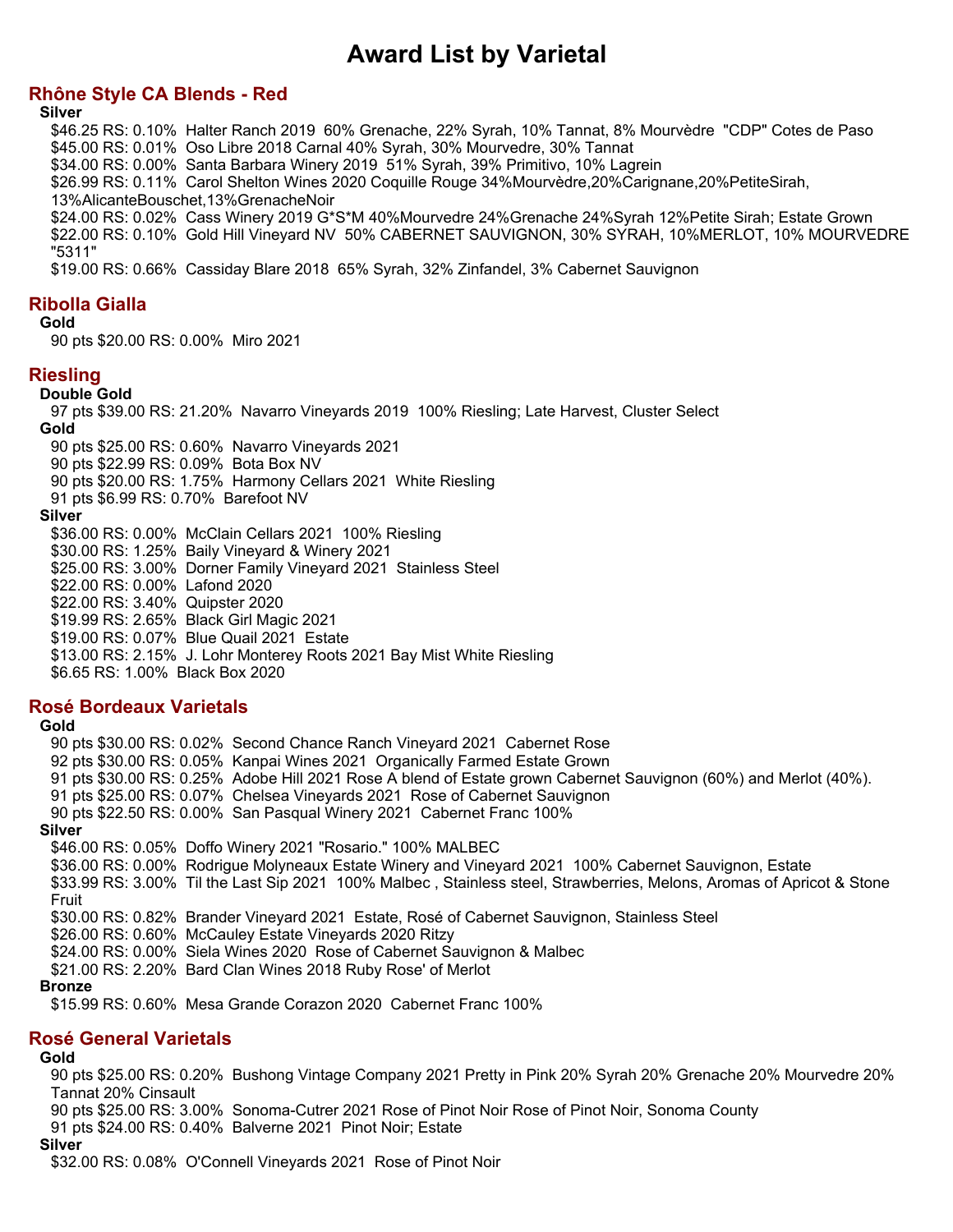## **Rosé General Varietals**

**Silver** \$30.00 RS: 0.00% Detente Wines 2021 Field Blend Rose 65% Grenache, 20% Syrah, 15% Graciano \$30.00 RS: 1.00% Mia Marie 2021 Estate \$26.00 RS: 0.06% Heringer Estates 2021 Hope's Thread 100% Tempranillo \$25.00 RS: 0.00% Breathless 2020 Pinot Noir \$25.00 RS: 0.00% Rodney Strong Vineyards 2021 Rose of Pinot Noir \$25.00 RS: 0.00% St. Eva Hill Vineyard 2019 Primitivo, Strawberry, Raspberry, Cherry \$25.00 RS: 0.07% Pech Merle Winery 2021 Ivy Rose Rose of Zinfandel, Single Vineyard \$25.00 RS: 0.10% Ektimo 2020 Rose of Pinot Noir \$24.00 RS: 0.00% Jeff Runquist 2021 Rose of Primitivo \$24.00 RS: 0.02% Levendi Winery 2021 Nicoletta 100% Pinot Noir \$23.00 RS: 1.40% P. Harrell Wines 2021 PJ Rosé 45% Cabernet Rosé; 45% Grenache Rosé; 10% Pinot Noir Rosé \$22.99 RS: 0.06% Bota Box NV \$22.00 RS: 0.17% Pedroncelli 2021 100% Zinfandel \$21.90 RS: 0.00% Kirigin Cellars NV Kirigin Cellars Opol Rose \$20.00 RS: 0.01% Sweetheart Vineyards 2021 Rosé of Tempranillo (100%). Small acreage, hand picked. \$19.99 RS: 0.00% Dancing Crow Vineyards 2021 37% Mourvèdre, 28% Syrah, 20% Grenache, 15% Sauvignon Blanc \$18.99 RS: 0.31% Carol Shelton Wines 2021 Rendezvous Rose 80% Zin, 20% Carignane \$18.00 RS: 0.00% Husch 2021 Blaze Rose Zinfandel \$14.00 RS: 0.96% Apothic 2020 Notes of Strawberry, Raspberry and Watermelon \$13.99 RS: 2.50% Longevity Winery 2021 Debra's Cuvee Rose of Pinot Noir \$12.99 RS: 0.01% Blank Canvas Wine 2020 \$9.99 RS: 0.00% Dark Horse 2021 Rose \$9.99 RS: 0.00% Psyche 2020 Rose \$9.99 RS: 0.12% Rose Bae 2020 Rose \$8.99 RS: 0.07% Oak Grove 2021 100% Pinot Noir Rose \$6.99 RS: 0.10% Free Reign NV Rose \$6.99 RS: 0.50% Barefoot NV Pink Pinot Grigio \$6.99 RS: 0.69% Barefoot NV Pink Moscato Moscato \$4.99 RS: 0.65% Gallo Family Vineyards NV Pink Moscato

#### **Bronze**

\$18.00 RS: 0.00% Hartley Ostini Hitching Post Wines 2021 Pinks

\$8.00 RS: 0.01% Moji Wine 2020 This is a classic example of rose, pale pink with a hit of copper color. Enticing aromas of fresh watermelon and mild strawberries with hints of grapefruit and rose petals. On the Palate, flavors o

### **Rosé Italian Varietals**

#### **Double Gold**

96 pts \$30.00 RS: 0.50% Sky Valley Cellars 2021 100% Sangiovese

#### **Gold**

90 pts \$26.00 RS: 0.16% Oak Farm Vineyards 2021 57% Estate Barbera, 26% Estate Sangiovese, 17% Estate Primitivo 90 pts \$22.00 RS: 0.00% Trentadue 2021 Sangiovese

90 pts \$21.00 RS: 0.41% Wyethia Flame 2021 Rose of Dolcetto, with hints of Watermelon, Lime, Strawberry

90 pts \$13.99 RS: 0.02% Scotto Family Cellars 2021 100% Sangiovese, Reserve, Cherry, Strawberry, Hint of Citrus **Silver**

\$34.00 RS: 0.04% Rivino 2021 Sangiovese Rose; Estate; "Amber Eve"

\$28.00 RS: 0.02% MiraLaguna Vineyards 2019 Yoshi 100% Sangiovese

\$26.00 RS: 0.10% Gold Hill Vineyard 2021 BARBERA "Barbera Rosato"

\$26.00 RS: 0.50% Vino Noceto 2021 Rosato di Sangiovese 99% Sangiovese, 1% Canaiolo Nero; Estate-grown fruit

\$25.00 RS: 0.00% Fallbrook Winery 2021 33\* North 100% Sangiovese, Estate, Notes of Lemon, Cantaloupe and Orange

## **Rosé Proprietary**

#### **Gold**

90 pts \$32.00 RS: 0.03% CRUSH Vineyard 2021 TANTRIC Rosé 100% Estate grown Tannat

91 pts \$24.00 RS: 0.32% Brander Vineyard 2021 Los Olivos District, Stainless Steel, 41% Cabernet Sauvignon, 37% Merlot, 15% Syrah, 7% Cabernet Franc

90 pts \$20.00 RS: 0.02% Victor Hugo 2021 26% Tannat, 34% Malbec, 22% Syrah, 18% Cabernet Sauvignon

90 pts \$20.00 RS: 0.07% Torch Cellars 2021 Single Vineyard: 82% Mourvedre 18% Malbec, barrel fermented, stainless. 90 pts \$15.00 RS: 0.10% Sobon Estate 2021 64% Grenache, 12% Muscat Hamburg, 10% Syrah, 7% Roussanne, 3% Petite

Sirah, 3% Vermentino, 1% Sauvignon Blanc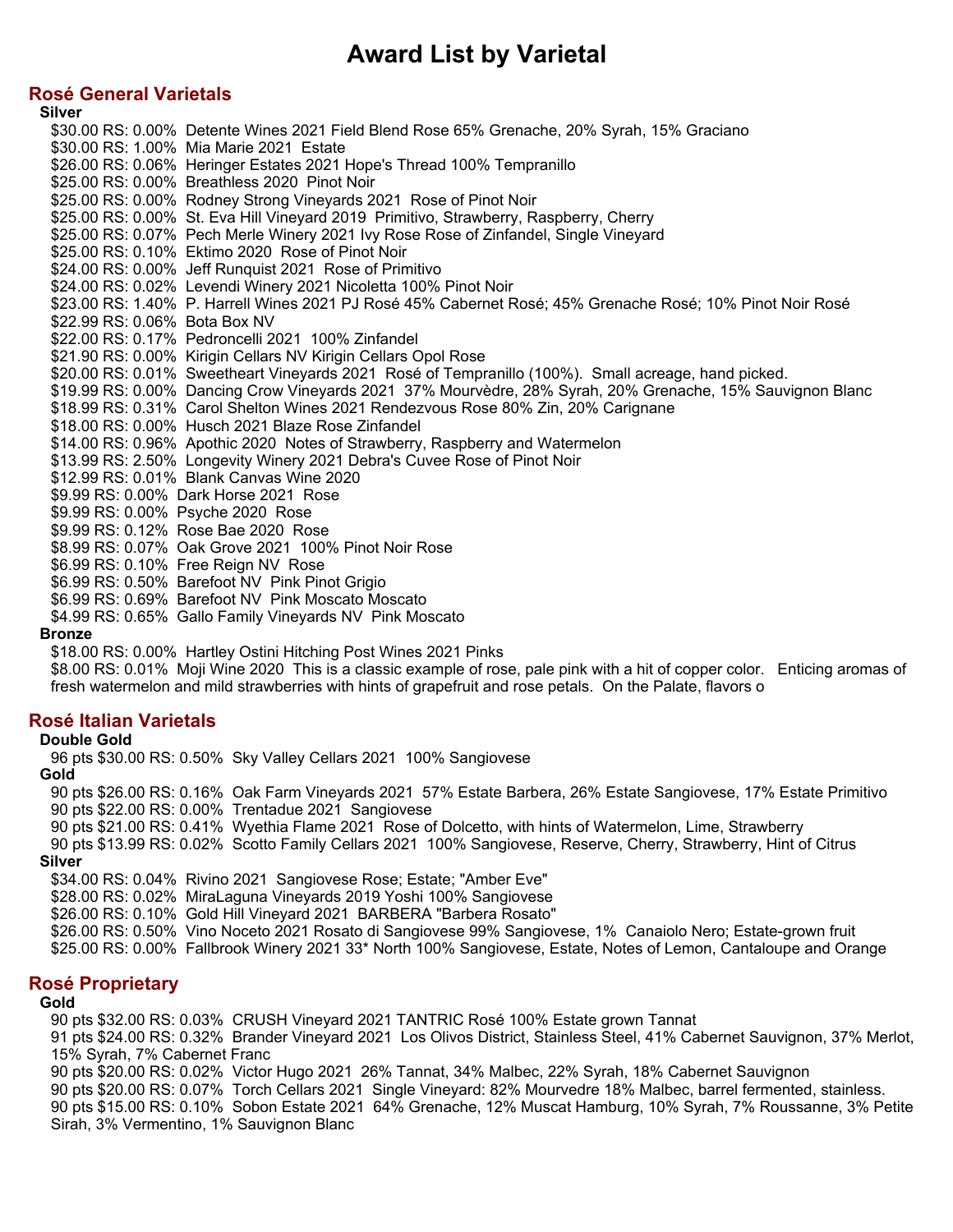# **Rosé Proprietary**

### **Silver**

\$30.00 RS: 0.10% Rangeland Wines 2021 Flora Rose Estate, Adelaida District, Paso Robles, 53% Mourvedre 27% Zinfandel 20% Grenache

\$28.00 RS: 0.01% Lucid Winery 2021 L.02 "Urban Flora" Juicy red fruit (cherry, strawberry, watermelon) and a hibiscus-crisp finish. Mission 80%, Viognier 10%, French Colombard 10%

\$27.77 RS: 0.50% Wise Villa Winery 2021 Bouquet of Roses, 70% Syrah, 30% Pinot Noir, Estate Grown

\$24.00 RS: 0.75% Graveyard Vineyards NV Paso Tombstone Pink 65% Syrah, 20% Petit Verdot, 15% Dolcetto. Color: Provence style with pale salmon color.

\$19.99 RS: 0.49% Black Girl Magic 2021 Rosé

\$17.00 RS: 0.03% Drytown Cellars NV Rose - (zin)

\$12.99 RS: 0.80% Nola Grace 2021 Dry Rose

## **Rosé Rhône Varietals**

### **Double Gold**

94 pts \$27.00 RS: 0.30% Vargas 2021 Costa Rosa Grenache, Aromas of Strawberry, Raspberry, Lavender, Black Olive **Gold**

93 pts \$40.00 RS: 0.04% Ledson 2021 100% Counoise, Counoise Rose' 90 pts \$34.00 RS: 0.00% Double Bond 2019 90 pts \$30.00 RS: 0.00% McKahn Family Cellars 2021 Grenache 90 pts \$30.00 RS: 0.01% Casa Cassara Winery & Vineyard 2021 Grenache Rosé 'Mema' 100% Grenache Noir Rosé 90 pts \$30.00 RS: 0.20% Robert Hall 2021 Syrah 90 pts \$28.00 RS: 0.00% Acquiesce Winery & Vineyards 2021 Grenache, Estate, Mokelumne River, Lodi 90 pts \$26.00 RS: 0.00% Table Eleven Wines 2021 Grenache Noir, no oak, 4 months on lees 90 pts \$25.00 RS: 0.57% Baily Vineyard & Winery 2021 70% Mourvedre, 30% Grenache, Grenache of Rose 90 pts \$22.00 RS: 0.15% Barr Estate Winery 2021 Grenache Rose 100% Grenache, Estate 90 pts \$15.99 RS: 0.08% Moniz Family Wines 2021 Grenache 88%, Cinsault 12%, Fresh & Dried Strawberry, Touch of **Cranberry Silver** \$40.00 RS: 0.01% Sycamore Ranch Vineyard & Winery 2021 42% Grenache, 30% Mourvedre, 28% Syrah Rose, Santa Barbera County \$34.00 RS: 0.00% Frisby Cellars 2021 77% Grenache Rose, 23% Tempranillo Rose, 100% Stainless steel aged. \$34.00 RS: 0.04% Rivino 2021 Syrah Rose; Estate; "Amber Lux" \$32.00 RS: 0.00% AJA Vineyards 2021 Wild Flower Rosé 97% Grenache Gris with 3% Cabernet Sauvignon, steel tank aged and fermented. \$32.00 RS: 0.02% Ascension Cellars 2021 Siren 60% Mourvedre / 34% Grenache / 6% Syrah \$31.00 RS: 0.01% Stilson Cellars 2021 2021 Rosé Ray 100% Syrah Rosé, Stainless steel fermentation \$30.00 RS: 0.00% Eberle 2021 Cotes-du-Robles Rose 85% Grenache, 12% Syrah, 3% Viognier \$30.00 RS: 0.10% Halter Ranch 2021 71% Grenache, 22% Picpoul Blanc, 7% Mourvèdre \$28.00 RS: 0.00% Kahal Family Vineyards 2020 Grenache 50%, Tempranillo 50% \$28.00 RS: 0.00% Bella Grace Vineyards 2021 Estate Bella Rosé 60% Grenache 40% Mourvèdre Estate \$26.00 RS: 0.40% Fenestra 2021 Estate, Grenache, Notes of Cherry, Strawberry & Spice \$25.00 RS: 0.02% Cooper's Ridge 2021 Rose' of Syrah - Clone 174, Single Vineyard \$25.00 RS: 0.05% Fasi Estate Winery 2021 Grenache 100% \$25.00 RS: 0.05% Heavens Hill Estate 2020 Rapture Rose Our 2020 Rose is made exclusively from our Grenache grapes. \$24.00 RS: 0.00% Cass Winery 2021 Oasis Rose 69% Mourvèdre, 31% Grenache; Estate Grown \$24.00 RS: 0.06% Kula Vineyards & Winery 2021 Grenache 95%, Picpoul Blanc 5%, Pink Grapefruit, Raspberry Roses \$22.00 RS: 0.02% Overlook Winery - Quillen Wines 2021 Quill Rosé \$20.00 RS: 0.25% Mais Fica Winery 2020 Estate, 53% Mourvedre, 47% Grenache \$15.99 RS: 0.28% Angels & Cowboys 2021 Grenache blend

## **Roussanne**

#### **Gold**

90 pts \$35.00 RS: 0.01% Cass Winery 2021 100% Roussanne; Estate Grown 90 pts \$20.00 RS: 0.25% Clothesline 2020 **Silver** \$40.00 RS: 0.36% Sycamore Ranch Vineyard & Winery 2020 Golden apple and pear flavor \$36.00 RS: 0.00% Acquiesce Winery & Vineyards 2021 Estate, Lodi \$30.00 RS: 0.00% Purple Dragon Cellars 2020 100% Roussanne \$29.00 RS: 7.10% Cass Winery 2021 100% Roussanne Estate Grown, Lake Harvest \$28.00 RS: 0.00% Two Dot Wine 2021 100% Roussanne from Bennet Valley AVA \$26.99 RS: 0.44% Wilson Creek Winery 2020 90% Roussanne, 5% Sauvignon Blanc, 3% Pinot Gris, 2% Chardonnay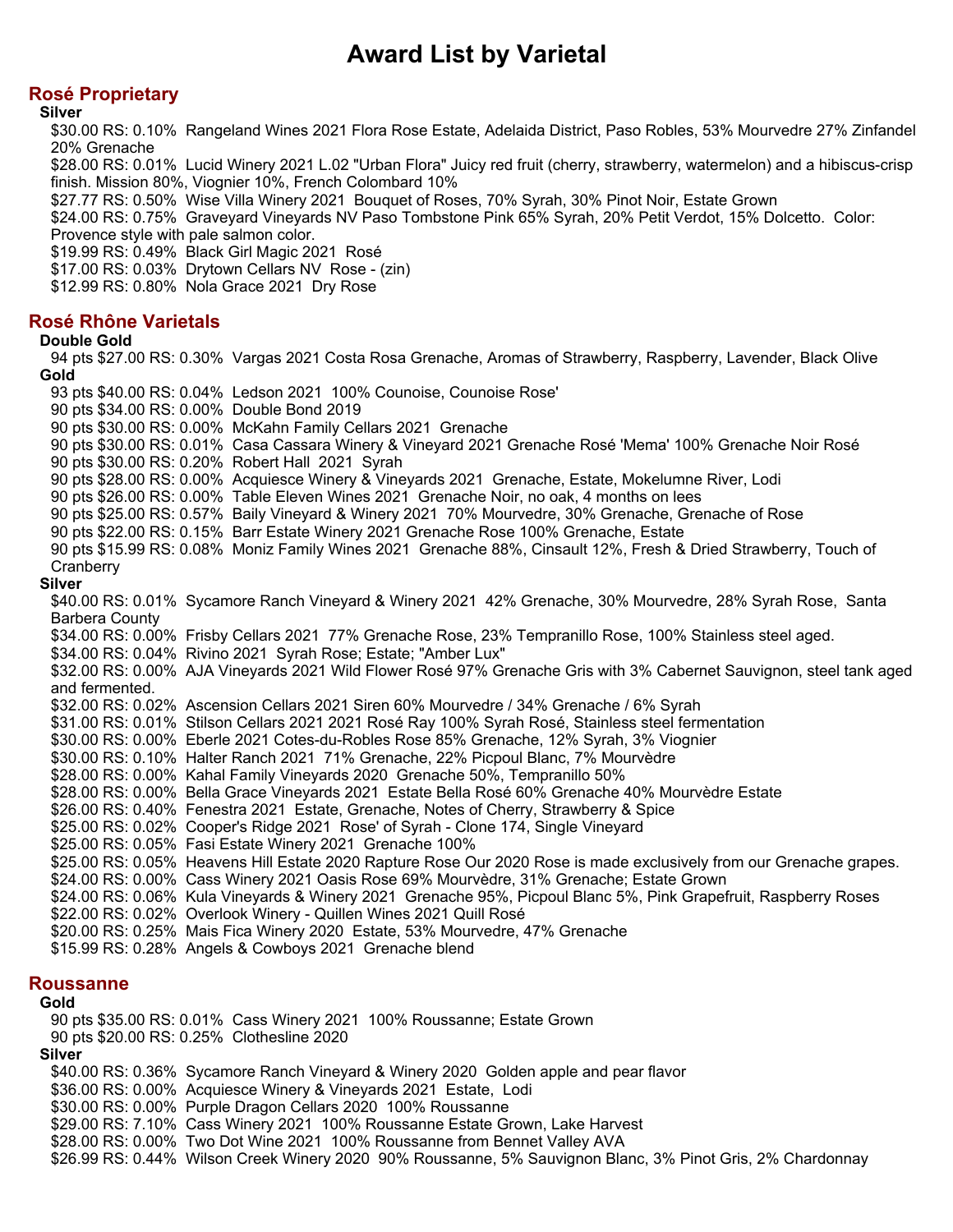# **Ruby Cabernet**

#### **Silver**

\$41.99 RS: 0.01% Churon Winery 2018 Estate grown

# **Ruby Port**

#### **Double Gold**

95 pts \$40.00 RS: 10.30% Jeff Runquist 2020 Fortified Wine; 55% Souzao, 35% Tinta Cao, 10% Alvareho **Gold**

91 pts \$31.00 RS: 10.00% Cedar Mountain 2016 Late Bottled Souzao Full bodied port wine made from a single variatal 90 pts \$30.00 RS: 9.00% Rodrigue Molyneaux Estate Winery and Vineyard 2017 Malbec, Nose of Red Ripened Fruit, Concentrated Dried Cherries and Blackberries

90 pts \$25.00 RS: 5.00% Drytown Cellars NV Port

#### **Silver**

\$38.00 RS: 8.50% Kula Vineyards & Winery 2019 Petite Sirah 100%

\$30.00 RS: 6.30% Barr Estate Winery 2013 Grande Finale 60% Touriga, 40% Souzao, Estate

\$26.00 RS: 7.00% Petersen Vineyards 2016 Bombordo Blend: 25% Tinta Roriz, 20% Tinta Cao, 10% Souzao, 45% Touriga Nacional. Estate grown, made and bottled. Aged in neutral French oak barrels.

\$25.99 RS: 13.60% Quady Winery NV Starboard Batch 88 Tinta Roriz, Touriga Nacional, Tinta Barroca & Tinta Cao \$18.00 RS: 5.50% Gibson Wine Company NV Port

#### **Bronze**

\$58.00 RS: 9.00% Three Hills Winery 2018 Double Trouble Reserva Port Style Red (80% Zinfandel / 20% Syrah) Aged 30 months in French oak.

\$25.00 RS: 1.20% Blacksmith Cellars NV Rickhouse Red

## **Sagrantino**

#### **Silver**

\$79.00 RS: 0.00% Nello Olivo Wines 2020 100% Sagrantino Estate Grown

\$40.00 RS: 0.03% Guglielmo Private Reserve 2018 Estate Grown

# **Sangiovese**

**Double Gold**

93 pts \$39.00 RS: 0.01% Vino Noceto 2018 Riserva 98% Sangiovese, 1% Barbera, 1% Petite Sirah; Estate-grown fruit 93 pts \$32.00 RS: 0.25% Crystal Basin Cellars 2018 Reserve

#### **Gold**

90 pts \$50.00 RS: 0.10% Saddleback Cellars 2019

92 pts \$42.00 RS: 0.08% Oak Farm Vineyards 2019 Raffaele Estate; 75% Sangiovese, 10% Merlot, 12% Cabernet Sauvignon, 3% Petite Sirah

92 pts \$35.00 RS: 0.20% Verde Vineyards 2019 Verde Vineyards Sangiovese 90% Sangiovese; 10% Merlot. Aged 17 months, 30% new American oak.

90 pts \$34.00 RS: 0.00% Jeff Runquist 2020 Murrill The Hills Sierra Foothills

93 pts \$34.00 RS: 0.20% Trentadue 2020 Shoestring Estate

90 pts \$33.00 RS: 0.01% Azios Cellars 2016 godspeed. goodnight. 80% Sangiovese (Cent'Anni Vineyard), 20% Syrah (Camp 4 Vineyard), 100% Los Olivos District AVA (Santa Barbara County)

- 90 pts \$32.27 RS: 0.30% Wise Villa Winery 2020 Estate
- 
- 90 pts \$30.00 RS: 0.02% RISK 2018
- 91 pts \$29.00 RS: 0.00% Jeff Runquist 2020 Sierra Foothills

## **Silver**

\$54.00 RS: 0.10% VJB Cellars 2018 100% Sangiovese, Estate

- \$40.00 RS: 0.00% Dubost 2020 Paso Robles
- \$35.00 RS: 0.03% Oak Farm Vineyards 2019 Estate
- \$35.00 RS: 0.50% Sky Valley Cellars 2020 100% Sangiovese
- \$34.00 RS: 0.00% Intent Wines 2018
- \$34.00 RS: 0.00% Nello Olivo Wines 2018 100% Sangiovese Barrel Aged
- \$33.00 RS: 0.01% Rancho San Martin 2017 Maggiore Estate
- \$33.00 RS: 0.01% Rancho San Martin 2017 Liggero Ma Ricco Estate
- \$30.00 RS: 0.00% Deaver Vineyards 2017

\$30.00 RS: 0.01% Peppertree Canyon 2017 Estate Reserve. 100% grown, produced and bottled in Orange county. Fresh fruit aromas balanced by soft tannins. A truly special boutique wine.

- \$30.00 RS: 0.02% pureCru Winery 2017 Sangiovese 81% Petit Verdot 13%, Cab Franc 6%
- \$30.00 RS: 0.20% Meadow View Winery 2019 Super T 77% Sangiovese, 8% Canernet Sauvignon, 6% Cabernet Franc, 6% Syrah, 3% Merlot
- \$28.00 RS: 0.01% Vino Noceto 2018 Noceto 97% Sangiovese, 3% Canaiolo Nero; Estate-grown fruit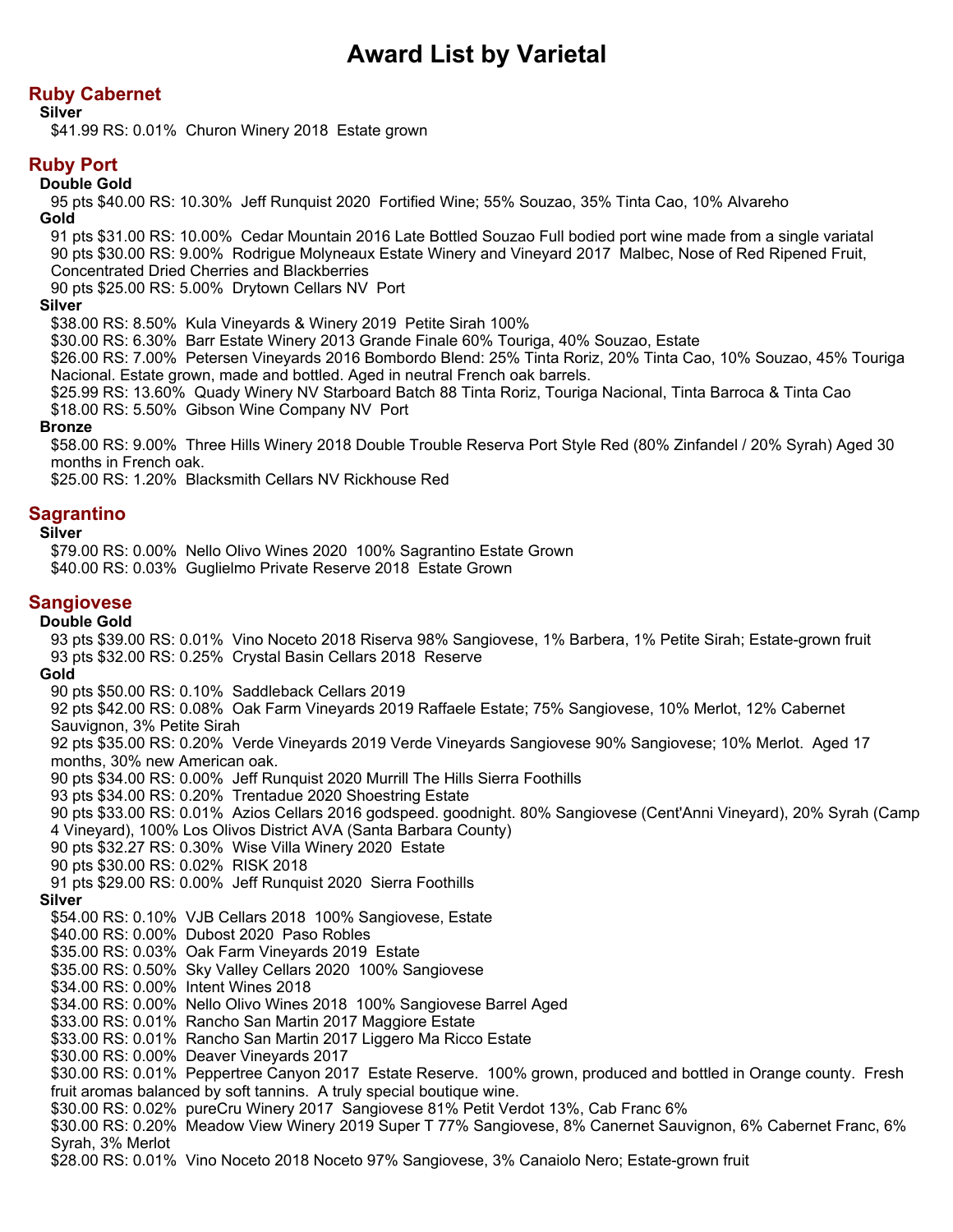#### **Sangiovese**

#### **Silver**

\$22.00 RS: 0.01% Viano Vineyards 2017 Sangiovese Reserva Estate grown, Brunello Clone \$22.00 RS: 0.03% Guglielmo Private Reserve 2018 Reserve \$20.00 RS: 0.00% Drytown Cellars 2020 Estate \$18.00 RS: 0.29% South Coast Winery 2018 **Bronze** \$30.00 RS: 0.41% Rios-Lovell Estate Winery 2014 Estate **Sauvignon Blanc Double Gold** 95 pts \$38.00 RS: 0.07% Brander Vineyard 2021 au Naturel Estate, Stainless Steel 97 pts \$28.00 RS: 0.30% Schug 2021 95 pts \$27.00 RS: 0.32% Balverne 2021 Estate 95 pts \$25.00 RS: 0.35% Engine House 2021 100% Sauvignon Blanc 94 pts \$19.99 RS: 0.04% Francis Ford Coppola Diamond Collection 2021 **Gold** 91 pts \$79.00 RS: 0.00% Fallbrook Winery 2019 Chateau Cal-A-Vie Estate 91 pts \$30.00 RS: 0.01% Kenefick Ranch 2021 100% Sauvignon Blanc, 100% Estate Grown 90% Neutral French Oak|10% Once Used French Oak Barrel fermented in Native Yeasts and aged Sur Lees for six months. 90 pts \$26.00 RS: 0.20% Oak Farm Vineyards 2021 90 pts \$25.00 RS: 0.00% Taft Street 2021 Russian River, Sonoma County 90 pts \$25.00 RS: 0.02% McGrail Vineyards 2021 100% Sauvignon Blanc 91 pts \$20.00 RS: 0.00% Riboli Family Wines 2021 San Simeon 100% Sauvignon Blanc, 100% Sustainable 90 pts \$20.00 RS: 0.22% Frei Brothers Sonoma Reserve 2021 Russian River Valley 91 pts \$19.99 RS: 0.00% Dancing Crow Vineyards 2021 90 pts \$18.00 RS: 0.00% Husch 2021 Estate 90 pts \$17.00 RS: 0.20% Oak Farm Vineyards 2021 91 pts \$17.00 RS: 0.45% William Hill Estate Winery 2020 90 pts \$16.00 RS: 0.00% Edna Valley 2021 90 pts \$6.99 RS: 0.08% Free Reign 2020 **Silver** \$79.00 RS: 0.00% Fallbrook Winery 2020 Chateau Cal-A-Vie Estate, 82% Sauvignon Blanc, 18% Semillon \$44.00 RS: 0.09% Halleck Vineyard 2021 Little Sister Sonoma \$35.00 RS: 0.00% AJA Vineyards 2021 Eds' Vineyard 100% Sauvignon Blanc, aged in neutral oak barrels with minimal lees stirring. \$32.00 RS: 0.20% Graveyard Vineyards 2021 \$30.00 RS: 0.06% Concannon Vineyard 2020 Reserve \$28.00 RS: 0.02% Consensio Cellars 2021 Aria \$28.00 RS: 0.02% Brander Vineyard 2021 La Presa Vineyard Stainless Steel \$28.00 RS: 0.09% Brander Vineyard 2021 Mesa Verde Vineyard Stainless Steel \$28.00 RS: 0.13% Brander Vineyard 2021 Cuvée Nicolas Estate, 100% French Oak Barrels, 50% New, 50% Neutral \$28.00 RS: 0.15% Pennyroyal Farm 2021 \$25.00 RS: 0.15% Navarro Vineyards 2021 Cuvee 128 \$23.00 RS: 0.38% Pech Merle Winery 2021 \$21.90 RS: 0.00% Kirigin Cellars 2021 Kirigin Cellars Kirigin Cellars vineyar,d Stainless steel \$21.00 RS: 0.44% Linguist Estates 2020 \$20.00 RS: 0.00% Foppiano Vineyards 2021 Estate \$20.00 RS: 0.00% Rancho Sisquoc 2021 Sauvignon Blanc 100% Estate Grown, Produced and Bottled \$20.00 RS: 0.10% Brander Vineyard 2021 Los Olivos District, 95% Stainless Steel, 5% Neutral Oak \$19.00 RS: 0.01% Drytown Cellars 2021 \$19.00 RS: 0.29% South Coast Winery 2021 \$18.00 RS: 0.00% Blue Quail 2021 Estate \$18.00 RS: 0.04% Rodney Strong Vineyards 2021 100% Sauvignon Blanc \$16.99 RS: 0.30% Benziger Family Winery 2020 \$15.99 RS: 0.07% Sean Minor 2020 \$14.99 RS: 0.00% Lost Hog 2021 \$13.99 RS: 0.03% Scotto Family Cellars 2021 100% Sauvignon Blanc \$13.99 RS: 0.33% Imagery 2021 93% Sauvignon Blanc, 7% Dry Muscat \$13.00 RS: 0.03% Chateau Souverain 2020 \$9.99 RS: 0.06% Psyche 2020

\$9.99 RS: 0.06% Dark Horse 2021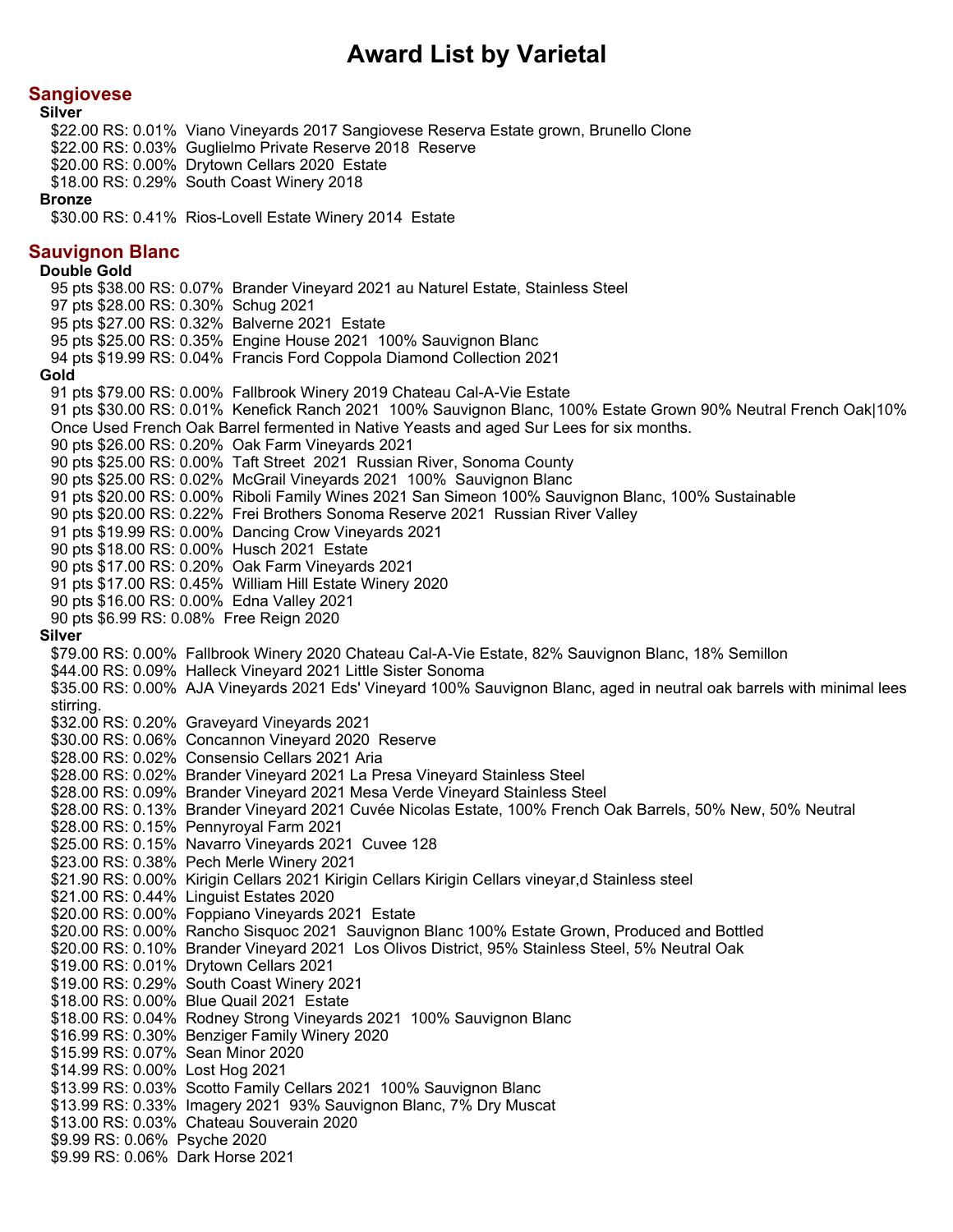# **Sauvignon Blanc**

**Silver**

\$6.99 RS: 0.05% Barefoot NV

# **Sherry**

**Double Gold**

96 pts \$41.95 RS: 13.50% Rancho de Philo NV Mission grape

94 pts \$12.00 RS: 5.50% Gibson Wine Company NV 60% Rubi Red, 25% Zinfandel, and 15% Ruby Cabernet with High Proof **Gold**

90 pts \$50.00 RS: 12.00% Galleano winery NV Rose of Peru Sherry Rose of Peru

**Silver**

\$12.00 RS: 0.00% Gibson Wine Company NV 65% Zinfandel, 25% Ruby Cabernet and 10% Flame Seedless

# **Souzão**

#### **Double Gold**

94 pts \$30.00 RS: 0.00% Lewis Grace 2019 Estate

**Gold**

90 pts \$32.00 RS: 0.00% Ursa Vineyards 2018

# **Sparkling Blanc**

**Gold**

90 pts \$75.00 RS: 0.10% Carter Estate Winery 2015 Prestige 92 pts \$24.99 RS: 1.24% Black Girl Magic NV Sparkling 90 pts \$24.00 RS: 1.00% South Coast Winery NV Brut 90 pts \$18.00 RS: 0.70% Scotto Family Cellars NV Sparkling **Silver** \$35.00 RS: 0.01% Carter Estate Winery 2015 Brut

\$28.00 RS: 0.18% South Coast Winery NV Natural

# **Sparkling Blanc de Blancs**

#### **Double Gold**

94 pts \$40.00 RS: 0.10% Carter Estate Winery 2015 Blanc de Blanc **Gold** 92 pts \$50.00 RS: 0.80% Halter Ranch 2018 100%, "Liselle" Paso Robles 90 pts \$40.00 RS: 0.50% Robert Hall 2020 Grenache Blanc 90 pts \$28.00 RS: 0.01% Heringer Estates 2020 Chenin Blanc **Silver** \$55.00 RS: 0.00% Brick Barn Wine Estate 2019 Chardonnay \$45.00 RS: 0.00% Rivino 2018 50% Chardonnay, 25% Viognier, 25% Pinot Blanc; Estate \$38.00 RS: 0.70% Breathless NV 100% Chardonnay

\$16.99 RS: 0.19% DEKREME CUVEE 2020 California Sparkling Brut

\$12.99 RS: 14.84% RSVP NV Brut

# **Sparkling Blanc de Noirs**

#### **Gold**

93 pts \$40.00 RS: 0.09% Gwinllan Estate 2018 90 pts \$36.00 RS: 0.80% Breathless NV 87% Pinot Noir, 13% Pinot Meunier 91 pts \$35.00 RS: 0.10% Carter Estate Winery 2015 Blanc de Noir 90 pts \$25.00 RS: 1.00% P. Harrell Wines 2018 Broadway Street 85% Pinot Noir, 15% Pinot Meunier 90 pts \$14.00 RS: 1.50% Korbel NV Pinot Noir, Gamay, Sangiovese, Zinfandel

## **Sparkling Rosé**

#### **Double Gold**

96 pts \$44.00 RS: 0.20% Ammons Horn 2018 100% Pinot Noir

**Gold**

92 pts \$48.00 RS: 0.00% Rivino 2018 50% Sangiovese, 25% Chardonnay, 12.5% Pinot Blanc, 12.5% Viognier; Estate 91 pts \$44.00 RS: 0.09% Gwinllan Estate 2019

**Silver**

\$45.00 RS: 0.90% Pennyroyal Farm 2018 100% Pinot Noir Brut Rare \$44.00 RS: 0.20% Goat Bubbles 2018 Sparkling Rose Pinot Noir Methode Champenoise \$32.00 RS: 0.90% pureCru Winery NV Sangiovese 100% \$28.00 RS: 0.05% Wines for Lunch 2021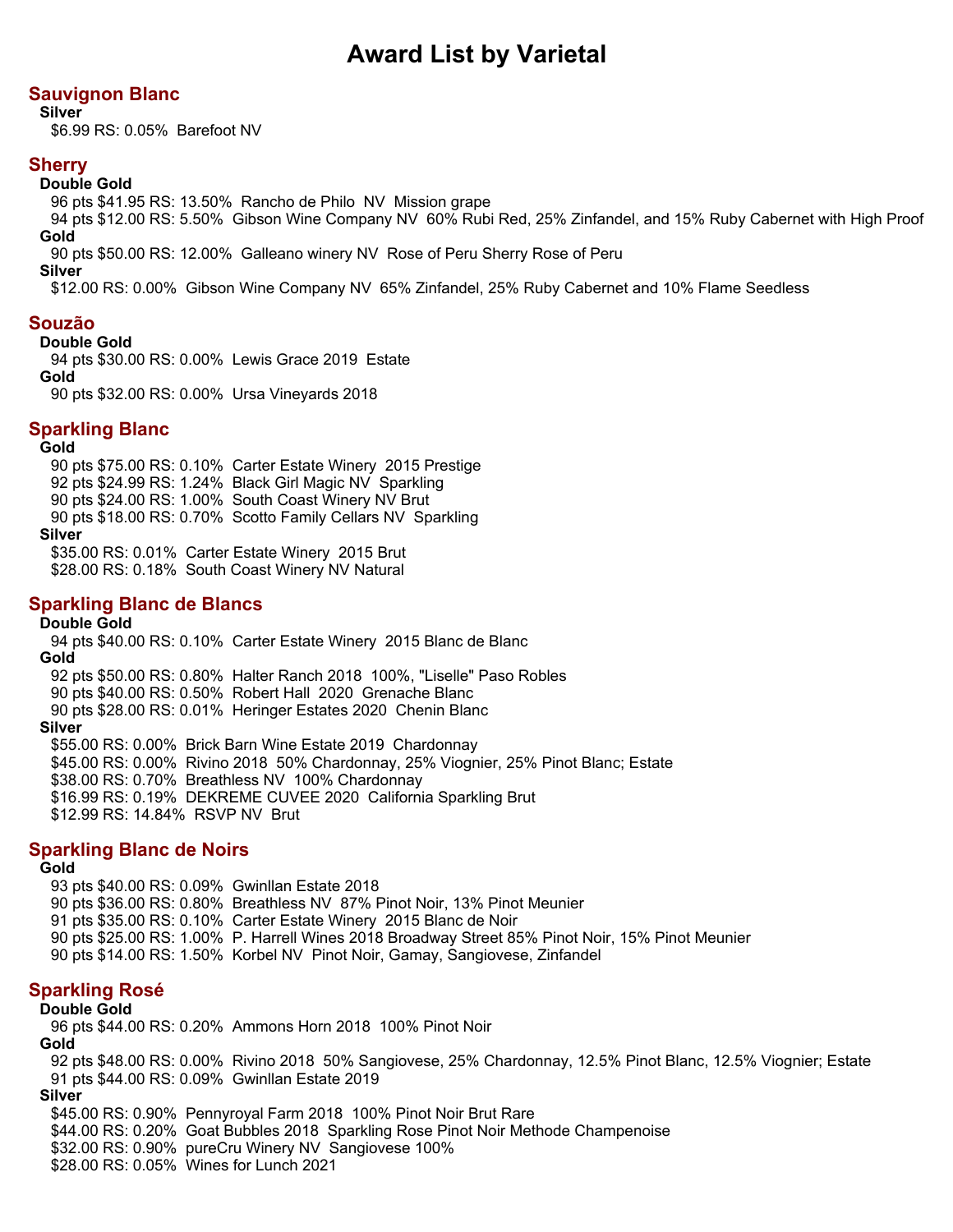# **Sparkling Rosé**

**Silver**

\$23.00 RS: 2.70% Laureleé NV \$18.00 RS: 1.30% Scotto Family Cellars NV Sparkling \$16.00 RS: 6.00% Korbel NV Pinot Noir, Gamay, Zinfandel, Sangiovese, Chenin Blanc. "Sweet Rose" \$9.99 RS: 0.15% Taralyn NV Brut Rose \$9.99 RS: 0.15% Barefoot Bubbly NV Brut Rose

# **Sparkling Rouge**

#### **Gold**

90 pts \$18.00 RS: 3.50% Weibel Family 2020 Syrah

90 pts \$16.00 RS: 2.80% Apothic NV Apothic Sparkling Red 48%French Colombard, 42% Chardonnay, 10% Lagrein **Silver**

\$24.00 RS: 3.50% South Coast Winery NV Ruby Cuvee

#### **Sparkling Wine**

#### **Gold**

90 pts \$60.00 RS: 0.60% Steinbeck Vineyards and Winery NV Steinbeck Cuvee Traditional Method, Non Vintage Blend. Eberle Vineyard Chardonnay with a proprietary blend of grapes from Steinbeck Vineyard 90 pts \$44.00 RS: 0.20% Goat Bubbles 2017 Brut Cuvee Santa Barbara County 83% Pinot Noir and 17% Chardonnay Methode Champenoise 90 pts \$40.00 RS: 0.00% Hoyt Family Vineyards 2019 57% chardonnay, 43% pinot noir 90 pts \$17.00 RS: 0.70% Korbel 2018 65% Pinot Noir, 35% Chardonnay , Natural 90 pts \$14.00 RS: 1.00% Korbel NV Chardonnay, Pinot Noir, Chenin Blanc, French Colombard, Brut **Silver** \$32.00 RS: 0.50% Minerva Vintners, LLC 2019 Mio Vigneto Sparkling wine made from our Ribolla Gialla Grapes \$26.00 RS: 2.80% Ehrenberg Cellars NV Schmidt Schaumwein French Colombard, 86% Chenin Blanc 14%, BRUT \$25.00 RS: 0.12% J Vineyards NV Cuvee \$23.99 RS: 1.50% Churon Winery NV Cuvee A blend of multiply Chardonnay vintages for the perfect combination \$21.00 RS: 2.60% Laureleé NV \$14.00 RS: 1.50% Korbel NV Chenin Blanc, Fr. Colombard, Chardonnay, Pinot Noir. "Extra Dry." \$12.99 RS: 0.13% Dark Horse NV Brut \$12.00 RS: 1.75% Weibel Family NV White \$10.00 RS: 2.80% Stanford NV \$9.99 RS: 0.00% Taralyn NV Brut \$9.99 RS: 0.09% Barefoot Bubbly NV Brut Cuvee \$9.99 RS: 0.25% Barefoot Bubbly NV Extra Dry

\$9.99 RS: 0.55% Barefoot Bubbly NV Moscato Spumante Moscato \$9.99 RS: 0.76% Barefoot Bubbly NV Pink Moscato Moscato

# **Sylvaner**

**Double Gold**

94 pts \$18.00 RS: 0.70% Rancho Sisquoc 2020 100% Sylvaner Estate Grown, Produced and Bottled

# **Symphony**

#### **Gold**

91 pts \$14.00 RS: 2.30% Obsession Wines 2020 Obsession Symphony 100% Symphony, aromas of gardenia & honeysuckle, flavors of peaches, pineapple

# **Syrah**

#### **Double Gold**

95 pts \$38.00 RS: 0.00% Eberle 2020 95 pts \$36.00 RS: 0.11% Wood Family Vineyards 2019 **Gold** 90 pts \$65.00 RS: 0.00% Dubost 2019 Paso Robles 92 pts \$57.50 RS: 0.16% Bellante Family Winery 2019 Reserve, clone 7 90 pts \$50.00 RS: 0.10% Halter Ranch 2019 100% 91 pts \$50.00 RS: 0.15% Sycamore Ranch Vineyard & Winery 2020 90 pts \$50.00 RS: 0.16% Bellante Family Winery 2019 Reserve 91 pts \$50.00 RS: 0.20% Bellante Family Winery 2019 Reserve 91 pts \$49.00 RS: 0.02% Cass Winery 2019 Backbone Syrah 100% Syrah; Estate Grown 92 pts \$45.00 RS: 0.00% Table Eleven Wines 2019 Block 1, syrah; neutral oak; aged for 14 months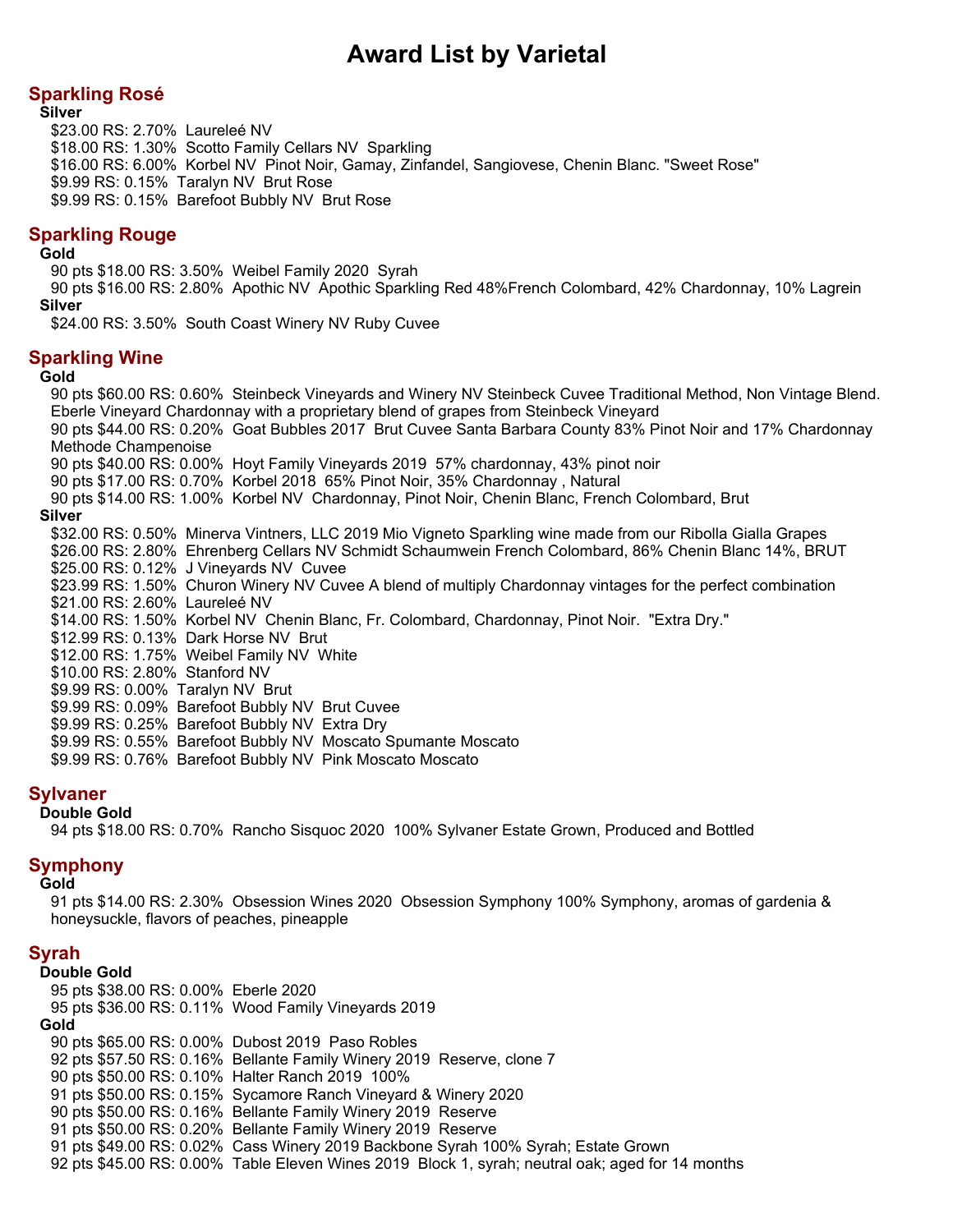**Syrah Gold** 90 pts \$42.00 RS: 0.00% Shale Oak 2019 Paso Robles 90 pts \$42.00 RS: 0.00% Monte De Oro Winery 2018 Syrah 88%, Mourvedre 12% 92 pts \$42.00 RS: 0.00% Red Soles Winery 2019 Miracles Syrah 100%; Estate Grown, Willow Creek District 90 pts \$42.00 RS: 0.20% Wiens Family Cellars 2019 Estate Reserve 91 pts \$40.00 RS: 0.00% M2 2020 90 pts \$40.00 RS: 0.02% Sunce Winery & Vineyard 2019 Carneros Valley, Sonoma County 90 pts \$38.00 RS: 0.00% Perrucci Family Vineyard 2019 90 pts \$38.00 RS: 0.00% TriCal Wine 2019 90 pts \$38.00 RS: 0.04% Alma Sol Winery 2018 Ritual 100% Syrah, 100% French Oak, 50% new 90 pts \$37.00 RS: 0.00% Campo Creek Vineyards 2019 Estate 90 pts \$36.00 RS: 0.01% Silver Mountain Vineyards 2015 90 pts \$32.00 RS: 0.02% Besson Family Vineyards 2020 100 % Estate Syrah 90 pts \$30.00 RS: 0.00% Lewis Grace 2019 90 pts \$29.00 RS: 0.01% Milano Family Winery 2012 93 pts \$28.00 RS: 0.30% Milliaire Winery 2019 **Silver** \$95.00 RS: 0.20% Wiens Family Cellars 2019 Reserve \$56.00 RS: 0.03% Ascension Cellars 2017 Mayhem 87 % Syrah / 12% Petit Verdot / 1% Roussanne \$55.00 RS: 0.00% Hungry Hawk Vineyards and Winery 2019 2019 Estate Syrah Noir Estate, 100% Syrah Noir \$50.00 RS: 0.00% Villein 2019 \$50.00 RS: 0.00% Givich Vineyards 2015 100% Syrah \$50.00 RS: 0.01% Silver Hawk Vineyards 2019 100% Syrah \$50.00 RS: 0.05% Heavens Hill Estate 2019 Sinner Syrah \$50.00 RS: 0.13% Bellante Family Winery 2019 Reserve \$50.00 RS: 0.17% Bellante Family Winery 2019 clone 7, Estrella \$50.00 RS: 0.20% Robert Hall 2019 Willow Creek District, Cavern select \$50.00 RS: 0.20% Kelsey See Canyon Vineyards 2019 Reserve \$49.00 RS: 0.10% Larson Family Winery 2019 Estate \$46.00 RS: 0.00% Brick Barn Wine Estate 2019 Estate \$45.00 RS: 0.00% Frisby Cellars 2020 100% Syrah, French and American oak barrel aged. \$45.00 RS: 0.01% Second Line Wines 2019 Serenity Syrah 100% Syrah, Cortese Vineyard \$45.00 RS: 0.02% Bushong Vintage Company 2019 Grace 100%, Estate \$45.00 RS: 0.10% Natalie Grace Wines 2016 \$42.27 RS: 0.40% Wise Villa Winery 2019 Estate Grown \$42.00 RS: 0.01% Mitchella Vineyard & Winery 2018 Estate, 100% Syrah, Fermented and aged for 18 months in 50% François Frères new French Oak and 50% Kadar new Hungarian Oak. \$40.00 RS: 0.10% Effenberger Vineyards 2019 \$40.00 RS: 0.27% Graveyard Vineyards 2020 \$39.00 RS: 0.06% Seven Angels Cellars 2017 \$38.00 RS: 0.00% Dark Star 2018 \$38.00 RS: 0.10% Fäsi Crest 2020 Reserve, Estate \$38.00 RS: 0.22% Danza del Sol Winery 2018 Estate, Syrah 100% \$38.00 RS: 0.40% Fenestra 2017 Estate \$36.00 RS: 0.06% S and J Cellars 2019 Caldeaux \$35.00 RS: 0.01% Okie Girl 2018 Sassy \$32.00 RS: 0.00% Miraflores Winery 2019 Estate \$32.00 RS: 0.00% San Pasqual Winery 2017 Barrel Aged \$32.00 RS: 0.01% Oso Libre 2018 Revolucion 75% Syrah, 25% Petit Verdot \$32.00 RS: 0.10% Wilson Family Winery 2019 Lusca \$30.00 RS: 0.00% DeWitt Vineyard 2017 \$30.00 RS: 0.01% Wolff Vineyards 2020 Estate \$30.00 RS: 0.10% Di Arie 2018 Estate \$30.00 RS: 0.25% Crystal Basin Cellars 2018 Reserve \$28.00 RS: 0.00% Lafond 2018 \$28.00 RS: 0.00% Pierini Family Winery 2020 Earth Angel 100% Estate Grown Syrah aged 16 months in 100% New American Oak \$28.00 RS: 0.30% Milliaire Winery 2018 \$24.00 RS: 0.10% Gold Hill Vineyard 2017 \$22.00 RS: 2.50% Weibel Family 2020 \$21.90 RS: 0.01% Kirigin Cellars 2018 Estate grown \$18.00 RS: 0.00% Allan Hancock College Winery 2019 100% Syrah. Aged 15 months is French oak.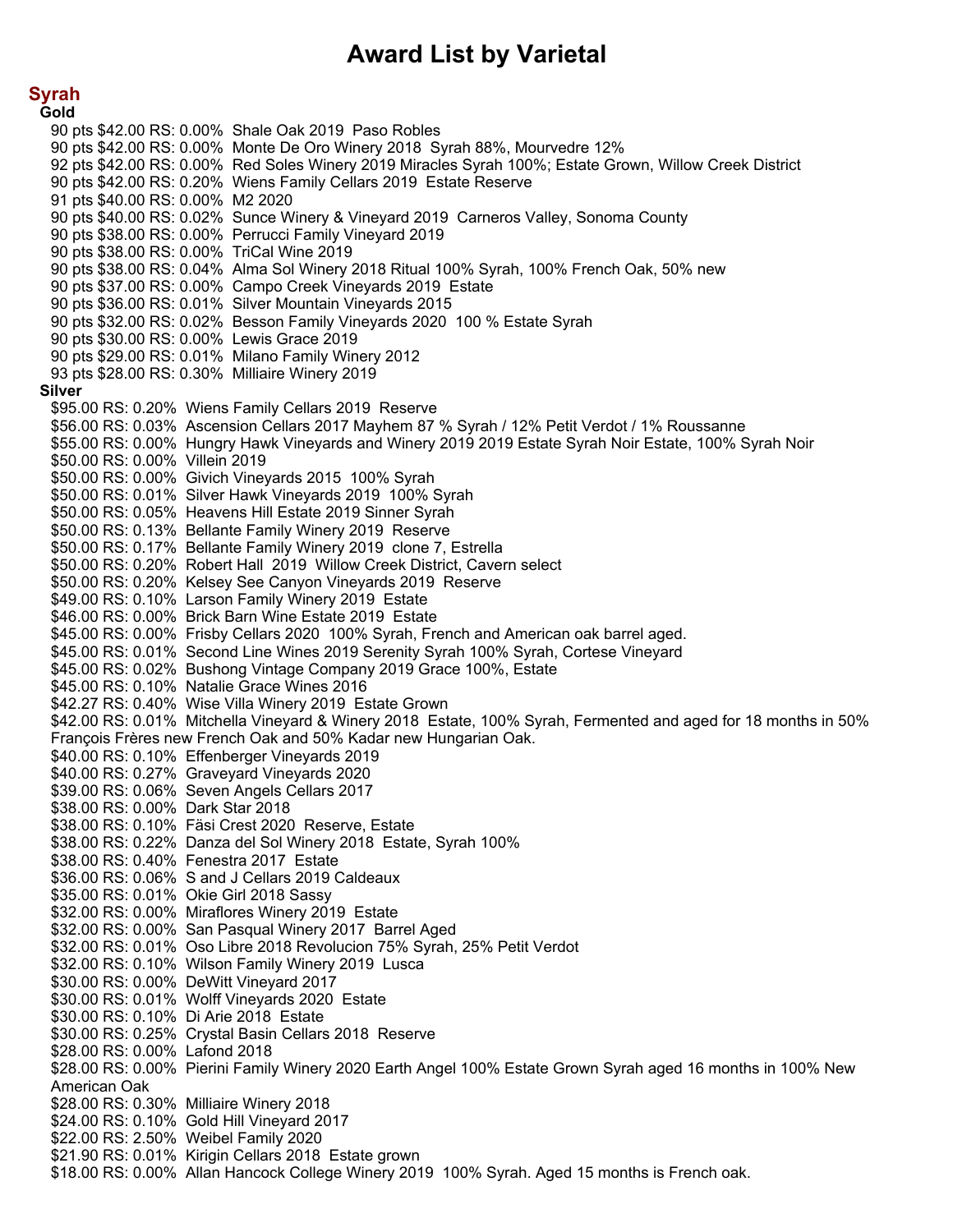# **Syrah**

#### **Silver**

\$18.00 RS: 0.20% Sobon Estate 2019 \$15.00 RS: 0.01% J. Lohr Estates 2020 South Ridge Syrah \$13.99 RS: 0.50% Peirano Estate Vineyards 2019 \$8.99 RS: 0.04% Oak Grove 2020 Shiraz \$6.65 RS: 0.05% Black Box 2019 Shiraz

#### **Bronze**

\$48.00 RS: 0.01% Cottonwood Canyon Vineyard & Winery 2017 Estate, A beautiful jewel toned purple with plum, berry, and pluot aromas. Sweet blueberries grace your front palate with a dry finish. \$45.00 RS: 0.20% Orange Coast Winery 2019 Syrah 2019 75% Syrah, 25% Petite Sirah

## **Sémillon**

#### **Silver**

\$16.00 RS: 0.30% Black Sheep Winery 2020 Semillon

## **Tannat**

## **Double Gold**

94 pts \$38.00 RS: 0.01% Volatus Wine 2020 Bloody Well Right **Gold**

91 pts \$90.00 RS: 0.10% Halter Ranch 2019 100% Estate, Reserve

90 pts \$43.37 RS: 0.20% Wise Villa Winery 2019 Estate

90 pts \$43.00 RS: 0.02% Bushong Vintage Company 2019 100%

90 pts \$30.00 RS: 0.02% Victor Hugo 2019

91 pts \$28.00 RS: 0.11% M2 2019 Lodi

#### **Silver**

\$48.00 RS: 0.01% Voluptuary Wine 2020 The Sower 90% Tannat, 10% Petite Sirah, aged on Maple, hikory mesquite & chared oak woods

\$48.00 RS: 0.02% Forgotten Barrel 2019 100% Tannat

\$44.00 RS: 0.50% Bolero at Europa Village 2018 Tannat 100%

\$34.00 RS: 0.00% Ursa Vineyards 2018 Ferrell Ranch

\$30.00 RS: 0.00% Uphill Vineyards 2018 Estate

\$30.00 RS: 0.00% Jeff Runquist 2020 Lodi

\$20.00 RS: 0.00% Kinetic Cellars 2019

# **Tawny Port**

#### **Gold**

90 pts \$80.00 RS: 9.70% Prager Winery & Port Work NV Noble Compaion 10yr. Tawny Petite Sirah

## **Tempranillo**

#### **Gold**

90 pts \$72.00 RS: 0.50% Bolero at Europa Village 2018 Reserve 90 pts \$60.00 RS: 0.00% Hoyt Family Vineyards 2018 90 pts \$49.00 RS: 0.10% Larson Family Winery 2018 Estate Bottled & Produced 90 pts \$44.00 RS: 0.00% Sunce Winery & Vineyard 2019 91 pts \$44.00 RS: 0.00% Sunce Winery & Vineyard 2018 90 pts \$42.00 RS: 0.20% Wiens Family Cellars 2018 91 pts \$40.00 RS: 0.00% Monte De Oro Winery 2018 Tempranillo 100% Estate 90 pts \$40.00 RS: 0.28% Scaredy Cat Ranch 2019 92 pts \$38.99 RS: 0.01% Churon Winery 2019 Estate grown 90 pts \$38.00 RS: 0.00% Dark Star 2018 91 pts \$36.00 RS: 0.27% Graveyard Vineyards 2019 90 pts \$33.00 RS: 0.01% Rancho San Martin 2018 Estate 90 pts \$32.00 RS: 0.00% Toca Madera Winery 2018 100%, Reserve 91 pts \$32.00 RS: 0.03% Heringer Estates 2016 90 pts \$30.00 RS: 0.00% Lewis Grace 2019 Estate 91 pts \$30.00 RS: 0.25% Crystal Basin Cellars 2018 Grand Reserve 90 pts \$29.00 RS: 0.03% The Dancing Fox Winery & Brewery 2012 "Old Father Vine" 91 pts \$21.90 RS: 0.00% Kirigin Cellars 2018 Estate grown 91 pts \$20.00 RS: 0.00% St. Amant Winery 2020 The Road Less Traveled Lodi Rules certified **Silver**

\$78.00 RS: 0.10% Halter Ranch 2019 100%, Estate, Reserve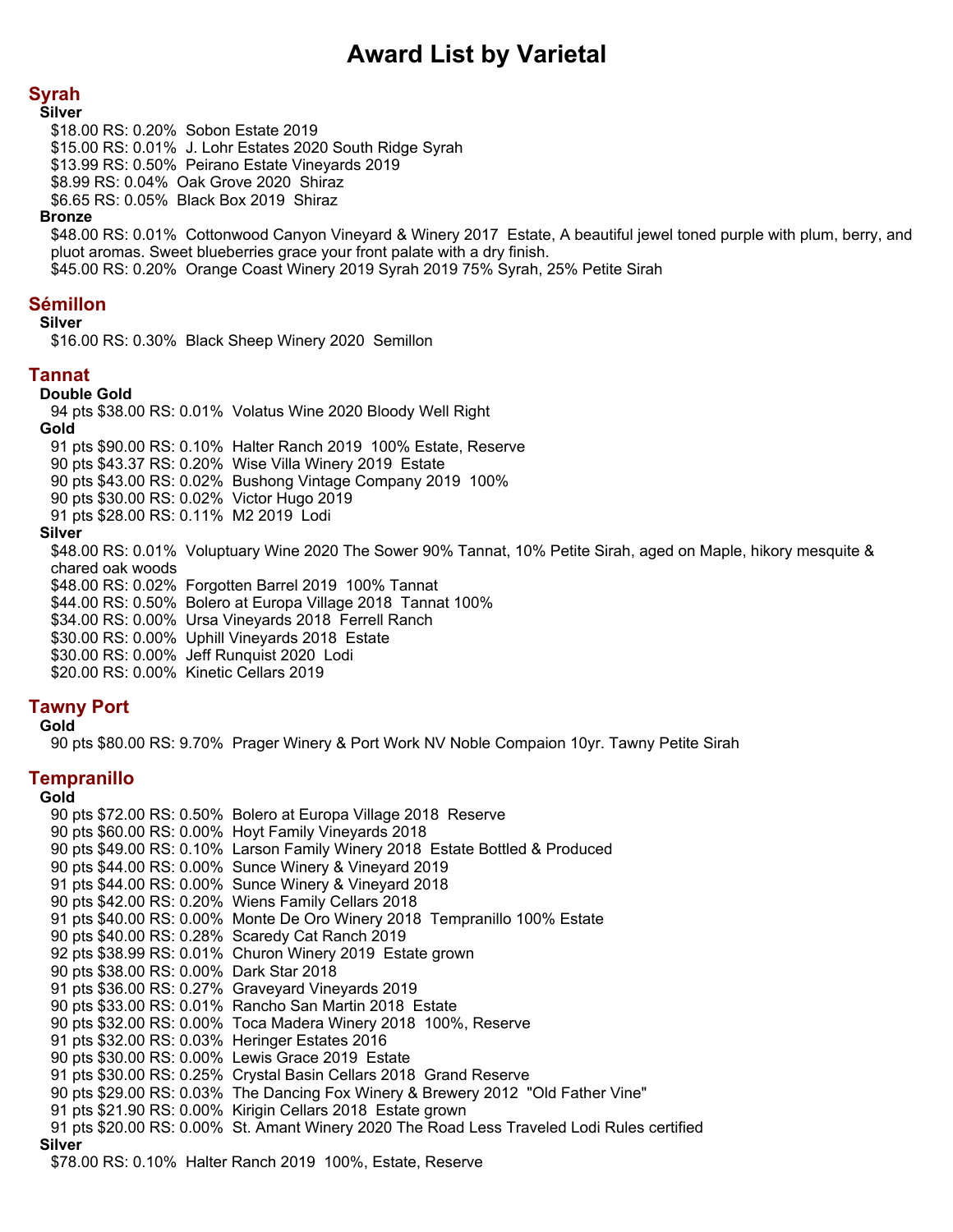## **Tempranillo**

**Silver**

\$55.00 RS: 0.00% Optio Vineyards 2020 Geneseo District \$54.00 RS: 0.00% Four Lanterns Winery 2019 100% Tempranillo \$50.00 RS: 0.01% Sonnet Wine Cellars 2017 \$50.00 RS: 0.20% Robert Hall 2019 90% Tempranillo, 10% Syrah Paso Robles \$45.00 RS: 0.07% Mineral Wines 2018 \$43.00 RS: 0.00% Red Soles Winery 2019 Tempranillo 100%; Estate Grown Paso Robles \$39.00 RS: 0.00% Uphill Vineyards 2017 Reserve, Estate \$37.00 RS: 0.00% Jeff Runquist 2020 \$36.00 RS: 0.00% Petersen Vineyards 2019 The varietal is Valdepeñas. According to UC Davis, it is closely related to the Tempranillo. Estate grown, made and bottled. One year French oak and one year American oak. \$34.00 RS: 0.01% Frog's Tooth Winery 2018 \$33.00 RS: 0.00% Uphill Vineyards 2017 Estate \$32.00 RS: 0.00% San Pasqual Winery 2017 Barrel Aged \$30.00 RS: 0.00% Bmscellars 2016 \$29.00 RS: 0.30% Vargas 2019 \$28.00 RS: 0.00% DeWitt Vineyard 2017 \$28.00 RS: 0.01% Cordi 2017 Estate, Reserve \$28.00 RS: 0.01% 3 Oaks Vineyard & Winery 2019 YACAMATSU Estate grown 100% Tempranillo **Bronze** \$32.00 RS: 0.03% Consensio Cellars 2019 Forte

#### **Teroldego**

#### **Gold**

90 pts \$37.00 RS: 0.01% Wolff Vineyards 2020

91 pts \$35.00 RS: 0.01% Montoliva Vineyard & Winery 2018 100% Teroldego

90 pts \$25.00 RS: 0.03% Macchia 2020 Tremendous

#### **Silver**

\$40.00 RS: 0.08% Amador Cellars 2019 \$34.00 RS: 0.01% Vino Noceto 2019 Noce di Noce Certified Green Lodi Rules, Certified Sustainable

## **Torrontes**

#### **Gold**

90 pts \$35.00 RS: 0.02% pureCru Winery 2021 91 pts \$32.27 RS: 0.50% Wise Villa Winery 2021 Estate 90 pts \$25.00 RS: 0.20% Lewis Grace 2021 90 pts \$20.00 RS: 0.03% Scotto Family Cellars 2021 Reserve, 100%Torrontes

## **Touriga Nacional**

#### **Double Gold**

96 pts \$31.00 RS: 0.00% Trevor Grace 2020 Estate **Gold**

90 pts \$75.00 RS: 0.00% Dubost 2020 Paso Robles 90 pts \$34.00 RS: 0.00% Jeff Runquist 2020 90 pts \$28.00 RS: 0.17% Milliaire Winery 2019 **Silver** \$46.00 RS: 0.00% Pantess Cellars 2019

\$24.00 RS: 0.35% Black Sheep Winery 2019 Touriga \$24.00 RS: 3.40% Black Sheep Winery 2018

# **Valdiguié**

**Gold**

91 pts \$13.00 RS: 0.21% J. Lohr Monterey Roots 2021 Wildflower Valdiguie

# **Verdelho**

#### **Gold**

90 pts \$28.00 RS: 0.03% Calafia Wines 2021 100% Verdelho 90 pts \$28.00 RS: 0.25% Felten Cellars 2021 San Benito County, tropical fruit flavors 90 pts \$27.00 RS: 0.00% Jeff Runquist 2021 Estate 91 pts \$25.00 RS: 0.00% Lewis Grace 2021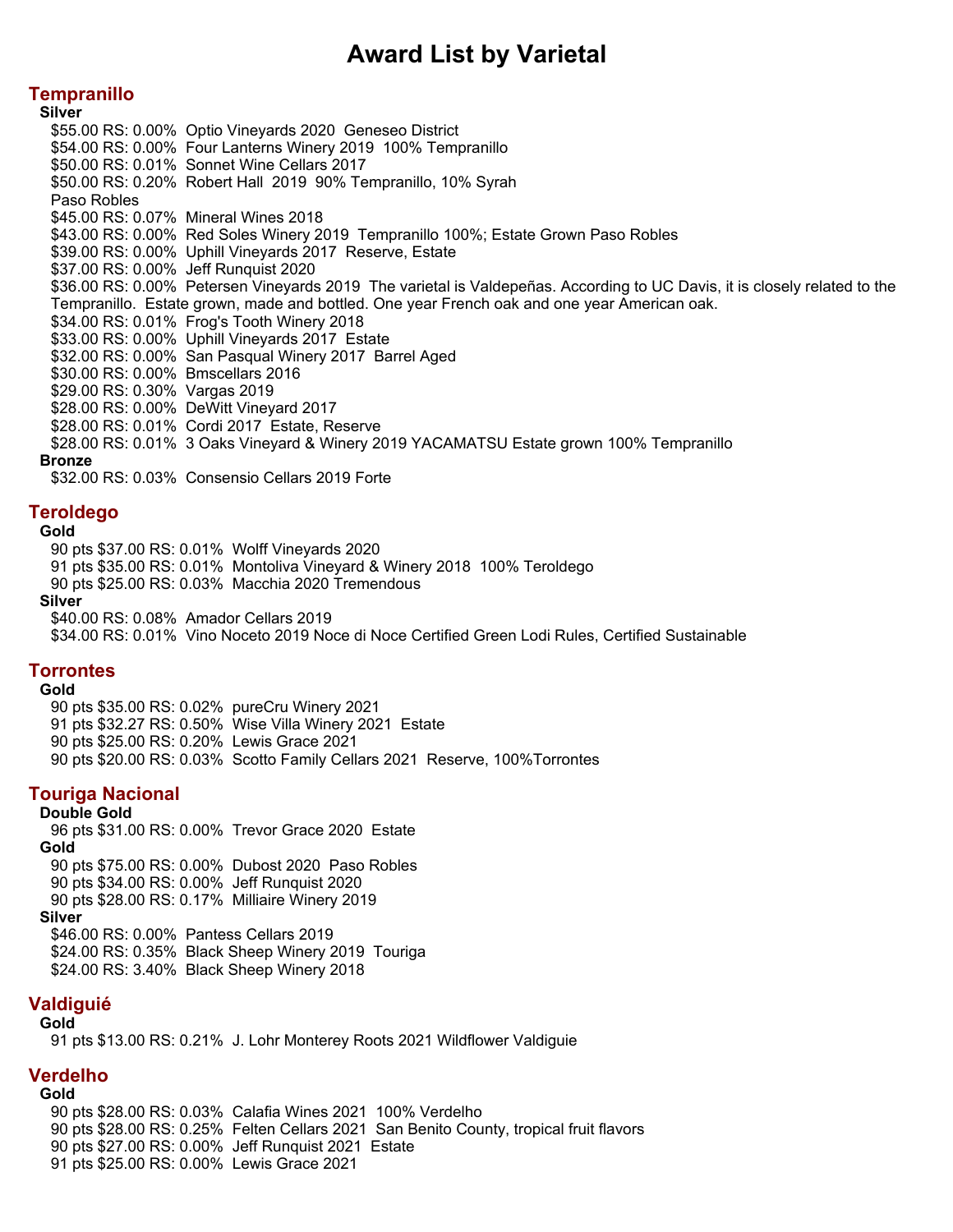# **Verdelho**

**Gold**

90 pts \$21.00 RS: 0.29% South Coast Winery 2020 90 pts \$19.00 RS: 0.01% Drytown Cellars 2021

# **Vermentino**

**Gold**

91 pts \$24.00 RS: 0.00% M2 2021 Estate, Lodi **Silver** \$42.00 RS: 0.00% Brick Barn Wine Estate 2020 Estate \$28.00 RS: 0.00% Bella Grace Vineyards 2021 \$28.00 RS: 0.05% Serendipity Cellars. 2021 \$25.00 RS: 0.10% Fasi Estate Winery 2021 \$25.00 RS: 0.50% The Succulent Cellar 2020 Estate

# **Vintage Port**

#### **Double Gold**

94 pts \$34.00 RS: 3.50% Milliaire Winery 2018 Clockspring Zinfandel port

93 pts \$25.00 RS: 13.00% Lewis Grace 2019 Estate, Late Harvest Cabernet Sauvignon **Gold**

#### 90 pts \$80.00 RS: 8.60% Prager Winery & Port Work 2018 Royal Escort 100% Petite Sirah

90 pts \$60.00 RS: 6.40% Forgotten Barrel 2017 VINTAGE MMXVII Tinta Cao 47% Torigo Nacional 53%

90 pts \$60.00 RS: 8.70% Prager Winery & Port Work 2016 Prager PORT blend of 57% Petite Sirah, 43% Tinta Roriz, , 3% Cabernet Sauvignon.

90 pts \$44.00 RS: 10.60% Cass Winery 2019 100% Syrah; Estate Grown

90 pts \$40.00 RS: 10.00% Rios-Lovell Estate Winery 2015 Cabernet Sauvignon Reserve

91 pts \$40.00 RS: 11.00% Galleano winery 2005 Port 80% Zinfandel 20% Mataro

90 pts \$35.00 RS: 0.93% Pedroncelli 2016 Four Grapes Tinta Madera, Souzao, Touriga, Tinta Cao

90 pts \$34.00 RS: 0.50% Concannon Vineyard 2017 Petite Sirah Port

90 pts \$28.00 RS: 6.00% Macchia 2020 Dangerous Zinfandel, Barbera

91 pts \$25.00 RS: 13.00% Lewis Grace 2019 Season Finale 34% Primitivo, 33% Graciano, 33% Cabernet Sauvignon

# **Viognier**

#### **Double Gold**

93 pts \$34.00 RS: 0.75% Sculpterra Winery 2021

93 pts \$8.99 RS: 0.07% Oak Grove 2021

#### **Gold**

90 pts \$39.00 RS: 0.00% McClain Cellars 2020 Open Arms 80% VIogner | 20% Grenache Blanc 90 pts \$31.00 RS: 0.15% Carter Estate Winery 2020 90 pts \$27.00 RS: 0.04% Rivino 2021 Estate 91 pts \$27.00 RS: 0.75% Heroe 2021 90 pts \$20.00 RS: 0.01% Drawbridge Cellars LLC 2021 100% Viognier, unoaked 90 pts \$19.99 RS: 0.30% Carol Shelton Wines 2021 **Silver** \$46.00 RS: 0.08% Doffo Winery 2021 100% VIOGNIER \$40.00 RS: 0.24% Acquiesce Winery & Vineyards 2021 Lodi \$38.00 RS: 0.00% Brick Barn Wine Estate 2020 Estate \$36.00 RS: 0.00% MEA Wine 2021 \$35.00 RS: 0.20% Kelsey See Canyon Vineyards 2021 Reserve \$35.00 RS: 0.70% Sycamore Ranch Vineyard & Winery 2021 \$34.99 RS: 0.70% Wilson Creek Winery 2021 100% Viognier \$34.00 RS: 0.00% Eberle 2021 Estate \$30.00 RS: 0.00% Campo Creek Vineyards 2021 Estate \$30.00 RS: 0.90% Concannon Vineyard 2021 Reserve \$29.00 RS: 0.01% Cass Winery 2021 100% Viognier; Estate Grown \$28.00 RS: 0.00% Table Eleven Wines 2021 No oak \$25.00 RS: 0.00% Jeff Runquist 2021 River Junction \$25.00 RS: 0.20% Marin's Vineyard 2021 Stockholder's Reserve 30% oak ferment, 70% stainless steel. \$25.00 RS: 0.50% Dorner Family Vineyard 2021 Stainless Steel \$24.00 RS: 0.00% Ursa Vineyards 2020 \$24.00 RS: 0.02% Victor Hugo 2020 \$24.00 RS: 0.02% Heringer Estates 2021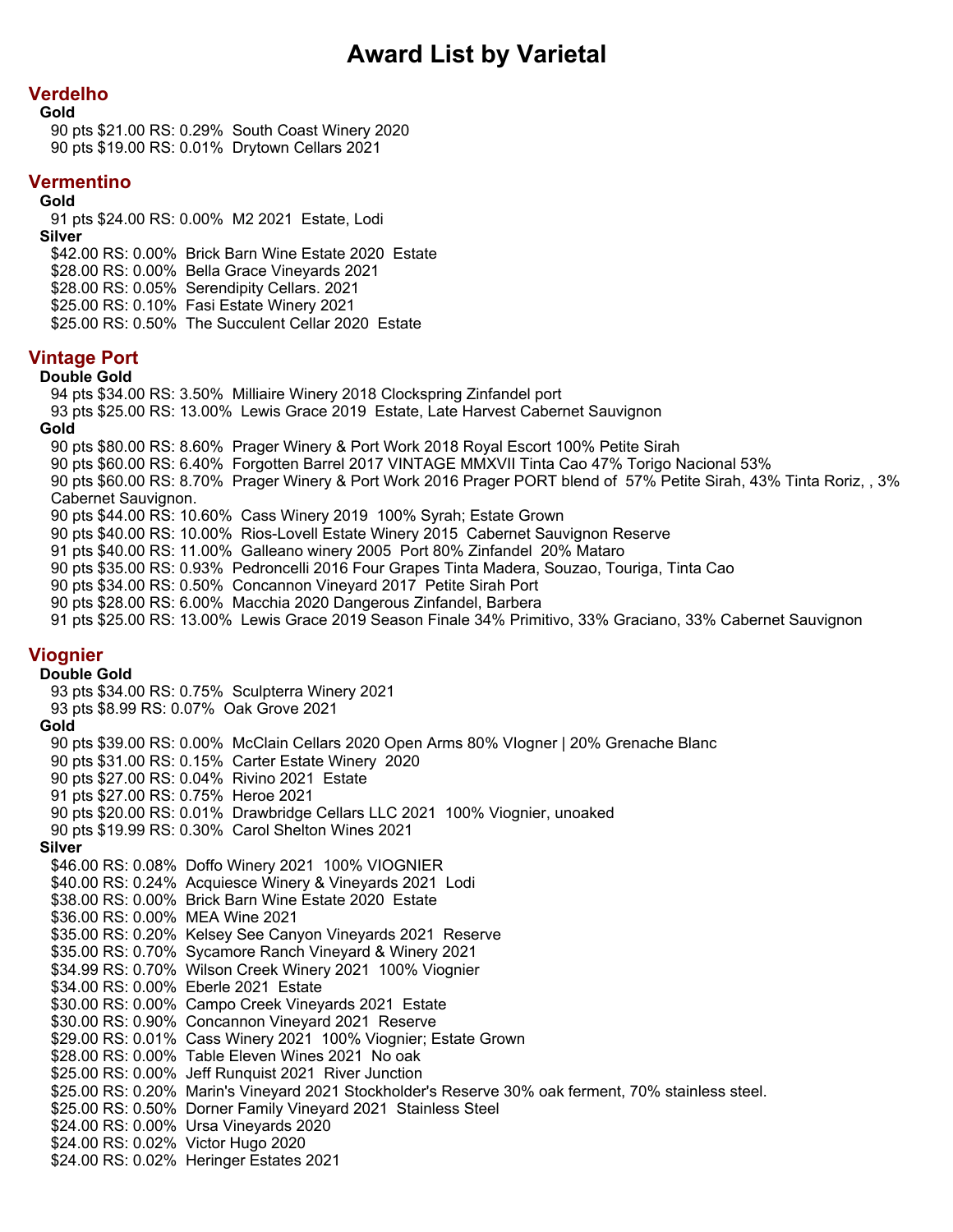# **Viognier**

#### **Silver**

\$21.00 RS: 0.01% Oso Libre 2021 Volado 100% Viognier

\$18.00 RS: 0.10% Sobon Estate 2021

\$13.99 RS: 0.35% Peirano Estate Vineyards 2020

\$12.99 RS: 0.02% McManis Family Vineyards 2020 River Junction AVA Estate **Bronze**

\$24.00 RS: 0.00% Sambridge Winery 2019 100% Viognier

# **White General Varietals**

#### **Silver**

\$22.00 RS: 0.00% Husch 2021 Pinot Noir, Estate \$6.99 RS: 0.42% Barefoot NV White Zinfandel \$4.99 RS: 0.41% Gallo Family Vineyards NV White Zinfandel

## **White Port**

#### **Double Gold**

93 pts \$34.00 RS: 10.00% Rios-Lovell Estate Winery 2016 Chardonnay Reserve **Gold**

90 pts \$60.00 RS: 7.70% Prager Winery & Port Works 2018 Aria White Port Made from 100% Chardonnay 90 pts \$33.00 RS: 9.00% Sunce Winery & Vineyard 2019 Muscat Port

#### **Silver**

\$28.00 RS: 9.00% Three Hills Winery 2018 Spoiled Rotten Fortified Picpoul White Port. Crafted from the white Picpoul varietal, Alcohol 18.00%

\$20.00 RS: 0.90% Blacksmith Cellars NV Rickhouse White 90% Sauvignon Blanc, 10% other whites

# **Zinfandel**

#### **Double Gold**

93 pts \$42.00 RS: 0.01% Volatus Wine 2020 G-LOC 93 pts \$40.00 RS: 0.03% Macchia 2020 Prestigious 95 pts \$30.00 RS: 0.03% Macchia 2020 Generous Old Vine 97 pts \$30.00 RS: 0.10% Wilson Family Winery 2019 Zanfandel, Knotty & Twisted 93 pts \$28.00 RS: 0.30% Milliaire Winery 2019 Clockspring 95 pts \$27.00 RS: 0.02% Macchia 2020 Oblivious Old Vine 95 pts \$23.00 RS: 0.04% Macchia 2020 Mischievous Old Vine **Gold** 91 pts \$88.00 RS: 1.64% Doffo Winery 2019 100% ZINFANDEL 91 pts \$64.00 RS: 0.04% Tonti Family Wines 2019 Tonti Family Wines 120 year old, organically dry farmed zinfandel 90 pts \$53.00 RS: 0.02% Bushong Vintage Company 2020 Ananda 100% 91 pts \$50.00 RS: 0.04% Macchia 2020 Serious Old Vine 90 pts \$49.95 RS: 0.01% Once & Future Wine 2020 Bedrock Vineyard Zinfandel 75% Zinfandel, 14% Alicante Bouschet, 11% Petite Sirah 90 pts \$49.95 RS: 0.01% Once & Future Wine 2020 Dickerson Vineyard Zinfandel 100% Zinfandel 90 pts \$49.95 RS: 0.01% Once & Future Wine 2020 Oakley Road Vineyard Zinfandel 100% Zinfandel 90 pts \$49.00 RS: 0.03% Midnight Cellars 2018 Estate Zinfandel 100% Zinfandel 90 pts \$48.00 RS: 0.00% Amador Cellars 2018 Family Reserve Zinfandel A barrel selection from various styles. Bottled unfined and unfilteted. 90 pts \$48.00 RS: 0.02% Zina Hyde Cunningham 2019 Estate, Menecini, Old Vine 90 pts \$44.00 RS: 0.20% Harney Lane 2019 Old Vine 90 pts \$41.99 RS: 0.11% Carol Shelton Wines 2019 Reserve 91 pts \$40.00 RS: 0.00% Woodenhead 2018 Dry Farmed, 80+year old vines 91 pts \$40.00 RS: 0.00% Jeff Runquist 2020 Estate 93 pts \$40.00 RS: 0.00% Sunce Winery & Vineyard 2020 Old Vine 90 pts \$40.00 RS: 0.00% Sunce Winery & Vineyard 2020 Sonoma County 90 pts \$40.00 RS: 0.00% Sunce Winery & Vineyard 2018 Old Clones 90 pts \$40.00 RS: 0.04% Sunce Winery & Vineyard 2019 Winemaker's Reserve 90 pts \$39.99 RS: 0.05% McIlroy Cellars 2019 Sonoma County, Old Vine Zinfandel 100% 91 pts \$37.00 RS: 0.50% Windwalker Vineyard 2019 91 pts \$36.00 RS: 0.35% Travieso 2019 91 pts \$35.99 RS: 0.11% Carol Shelton Wines 2017 90 pts \$35.00 RS: 0.00% Woodenhead 2019 1925/1939 Old Vine 100% Zinfandel, planted in 1925 and 1939 90 pts \$35.00 RS: 0.04% Arndt Cellars 2017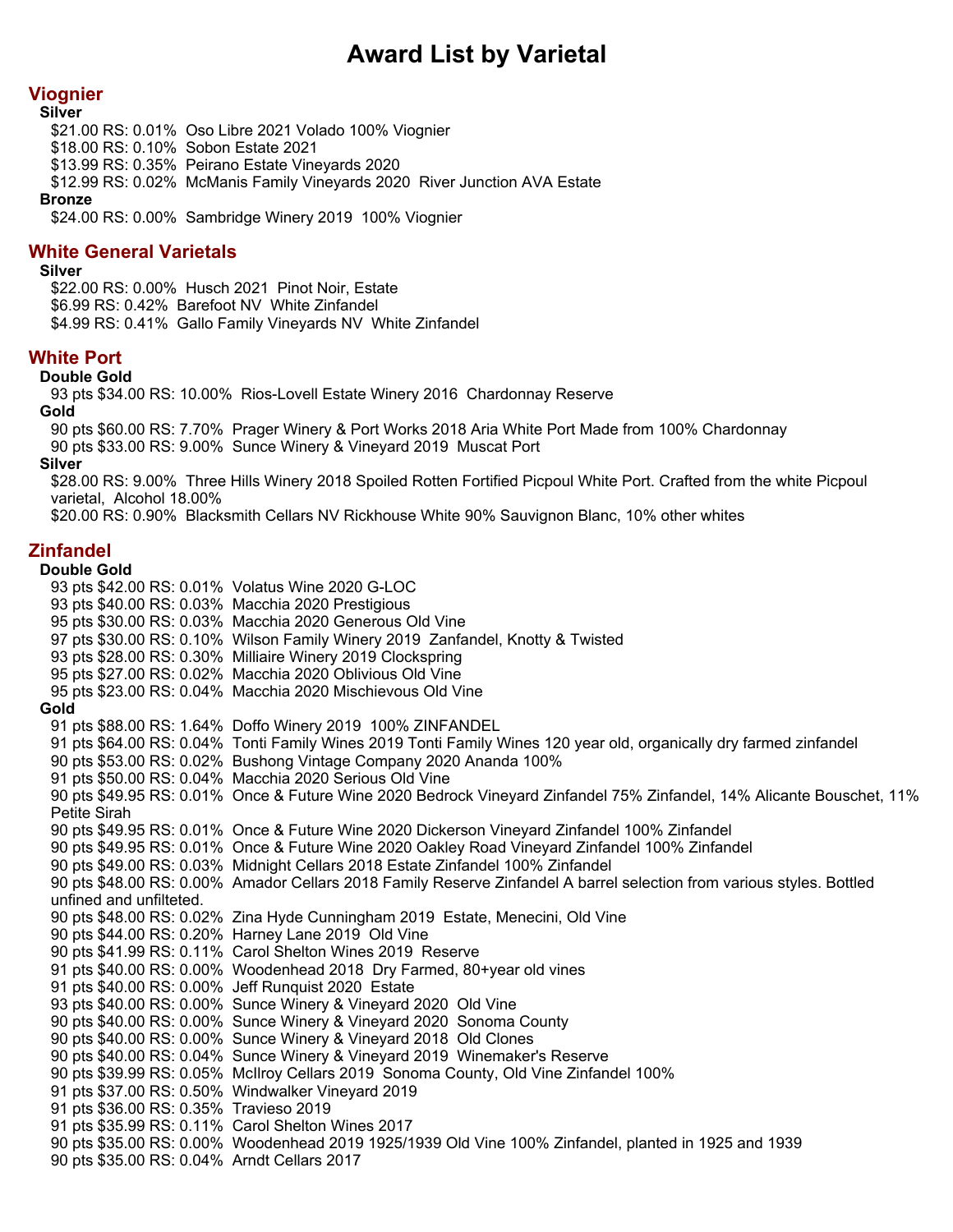## **Zinfandel**

**Gold** 90 pts \$35.00 RS: 0.97% Rosenblum Cellars 2017 Rosie Rabbit Zinfandel Dessert Wine, Reserve Collection 90 pts \$35.00 RS: 11.52% Drylander - Heaton Ranch 2018 100% Zinfandel, harvested at 37.7' Brix, Dry Farmed 90 pts \$34.00 RS: 0.08% Seven Angels Cellars 2017 90 pts \$34.00 RS: 1.20% Mediterranean Vineyards 2019 Amarone 100% Zinfandel 90 pts \$33.99 RS: 0.11% Carol Shelton Wines 2019 Wally Zin 90 pts \$32.00 RS: 0.00% Shale Oak 2019 92 pts \$32.00 RS: 0.00% Jeff Runquist 2020 Esola Sierra Foothills 91 pts \$32.00 RS: 0.08% Francis Ford Coppola Director's Cut 2018 78% Zinfandel, 20% Petite Sirah, 2% Cabernet Sauvignon 92 pts \$32.00 RS: 0.17% Jenner Family Estates, LLC 2019 Block V 100% Zinfandel 91 pts \$30.00 RS: 0.00% Deaver Vineyards 2018 Signature 90 pts \$30.00 RS: 0.00% Deaver Vineyards 2017 Henry's House 91 pts \$30.00 RS: 0.00% Purple Dragon Cellars 2019 100% Zinfandel 91 pts \$30.00 RS: 0.00% Jeff Runquist 2020 92 pts \$30.00 RS: 0.00% Jeff Runquist 2020 Sierra Foothills 90 pts \$30.00 RS: 0.06% Balverne 2019 Estate 90 pts \$30.00 RS: 0.10% Wilson Family Winery 2019 Zin Fan Dale 90 pts \$30.00 RS: 0.25% Crystal Basin Cellars 2018 Reserve 90 pts \$30.00 RS: 0.35% Milliaire Winery 2019 Heritage old vine 90 pts \$29.00 RS: 0.40% Karmere 2020 Empress Daisy 90 pts \$28.00 RS: 0.00% Jeff Runquist 2020 Z Massoni Ranch 90 pts \$28.00 RS: 0.03% Macchia 2020 Sumptuous 91 pts \$28.00 RS: 0.03% Guglielmo Private Reserve 2018 Private Reserve Estate Grown 91 pts \$28.00 RS: 0.04% Victor Hugo 2019 90 pts \$28.00 RS: 0.30% Milliaire Winery 2019 Ghirardelli, Heritage old vine 90 pts \$28.00 RS: 0.30% Milliaire Winery 2018 Old vine 90 pts \$28.00 RS: 0.30% Milliaire Winery 2018 Ghirardelli, Heritage old vine 94 pts \$28.00 RS: 0.30% Milliaire Winery 2018 Clockspring 90 pts \$28.00 RS: 0.35% Milliaire Winery 2019 Old vine 90 pts \$28.00 RS: 0.80% Felten Cellars 2016 Paso Robles 90 pts \$27.99 RS: 0.11% Carol Shelton Wines 2019 Oakley Zin Old Vine Zinfandel 93 pts \$27.00 RS: 0.03% Macchia 2020 Voluptuous Old Vine 91 pts \$26.99 RS: 0.11% Carol Shelton Wines 2019 Monga Zin Old Vine 91 pts \$26.00 RS: 0.40% La Storia 2020 Sonoma, Estate, Block 303 91 pts \$25.00 RS: 0.00% Lava Cap 2019 Estate Reserve 90 pts \$24.00 RS: 0.20% Sobon Estate 2020 Re Zerve 90 pts \$22.99 RS: 0.21% Carol Shelton Wines 2020 Pizazz Zin Old Vine 93 pts \$22.00 RS: 0.04% Macchia 2020 Ambiguous Old Vine 90 pts \$22.00 RS: 0.20% Sobon Estate 2020 90 pts \$21.90 RS: 0.01% Kirigin Cellars 2018 90 pts \$20.00 RS: 0.20% Sobon Estate 2020 91 pts \$19.99 RS: 0.21% Carol Shelton Wines 2019 Wild Thing Old Vine 91 pts \$12.99 RS: 0.02% McManis Family Vineyards 2020 Estate **Silver** \$55.00 RS: 0.20% Robert Hall 2019 \$54.95 RS: 0.01% Once & Future Wine 2020 Old Hill Ranch Vineyard Zinfandel 100% Zinfandel, old vine. \$50.00 RS: 0.20% Kelsey See Canyon Vineyards 2020 Reserve \$49.95 RS: 0.01% Once & Future Wine 2020 Teldeschi Vineyard Zinfandel 100% Zinfandel, old vines. Franks Block \$48.00 RS: 0.00% San Rucci Winery 2020 \$48.00 RS: 0.30% Rosenblum Cellars 2018 Dark fruits, Cassis, Chocolate flavors \$45.00 RS: 0.00% Deaver Vineyards 2017 \$45.00 RS: 0.20% Kelsey See Canyon Vineyards 2020 BB Zinfandel \$44.00 RS: 0.80% J Dusi Wines 2020 100% Old Vine Zinfandel \$42.00 RS: 0.00% Red Soles Winery 2019 Zinfandel 100%; Estate Grown \$40.00 RS: 0.00% California Street Winery 2019 Reserve \$40.00 RS: 0.30% Graveyard Vineyards 2020 Mortal Zin Primitivo clone of Zinfandel \$40.00 RS: 0.40% Rios-Lovell Estate Winery 2015 Estate \$39.00 RS: 0.07% The Dancing Fox Winery & Brewery 2018 Old Vine \$39.00 RS: 2.00% Scott Harvey 2019 Winemakers Reserve \$38.00 RS: 0.00% Dark Star 2018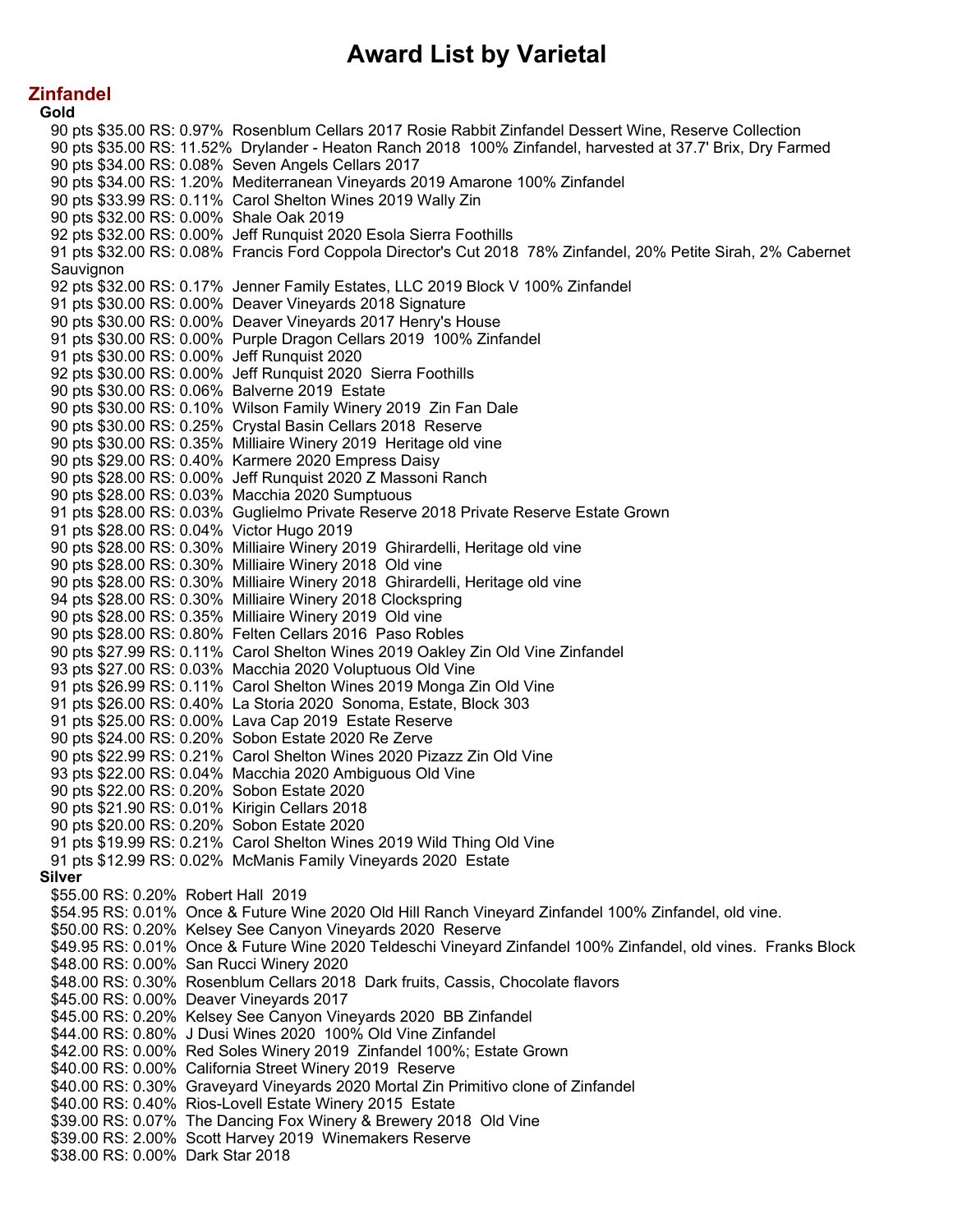# **Zinfandel**

**Silver** \$38.00 RS: 0.01% Lucid Winery 2020 L.04 "Ripen" Fruit flavor such as black cherries, elderberries, acai, pomegranate, with spice flavors warming clove, and vanilla. \$38.00 RS: 0.01% Gwinllan Estate 2016 \$38.00 RS: 0.04% Concannon Vineyard 2018 Reserve \$38.00 RS: 0.20% Pedroncelli 2019 \$38.00 RS: 1.30% Serendipity Cellars. 2020 \$36.00 RS: 0.00% Davis Family Vineyards 2019 Old Vine \$36.00 RS: 0.03% Russian Ridge Winery 2018 \$36.00 RS: 0.40% Fenestra 2019 \$35.00 RS: 0.01% 3 Oaks Vineyard & Winery 2019 VicZin Estate grown, 100% Zindandel \$35.00 RS: 0.04% Macchia 2020 Superlicious Old Vine \$35.00 RS: 0.06% Trestle Glen Vineyards 2019 \$35.00 RS: 0.20% Kelsey See Canyon Vineyards 2020 \$35.00 RS: 0.80% Scott Harvey 2019 InZinerator \$34.00 RS: 0.00% Eberle 2020 Blackberry, Raspberry, Spiced Plum, Cardamom, Black Pepper and Sweet Tobacco flavors \$34.00 RS: 0.00% M2 2020 Lodi \$34.00 RS: 0.00% Miraflores Winery 2019 Yellow Block \$33.99 RS: 0.11% Carol Shelton Wines 2019 Karma Zin \$33.00 RS: 0.44% Pech Merle Winery 2018 Reserve \$32.00 RS: 0.00% Ursa Vineyards 2018 \$32.00 RS: 0.05% Muccigrosso Vineyards 2018 100% Zinfandel \$32.00 RS: 0.22% Harmony Cellars 2019 \$32.00 RS: 1.40% Mermaid Valley Vineyard 2018 100% Zinfandel \$32.00 RS: 6.00% Wilson Family Winery 2019 Jolly Roger Late Harvest \$30.00 RS: 0.00% Givich Vineyards 2019 Sommer Ranch \$30.00 RS: 0.00% Koi Zen Cellars 2018 \$30.00 RS: 0.01% Tarabrook Vineyard and Winery 2018 100% Zinfandel \$30.00 RS: 0.15% Harney Lane 2019 \$30.00 RS: 3.50% Milliaire Winery 2017 Robert's Cuvee Late Harvest zinfandel \$29.27 RS: 0.40% Wise Villa Winery 2019 Estate Grown \$29.00 RS: 0.00% Bella Grace Vineyards 2017 Old Vine Zinfandel Old Vine \$29.00 RS: 0.20% Vargas 2020 \$28.00 RS: 0.50% Blacksmith Cellars 2018 100% Zinfandel \$28.00 RS: 1.90% Foppiano Vineyards 2018 Estate \$26.00 RS: 0.04% Macchia 2020 Outrageous Old Vine \$26.00 RS: 0.30% Miro 2020 Sonoma County \$26.00 RS: 0.40% Macchia 2020 Flirtatious \$25.00 RS: 0.00% Husch 2020 Old vines. \$24.00 RS: 0.00% Blue Quail 2019 Estate, Old Vine Zinfandel \$24.00 RS: 0.00% Great Basin Winery 2017 \$24.00 RS: 0.00% Great Basin Winery 2018 Alexander Valley \$24.00 RS: 0.05% Cabana Wines 2020 Old Vine \$22.99 RS: 0.05% Bota Box NV Old Vine Zinfandel \$22.00 RS: 0.35% Black Sheep Winery 2018 \$22.00 RS: 0.35% Black Sheep Winery 2019 \$22.00 RS: 0.35% Black Sheep Winery 2019 \$22.00 RS: 0.35% Black Sheep Winery 2018 \$21.00 RS: 0.39% Earth's Draw 2020 \$19.00 RS: 0.00% Drytown Cellars 2019 \$19.00 RS: 0.39% Tievoli 2020 \$18.00 RS: 0.00% Bargetto Winery 2019 100% Zinfandel, Old Vine \$17.99 RS: 0.58% Limited Lot 2020 100% Zinfandel, Russian River Valley \$13.99 RS: 0.47% Peirano Estate Vineyards 2019 Old Vine \$13.99 RS: 0.70% Scotto Family Cellars 2017 \$8.99 RS: 0.07% Oak Grove 2020 **Bronze** \$41.00 RS: 0.01% Waters Edge Winery of Long Beach 2021 Alamitos \$40.00 RS: 0.10% Ferguson Family Winery 2017 The Phoenix \$38.00 RS: 14.90% Micheal Moon 2017 Medium garnet hue w/ blackberry & dark cherry notes on nose. Bold & full bodied w/

flavors of berry & cherry echoing the nose with subtle vanilla notes. 97% Zinfandel, 3% Petite Sirah. Old Vines. \$36.00 RS: 0.00% Cedar Mountain 2017 Rich, fruity, soft tannin